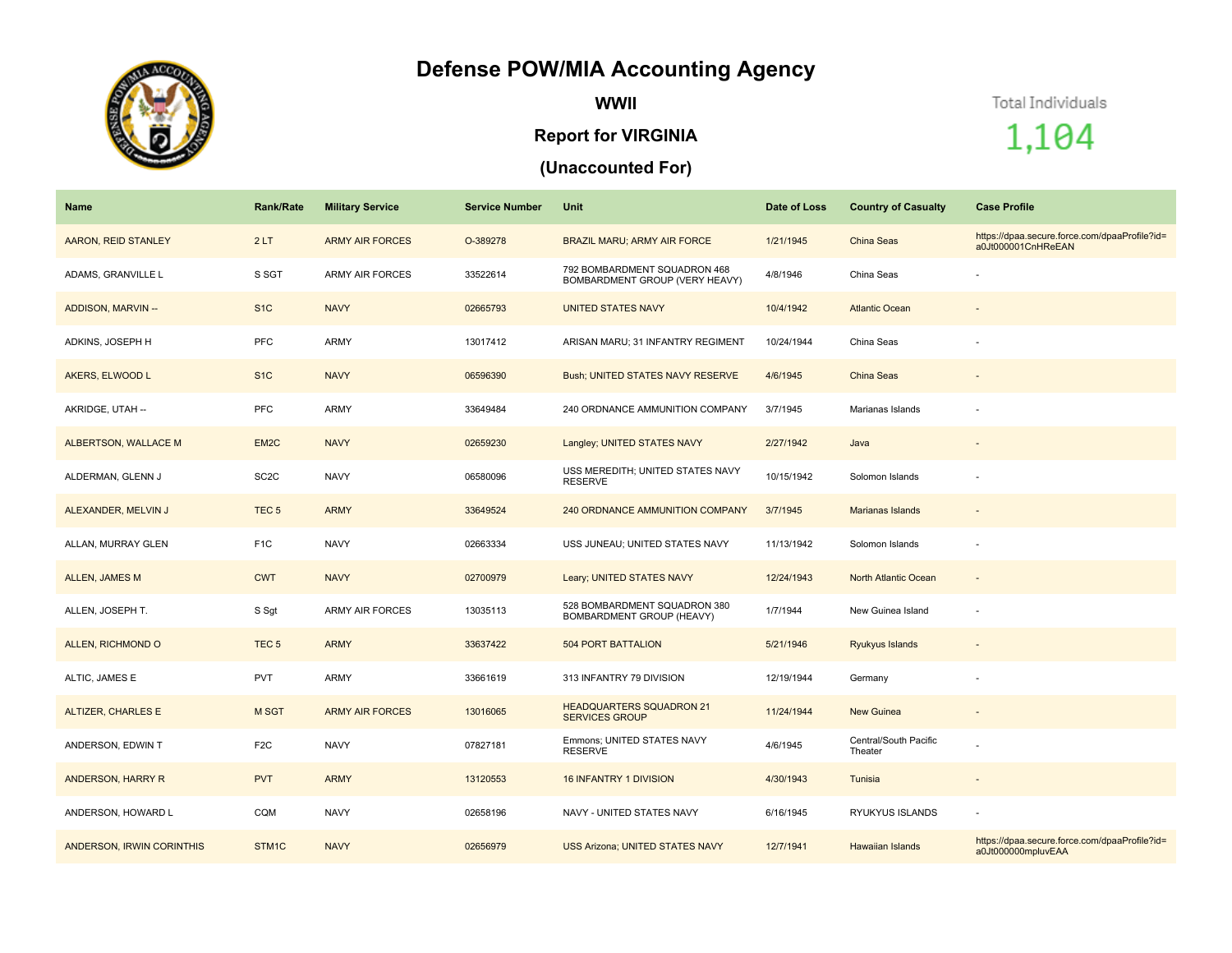| Name                      | <b>Rank/Rate</b>  | <b>Military Service</b> | <b>Service Number</b> | Unit                                                             | Date of Loss | <b>Country of Casualty</b> | <b>Case Profile</b>                                                 |
|---------------------------|-------------------|-------------------------|-----------------------|------------------------------------------------------------------|--------------|----------------------------|---------------------------------------------------------------------|
| ANDERSON, TED             | S <sub>1</sub> C  | <b>NAVY</b>             | 09353612              | NAVY - UNITED STATES NAVY RESERVE                                | 2/11/1945    | PHILIPPINE ISLANDS         | $\sim$                                                              |
| ANDERSON, WE              | <b>CPL</b>        | <b>ARMY</b>             | 33531666              | <b>716 TANK BATTALION</b>                                        | 1/22/1945    | Philippine Islands         |                                                                     |
| ANDONEGUI, JOSE --        | LT.               | <b>NAVY</b>             | O-101008              | UNITED STATES NAVY RESERVE                                       | 2/21/1945    | Bonin & Volcano Islands    | $\sim$                                                              |
| ANGELL, FRANK J           | WT <sub>2</sub> C | <b>NAVY</b>             | 02663409              | FRANKLIN; UNITED STATES NAVY                                     | 3/19/1945    | Japan                      |                                                                     |
| ANGELL, ROBERT F.         | 1 LT              | ARMY AIR FORCES         | O-407635              | 530 SQUADRON 311 FIGHTER BOMBER<br><b>GROUP</b>                  | 2/27/1944    | Burma                      |                                                                     |
| ANGELO, JAMES P           | <b>ENS</b>        | <b>NAVY</b>             | O-210971              | UNITED STATES NAVY RESERVE                                       | 8/18/1943    | <b>Atlantic Ocean</b>      |                                                                     |
| ANTHONY, EVERETTE V       | AS                | <b>NAVY</b>             | 06584224              | UNITED STATES NAVY RESERVE                                       | 6/29/1942    | North Atlantic Ocean       |                                                                     |
| ARMENTROUT, SHERIDAN L    | S <sub>1C</sub>   | <b>NAVY</b>             | 08352037              | UNITED STATES NAVY RESERVE                                       | 3/28/1945    | $\blacksquare$             |                                                                     |
| ARTRIP, DENVER TOLVEY     | S <sub>2</sub> C  | <b>NAVY</b>             | 05527600              | UNITED STATES NAVY RESERVE                                       | 11/2/1942    | North Atlantic Ocean       |                                                                     |
| ATWELL, MELVIN K          | LT.               | <b>NAVY</b>             | O-148987              | <b>UNITED STATES NAVY</b>                                        | 3/5/1943     | Pacific Ocean              |                                                                     |
| AUGUSTINE, CHARLES H      | 2LT               | ARMY AIR FORCES         | O-722977              | 366 BOMBARDMENT SQUADRON 305<br>BOMBARDMENT GROUP (HEAVY)        | 12/5/1944    | Germany                    |                                                                     |
| <b>AULTHOUSE, LEROY E</b> | <b>SGT</b>        | <b>ARMY AIR FORCES</b>  | 33529901              | 571 BOMBARDMENT SQUADRON 390<br><b>BOMBARDMENT GROUP (HEAVY)</b> | 6/5/1944     | <b>English Channel</b>     |                                                                     |
| AUSTIN, ORION W           | S <sub>1</sub> C  | <b>NAVY</b>             | 06585108              | JOHNSTON; UNITED STATES NAVY<br><b>RESERVE</b>                   | 10/25/1944   | Philippine Islands         |                                                                     |
| <b>AUSTIN, WILLIAM J</b>  | S <sub>2</sub> C  | <b>NAVY</b>             | 09366704              | MONAGHAN; UNITED STATES NAVY<br><b>RESERVE</b>                   | 12/18/1944   | Philippine Islands         |                                                                     |
| AYERS, RAY C              | CQMP              | <b>NAVY</b>             | 02654450              | USS HOUSTON (CA-30); UNITED STATES<br><b>NAVY</b>                | 3/1/1942     | Sunda Strait               |                                                                     |
| <b>BAILEY, FLOYD W</b>    | CK3C              | <b>NAVY</b>             | 02660159              | <b>Bristol; UNITED STATES NAVY</b>                               | 10/13/1943   | Mediterranean Sea          |                                                                     |
| BAILEY, GUINN L           | AOM2C             | <b>NAVY</b>             | 06597211              | HANCOCK; UNITED STATES NAVY<br><b>RESERVE</b>                    | 4/7/1945     | Philippine Sea             |                                                                     |
| <b>BAILEY, JAMES A</b>    | <b>SGT</b>        | <b>ARMY AIR FORCES</b>  | 33633849              | 882 BOMBARDMENT SQUADRON 500<br>BOMBARDMENT GROUP (VERY HEAVY)   | 1/23/1945    | Japan/Okinawa              |                                                                     |
| BAIN, BENNIE --           | WT1C              | <b>NAVY</b>             | 03757633              | USS VINCENNES; UNITED STATES NAVY                                | 8/9/1942     | Solomon Islands            |                                                                     |
| <b>BAKER, WALTER M</b>    | SC <sub>1</sub> C | <b>NAVY</b>             | 02563093              | <b>CISCO; UNITED STATES NAVY</b>                                 | 9/28/1943    | China Seas                 |                                                                     |
| BAKER, WILLARD R          | S <sub>2</sub> C  | <b>NAVY</b>             | 09366708              | MONAGHAN; UNITED STATES NAVY<br><b>RESERVE</b>                   | 12/18/1944   | Philippine Islands         | https://dpaa.secure.force.com/dpaaProfile?id=<br>a0Jt0000000XddfEAC |
| <b>BAKER, WILLIAM A</b>   | RM3C              | <b>NAVY</b>             | 02664503              | <b>SUBMARINE Amberjack; UNITED STATES</b><br><b>NAVY</b>         | 3/22/1943    | New Britain Island         |                                                                     |
| BALL, NATHANIEL H         | 1LT               | ARMY                    | O-803129              | 33 BOMBARDMENT SQUADRON 22<br>BOMBARDMENT GROUP (HEAVY)          | 9/1/1944     | Philippine Islands         | https://dpaa.secure.force.com/dpaaProfile?id=<br>a0Jt000001nzW2FEAU |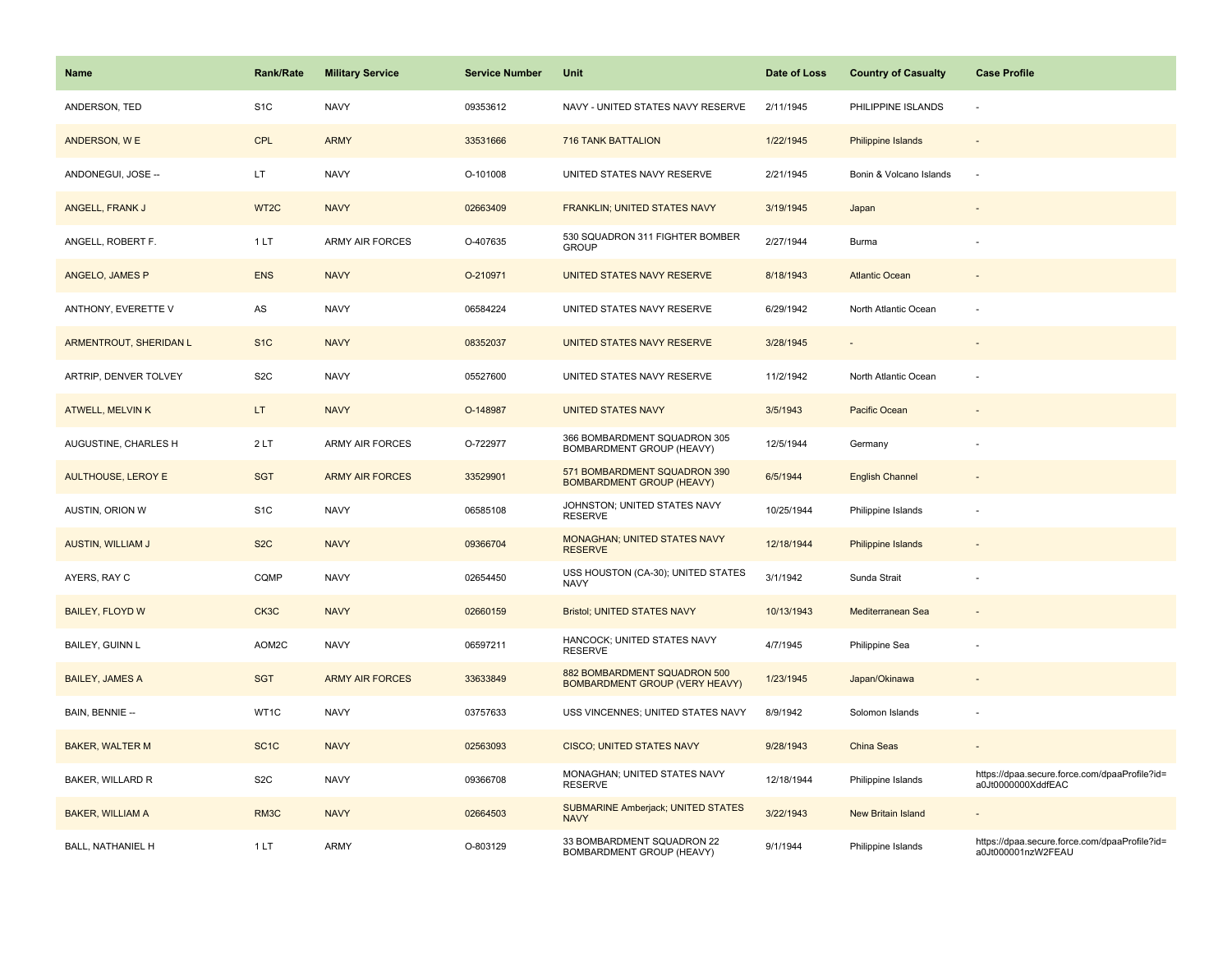| <b>Name</b>                  | <b>Rank/Rate</b> | <b>Military Service</b> | <b>Service Number</b> | Unit                                                                  | Date of Loss | <b>Country of Casualty</b>                                | <b>Case Profile</b>                                                 |
|------------------------------|------------------|-------------------------|-----------------------|-----------------------------------------------------------------------|--------------|-----------------------------------------------------------|---------------------------------------------------------------------|
| <b>BALLENTINE, OLIVE T.</b>  | TEC <sub>5</sub> | <b>ARMY</b>             | 33651762              | KYLE V JOHNSON; 1896 ENGINEERS<br><b>BATTALION (AVIATION)</b>         | 1/12/1945    | <b>China Seas</b>                                         |                                                                     |
| BALLOU, WILLIAM E            | <b>CEM</b>       | <b>NAVY</b>             | 02655559              | TRITON; UNITED STATES NAVY                                            | 3/15/1943    | <b>Admiralty Islands</b>                                  |                                                                     |
| <b>BALSEY, ROBERT S</b>      | S SGT            | <b>ARMY AIR FORCES</b>  | 13036150              | 401 BOMBARDMENT SQUADRON 91<br><b>BOMBARDMENT GROUP (HEAVY)</b>       | 11/3/1943    | North Sea or Tyrrhenian<br>Sea                            |                                                                     |
| <b>BANKS, ALBERT POTTER</b>  | EM3C             | <b>NAVY</b>             | 06502483              | USS BARTON; UNITED STATES NAVY<br><b>RESERVE</b>                      | 11/13/1942   | Solomon Islands                                           |                                                                     |
| <b>BANKS, CECIL --</b>       | S SGT            | <b>ARMY</b>             | 33659950              | 60 INFANTRY 9 DIVISION                                                | 10/12/1944   | Germany                                                   |                                                                     |
| <b>BARBOUR, CARSON M</b>     | TEC <sub>4</sub> | <b>ARMY</b>             | 13066471              | 36 TANK BATTALION 8 ARMORED<br><b>DIVISION</b>                        | 3/5/1945     | Germany                                                   |                                                                     |
| <b>BARBOUR, WILLIAM KYLE</b> | GM3C             | <b>NAVY</b>             | 02661943              | USS JUNEAU; UNITED STATES NAVY                                        | 11/13/1942   | Pacific Ocean                                             |                                                                     |
| BARGER, EMMETT W             | 2LT              | <b>ARMY AIR FORCES</b>  | O-2060452             | 763 BOMBARDMENT SQUADRON 460<br>BOMBARDMENT GROUP (HEAVY)             | 11/11/1944   | <b>Adriatic Sea</b>                                       |                                                                     |
| <b>BARHAM, JOHN WILLIAM</b>  | COX              | <b>NAVY</b>             | 02657872              | USS COLHOUN; UNITED STATES NAVY                                       | 8/30/1942    | Solomon Islands                                           |                                                                     |
| <b>BARKER, LEE J</b>         | F <sub>1</sub> C | <b>NAVY</b>             | 09362041              | NAVY - UNITED STATES NAVY RESERVE                                     | 11/10/1944   | <b>ADMIRALTY ISLANDS</b>                                  | https://dpaa.secure.force.com/dpaaProfile?id=<br>a0Jt0000000XdeQEAS |
| <b>BARLOW, JOSEPH E</b>      | MM3C             | <b>NAVY</b>             | 02660459              | Pillsbury; UNITED STATES NAVY                                         | 3/1/1942     | <b>Netherlands East Indies</b>                            |                                                                     |
| BARRETO, JOHN J              | S <sub>1</sub> C | <b>NAVY</b>             | 09364249              | FRANKLIN; UNITED STATES NAVY<br><b>RESERVE</b>                        | 3/19/1945    | Japan                                                     |                                                                     |
| <b>BARRY, EUGENE A</b>       | <b>SGT</b>       | <b>ARMY AIR FORCES</b>  | 33541300              | 871 BOMBARDMENT SQUADRON 497<br><b>BOMBARDMENT GROUP (VERY HEAVY)</b> | 2/25/1945    | Bonin & Volcano Islands                                   | $\sim$                                                              |
| BARTLETT, WILLIE E           | WT3C             | <b>NAVY</b>             | 06415193              | ST. LO; UNITED STATES NAVY RESERVE                                    | 10/25/1944   | Philippine Sea                                            |                                                                     |
| <b>BASS, HORACE A</b>        | <b>ENS</b>       | <b>NAVY</b>             | O-106125              | USS SARATOGA; UNITED STATES NAVY<br><b>RESERVE</b>                    | 8/24/1942    | Pacific Ocean                                             |                                                                     |
| <b>BATES, CHARLES B</b>      | S SGT            | <b>ARMY AIR FORCES</b>  | 13034048              | 424 BOMBARDMENT SQUADRON 307<br>BOMBARDMENT GROUP (HEAVY)             | 12/28/1942   | Midway Island                                             |                                                                     |
| BAYS, DONALD E               | <b>PVT</b>       | <b>ARMY AIR FORCES</b>  | 06948505              | <b>AIR CORPS</b>                                                      | 12/7/1941    | <b>Hawaiian Islands</b>                                   |                                                                     |
| BEARD, BYRON F.              | CPL              | <b>ARMY AIR FORCES</b>  | 07023674              | 409 SIGNAL COMPANY (AVIATION)                                         | 7/22/1942    | Philippine Islands                                        |                                                                     |
| <b>BEARD, WILLIAM F</b>      | AMM3C            | <b>NAVY</b>             | 02663797              | <b>UNITED STATES NAVY</b>                                             | 11/15/1943   | <b>Gilbert Islands</b>                                    |                                                                     |
| <b>BEASLEY, JAMES B</b>      | Cpl              | <b>ARMY</b>             | R-3284522             | 59 COAST ARTILLERY REGIMENT                                           | 11/25/1942   | Philippine Islands                                        | https://dpaa.secure.force.com/dpaaProfile?id=<br>a0Jt0000000XfL7EAK |
| <b>BEASLEY, SYKES L</b>      | S <sub>2</sub> C | <b>NAVY</b>             | 05526261              | NAVY - UNITED STATES NAVY RESERVE                                     | 1/3/1944     | <b>ATLANTIC OCEAN:</b><br>NORTH AMERICAN<br><b>WATERS</b> |                                                                     |
| BEAVERS, WALTER P            | <b>PVT</b>       | <b>ARMY</b>             | 15054954              | 39 INFANTRY 9 DIVISION                                                | 3/28/1943    | Tunisia                                                   |                                                                     |
| <b>BEIRNE, MILTON R</b>      | 2LT              | <b>ARMY AIR FORCES</b>  | O-699505              | 506 BOMBARDMENT SQUADRON 44<br><b>BOMBARDMENT GROUP (HEAVY)</b>       | 7/29/1944    | North Sea or Tyrrhenian<br>Sea                            |                                                                     |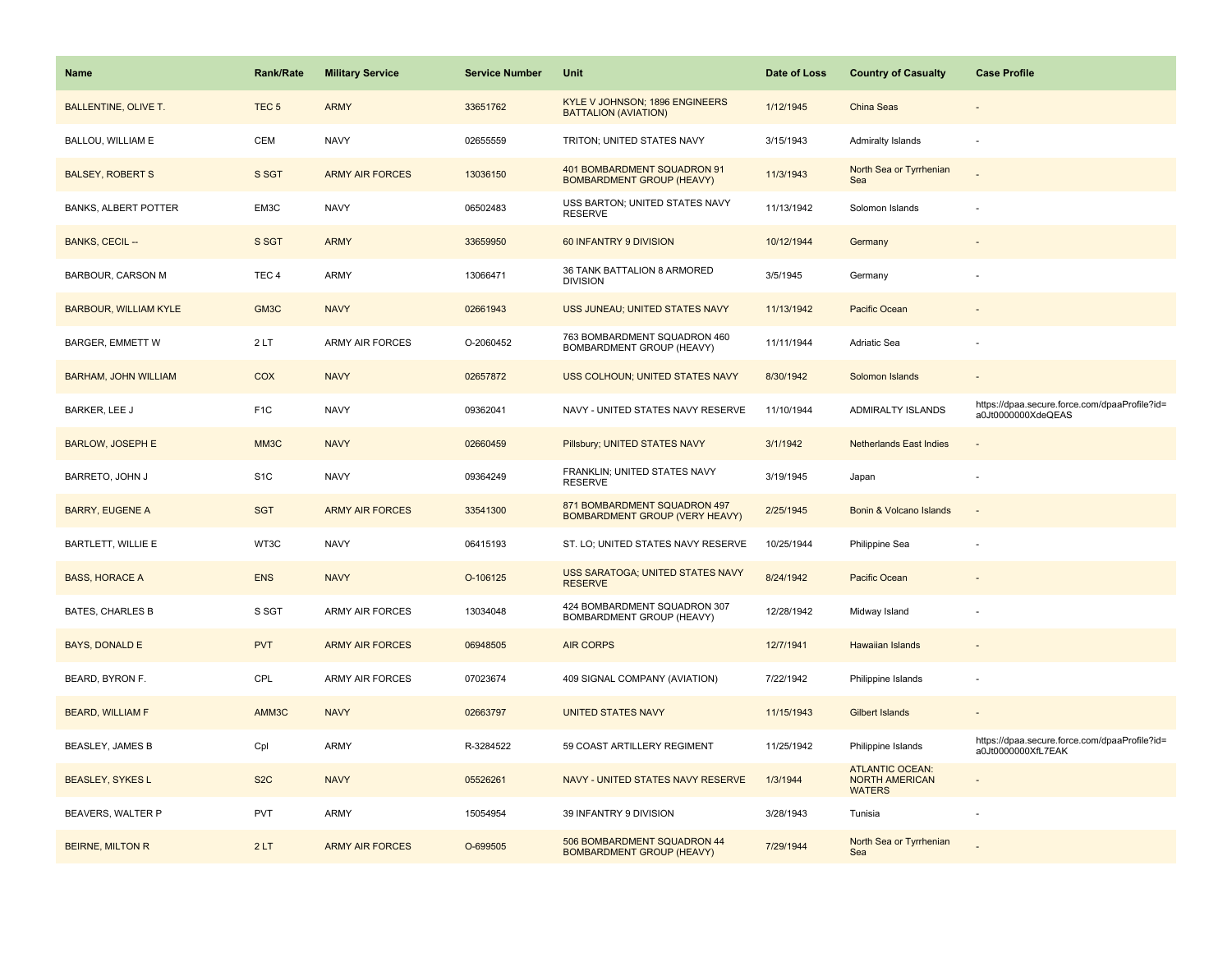| <b>Name</b>                    | <b>Rank/Rate</b>  | <b>Military Service</b> | <b>Service Number</b> | <b>Unit</b>                                                                    | Date of Loss | <b>Country of Casualty</b>     | <b>Case Profile</b>                                                 |
|--------------------------------|-------------------|-------------------------|-----------------------|--------------------------------------------------------------------------------|--------------|--------------------------------|---------------------------------------------------------------------|
| BELCHER, ALBERT --             | S SGT             | ARMY AIR FORCES         | 13032940              | 90 BOMBARDMENT SQUADRON 3<br>BOMBARDMENT GROUP (LIGHT)                         | 12/20/1942   | Coral Sea                      |                                                                     |
| <b>BENDER, FREDERICK G.</b>    | 1LT               | <b>ARMY AIR FORCES</b>  | O-865287              | 677 BOMBARDMENT SQUADRON 444<br>BOMBARDMENT GROUP (VERY HEAVY)                 | 11/11/1944   | China Seas                     |                                                                     |
| BENNETT, CARLTON A             | TEC <sub>4</sub>  | <b>ARMY</b>             | 33213350              | 83 CHEMICAL BATTALION                                                          | 1/26/1944    | Italy                          |                                                                     |
| <b>BENSON, JAMES F</b>         | MM <sub>2</sub> C | <b>NAVY</b>             | 02623507              | Reuben James; UNITED STATES NAVY                                               | 10/31/1941   | <b>Atlantic Ocean</b>          |                                                                     |
| <b>BENTON, CLYDE E</b>         | BM2C              | <b>NAVY</b>             | 02657548              | SS La Salle; UNITED STATES NAVY<br><b>RESERVE</b>                              | 10/11/1942   | Atlantic Ocean                 |                                                                     |
| BERNSTEIN, JOSEPH --           | S SGT             | <b>ARMY AIR FORCES</b>  | 13119892              | 720 BOMBARDMENT SQUADRON 450<br><b>BOMBARDMENT GROUP (HEAVY)</b>               | 4/25/1944    | Italy                          | https://dpaa.secure.force.com/dpaaProfile?id=<br>a0Jt0000000XfJqEAK |
| BERRY, EDWARD K                | <b>PFC</b>        | <b>ARMY</b>             | 33637013              | 134 INFANTRY 35 DIVISION                                                       | 12/12/1944   | Germany                        |                                                                     |
| <b>BESLEY, CHARLES E</b>       | 1LT               | <b>ARMY AIR FORCES</b>  | O-792204              | 405 BOMBARDMENT SQUADRON 38<br><b>BOMBARDMENT GROUP (MEDIUM)</b>               | 12/21/1943   | <b>New Guinea</b>              | https://dpaa.secure.force.com/dpaaProfile?id=<br>a0Jt0000000XdlcEAC |
| BETHEL, JAMES H                | <b>ENS</b>        | <b>NAVY</b>             | O-321002              | USS HORNET; UNITED STATES NAVY<br><b>RESERVE</b>                               | 1/7/1945     | Philippine Islands             |                                                                     |
| <b>BEVER, JOSEPH C</b>         | <b>CPL</b>        | <b>ARMY AIR FORCES</b>  | 13066483              | 360 SQUADRON 320 SERVICES GROUP                                                | 12/31/1943   | North Sea or Tyrrhenian<br>Sea |                                                                     |
| BIGGER, JAMES C.               | PFC               | <b>ARMY</b>             | 33093003              | 169 INFANTRY 43 DIVISION                                                       | 1/21/1945    | Philippine Islands             |                                                                     |
| <b>BINGHAM, JOHN C</b>         | <b>SGT</b>        | <b>MARINE CORPS</b>     | 00202144              | <b>MARINE - UNITED STATES MARINE</b><br><b>CORPS</b>                           | 10/24/1944   | <b>Pacific Ocean</b>           |                                                                     |
| BLAIR, WILLIAM J.              | CAPT              | <b>ARMY AIR FORCES</b>  | O-322249              | HEADQUARTERS SQUADRON 3<br><b>BOMBARDMENT GROUP (LIGHT)</b>                    | 2/17/1945    | Philippine Islands             | https://dpaa.secure.force.com/dpaaProfile?id=<br>a0Jt000001nzYmLEAU |
| <b>BLAKEMORE, NEVILLE DEAN</b> | <b>CAPT</b>       | <b>ARMY AIR FORCES</b>  | O-360793              | 13 BOMBARDMENT SQUADRON 3<br><b>BOMBARDMENT GROUP (LIGHT)</b>                  | 12/31/1942   | <b>New Guinea</b>              |                                                                     |
| BLANKENSHIP, H A               | S <sub>2</sub> C  | <b>NAVY</b>             | 07826397              | UNITED STATES NAVY RESERVE                                                     | 1/20/1945    | Pacific Ocean                  |                                                                     |
| <b>BLEVINS, HARLESS L</b>      | <b>PFC</b>        | <b>ARMY</b>             | 33091886              | <b>18 INFANTRY 1 DIVISION</b>                                                  | 4/24/1944    | Tunisia                        |                                                                     |
| BOAZE, CLYDE K                 | S SGT             | ARMY AIR FORCES         | 13032141              | 328 BOMBARDMENT SQUADRON 93<br>BOMBARDMENT GROUP (HEAVY)                       | 9/9/1942     | <b>British Isles</b>           |                                                                     |
| <b>BOBBITT, MERLE R</b>        | GM3C              | <b>NAVY</b>             | 09351199              | NAVY - UNITED STATES NAVY RESERVE                                              | 4/12/1945    | <b>CHINA SEAS</b>              |                                                                     |
| BOLDING, ARTHUR JAMES          | CK <sub>2</sub> C | <b>NAVY</b>             | 02658159              | USS WASP; UNITED STATES NAVY                                                   | 9/15/1942    | Solomon Islands                |                                                                     |
| <b>BOLT, EARNEST W.</b>        | <b>PFC</b>        | <b>ARMY</b>             | 33648317              | <b>157 ENGINEERS COMBAT BATTALION</b>                                          | 3/13/1945    | Germany                        |                                                                     |
| <b>BOND, RICHARD R C</b>       | T SGT             | <b>ARMY AIR FORCES</b>  | 20380732              | 3 PHOTO SQUADRON 311<br>RECONNAISSANCE WING                                    | 11/21/1944   | Marianas Islands               |                                                                     |
| <b>BOONE, FRANK E</b>          | <b>WO</b>         | <b>NAVY</b>             | O-099285              | USS QUINCY; UNITED STATES NAVY                                                 | 8/9/1942     | Solomon Islands                |                                                                     |
| BOOTH, JULIAN C                | F <sub>3</sub> C  | COAST GUARD             | 00500489              | USCGC ALEXANDER HAMILTON; COAST<br>GUARD - UNITED STATES COAST<br><b>GUARD</b> | 1/29/1942    | Iceland                        |                                                                     |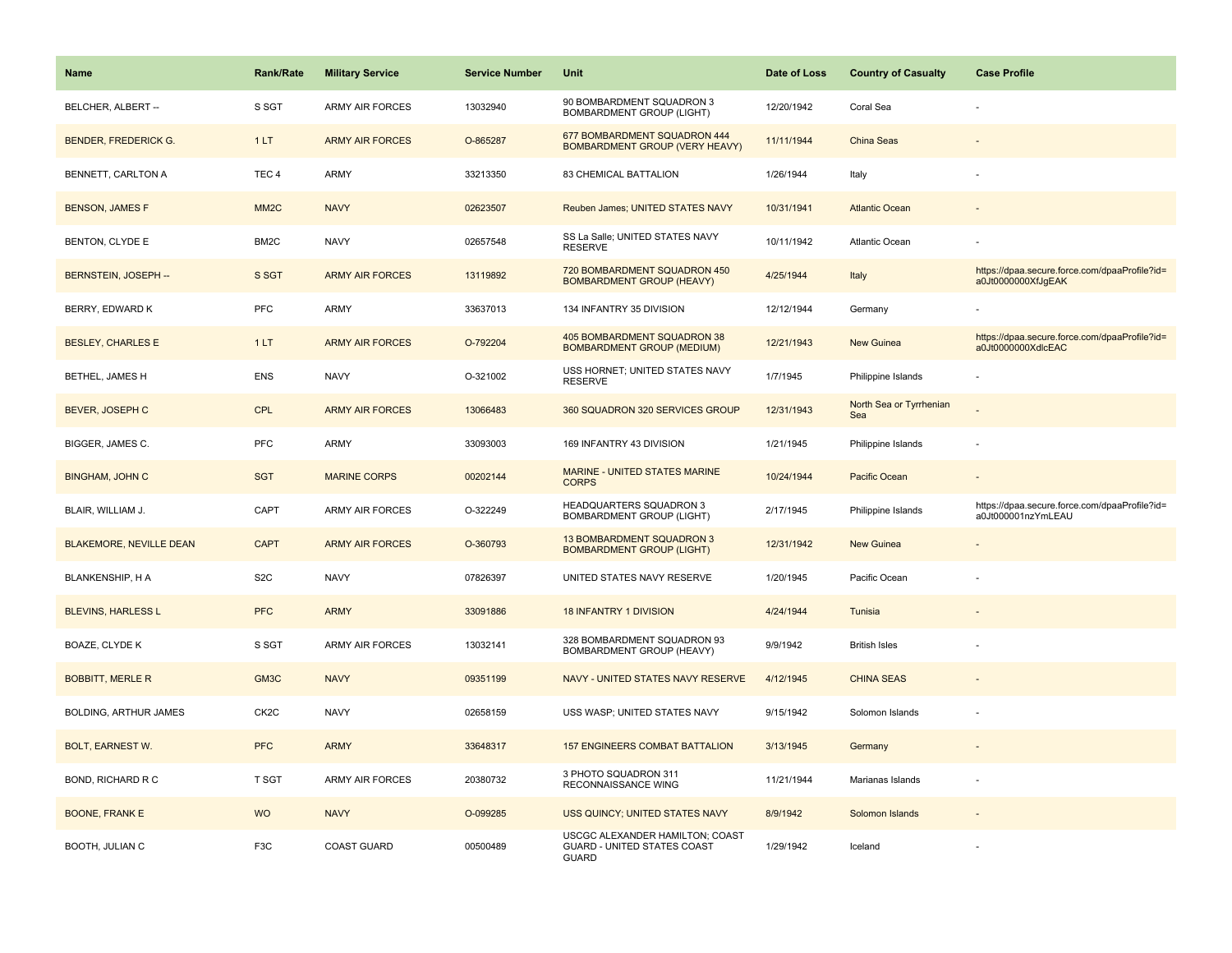| <b>Name</b>                  | <b>Rank/Rate</b> | <b>Military Service</b> | <b>Service Number</b> | Unit                                                             | Date of Loss | <b>Country of Casualty</b>                      | <b>Case Profile</b> |
|------------------------------|------------------|-------------------------|-----------------------|------------------------------------------------------------------|--------------|-------------------------------------------------|---------------------|
| <b>BOOTH, WILLIAM L</b>      | <b>CFC</b>       | <b>NAVY</b>             | 03209359              | TRITON; UNITED STATES NAVY                                       | 3/15/1943    | <b>Admiralty Islands</b>                        |                     |
| BORISH, MURRAY E             | 2LT              | ARMY                    | O-920719              | CHARLES C PINCKNEY; MILITARY<br>INTELLIGENCE DEPARTMENT          | 1/28/1943    | Portugal                                        |                     |
| <b>BORUM, JOHN R</b>         | LT /JG/          | <b>NAVY</b>             | O-135450              | UNITED STATES NAVY RESERVE                                       | 1/2/1943     | <b>Atlantic Ocean</b>                           |                     |
| <b>BOSS, EDWARD F</b>        | SGT              | <b>ARMY AIR FORCES</b>  | 33227643              | 448 BOMBARDMENT GROUP (HEAVY),<br>714 BOMBARDMENT SQUADRON       | 1/5/1944     | North Sea or Tyrrhenian<br>Sea                  |                     |
| <b>BOSTON, JESSE S</b>       | 2LT              | <b>ARMY AIR FORCES</b>  | O-685380              | 534 BOMBARDMENT SQUADRON 381<br><b>BOMBARDMENT GROUP (HEAVY)</b> | 12/20/1943   | North Sea or Tyrrhenian<br>Sea                  |                     |
| <b>BOSTON, VICTOR REID</b>   | S <sub>2</sub> C | <b>NAVY</b>             | 02665422              | Sims; UNITED STATES NAVY                                         | 5/7/1942     | Coral Sea                                       |                     |
| <b>BOTKIN, ALBERT G</b>      | S <sub>1C</sub>  | <b>NAVY</b>             | 09356233              | UNITED STATES NAVY RESERVE                                       | 4/9/1945     | <b>Atlantic Ocean</b>                           |                     |
| BOWERS, ROBERT E.            | S SGT            | <b>ARMY AIR FORCES</b>  | 33529791              | 432 BOMBARDMENT SQUADRON 17<br>BOMBARDMENT GROUP (MEDIUM)        | 2/20/1944    | Italy                                           |                     |
| <b>BOWIS, EDWARD BALLARD</b> | S <sub>2</sub> C | <b>NAVY</b>             | 06581661              | USS VINCENNES; UNITED STATES NAVY<br><b>RESERVE</b>              | 8/9/1942     | Solomon Islands                                 |                     |
| BOYD, JOHN G                 | LT.              | <b>NAVY</b>             | O-098646              | UNITED STATES NAVY RESERVE                                       | 7/18/1944    | Pacific Ocean                                   |                     |
| <b>BOYD, SHERMAN TAFT</b>    | WT1C             | <b>NAVY</b>             | 03557210              | Jacob Jones; UNITED STATES NAVY                                  | 2/28/1942    | Atlantic Ocean: North<br><b>American Waters</b> |                     |
| BOYD, SYLVESTER H            | Y3C              | <b>NAVY</b>             | 06560083              | USS BARTON; UNITED STATES NAVY<br><b>RESERVE</b>                 | 11/13/1942   | Solomon Islands                                 |                     |
| <b>BRADLEY, CLAUDE P</b>     | <b>SGT</b>       | <b>ARMY</b>             | 33652107              | SS Leopoldville; 262 INFANTRY 66<br><b>DIVISION</b>              | 12/24/1944   | <b>English Channel</b>                          |                     |
| BRADNER, CLAUDE --           | BM2C             | <b>NAVY</b>             | 02659284              | USS BOISE; UNITED STATES NAVY                                    | 10/12/1942   | Solomon Islands                                 |                     |
| <b>BRADSHAW, GEORGE R</b>    | 2LT              | <b>ARMY</b>             | O-890198              | SHINYO MARU; 31 INFANTRY REGIMENT                                | 9/7/1944     | Philippine Islands                              |                     |
| <b>BRANCH, ROBERT W</b>      | GM3C             | <b>NAVY</b>             | 06583965              | SS West Portal; UNITED STATES NAVY<br><b>RESERVE</b>             | 2/5/1943     | North Atlantic Ocean                            |                     |
| <b>BRANNON, KENNETH HUGH</b> | PHM1C            | <b>NAVY</b>             | 02682140              | Gannet ; UNITED STATES NAVY                                      | 6/7/1942     | Bermuda                                         |                     |
| BRANUM, WILLIAM H            | 1LT              | ARMY AIR FORCES         | O-672022              | 381 BOMBARDMENT SQUADRON 310<br>BOMBARDMENT GROUP (MEDIUM)       | 3/14/1944    | Corsica                                         |                     |
| <b>BRAUER, STUART C</b>      | 2LT              | <b>ARMY</b>             | O-548763              | LST-577; INFANTRY                                                | 2/11/1945    | <b>Philippine Islands</b>                       |                     |
| BRECKINRIDGE, GILMER J.      | CPL              | ARMY AIR FORCES         | 33544213              | 717 BOMBARDMENT SQUADRON 449<br>BOMBARDMENT GROUP (HEAVY)        | 2/19/1945    |                                                 |                     |
| <b>BREEDEN, ALBERT P</b>     | <b>ENS</b>       | <b>NAVY</b>             | O-418992              | <b>VPB-27; UNITED STATES NAVY</b><br><b>RESERVE</b>              | 8/8/1945     | Japan                                           |                     |
| BREWSTER, COLUMBUS P         | MM1C             | <b>NAVY</b>             | 02658478              | Bristol; UNITED STATES NAVY                                      | 10/13/1943   | Mediterranean Sea                               |                     |
| <b>BRIDGERS, LEWIS M</b>     | <b>ENS</b>       | <b>NAVY</b>             | O-460486              | UNITED STATES NAVY RESERVE                                       | 12/13/1945   | Pacific Ocean                                   |                     |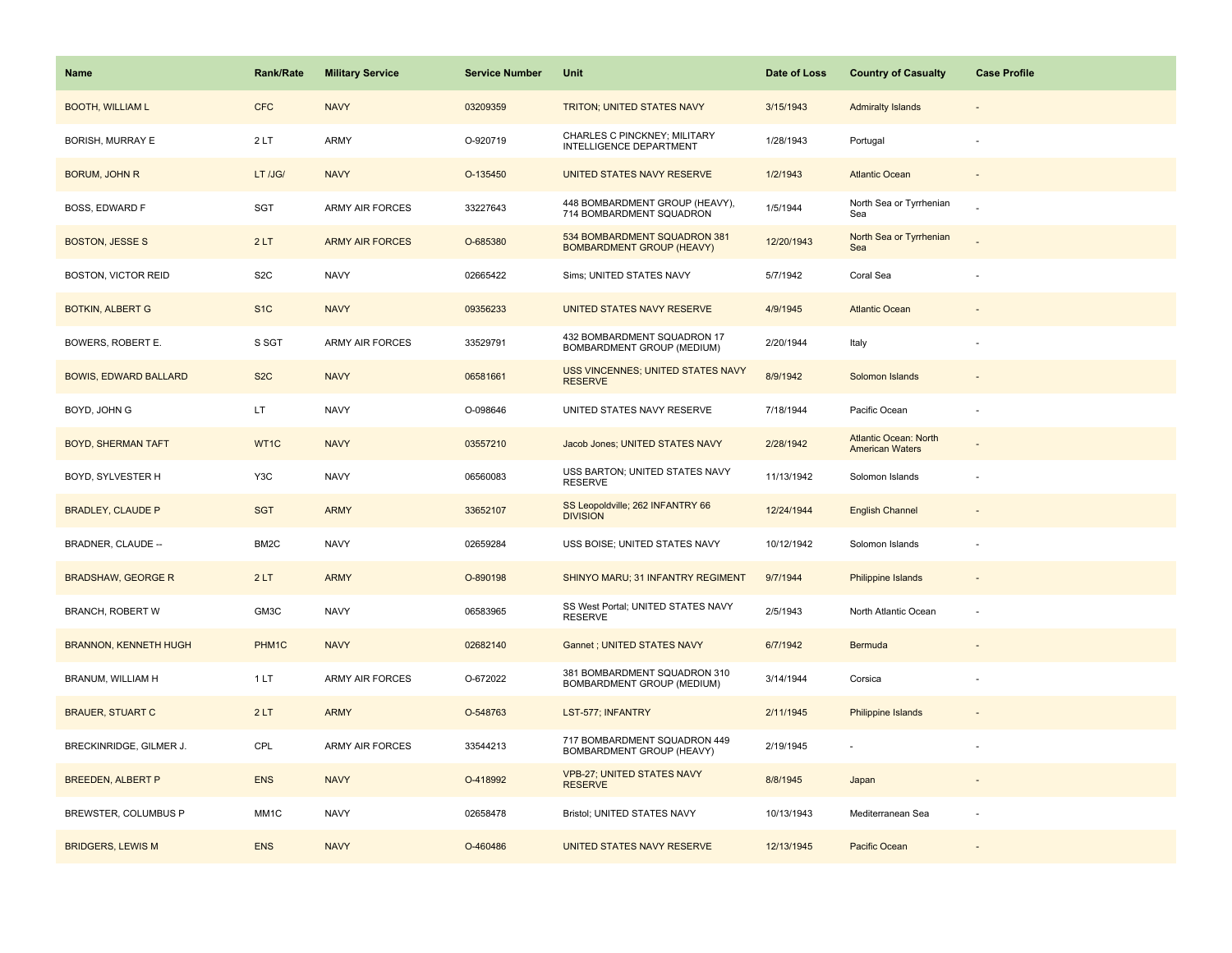| Name                        | <b>Rank/Rate</b>  | <b>Military Service</b> | <b>Service Number</b> | Unit                                                                                                 | Date of Loss | <b>Country of Casualty</b>               | <b>Case Profile</b>      |
|-----------------------------|-------------------|-------------------------|-----------------------|------------------------------------------------------------------------------------------------------|--------------|------------------------------------------|--------------------------|
| BRIDGES, OAKEY H            | <b>PVT</b>        | ARMY                    | 13020722              | 456 PARACHUTE FIELD ARTILLERY<br>BATTALION 82 AIRBORNE DIVISION                                      | 4/21/1945    | Germany                                  |                          |
| <b>BRINKLEY, FRED F</b>     | <b>PFC</b>        | <b>ARMY</b>             | 33091501              | 632 TANK DESTROYER BATTALION                                                                         | 10/4/1942    | Australia                                |                          |
| <b>BRISTOW, HOWARD EARL</b> | CGM               | <b>NAVY</b>             | 03751260              | Gannet ; UNITED STATES NAVY                                                                          | 6/7/1942     | Bermuda                                  |                          |
| <b>BRIZENDINE, DAVID S</b>  | <b>COX</b>        | <b>NAVY</b>             | 02659424              | Asheville; UNITED STATES NAVY                                                                        | 3/3/1942     | Java                                     |                          |
| <b>BROWN, CHARLES JAMES</b> | AS                | <b>NAVY</b>             | 06582292              | SS Lake Osweya; UNITED STATES NAVY<br><b>RESERVE</b>                                                 | 2/19/1942    | North Atlantic Ocean                     |                          |
| <b>BROWN, HENRY M</b>       | <b>PVT</b>        | <b>ARMY</b>             | 33641059              | 29 CHEMICAL DECONTAMINATION<br><b>COMPANY</b>                                                        | 5/21/1944    | <b>Hawaiian Islands</b>                  | $\overline{\phantom{a}}$ |
| BROWN, JACK SHELTON         | CPL               | MARINE CORPS            | 00434673              | Company G, 2nd Battalion, 24th Marines,<br>4th Marine Division, UNITED STATES<br><b>MARINE CORPS</b> | 7/8/1944     | SAIPAN                                   |                          |
| <b>BROWN, LLOYD L</b>       | <b>PVT</b>        | <b>ARMY</b>             | 33541317              | 370 INFANTRY 92 DIVISION                                                                             | 10/14/1945   | Italy                                    |                          |
| BROWN, PAUL C               | S <sub>1</sub> C  | <b>NAVY</b>             | 06593830              | UNITED STATES NAVY RESERVE                                                                           | 1/7/1944     | Atlantic Ocean                           |                          |
| <b>BROWN, ROBERT C</b>      | S <sub>2</sub> C  | <b>NAVY</b>             | 02666740              | SS Arthur Middleton; UNITED STATES<br><b>NAVY</b>                                                    | 1/1/1943     | Algeria                                  |                          |
| BROWN, THOMAS M.            | SGT               | <b>ARMY AIR FORCES</b>  | 13143312              | 410 BOMBARDMENT SQUADRON 94<br>BOMBARDMENT GROUP (HEAVY)                                             | 7/25/1943    | North Sea or Tyrrhenian<br>Sea           |                          |
| <b>BROWNING, FRANK P</b>    | AMM1C             | <b>NAVY</b>             | 06030692              | UNITED STATES NAVY RESERVE                                                                           | 3/7/1944     | Solomon Islands                          | $\overline{\phantom{a}}$ |
| <b>BRUBECK, FRED L</b>      | TM <sub>1</sub> C | <b>NAVY</b>             | 02659959              | DORADO; UNITED STATES NAVY                                                                           | 10/13/1943   | Atlantic Ocean: North<br>American Waters |                          |
| <b>BRUMMETT, WALTER --</b>  | <b>PFC</b>        | <b>ARMY</b>             | 07023340              | <b>CHEMICAL WARFARE SERVICES</b>                                                                     | 5/27/1942    | Caribbean Sea                            |                          |
| BRYANT, CAMDEN R            | PVT               | <b>ARMY AIR FORCES</b>  | 33049583              | ARISAN MARU; 34 PURSUIT SQUADRON<br>24 PURSUIT GROUP                                                 | 10/24/1944   | China Seas                               |                          |
| BRYANT, RAYMOND W           | S <sub>2</sub> C  | <b>NAVY</b>             | 02665433              | Sims; UNITED STATES NAVY                                                                             | 5/7/1942     | <b>Coral Sea</b>                         |                          |
| <b>BUNCH, KENNETH CECIL</b> | ARM1C             | <b>NAVY</b>             | 03211435              | USS Hornet - 1 - VF 8; UNITED STATES<br><b>NAVY</b>                                                  | 6/6/1942     | Pacific Ocean                            |                          |
| <b>BURKE, JOHN HARRISON</b> | S <sub>1C</sub>   | <b>NAVY</b>             | 02663494              | <b>INGRAHAM; UNITED STATES NAVY</b>                                                                  | 8/22/1942    | Nova Scotia                              |                          |
| <b>BURKE, MANUEL T</b>      | TEC <sub>5</sub>  | ARMY                    | 33531378              | HMT Rohna; 853 ENGINEERS BATTALION<br>(AVIATION)                                                     | 11/27/1943   | Mediterranean Sea                        |                          |
| <b>BURKE, WALTER GERARD</b> | F <sub>1C</sub>   | <b>NAVY</b>             | 04029563              | USS GREGORY; UNITED STATES NAVY                                                                      | 9/5/1942     | Solomon Islands                          |                          |
| BURRUSS, ROBERT T           | TEC <sub>5</sub>  | ARMY                    | 20363822              | 120 INFANTRY 30 DIVISION                                                                             | 12/25/1944   | Belgium                                  | ×,                       |
| <b>BURTON, EDGAR W</b>      | ARM1C             | <b>NAVY</b>             | 03721594              | USS BLOCK ISLAND; UNITED STATES<br><b>NAVY</b>                                                       | 3/19/1944    | <b>Atlantic Ocean</b>                    |                          |
| BURTON, JOHN GARLAND        | S <sub>1</sub> C  | <b>NAVY</b>             | 02657456              | Cythera; UNITED STATES NAVY<br><b>RESERVE</b>                                                        | 5/2/1942     | Atlantic Ocean                           |                          |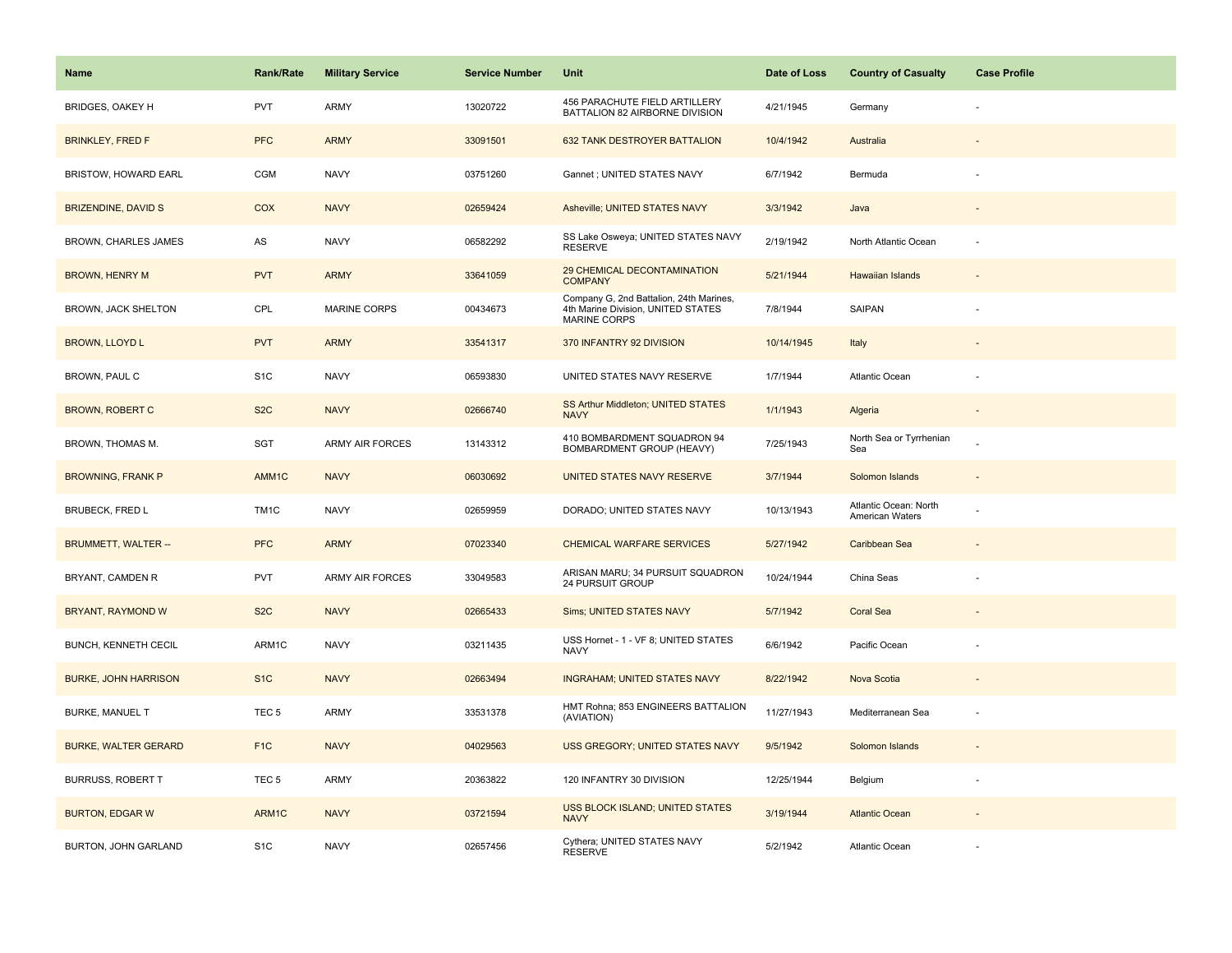| Name                         | <b>Rank/Rate</b>  | <b>Military Service</b> | <b>Service Number</b> | Unit                                                            | Date of Loss | <b>Country of Casualty</b> | <b>Case Profile</b>                                                 |
|------------------------------|-------------------|-------------------------|-----------------------|-----------------------------------------------------------------|--------------|----------------------------|---------------------------------------------------------------------|
| <b>BURTON, ROBERT G</b>      | <b>SGT</b>        | <b>ARMY AIR FORCES</b>  | 33533308              | 33 BOMBARDMENT SQUADRON 22<br><b>BOMBARDMENT GROUP (HEAVY)</b>  | 11/27/1944   | Philippine Islands         |                                                                     |
| BUTLER, ARCHIE J             | PFC               | ARMY                    | 33659432              | 358 INFANTRY 90 DIVISION                                        | 7/23/1944    | France                     |                                                                     |
| <b>BUTLER, WILLIAM S</b>     | F <sub>3</sub> C  | <b>NAVY</b>             | 02664552              | USS QUINCY; UNITED STATES NAVY                                  | 8/9/1942     | Solomon Islands            |                                                                     |
| BUTTERWORTH, W F             | F <sub>2C</sub>   | <b>NAVY</b>             | 06597963              | SAMUEL B. ROBERTS; UNITED STATES<br>NAVY RESERVE                | 10/25/1944   | Philippine Islands         |                                                                     |
| <b>BYERS, NORMAN URSUS</b>   | <b>CY</b>         | <b>NAVY</b>             | 03856800              | USS WASP; UNITED STATES NAVY                                    | 9/15/1942    | Solomon Islands            |                                                                     |
| BYRD, HAROLD T               | 1 LT              | <b>ARMY AIR FORCES</b>  | O-795569              | 75 FIGHTER SQUADRON 23 FIGHTER<br><b>GROUP</b>                  | 2/25/1945    | China                      |                                                                     |
| BYRD, JOSEPH E               | STM2C             | <b>NAVY</b>             | 08360355              | SPENCE; UNITED STATES NAVY<br><b>RESERVE</b>                    | 12/18/1944   | Philippine Islands         | $\overline{a}$                                                      |
| CABELL, WILLIAM W            | 1LT               | <b>ARMY AIR FORCES</b>  | O-735521              | 499 BOMBARDMENT SQUADRON 345<br>BOMBARDMENT GROUP (MEDIUM)      | 3/5/1944     | New Guinea                 |                                                                     |
| <b>CAFFEE, JAMES LINWOOD</b> | STM1C             | <b>NAVY</b>             | 02662501              | USS WASP; UNITED STATES NAVY                                    | 9/15/1942    | Solomon Islands            |                                                                     |
| CAHALAN, FRANK R             | CCS               | <b>NAVY</b>             | 01200258              | Atik; UNITED STATES NAVY                                        | 3/27/1942    | Atlantic Ocean             |                                                                     |
| <b>CALDWELL, EARNEST E</b>   | <b>T SGT</b>      | <b>ARMY AIR FORCES</b>  | 33155393              | 68 SQUADRON 433 TROOP CARRIER<br><b>GROUP</b>                   | 5/17/1945    | Philippine Islands         |                                                                     |
| CALLAHAN, JOHN J             | MOMM2C            | <b>NAVY</b>             | 06586635              | CAPELIN; UNITED STATES NAVY<br><b>RESERVE</b>                   | 12/15/1943   | Celebes                    |                                                                     |
| <b>CALLAHAN, KEITH S.</b>    | 1LT               | <b>ARMY AIR FORCES</b>  | O-659037              | 81 BOMBARDMENT SQUADRON 12<br><b>BOMBARDMENT GROUP (MEDIUM)</b> | 8/5/1943     | <b>Sicily</b>              |                                                                     |
| CALLIS, HOMER V              | QM2C              | <b>NAVY</b>             | 02666662              | USS HAZELWOOD; UNITED STATES<br><b>NAVY</b>                     | 4/29/1945    | Japan                      |                                                                     |
| CAMP, FLOYD A                | SC <sub>1</sub> C | <b>NAVY</b>             | 03803758              | <b>UNITED STATES NAVY</b>                                       | 10/17/1941   | <b>Atlantic Ocean</b>      |                                                                     |
| CAMPBELL, JAMES D            | S <sub>2</sub> C  | <b>NAVY</b>             | 09354125              | UNITED STATES NAVY                                              | 4/11/1945    | Japan                      |                                                                     |
| CAMPBELL, NATHANIEL --       | STM2C             | <b>NAVY</b>             | 08358331              | HERRING; UNITED STATES NAVY<br><b>RESERVE</b>                   | 7/5/1944     | Kurile Islands             |                                                                     |
| CAMPBELL, WILLIAM T          | <b>PVT</b>        | ARMY                    | 13034880              | ARMY - 31 INFANTRY REGIMENT                                     | 8/8/1942     | PHILIPPINE ISLANDS         | https://dpaa.secure.force.com/dpaaProfile?id=<br>a0Jt0000000XftsEAC |
| <b>CANNON, JAMES WILLIAM</b> | S <sub>2</sub> C  | <b>NAVY</b>             | 06580997              | USS JUNEAU; UNITED STATES NAVY<br><b>RESERVE</b>                | 11/13/1942   | Solomon Islands            |                                                                     |
| CAPLAN, HILBERT --           | <b>PVT</b>        | ARMY                    | 33040762              | SHINYO MARU; 7 CHEMICAL COMPANY<br>(AVIATION)                   | 9/7/1944     | Philippine Islands         |                                                                     |
| <b>CARBAUGH, HARRY J</b>     | <b>CSK</b>        | <b>NAVY</b>             | 02581929              | USS HELENA; UNITED STATES NAVY                                  | 7/6/1943     | New Guinea                 |                                                                     |
| CAREY, HAROLD C              | LT /JG/           | <b>NAVY</b>             | O-168337              | VP - 074; UNITED STATES NAVY                                    | 7/4/1943     | Brazil                     |                                                                     |
| <b>CARPENTER, ELBERT R</b>   | 2LT               | <b>ARMY AIR FORCES</b>  | O-816814              | 347 FIGHTER SQUADRON 350 FIGHTER<br><b>GROUP</b>                | 6/19/1944    | Italy                      |                                                                     |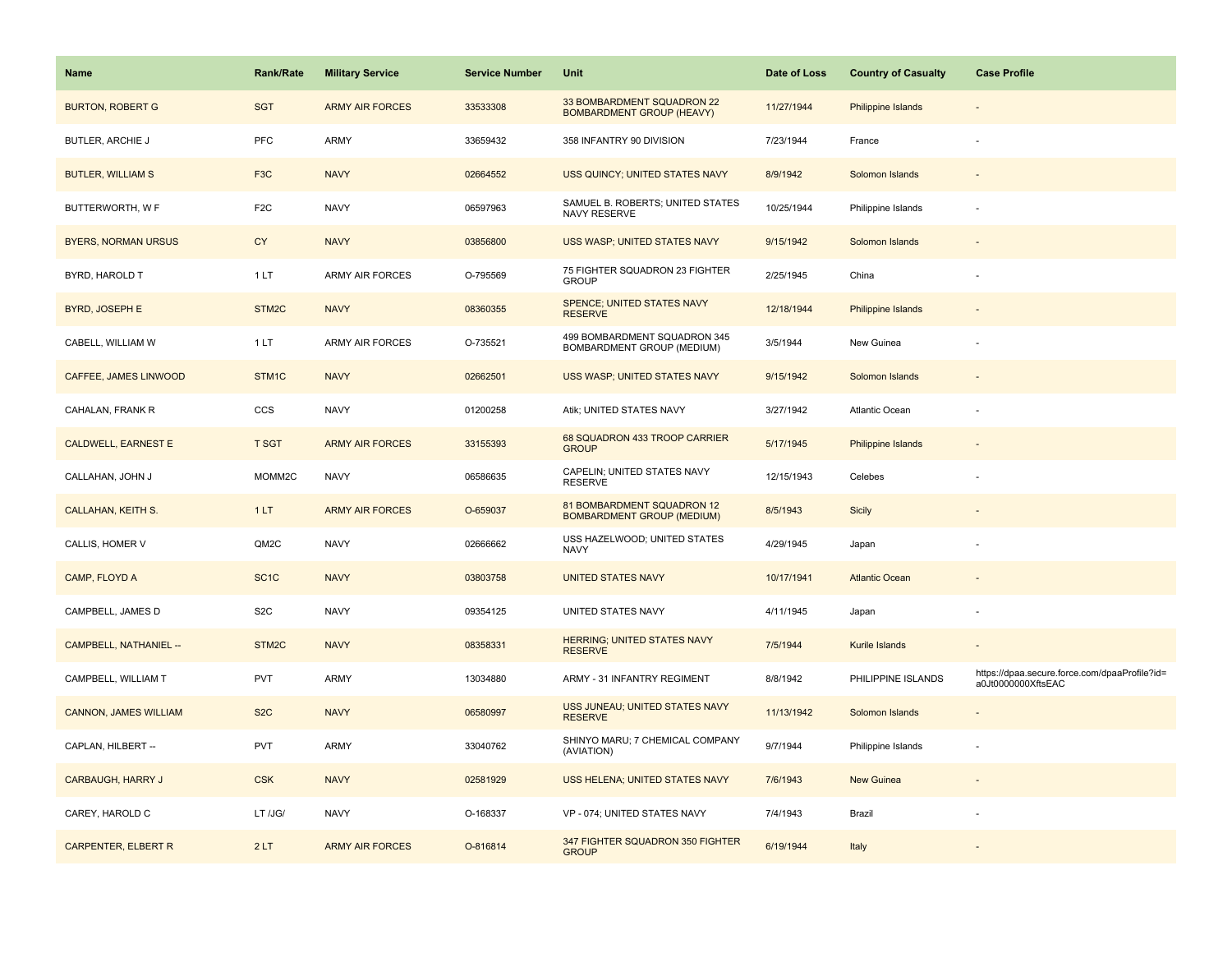| <b>Name</b>                | <b>Rank/Rate</b>  | <b>Military Service</b> | <b>Service Number</b> | Unit                                                                                          | Date of Loss | <b>Country of Casualty</b>                             | <b>Case Profile</b>                                                 |
|----------------------------|-------------------|-------------------------|-----------------------|-----------------------------------------------------------------------------------------------|--------------|--------------------------------------------------------|---------------------------------------------------------------------|
| CARPENTER, ROBERT NELSON   | STM <sub>1C</sub> | <b>NAVY</b>             | 02504000              | USS Arizona; UNITED STATES NAVY                                                               | 12/7/1941    | Hawaiian Islands                                       | https://dpaa.secure.force.com/dpaaProfile?id=<br>a0Jt000000mzJwhEAE |
| <b>CARPER, CHARLES A</b>   | <b>TSGT</b>       | <b>ARMY AIR FORCES</b>  | 13050409              | <b>AIR CORPS</b>                                                                              | 1/14/1943    | <b>Atlantic Ocean: North</b><br><b>American Waters</b> |                                                                     |
| CARR, FLETCHER P           | CBM               | <b>NAVY</b>             | 02657005              | UNITED STATES NAVY                                                                            | 3/27/1945    | Ryukyus Islands                                        |                                                                     |
| CARR, JOHN WESLEY          | BM <sub>2</sub> C | <b>NAVY</b>             | 02658716              | USS MONSSEN; UNITED STATES NAVY                                                               | 11/13/1942   | Solomon Islands                                        |                                                                     |
| CARRICO, CLARENCE E        | <b>PVT</b>        | <b>ARMY</b>             | 06897515              | 31 INFANTRY REGIMENT                                                                          | 1/22/1942    | Philippine Islands                                     |                                                                     |
| <b>CARRINGTON, FLOYD P</b> | LT/JG/            | <b>NAVY</b>             | O-254969              | NAVY - UNITED STATES NAVY RESERVE                                                             | 7/24/1945    | PHILIPPINE ISLANDS                                     | $\omega$                                                            |
| CARROLL, FENTON PAUL       | S <sub>2</sub> C  | <b>NAVY</b>             | 06594224              | Plymouth; UNITED STATES NAVY<br><b>RESERVE</b>                                                | 8/5/1943     | Atlantic Ocean                                         | https://dpaa.secure.force.com/dpaaProfile?id=<br>a0Jt0000000XeDQEA0 |
| <b>CARTER, JAMES H</b>     | 2LT               | <b>ARMY</b>             | O-562691              | <b>USAT Dorchester AIR CORPS</b>                                                              | 2/3/1943     | Greenland                                              |                                                                     |
| CARTER, ROY W              | S <sub>2</sub> C  | <b>NAVY</b>             | 08352580              | UNITED STATES NAVY RESERVE                                                                    | 1/7/1944     | Atlantic Ocean                                         |                                                                     |
| <b>CARTER, WILLIAM M</b>   | <b>PFC</b>        | <b>ARMY AIR FORCES</b>  | 06947645              | <b>HEADQUARTERS SQUADRON AIR</b><br><b>FORCE UNITED STATES ARMY FORCES</b><br><b>FAR EAST</b> | 7/6/1942     | Philippine Islands                                     | https://dpaa.secure.force.com/dpaaProfile?id=<br>a0Jt0000000QroLEAS |
| CARTIER, JACQUES J         | WT2C              | <b>NAVY</b>             | 02656494              | USS VINCENNES; UNITED STATES NAVY                                                             | 8/9/1942     | Solomon Islands                                        |                                                                     |
| CARTS, STANLEY L.          | M Sgt             | <b>ARMY</b>             | 6811686               | <b>CORPS OF ENGINEERS</b>                                                                     | 6/15/1942    | <b>Atlantic Ocean: North</b><br><b>American Waters</b> |                                                                     |
| CASERIO, EBO R             | <b>CMM</b>        | <b>NAVY</b>             | 02147254              | USS HOUSTON (CA-30); UNITED STATES<br><b>NAVY</b>                                             | 3/1/1942     | Java                                                   |                                                                     |
| CASEY, ROBERT LEE          | S <sub>2</sub> C  | <b>NAVY</b>             | 02657499              | Truxton; UNITED STATES NAVY                                                                   | 2/18/1942    | Newfoundland                                           |                                                                     |
| CASH, JAMES L              | GM3C              | <b>NAVY</b>             | 02658064              | USS HOUSTON (CA-30); UNITED STATES<br>NAVY                                                    | 3/1/1942     | Java                                                   | $\overline{\phantom{a}}$                                            |
| CATE, RICHARD E            | <b>SGT</b>        | <b>ARMY AIR FORCES</b>  | 20366318              | 67 BOMBARDMENT SQUADRON 44<br><b>BOMBARDMENT GROUP (HEAVY)</b>                                | 5/14/1943    | North Sea or Tyrrhenian<br>Sea                         |                                                                     |
| CHAMBERS, JOHN B           | ST <sub>1</sub> C | <b>NAVY</b>             | 02660047              | NAVY - UNITED STATES NAVY                                                                     | 9/10/1944    | ADMIRALTY ISLANDS                                      | ÷,                                                                  |
| CHANDLER, J W              | <b>CGM</b>        | <b>NAVY</b>             | 02740067              | NAVY - UNITED STATES NAVY                                                                     | 10/17/1942   | <b>SOLOMON ISLANDS</b>                                 |                                                                     |
| CHAPMAN, HARRY P           | LT.               | <b>NAVY</b>             | O-086156              | USS Tennessee (?); UNITED STATES<br><b>NAVY RESERVE</b>                                       | 10/26/1943   | Pacific Ocean                                          |                                                                     |
| CHAPMAN, JOSEPH R          | S <sub>1</sub> C  | <b>NAVY</b>             | 06586035              | LST-342; UNITED STATES NAVY<br><b>RESERVE</b>                                                 | 7/18/1943    | Solomon Islands                                        |                                                                     |
| CHEWNING, HERBERT A        | S <sub>1</sub> C  | <b>NAVY</b>             | 06021194              | UNITED STATES NAVY RESERVE                                                                    | 11/18/1942   | North Atlantic Ocean                                   | $\overline{\phantom{a}}$                                            |
| <b>CHEWNING, WILLIAM M</b> | LT.               | <b>NAVY</b>             | O-123709              | <b>CORVINA; UNITED STATES NAVY</b>                                                            | 11/16/1943   | <b>Marshall Islands</b>                                |                                                                     |
| CHILDRESS, ALVIN T         | BKR1C             | <b>NAVY</b>             | 02658808              | UNITED STATES NAVY                                                                            | 11/9/1944    | Atlantic Ocean: North<br>American Waters               |                                                                     |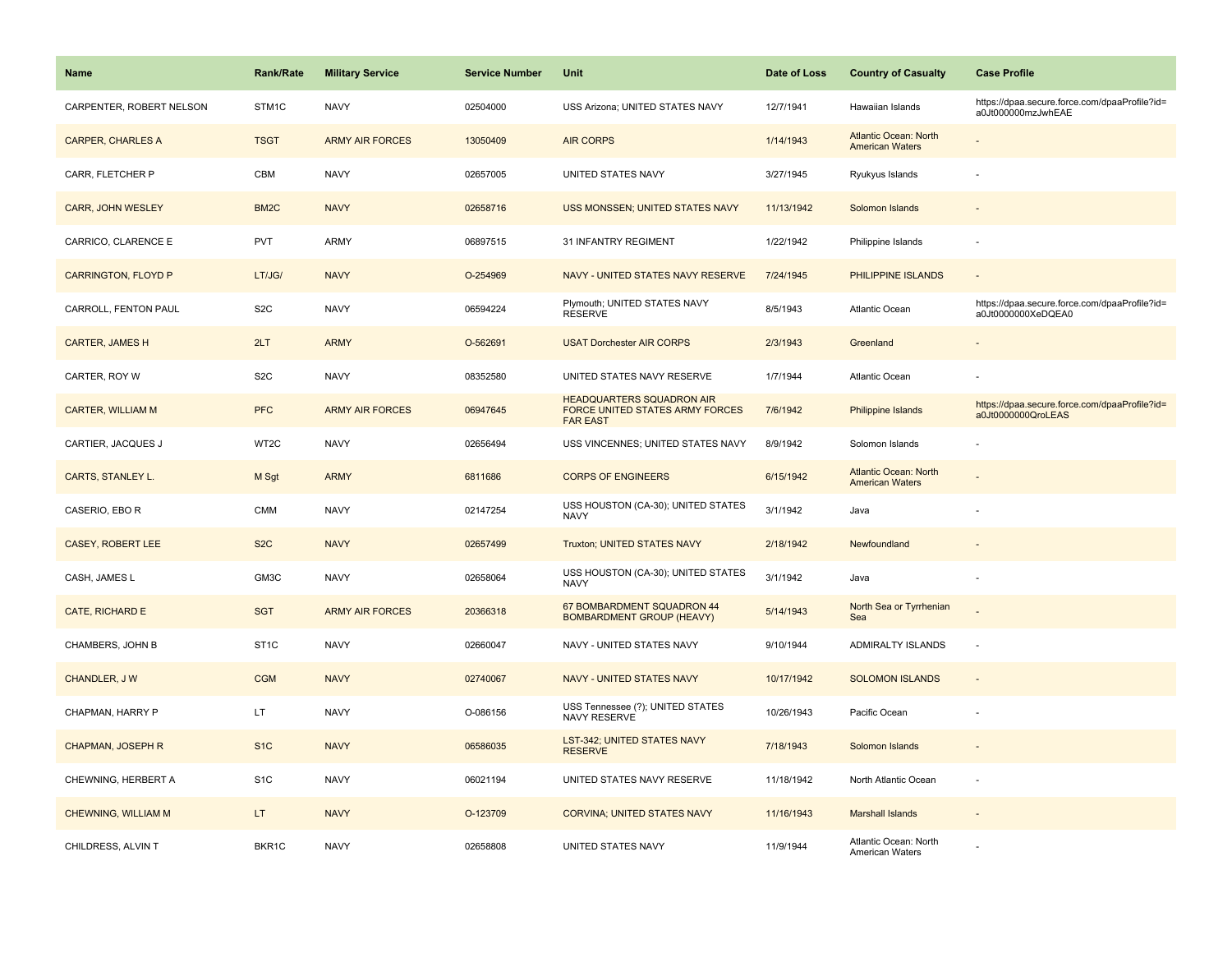| <b>Name</b>                | <b>Rank/Rate</b> | <b>Military Service</b> | <b>Service Number</b> | Unit                                                                           | Date of Loss | <b>Country of Casualty</b> | <b>Case Profile</b>                                                 |
|----------------------------|------------------|-------------------------|-----------------------|--------------------------------------------------------------------------------|--------------|----------------------------|---------------------------------------------------------------------|
| CHISENHALL, T S            | <b>CPL</b>       | <b>ARMY</b>             | 06899431              | ARISAN MARU; 31 INFANTRY REGIMENT                                              | 10/24/1944   | China Seas                 |                                                                     |
| CHRISTIAN, LEWIS E         | <b>ELEC</b>      | <b>NAVY</b>             | 00436099              | Indianapolis; UNITED STATES NAVY                                               | 7/30/1945    | Philippine Sea             |                                                                     |
| <b>CHRONISTER, JOHN M</b>  | TEC <sub>5</sub> | <b>ARMY</b>             | 33124030              | RT 810; 326 TROOP CARRIER HARBOR<br><b>CRAFT COMPANY</b>                       | 9/4/1945     | India                      |                                                                     |
| CLARK, EARNEST ARTHUR      | 1 LT             | <b>MARINE CORPS</b>     | O-030947              | MARINE - UNITED STATES MARINE<br><b>CORPS</b>                                  | 3/3/1945     | Bonin & Volcano Islands    |                                                                     |
| <b>CLARK, RALPH B</b>      | <b>T SGT</b>     | <b>ARMY AIR FORCES</b>  | 13064649              | 33 BOMBARDMENT SQUADRON 22<br><b>BOMBARDMENT GROUP (HEAVY)</b>                 | 9/1/1944     | <b>Philippine Islands</b>  |                                                                     |
| CLARKSTON, HAROLD B        | T SGT            | <b>ARMY AIR FORCES</b>  | 33209040              | 372 BOMBARDMENT SQUADRON 307<br>BOMBARDMENT GROUP (HEAVY)                      | 4/27/1944    | Caroline Islands           |                                                                     |
| <b>CLAYTOR, WILLIAM L</b>  | 2d Lt            | <b>ARMY AIR FORCES</b>  | O-552544              | 782 BOMBARDMENT SQUADRON 465<br><b>BOMBARDMENT GROUP (HEAVY)</b>               |              | <b>Adriatic Sea</b>        |                                                                     |
| CLEMENTS, ADOLPHUS T       | S SGT            | <b>ARMY AIR FORCES</b>  | 13034944              | 89 BOMBARDMENT SQUADRON 3<br><b>BOMBARDMENT GROUP (LIGHT)</b>                  | 2/26/1946    | New Guinea                 | https://dpaa.secure.force.com/dpaaProfile?id=<br>a0Jt000001nzQnKEAU |
| <b>CLEMENTS, CHARLES M</b> | S <sub>1</sub> C | <b>NAVY</b>             | 06599256              | LST-921; UNITED STATES NAVY<br><b>RESERVE</b>                                  | 8/14/1944    | <b>Atlantic Ocean</b>      |                                                                     |
| CLEVERDON, TOM --          | CPHM             | <b>NAVY</b>             | 03559986              | S-44; UNITED STATES NAVY                                                       | 10/7/1943    | Kurile Islands             |                                                                     |
| <b>CLIFTON, WILLIAM E</b>  | <b>PVT</b>       | <b>ARMY AIR FORCES</b>  | 13032690              | SHINYO MARU; 91 BOMBARDMENT<br><b>SQUADRON 27 BOMBARDMENT GROUP</b><br>(LIGHT) | 9/7/1944     | <b>Philippine Islands</b>  |                                                                     |
| CLINCH, PETER --           | 2LT              | <b>MARINE CORPS</b>     | O-027239              | MARINE - UNITED STATES MARINE<br><b>CORPS</b>                                  | 12/15/1944   | ** Documentation Errors    |                                                                     |
| <b>CLYBURNE, JOSEPH G</b>  | S SGT            | <b>ARMY AIR FORCES</b>  | 13064859              | 49 BOMBARDMENT SQUADRON 2<br><b>BOMBARDMENT GROUP (HEAVY)</b>                  | 11/11/1943   | Mediterranean Sea          |                                                                     |
| COBB, MELVIN S.            | ENS              | <b>NAVY</b>             | O-418997              | UNITED STATES NAVY RESERVE                                                     | 12/13/1945   | Pacific Ocean              |                                                                     |
| COHEN, HARRY --            | 2LT              | <b>ARMY AIR FORCES</b>  | O-712502              | 17 SQUADRON 71 TACTICAL<br>RECONNAISSANCE GROUP                                | 4/16/1945    | <b>China Seas</b>          |                                                                     |
| COHN, LAWRENCE W           | LT /JG/          | <b>NAVY</b>             | O-104510              | UNITED STATES NAVY RESERVE                                                     | 8/1/1943     | Brazil                     |                                                                     |
| COHRON, KENNETH R.         | <b>CPL</b>       | <b>ARMY</b>             | 33443588              | <b>712 TANK BATTALION</b>                                                      | 7/11/1944    | France                     |                                                                     |
| COLEMAN, GEORGE C          | CPL              | ARMY AIR FORCES         | 33853171              | 873 BOMBARDMENT SQUADRON 498<br>BOMBARDMENT GROUP (VERY HEAVY)                 | 12/27/1944   | Marianas Islands           |                                                                     |
| <b>COLEMAN, RYALL J</b>    | S SGT            | <b>ARMY</b>             | 33216143              | <b>1887 ENGINEERS BATTALION</b><br>(AVIATION)                                  | 6/22/1944    | <b>Hawaiian Islands</b>    |                                                                     |
| COLEMAN, SIDNEY W          | STM1C            | <b>NAVY</b>             | 06595186              | Warrington; UNITED STATES NAVY<br><b>RESERVE</b>                               | 9/13/1944    | Atlantic Ocean             |                                                                     |
| <b>COLEMAN, WILLIAM I</b>  | <b>PFC</b>       | <b>ARMY</b>             | 13016072              | <b>ARMY - SIGNAL AIR WARNING</b><br><b>COMPANY</b>                             | 5/23/1942    | PHILIPPINE ISLANDS         | https://dpaa.secure.force.com/dpaaProfile?id=<br>a0Jt000001nzRsbEAE |
| COLEMAN, WILLIAM W         | LT               | <b>NAVY</b>             | O-086085              | USS ENTERPRISE; UNITED STATES<br>NAVY RESERVE                                  | 6/7/1943     | Hawaiian Islands           |                                                                     |
| <b>COLLIER, ULYSSES G</b>  | CPL              | <b>ARMY</b>             | 13014507              | 26th Infantry Regiment, 1st Infantry Division                                  | 7/10/1943    | <b>Sicily</b>              |                                                                     |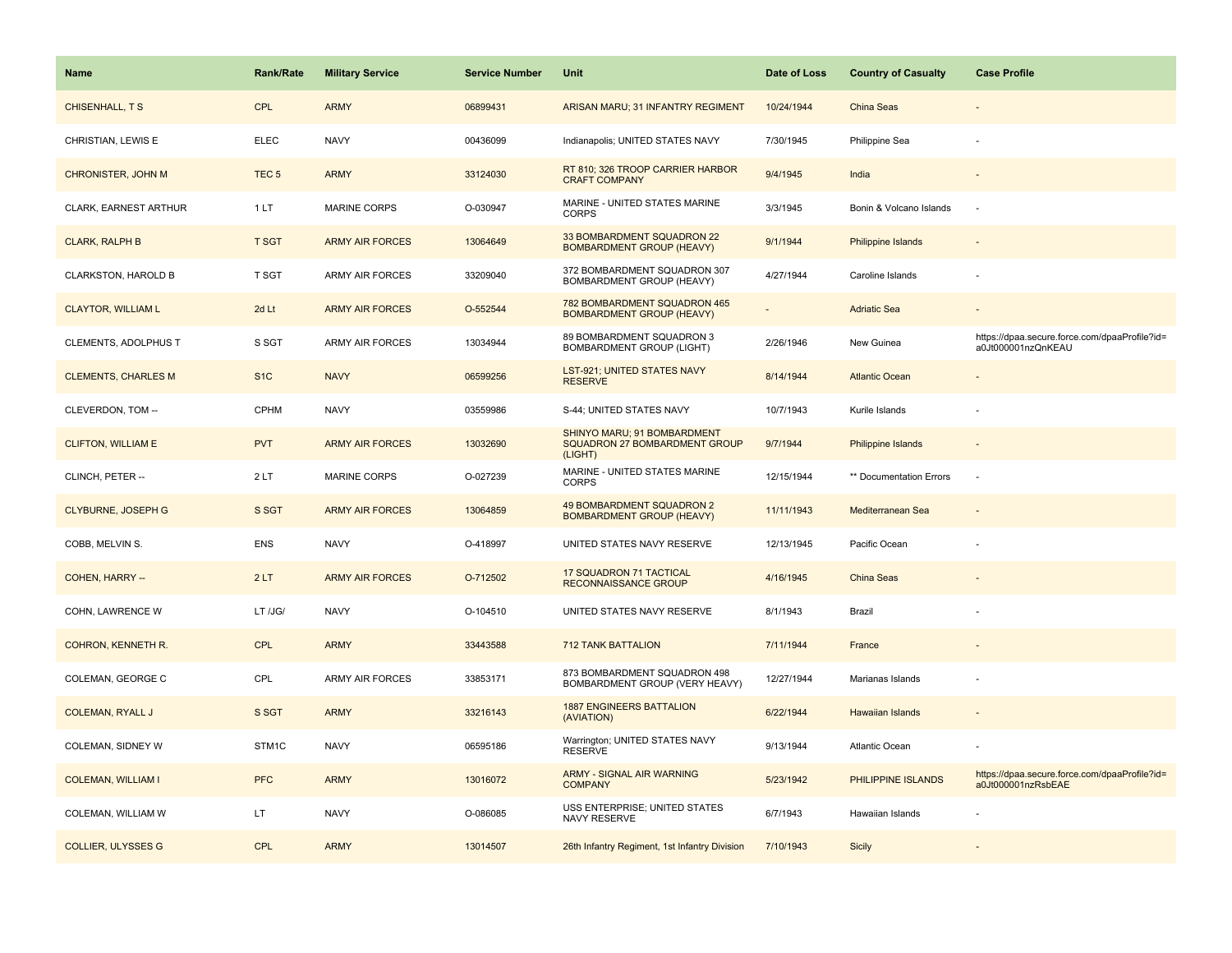| Name                        | <b>Rank/Rate</b>   | <b>Military Service</b> | <b>Service Number</b> | Unit                                                             | Date of Loss | <b>Country of Casualty</b>     | <b>Case Profile</b> |
|-----------------------------|--------------------|-------------------------|-----------------------|------------------------------------------------------------------|--------------|--------------------------------|---------------------|
| COLLINS, DAVID H            | LT/JG/             | <b>NAVY</b>             | O-283347              | SPENCE; UNITED STATES NAVY                                       | 12/18/1944   | Philippine Islands             |                     |
| <b>COLLINS, ROBERT J</b>    | <b>PFC</b>         | <b>ARMY AIR FORCES</b>  | 33647923              | 32 PHOTO SQUADRON 5<br>RECONNAISSANCE GROUP                      | 4/20/1944    | Mediterranean Sea              |                     |
| COMPTON, LUTHER CARL        | PHM <sub>2</sub> C | <b>NAVY</b>             | 02657816              | ORYOKU MARU; UNITED STATES NAVY                                  | 12/15/1944   | Philippine Islands             |                     |
| <b>COMPTON, RYLAND D</b>    | S <sub>1</sub> C   | <b>NAVY</b>             | 06584675              | USS BARTON; UNITED STATES NAVY<br><b>RESERVE</b>                 | 11/13/1942   | Solomon Islands                |                     |
| CONDLEY, MACK E             | <b>PFC</b>         | ARMY                    | 33852590              | ARMY - 315 INFANTRY 79 DIVISION                                  | 1/13/1945    | <b>FRANCE</b>                  |                     |
| CONDUFF, JESSE W            | <b>T SGT</b>       | <b>ARMY AIR FORCES</b>  | 33128609              | 98 BOMBARDMENT SQUADRON 11<br><b>BOMBARDMENT GROUP (HEAVY)</b>   | 2/13/1946    | <b>Marshall Islands</b>        |                     |
| CONLON, ALFRED J            | T SGT              | <b>ARMY AIR FORCES</b>  | 33221455              | 373 BOMBARDMENT SQUADRON 308<br>BOMBARDMENT GROUP (HEAVY)        | 5/20/1944    | China Seas                     |                     |
| CONNER, EARL V              | <b>PVT</b>         | <b>ARMY</b>             | 13117014              | <b>HMT Rohna; AIR CORPS</b>                                      | 11/26/1943   | Mediterranean Sea              |                     |
| CONNOLLY, FRANCIS J         | S <sub>2</sub> C   | <b>NAVY</b>             | 02564134              | USS BARTON; UNITED STATES NAVY                                   | 11/13/1942   | Solomon Islands                |                     |
| COOK, MYRON H               | AMM <sub>2C</sub>  | <b>NAVY</b>             | 06582368              | UNITED STATES NAVY RESERVE                                       | 1/7/1945     | <b>Puerto Rico</b>             |                     |
| COOK, RAYMOND --            | STM1C              | <b>NAVY</b>             | 02656861              | Reuben James; UNITED STATES NAVY                                 | 10/31/1941   | Atlantic Ocean                 |                     |
| <b>COOPER, CLARENCE L</b>   | S SGT              | <b>ARMY AIR FORCES</b>  | 33634335              | 744 BOMBARDMENT SQUADRON 456<br><b>BOMBARDMENT GROUP (HEAVY)</b> | 11/11/1944   | <b>Adriatic Sea</b>            |                     |
| COOPER, WILSON J            | ARM1C              | <b>NAVY</b>             | 02659574              | USS SARATOGA; UNITED STATES NAVY                                 | 11/1/1943    | Bonin & Volcano Islands        | ÷.                  |
| COPELAND, HOWARD C          | 2LT                | <b>ARMY AIR FORCES</b>  | O-830409              | <b>AIR CORPS</b>                                                 | 2/6/1945     | Bermuda                        |                     |
| CORR, JOHN W                | S SGT              | ARMY AIR FORCES         | 13117727              | 38 BOMBARDMENT SQUADRON 30<br>BOMBARDMENT GROUP (HEAVY)          | 4/10/1944    | Caroline Islands               |                     |
| <b>CORVIN, ESTLE E</b>      | <b>PFC</b>         | <b>ARMY</b>             | 33660153              | 157 INFANTRY 45 DIVISION                                         | 1/22/1946    | France                         |                     |
| COUCH, THOMAS A             | <b>PVT</b>         | ARMY                    | 06888015              | ARISAN MARU; 31 INFANTRY REGIMENT                                | 10/24/1944   | China Seas                     |                     |
| <b>COUGHLIN, JOHN J</b>     | <b>CAPT</b>        | <b>ARMY</b>             | O-890128              | ARISAN MARU; ORDNANCE<br><b>DEPARTMENT</b>                       | 10/24/1944   | <b>China Seas</b>              |                     |
| COULTER, WALSH --           | <b>PFC</b>         | ARMY                    | 35448407              | 6 INFANTRY 1 ARMORED DIVISION                                    | 5/30/1944    | Italy                          |                     |
| <b>COVINGTON, WILLIAM R</b> | <b>T SGT</b>       | <b>ARMY AIR FORCES</b>  | 33632928              | 423 BOMBARDMENT SQUADRON 306<br><b>BOMBARDMENT GROUP (HEAVY)</b> | 10/22/1944   | North Sea or Tyrrhenian<br>Sea |                     |
| COX, ROBERT A.              | 1 LT               | ARMY                    | O-790523              | 381 BOMBARDMENT SQUADRON 310<br>BOMBARDMENT GROUP (MEDIUM)       | 2/8/1943     | Tunisia                        |                     |
| <b>COX, RUSSELL M</b>       | LT/JG/             | <b>NAVY</b>             | O-087204              | UNITED STATES NAVY RESERVE                                       | 11/13/1942   | Pacific Ocean                  |                     |
| CRAIG, CARLISLE M           | 2LT                | <b>ARMY AIR FORCES</b>  | O-804619              | <b>AIR CORPS</b>                                                 | 12/18/1943   | Newfoundland                   |                     |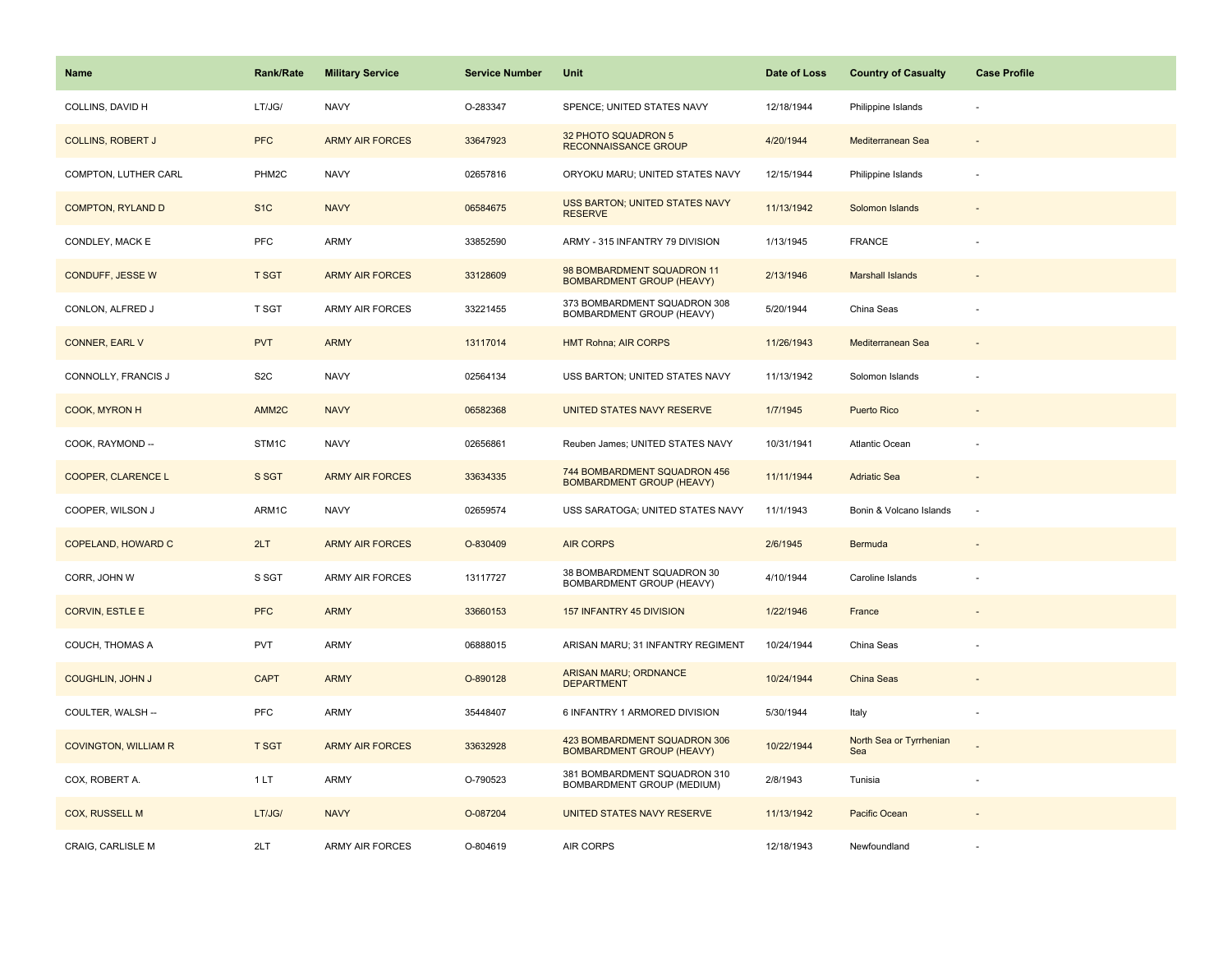| Name                        | <b>Rank/Rate</b>   | <b>Military Service</b> | <b>Service Number</b> | Unit                                                                                   | Date of Loss | <b>Country of Casualty</b>            | <b>Case Profile</b> |
|-----------------------------|--------------------|-------------------------|-----------------------|----------------------------------------------------------------------------------------|--------------|---------------------------------------|---------------------|
| <b>CRAIG, TYLER M</b>       | <b>T SGT</b>       | <b>ARMY AIR FORCES</b>  | 13064705              | 5TH AIR FORCE, 38TH BOMBARDMENT<br>GROUP (MEDIUM), 71ST BOMBARDMENT<br><b>SQUADRON</b> | 2/7/1945     | Formosa                               |                     |
| CRAWFORD, CHARLES R         | S <sub>2</sub> C   | <b>NAVY</b>             | 06594474              | UNITED STATES NAVY RESERVE                                                             | 11/30/1944   | Atlantic Ocean                        |                     |
| <b>CRAWFORD, GEORGE H</b>   | <b>MAJ</b>         | <b>ARMY</b>             | O-019085              | ORYOKU MARU; 60 COAST ARTILLERY<br><b>REGIMENT</b>                                     | 12/15/1944   | <b>Philippine Islands</b>             |                     |
| CREASY, OTWAY D             | ARM3C              | <b>NAVY</b>             | 04057501              | USS HORNET (CV-8); UNITED STATES<br>NAVY RESERVE                                       | 6/4/1942     | Midway Island                         |                     |
| <b>CREEDLE, BUFORD B</b>    | S SGT              | <b>ARMY AIR FORCES</b>  | 33219553              | 443 BOMBARDMENT SQUADRON 320<br><b>BOMBARDMENT GROUP (MEDIUM)</b>                      | 1/17/1945    | Italy                                 |                     |
| CREIGHTON, DONALD S         | S <sub>1</sub> C   | <b>NAVY</b>             | 09360006              | UNITED STATES NAVY RESERVE                                                             | 4/16/1944    | North Atlantic Ocean                  |                     |
| <b>CROCKETT, WILLIAM H.</b> | 2LT                | <b>ARMY</b>             | O-809358              | 408 BOMBARDMENT SQUADRON 22<br><b>BOMBARDMENT GROUP (HEAVY)</b>                        | 6/9/1944     | New Guinea                            |                     |
| CROMWELL, ELMO              | PVT                | ARMY                    | 33228837              | ARMY - 855 ENGINEERS BATTALION<br>(AVIATION)                                           | 11/11/1943   | FIJI                                  |                     |
| <b>CROMWELL, JAMES E</b>    | STM <sub>2</sub> C | <b>NAVY</b>             | 09360990              | <b>HARDER; UNITED STATES NAVY</b><br><b>RESERVE</b>                                    | 8/24/1944    | <b>Philippine Islands</b>             |                     |
| CROSS, ALFONSO              | TEC <sub>5</sub>   | ARMY                    | 33516576              | ARMY - 855 ENGINEERS BATTALION<br>(AVIATION)                                           | 11/11/1943   | FIJI                                  |                     |
| <b>CROSWELL, CURTIS W</b>   | S <sub>1</sub> C   | <b>NAVY</b>             | 08358135              | <b>LST-531; UNITED STATES NAVY</b><br><b>RESERVE</b>                                   | 4/28/1944    | <b>English Channel</b>                |                     |
| CROW, ROBERT J H            | 2LT                | ARMY AIR FORCES         | O-797796              | 44 FIGHTER SQUADRON 18 FIGHTER<br><b>GROUP</b>                                         | 10/12/1943   | New Hebrides                          |                     |
| <b>CRUMMETT, CHARLES M</b>  | <b>CPL</b>         | <b>ARMY AIR FORCES</b>  | 13180955              | 400 BOMBARDMENT SQUADRON 90<br><b>BOMBARDMENT GROUP (HEAVY)</b>                        | 3/3/1945     | <b>Philippine Islands</b>             |                     |
| CRUMPLER, THOMAS P          | S SGT              | ARMY AIR FORCES         | 33523007              | 733 BOMBARDMENT SQUADRON 453<br>BOMBARDMENT GROUP (HEAVY)                              | 2/22/1944    | North Sea or Tyrrhenian<br>Sea        |                     |
| <b>CULLEY, EDGAR H</b>      | S <sub>1C</sub>    | <b>NAVY</b>             | 06594312              | <b>USS LISCOME BAY; UNITED STATES</b><br><b>NAVY RESERVE</b>                           | 11/24/1943   | Gilbert Islands                       |                     |
| CULPEPPER, EDWARD W         | S <sub>2</sub> C   | <b>NAVY</b>             | 08361176              | RENO; UNITED STATES NAVY RESERVE                                                       | 11/3/1944    | Philippine Sea                        |                     |
| <b>CUMMING, JAMES D</b>     | 2LT                | <b>ARMY AIR FORCES</b>  | O-682305              | 413 BOMBARDMENT SQUADRON 96<br><b>BOMBARDMENT GROUP (HEAVY)</b>                        | 12/16/1943   | Holland                               |                     |
| CURLING, HEYWOOD W          | 1LT                | ARMY AIR FORCES         | O-794127              | 561 BOMBARDMENT SQUADRON 388<br>BOMBARDMENT GROUP (HEAVY)                              | 7/29/1943    | North Sea or Tyrrhenian<br>Sea        |                     |
| <b>CURTIS, RALPH M</b>      | FC <sub>2</sub> C  | <b>NAVY</b>             | 02563287              | Rowan; UNITED STATES NAVY                                                              | 9/11/1943    | North or Tyrrhenian Seas              |                     |
| DABNEY, WILLIAM A. M.       | 2LT                | ARMY AIR FORCES         | O-437013              | 308 FIGHTER SQUADRON 31 FIGHTER<br><b>GROUP</b>                                        | 8/19/1942    | English Channel                       |                     |
| DALTON, ELWOOD A            | SC <sub>1</sub> C  | <b>NAVY</b>             | 02658061              | <b>CORVINA; UNITED STATES NAVY</b>                                                     | 11/16/1943   | Pacific Ocean: North<br>American Area |                     |
| DANCE, ROBERT C             | <b>ENS</b>         | <b>NAVY</b>             | O-299306              | UNITED STATES NAVY RESERVE                                                             | 10/15/1944   | Philippine Sea                        |                     |
| <b>DANIEL, CHARLES B</b>    | <b>T SGT</b>       | <b>ARMY AIR FORCES</b>  | 15118047              | 328 TROOP CARRIER SQUADRON                                                             | 10/5/1945    | China                                 |                     |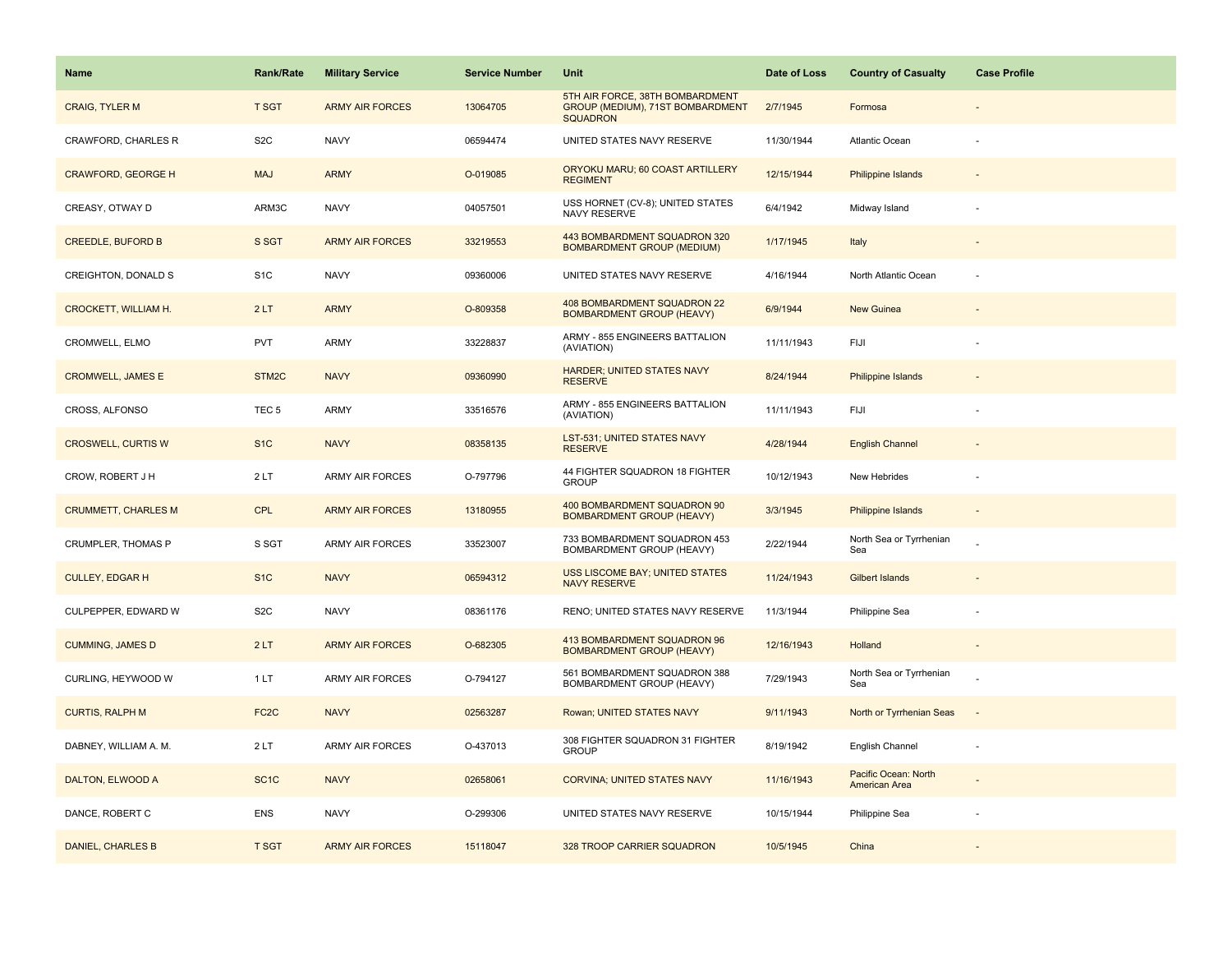| <b>Name</b>                | <b>Rank/Rate</b>  | <b>Military Service</b> | <b>Service Number</b> | Unit                                                      | Date of Loss | <b>Country of Casualty</b> | <b>Case Profile</b>                                                 |
|----------------------------|-------------------|-------------------------|-----------------------|-----------------------------------------------------------|--------------|----------------------------|---------------------------------------------------------------------|
| DANIEL, RONALD E           | 2d Lt             | ARMY                    | O-1329330             | 184 INFANTRY 7 DIVISION                                   | 4/20/1945    | Japan/Okinawa              |                                                                     |
| DANNER, FRANK W            | 1LT               | <b>ARMY AIR FORCES</b>  | O-796100              | 1504 ARMY AIR FORCE BASE UNIT                             | 5/25/1946    | <b>Caroline Islands</b>    |                                                                     |
| DAVENPORT, JOSEPH M        | S <sub>2</sub> C  | <b>NAVY</b>             | 04059731              | Atik; UNITED STATES NAVY RESERVE                          | 3/27/1942    | Bermuda                    |                                                                     |
| DAVIDSON, CLARENCE L       | AM <sub>3</sub> C | <b>NAVY</b>             | 06583711              | FRANKLIN; UNITED STATES NAVY<br><b>RESERVE</b>            | 3/19/1945    | Japan                      |                                                                     |
| DAVIDSON, HOWARD L         | MM3C              | <b>NAVY</b>             | 02664863              | USS DEHAVEN; UNITED STATES NAVY                           | 2/1/1943     | Solomon Islands            |                                                                     |
| DAVIS, JOHN H              | <b>CAPT</b>       | <b>ARMY</b>             | O-021774              | <b>ARMY - 91 COAST ARTILLERY</b><br><b>REGIMENT (PS)</b>  | 1/1/1945     | <b>FORMOSA</b>             | https://dpaa.secure.force.com/dpaaProfile?id=<br>a0Jt000000QsKCsEAN |
| DAVIS, WALTER W            | 2LT               | ARMY AIR FORCES         | O-813339              | 372 BOMBARDMENT SQUADRON 307<br>BOMBARDMENT GROUP (HEAVY) | 8/25/1944    | Caroline Islands           |                                                                     |
| DAVIS, WILLIAM A           | 1LT               | <b>ARMY</b>             | O-472070              | 228 MEDICAL DISPENSARY (AVIATION)                         | 4/20/1944    | Mediterranean Sea          |                                                                     |
| DAWSON, HARRY B            | S <sub>1</sub> C  | <b>NAVY</b>             | 02663782              | UNITED STATES NAVY                                        | 11/30/1945   | Alaska                     |                                                                     |
| DAY, HARRY --              | <b>PVT</b>        | <b>ARMY</b>             | 13016413              | SHINYO MARU; 803 ENGINEERS<br><b>BATTALION (AVIATION)</b> | 9/7/1944     | Philippine Islands         |                                                                     |
| DECKER, FRANK W            | LT /JG/           | <b>NAVY</b>             | O-266868              | NAVY - UNITED STATES NAVY RESERVE                         | 9/17/1945    | <b>JAPAN</b>               |                                                                     |
| DEER, JAMES M              | <b>BOSN</b>       | <b>NAVY</b>             | 00452144              | Dickerson; UNITED STATES NAVY                             | 4/2/1945     | Japan                      |                                                                     |
| DELANEY, ROBERT C          | ARM2C             | <b>NAVY</b>             | 02661261              | UNITED STATES NAVY                                        | 8/30/1942    | <b>Atlantic Ocean</b>      |                                                                     |
| DELLINGER, ORVILLE A       | <b>T SGT</b>      | <b>ARMY</b>             | 33049023              | <b>47 INFANTRY BATTALION 5 ARMORED</b><br><b>DIVISION</b> | 9/19/1944    | Germany                    |                                                                     |
| DENNIS, PETER R --         | SGT               | ARMY AIR FORCES         | 20361599              | 71 BOMBARDMENT SQUADRON 38<br>BOMBARDMENT GROUP (MEDIUM)  | 12/1/1942    | New Guinea                 | https://dpaa.secure.force.com/dpaaProfile?id=<br>a0Jt000001nzVJoEAM |
| <b>DENT, GEORGE ALBERT</b> | ST <sub>3</sub> C | <b>NAVY</b>             | 02563101              | USS WASP; UNITED STATES NAVY                              | 9/15/1942    | Solomon Islands            |                                                                     |
| DENT, HORACE G             | F <sub>1</sub> C  | <b>NAVY</b>             | 08356313              | Partridge; UNITED STATES NAVY<br><b>RESERVE</b>           | 6/11/1944    | Mediterranean Sea          |                                                                     |
| <b>DENTON, ARTHUR M</b>    | <b>CMM</b>        | <b>NAVY</b>             | 02592829              | Leary; UNITED STATES NAVY                                 | 12/24/1943   | North Atlantic Ocean       |                                                                     |
| DERFLINGER, JAMES M.       | <b>PVT</b>        | ARMY                    | 33546328              | 109 INFANTRY 28 DIVISION                                  | 11/2/1944    | Germany                    |                                                                     |
| DESPER, JAMES K.           | S SGT             | <b>ARMY</b>             | 20365639              | 116 INFANTRY 29 DIVISION                                  | 6/6/1944     | France                     |                                                                     |
| DEVAULT, FRANCOIS L J      | SEA2              | <b>NAVY</b>             | 09366725              | MONAGHAN; UNITED STATES NAVY<br><b>RESERVE</b>            | 12/18/1944   | Philippine Sea             | https://dpaa.secure.force.com/dpaaProfile?id=<br>a0Jt0000000Xef6EAC |
| DEWBERRY, CLAUDE A         | <b>PFC</b>        | <b>ARMY</b>             | 06274731              | <b>ARMY - 194 TANK BATTALION</b>                          | 1/9/1945     | <b>FORMOSA</b>             | https://dpaa.secure.force.com/dpaaProfile?id=<br>a0Jt0000000XefYEAS |
| DEWITT, JAMES T.           | Pvt               | ARMY                    | 13035605              | 126 INFANTRY 32 DIVISION                                  | 11/26/1942   | New Guinea                 |                                                                     |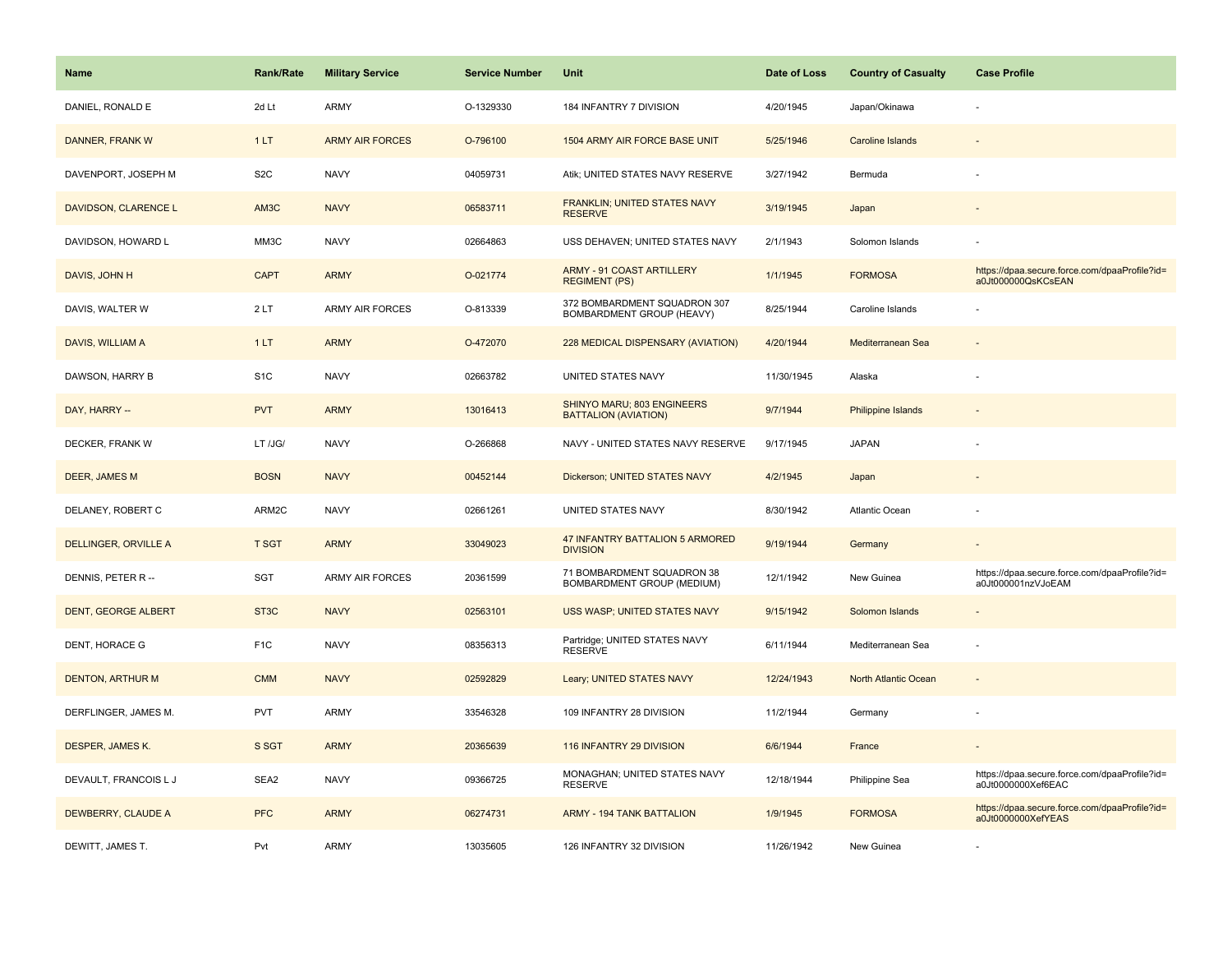| <b>Name</b>             | <b>Rank/Rate</b> | <b>Military Service</b> | <b>Service Number</b> | Unit                                                             | Date of Loss | <b>Country of Casualty</b>               | <b>Case Profile</b>                                                 |
|-------------------------|------------------|-------------------------|-----------------------|------------------------------------------------------------------|--------------|------------------------------------------|---------------------------------------------------------------------|
| DEWSNUP, RALPH L.       | <b>MAJ</b>       | <b>ARMY AIR FORCES</b>  | O-346962              | <b>ARMY AIR FORCE</b>                                            | 12/10/1943   | <b>Burma</b>                             |                                                                     |
| DICKERSON, LEONIDAS C   | SK3C             | <b>NAVY</b>             | 02661497              | Reuben James; UNITED STATES NAVY                                 | 10/31/1941   | Atlantic Ocean                           |                                                                     |
| DICKINSON, CARL D       | <b>PVT</b>       | <b>ARMY</b>             | 33124289              | 384th Port Battalion                                             | 7/11/1943    | Sicily                                   |                                                                     |
| DILLON, JOHN B          | EM1C             | <b>NAVY</b>             | 02658978              | Rowan; UNITED STATES NAVY                                        | 9/11/1943    | North or Tyrrhenian Seas                 | $\overline{\phantom{a}}$                                            |
| DINSMORE, ROBERT M.     | <b>PFC</b>       | <b>ARMY</b>             | 33526878              | 126 INFANTRY 32 DIVISION                                         | 6/4/1944     | New Guinea                               |                                                                     |
| DIXON, PERCY H.         | <b>PVT</b>       | ARMY                    | 13014736              | 16 INFANTRY 1 DIVISION                                           | 1/31/1943    | Tunisia                                  |                                                                     |
| DIXON, ROMA J           | S <sub>1</sub> C | <b>NAVY</b>             | 06582086              | SS RICHARD BLAND; UNITED STATES<br><b>NAVY RESERVE</b>           | 3/10/1943    | Iceland                                  | $\overline{\phantom{a}}$                                            |
| DOBBINS, GEORGE B       | SGT              | <b>ARMY</b>             | 33360376              | HMT Rohna; AIR CORPS                                             | 11/26/1943   | ** Documentation Errors                  | $\overline{\phantom{a}}$                                            |
| DOBBS, PAUL M           | ARM1C            | <b>NAVY</b>             | 02659823              | <b>UNITED STATES NAVY</b>                                        | 8/15/1942    | Pacific Ocean                            |                                                                     |
| DOLINGER, ROY L         | 2LT              | <b>ARMY AIR FORCES</b>  | O-682155              | AIR CORPS                                                        | 9/30/1943    | Atlantic Ocean                           |                                                                     |
| DOTSON, BERNARD F       | 1LT              | <b>ARMY AIR FORCES</b>  | O-736153              | 673 BOMBARDMENT SQUADRON 417<br><b>BOMBARDMENT GROUP (LIGHT)</b> | 4/17/1944    | New Guinea                               |                                                                     |
| DOTSON, ROBERT S        | 2LT              | <b>ARMY AIR FORCES</b>  | O-927829              | 315 COMPOSITE WING                                               | 7/26/1946    | Japan/Okinawa                            |                                                                     |
| DOWDEN, JAMES ABRAHAM   | <b>CWT</b>       | <b>NAVY</b>             | 02740147              | Tasker H. Bliss; UNITED STATES NAVY                              | 11/12/1942   | <b>French Morocco</b>                    |                                                                     |
| DOWNEY, JOHN D          | ARM2C            | <b>NAVY</b>             | 06585791              | UNITED STATES NAVY RESERVE                                       | 9/13/1944    | Pacific Ocean                            |                                                                     |
| DOZIER, DAVID A.        | 1LT              | <b>ARMY AIR FORCES</b>  | O-792694              | 32 FIGHTER SQUADRON                                              | 2/12/1945    | Panama                                   |                                                                     |
| DOZIER, WILSON L        | LT.              | <b>NAVY</b>             | O-116760              | UNITED STATES NAVY RESERVE                                       | 8/13/1945    | Japan                                    | $\sim$                                                              |
| DRISCOLL, WW            | 2LT              | <b>ARMY AIR FORCES</b>  | O-740771              | 567 BOMBARDMENT SQUADRON 389<br><b>BOMBARDMENT GROUP (HEAVY)</b> | 7/9/1943     | Mediterranean Sea                        | $\sim$                                                              |
| DRUMMOND, BOWDOIN M     | COX              | <b>NAVY</b>             | 06020615              | UNITED STATES NAVY RESERVE                                       | 5/19/1942    | Atlantic Ocean: North<br>American Waters |                                                                     |
| DUBOSE, CARL --         | Sgt              | <b>ARMY AIR FORCES</b>  | 13180006              | 568 BOMBARDMENT SQUADRON 390<br><b>BOMBARDMENT GROUP (HEAVY)</b> | 1/21/1945    | North Sea or Tyrrhenian<br>Sea           |                                                                     |
| DUDLEY, FREDERICK W     | PFC              | ARMY                    | 33636414              | 143 INFANTRY 36 DIVISION                                         | 5/31/1945    | Italy                                    |                                                                     |
| DUDLEY, GEORGE L        | <b>SGT</b>       | <b>ARMY AIR FORCES</b>  | 13065853              | 704 BOMBARDMENT SQUADRON 446<br><b>BOMBARDMENT GROUP (HEAVY)</b> | 10/29/1943   | <b>British West Indies</b>               |                                                                     |
| DUDLEY, LOYD T          | <b>PVT</b>       | <b>ARMY</b>             | 33521051              | HMT Rohna; 853 ENGINEERS BATTALION<br>(AVIATION)                 | 11/27/1943   | Mediterranean Sea                        |                                                                     |
| <b>DUMAIS, ALPHONSE</b> | <b>MGN SGT</b>   | <b>MARINE CORPS</b>     | 00177214              | MARINE - UNITED STATES MARINE<br><b>CORPS</b>                    | 11/20/1943   | <b>GILBERT ISLANDS</b>                   | https://dpaa.secure.force.com/dpaaProfile?id=<br>a0Jt0000000XhogEAC |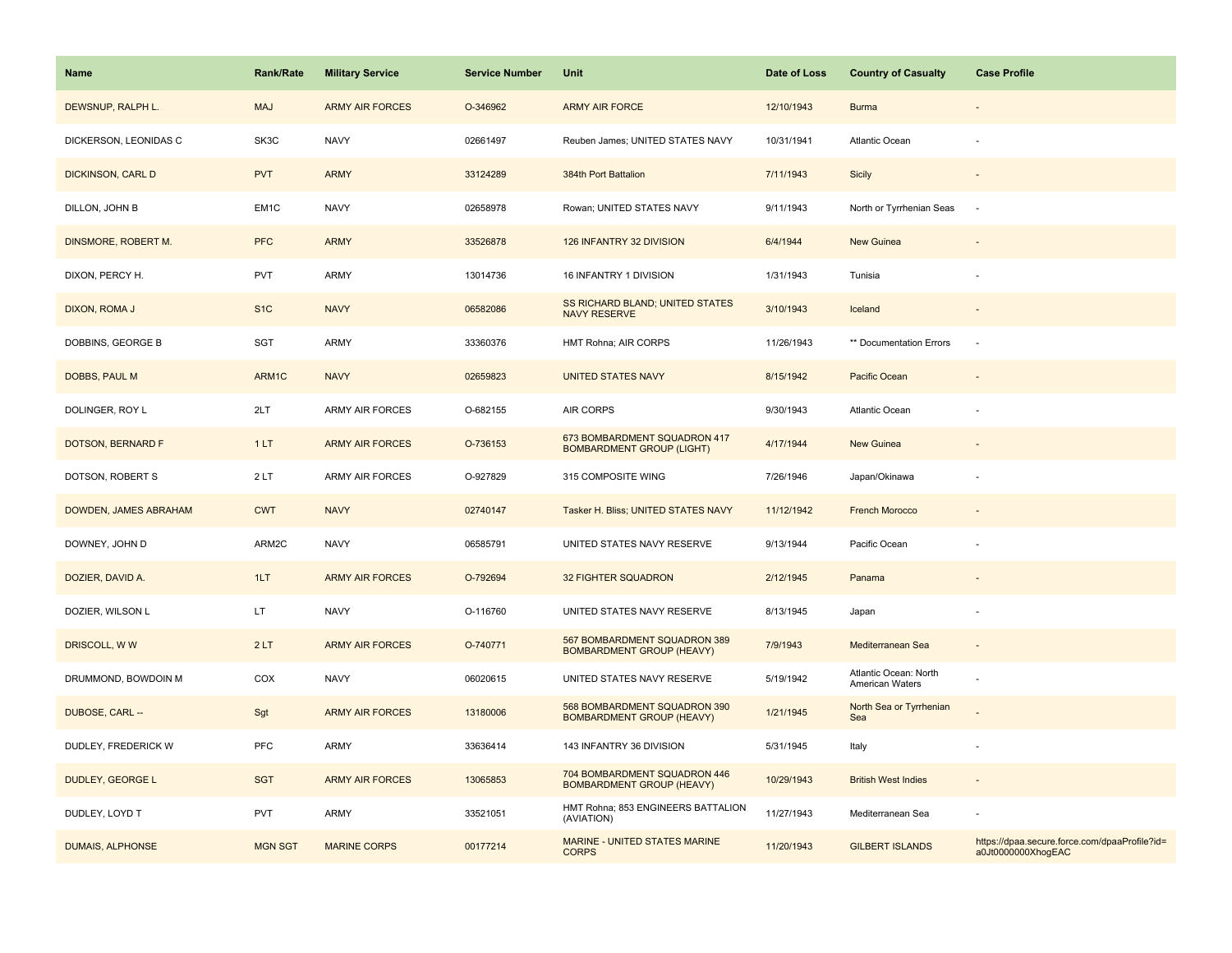| <b>Name</b>                | Rank/Rate         | <b>Military Service</b> | <b>Service Number</b> | Unit                                                                         | Date of Loss | <b>Country of Casualty</b> | <b>Case Profile</b>                                                 |
|----------------------------|-------------------|-------------------------|-----------------------|------------------------------------------------------------------------------|--------------|----------------------------|---------------------------------------------------------------------|
| DUNNAVANT, BERNARD R       | CPL               | <b>ARMY AIR FORCES</b>  | 13116869              | 500 BOMBARDMENT SQUADRON 345<br>BOMBARDMENT GROUP (MEDIUM)                   | 1/9/1945     | Philippine Islands         |                                                                     |
| DUNNAVANT, JESSE H         | MOMM1C            | <b>NAVY</b>             | 02657770              | <b>GRAMPUS; UNITED STATES NAVY</b>                                           | 3/22/1943    | New Britain Island         | $\sim$                                                              |
| DUNNING, FLOYD A           | CPL               | <b>ARMY</b>             | 06849435              | ARMY - 1 GENERAL HOSPITAL                                                    | 1/15/1945    | PHILIPPINE ISLANDS         | https://dpaa.secure.force.com/dpaaProfile?id=<br>a0Jt000001BwEopEAF |
| <b>DUVALL, JAMES E</b>     | 2LT               | <b>ARMY</b>             | O-890329              | SHINYO MARU; 31 INFANTRY REGIMENT                                            | 9/7/1944     | <b>Philippine Islands</b>  |                                                                     |
| EAST, JAMES G              | ENS               | <b>NAVY</b>             | O-185145              | UNITED STATES NAVY RESERVE                                                   | 9/12/1943    | New Hebrides               |                                                                     |
| <b>EAST, JOE CLIFTON</b>   | <b>MAJ</b>        | <b>ARMY</b>             | O-018192              | <b>BRAZIL MARU; 91 COAST ARTILLERY</b><br><b>REGIMENT (PHILIPPINE SCOUT)</b> | 1/15/1945    | China Seas                 | https://dpaa.secure.force.com/dpaaProfile?id=<br>a0Jt000001BwEp4EAF |
| EASTERBROOK, RICHARD W     | Ens               | <b>NAVY</b>             | O-185145              | USS BISMARCK SEA; UNITED STATES<br>NAVY RESERVE                              | 9/13/1944    |                            |                                                                     |
| EATON, HUGH H.             | 2LT               | <b>ARMY AIR FORCES</b>  | O-807396              | 27 SQUADRON 27 AIR DEPOT GROUP                                               | 2/21/1944    |                            |                                                                     |
| EDWARDS, CHARLES L         | BM1C              | <b>NAVY</b>             | 06583229              | Drexler; UNITED STATES NAVY RESERVE                                          | 5/28/1945    | Japan                      |                                                                     |
| <b>EDWARDS, JAMES O</b>    | TEC <sub>5</sub>  | <b>ARMY</b>             | 33216357              | <b>ARMY - 855 ENGINEERS BATTALION</b><br>(AVIATION)                          | 11/11/1943   | <b>FIJI</b>                |                                                                     |
| EDWARDS, JOHN M            | Ens               | <b>NAVY</b>             | O-315550              | UNITED STATES NAVY RESERVE                                                   | 2/27/1944    | Hawaiian Islands           |                                                                     |
| ELDRIDGE, JOHN J           | LT CDR            | <b>NAVY</b>             | O-061105              | <b>UNITED STATES NAVY</b>                                                    | 11/2/1942    | Solomon Islands            |                                                                     |
| ELLER, BAXTER B            | S <sub>2</sub> C  | <b>NAVY</b>             | 06413839              | PC-1603; UNITED STATES NAVY<br><b>RESERVE</b>                                | 5/26/1945    | China Seas                 |                                                                     |
| ELLIOTT, ROLAND C          | QM3C              | <b>NAVY</b>             | 02658302              | <b>UNITED STATES NAVY</b>                                                    | 9/29/1942    | Philippine Islands         | https://dpaa.secure.force.com/dpaaProfile?id=<br>a0Jt0000000XhX6EAK |
| ELLIS, JOHN H              | S <sub>2</sub> C  | <b>NAVY</b>             | 09356201              | MONAGHAN; UNITED STATES NAVY<br><b>RESERVE</b>                               | 12/18/1944   | Philippine Sea             |                                                                     |
| <b>ELLIS, RUSSELL K</b>    | TEC <sub>5</sub>  | <b>ARMY</b>             | 33127145              | 526 ORDNANCE MAINTENANCE<br><b>COMPANY</b>                                   | 6/9/1944     | <b>English Channel</b>     |                                                                     |
| ELLIS, THOMAS G            | S <sub>1</sub> C  | <b>NAVY</b>             | 08354178              | UNITED STATES NAVY RESERVE                                                   | 5/29/1944    | North Atlantic Ocean       | ÷,                                                                  |
| ELLIS, WARREN P            | EM <sub>2</sub> C | <b>NAVY</b>             | 06584262              | SNOOK; UNITED STATES NAVY<br><b>RESERVE</b>                                  | 5/5/1945     | China Seas                 |                                                                     |
| ELROD, RAY E               | S SGT             | <b>ARMY AIR FORCES</b>  | 06998351              | 531 FIGHTER BOMBER SQUADRON 21<br><b>FIGHTER GROUP</b>                       | 1/18/1944    | Marshall Islands           |                                                                     |
| <b>ELSWICK, TALMADGE H</b> | QM3C              | <b>NAVY</b>             | 02664105              | USS ATLANTA; UNITED STATES NAVY                                              | 11/13/1942   | Solomon Islands            |                                                                     |
| EMERY, ERNEST O            | <b>ACMM</b>       | <b>NAVY</b>             | 02659378              | UNITED STATES NAVY                                                           | 3/7/1944     | Solomon Islands            |                                                                     |
| <b>ENGLISH, WILLIAM --</b> | AMM1C             | <b>NAVY</b>             | 02662041              | <b>UNITED STATES NAVY</b>                                                    | 11/12/1943   | <b>Atlantic Ocean</b>      |                                                                     |
| EPPS, WILLIAM H            | STM2C             | <b>NAVY</b>             | 09368719              | BONEFISH; UNITED STATES NAVY<br><b>RESERVE</b>                               | 7/14/1945    | Sea of Japan               |                                                                     |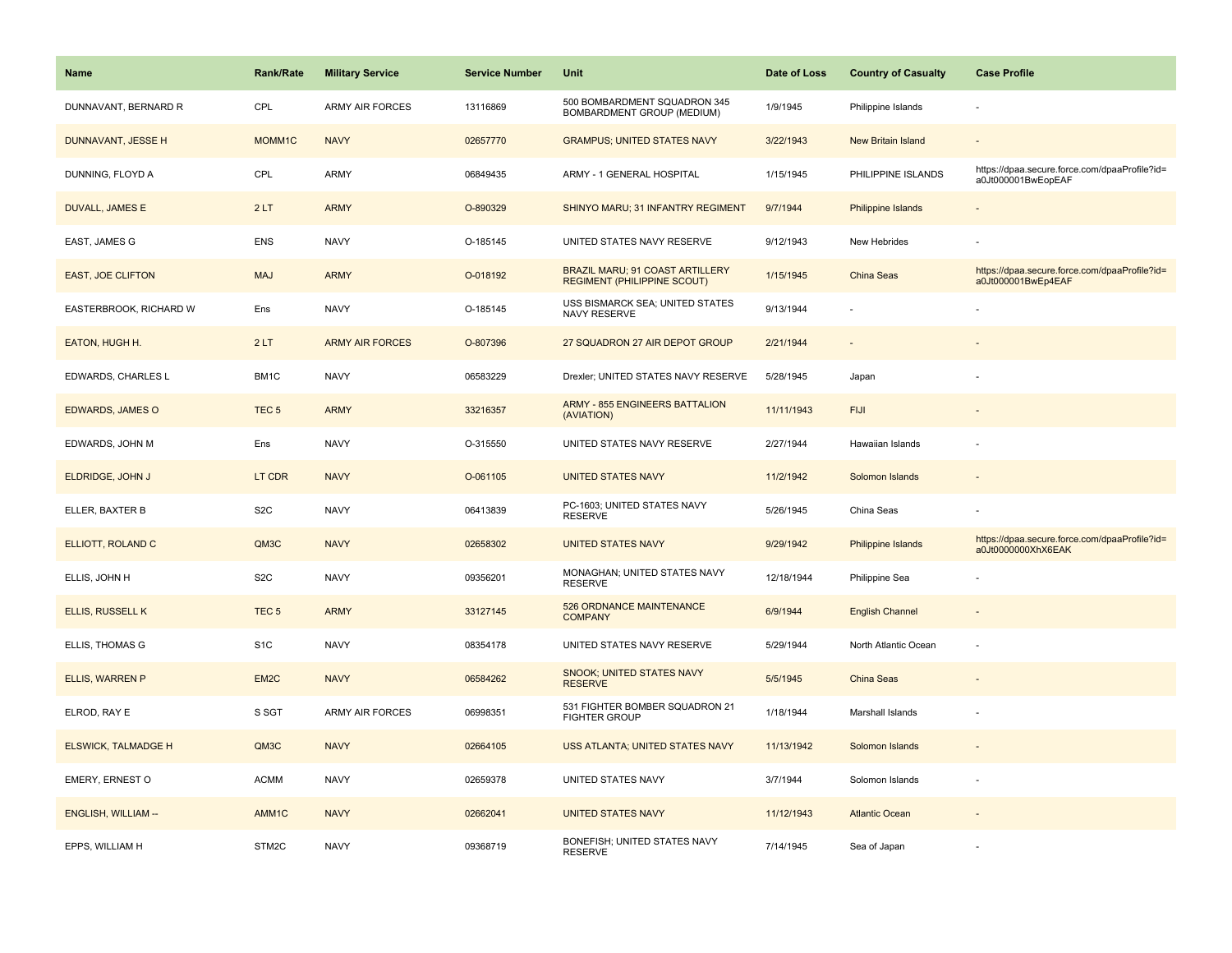| <b>Name</b>                | Rank/Rate          | <b>Military Service</b> | <b>Service Number</b> | Unit                                                                                         | Date of Loss | <b>Country of Casualty</b>       | <b>Case Profile</b>                                                 |
|----------------------------|--------------------|-------------------------|-----------------------|----------------------------------------------------------------------------------------------|--------------|----------------------------------|---------------------------------------------------------------------|
| <b>EVANS, JAMES R</b>      | MOMM2C             | <b>NAVY</b>             | 02660847              | RUNNER; UNITED STATES NAVY                                                                   | 7/11/1943    | Japan                            |                                                                     |
| EVERETT, EDWARD B B        | SGT                | ARMY AIR FORCES         | 13036413              | 321 BOMBARDMENT SQUADRON 90<br>BOMBARDMENT GROUP (HEAVY)                                     | 1/6/1943     | New Guinea                       |                                                                     |
| <b>FARISS, JACK P</b>      | S SGT              | <b>ARMY AIR FORCES</b>  | 19127577              | 568 BOMBARDMENT SQUADRON 390<br><b>BOMBARDMENT GROUP (HEAVY)</b>                             | 12/11/1943   | North Sea or Tyrrhenian<br>Sea   |                                                                     |
| <b>FARMER, LEROY T</b>     | <b>PVT</b>         | ARMY                    | 33660024              | 134 INFANTRY 35 DIVISION                                                                     | 9/12/1945    | France                           |                                                                     |
| FARRAR, KENNETH E          | MATT <sub>1C</sub> | <b>NAVY</b>             | 02664359              | USS WASP; UNITED STATES NAVY                                                                 | 9/15/1942    | Solomon Islands                  |                                                                     |
| FEE, ROSCOE E              | CPL                | <b>ARMY AIR FORCES</b>  | 14157607              | 781 BOMBARDMENT SQUADRON 465<br>BOMBARDMENT GROUP (HEAVY)                                    | 2/5/1945     | Adriatic Sea                     |                                                                     |
| <b>FELTNER, ROBERT A</b>   | TEC <sub>4</sub>   | <b>ARMY AIR FORCES</b>  | 06894913              | 27 MATERIALS SQUADRON 20 AIR BASE<br><b>GROUP</b>                                            | 7/24/1942    | <b>Philippine Islands</b>        | https://dpaa.secure.force.com/dpaaProfile?id=<br>a0Jt0000000Xh3BEAS |
| FELTS, CHARLES E           | S <sub>2</sub> C   | <b>NAVY</b>             | 08356310              | NAVY - UNITED STATES NAVY RESERVE                                                            | 12/3/1944    | CENTRAL/SOUTH<br>PACIFIC THEATER |                                                                     |
| <b>FERGUSON, CLAUD S</b>   | <b>PVT</b>         | <b>ARMY AIR FORCES</b>  | 33647985              | HMT Rohna; 322 FIGHTER CONTROL<br><b>SQUADRON</b>                                            | 11/27/1943   | Mediterranean Sea                |                                                                     |
| FERGUSON, GEORGE F         | SGT                | <b>ARMY</b>             | 06845380              | <b>QUARTERMASTER CORPS</b>                                                                   | 6/30/1942    | Philippine Islands               | https://dpaa.secure.force.com/dpaaProfile?id=<br>a0Jt0000000Xh3VEAS |
| FILIZINIA, HENRY --        | S <sub>1</sub> C   | <b>NAVY</b>             | 08356192              | Partridge; UNITED STATES NAVY<br><b>RESERVE</b>                                              | 6/11/1944    | <b>English Channel</b>           |                                                                     |
| FISHER, JAMES ANDERSON     | MATT1C             | <b>NAVY</b>             | 02659961              | USS Arizona; UNITED STATES NAVY                                                              | 12/7/1941    | Hawaiian Islands                 | https://dpaa.secure.force.com/dpaaProfile?id=<br>a0Jt0000000BRoDEAW |
| <b>FISHER, WILLIAM H</b>   | <b>PVT</b>         | <b>ARMY</b>             | 33639983              | <b>70 TANK BATTALION</b>                                                                     | 6/22/1944    | France                           |                                                                     |
| FLANARY, BALLARD S         | PFC                | <b>ARMY</b>             | 33213866              | 9 INFANTRY 2 DIVISION                                                                        | 6/13/1944    | France                           |                                                                     |
| FLAX, IRVING --            | S SGT              | <b>ARMY AIR FORCES</b>  | 13032630              | 6 SQUADRON 1 FERRY GROUP                                                                     | 3/8/1943     | <b>Burma</b>                     |                                                                     |
| FLECK, HARRY LLOYD         | <b>CMM</b>         | <b>NAVY</b>             | 02502717              | USS QUINCY; UNITED STATES NAVY                                                               | 8/9/1942     | Solomon Islands                  |                                                                     |
| <b>FLETCHER, CHARLES H</b> | S <sub>1</sub> C   | <b>COAST GUARD</b>      | 00220773              | <b>USCGC ALEXANDER HAMILTON; COAST</b><br><b>GUARD - UNITED STATES COAST</b><br><b>GUARD</b> | 1/29/1942    | Iceland                          |                                                                     |
| FLOUM, EDWARD --           | TEC <sub>5</sub>   | ARMY                    | 33121387              | 26th Infantry Regiment, 1st Infantry Division                                                | 7/10/1943    | Sicily                           |                                                                     |
| <b>FLOYD, LEWIS F</b>      | S SGT              | <b>ARMY</b>             | 33158367              | 3053 ENGINEERS COMBAT BATTALION                                                              | 11/25/1944   | Holland                          |                                                                     |
| FLUKER, JOHN W             | TM <sub>1</sub> C  | <b>NAVY</b>             | 02657183              | TANG; UNITED STATES NAVY                                                                     | 10/25/1944   | Formosa                          |                                                                     |
| <b>FOLKES, JOSEPH T</b>    | <b>CAPT</b>        | <b>ARMY AIR FORCES</b>  | O-796117              | 319 FIGHTER SQUADRON 325 FIGHTER<br><b>GROUP</b>                                             | 11/7/1945    | <b>Adriatic Sea</b>              |                                                                     |
| FORD, ERNEST R             | 1st Lt             | <b>ARMY AIR FORCES</b>  | O-1287168             | 493 BOMBARDMENT SQUADRON 7<br>BOMBARDMENT GROUP (HEAVY)                                      | 10/22/1944   | Burma                            |                                                                     |
| FORTUNE, THOMAS W          | <b>ENS</b>         | <b>NAVY</b>             | O-347435              | USS RANDOLPH; UNITED STATES NAVY<br><b>RESERVE</b>                                           | 12/3/1944    | <b>Atlantic Ocean</b>            |                                                                     |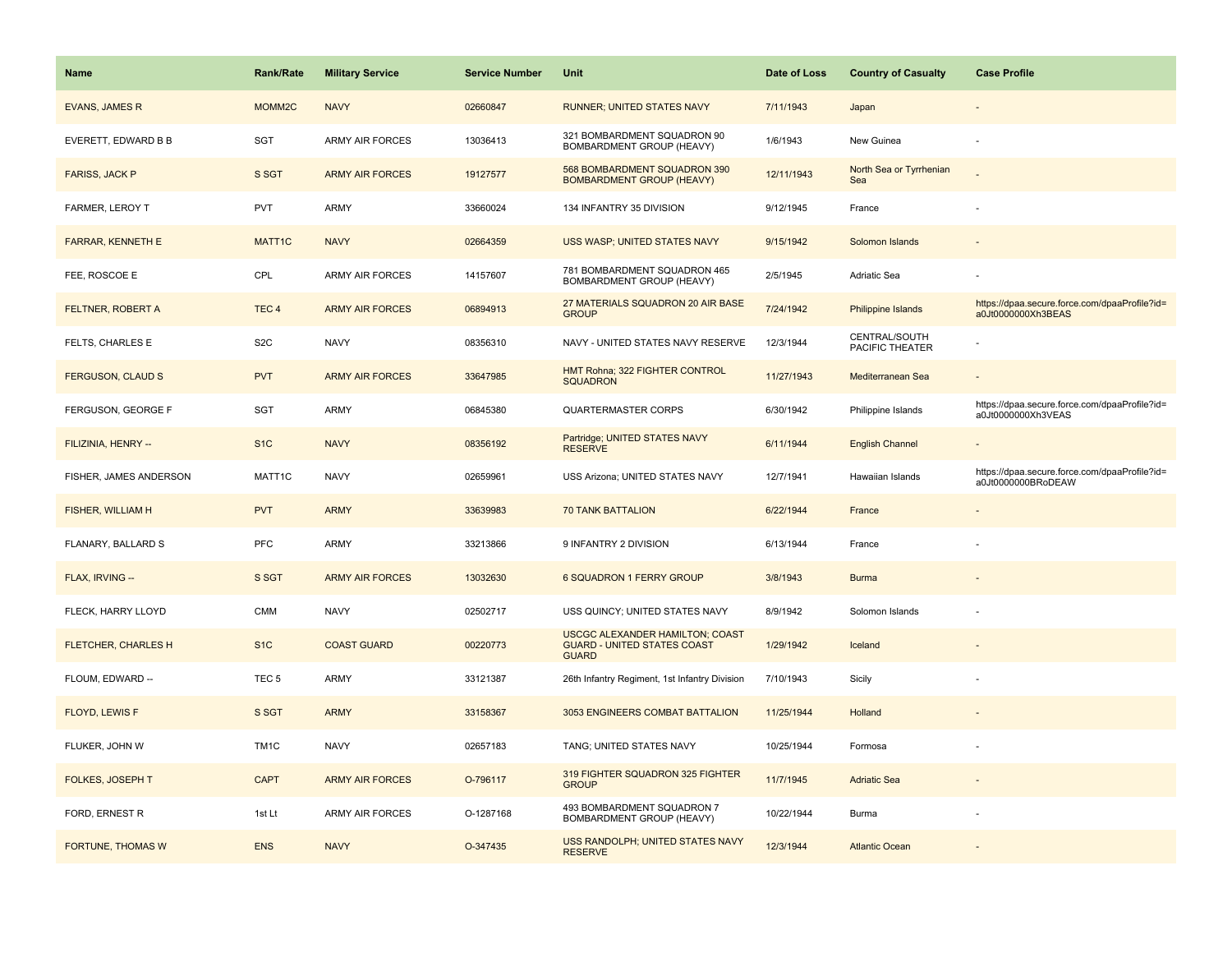| Name                      | <b>Rank/Rate</b>  | <b>Military Service</b> | <b>Service Number</b> | Unit                                                             | Date of Loss | <b>Country of Casualty</b>       | <b>Case Profile</b>                                                 |
|---------------------------|-------------------|-------------------------|-----------------------|------------------------------------------------------------------|--------------|----------------------------------|---------------------------------------------------------------------|
| FOUGHT, WILLIAM S         | <b>SGT</b>        | <b>ARMY AIR FORCES</b>  | 06947644              | 14 BOMBARDMENT SQUADRON 19<br>BOMBARDMENT GROUP (HEAVY)          | 1/31/1943    | Philippine Islands               |                                                                     |
| <b>FOWLER, PHILLIP T</b>  | <b>PFC</b>        | <b>ARMY AIR FORCES</b>  | 33212314              | 15 AIR CARGO SQUADRON 21 AIR<br><b>SERVICES GROUP</b>            | 8/28/1945    | <b>Philippine Islands</b>        |                                                                     |
| FOX, JACK LEONARD         | <b>PFC</b>        | <b>MARINE CORPS</b>     | 00960469              | MARINE - UNITED STATES MARINE<br><b>CORPS</b>                    | 2/24/1945    | Bonin & Volcano Islands          | ÷.                                                                  |
| FOX, LOUIS W              | LT.               | <b>NAVY</b>             | O-070987              | <b>NAVY - UNITED STATES NAVY</b>                                 | 10/25/1944   | PHILIPPINE SEA                   |                                                                     |
| FOX, WILLIAM H            | FC <sub>1</sub> C | <b>NAVY</b>             | 02658966              | Rowan; UNITED STATES NAVY                                        | 9/11/1943    | North or Tyrrhenian Seas         | $\sim$                                                              |
| <b>FRAVEL, MARCUS L</b>   | F <sub>1</sub> C  | <b>NAVY</b>             | 06597827              | ORESTES; UNITED STATES NAVY<br><b>RESERVE</b>                    | 12/30/1944   | Philippine Islands               |                                                                     |
| FRAZIER, GEORGE E.        | T SGT             | <b>ARMY AIR FORCES</b>  | 13066470              | 301 BOMBARDMENT GROUP (HEAVY),<br>419 BOMBARDMENT SQUADRON       | 11/29/1943   | North Sea or Tyrrhenian<br>Sea   |                                                                     |
| <b>FREEMAN, WILLIAM R</b> | AS                | <b>NAVY</b>             | 06581740              | <b>UNITED STATES NAVY</b>                                        | 2/19/1942    | North Atlantic Ocean             |                                                                     |
| FRENCH, ALBERT SYDNEY     | <b>CWT</b>        | <b>NAVY</b>             | 02615631              | USS QUINCY; UNITED STATES NAVY                                   | 8/9/1942     | Solomon Islands                  |                                                                     |
| FRENCH, HAROLD D          | CQM               | <b>NAVY</b>             | 01516105              | Sims; UNITED STATES NAVY                                         | 5/7/1942     | <b>Coral Sea</b>                 |                                                                     |
| FRETWELL, BILLY C         | TM <sub>1</sub> C | <b>NAVY</b>             | 02658983              | Rowan; UNITED STATES NAVY                                        | 9/11/1943    | North or Tyrrhenian Seas         |                                                                     |
| FRY, ALFRED D.            | 1LT               | <b>ARMY AIR FORCES</b>  | O-797816              | 397 FIGHTER SQUADRON 368 FIGHTER<br><b>GROUP</b>                 | 5/30/1944    | France                           |                                                                     |
| <b>FULLER, GEORGE S</b>   | LT.               | <b>NAVY</b>             | O-075383              | USS JUNEAU; UNITED STATES NAVY                                   | 11/13/1942   | Solomon Islands                  |                                                                     |
| <b>FULLER, RUTLEDGE P</b> | S Sgt             | <b>ARMY AIR FORCES</b>  | 13035449              | <b>ARMY AIR FORCE</b>                                            | 4/29/1943    | Pacific Ocean                    |                                                                     |
| FURROW, JOHN E            | S SGT             | ARMY AIR FORCES         | 33215434              | 603 BOMBARDMENT SQUADRON 398<br>BOMBARDMENT GROUP (HEAVY)        | 1/1/1945     | North Sea or Tyrrhenian<br>Sea   |                                                                     |
| <b>GAMSEY, ARNOLD M</b>   | 2LT               | <b>ARMY AIR FORCES</b>  | O-712551              | 820 BOMBARDMENT SQUADRON 41<br><b>BOMBARDMENT GROUP (MEDIUM)</b> | 7/10/1945    | Ryukyus Islands                  |                                                                     |
| GANDER, ALFRED A          | FLT O             | <b>ARMY AIR FORCES</b>  | T-192038              | 416 NIGHT FIGHTER SQUADRON                                       | 4/12/1945    | North Sea or Tyrrhenian<br>Sea   |                                                                     |
| <b>GARST, RICHARD C</b>   | 1LT               | <b>ARMY AIR FORCES</b>  | O-817010              | 341 FIGHTER SQUADRON 348 FIGHTER<br><b>GROUP</b>                 | 3/22/1945    | <b>Philippine Islands</b>        |                                                                     |
| <b>GATLING, LANGLEY T</b> | MAJ               | ARMY                    | O-340041              | HEADQUARTERS SQUADRON 8012<br><b>COMPOSITE FORCE</b>             | 4/6/1944     | Atlantic Ocean                   |                                                                     |
| <b>GAULDIN, CALVIN E</b>  | QM3C              | <b>NAVY</b>             | 08350399              | LST-460; UNITED STATES NAVY<br><b>RESERVE</b>                    | 12/21/1944   | Central/South Pacific<br>Theater |                                                                     |
| <b>GEORGE, WILLIAM I</b>  | MM3C              | <b>NAVY</b>             | 08359103              | NAVY - UNITED STATES NAVY RESERVE                                | 5/29/1945    | <b>JAPAN</b>                     |                                                                     |
| <b>GIBBS, CHARLES J</b>   | TEC <sub>5</sub>  | <b>ARMY</b>             | 33213339              | <b>83 CHEMICAL BATTALION</b>                                     | 1/26/1944    | Italy                            | https://dpaa.secure.force.com/dpaaProfile?id=<br>a0Jt0000000XeA1EAK |
| GIBSON, JAMES WILLIAM     | S <sub>2</sub> C  | <b>NAVY</b>             | 02664506              | UNITED STATES NAVY                                               | 3/11/1943    | Atlantic Ocean                   |                                                                     |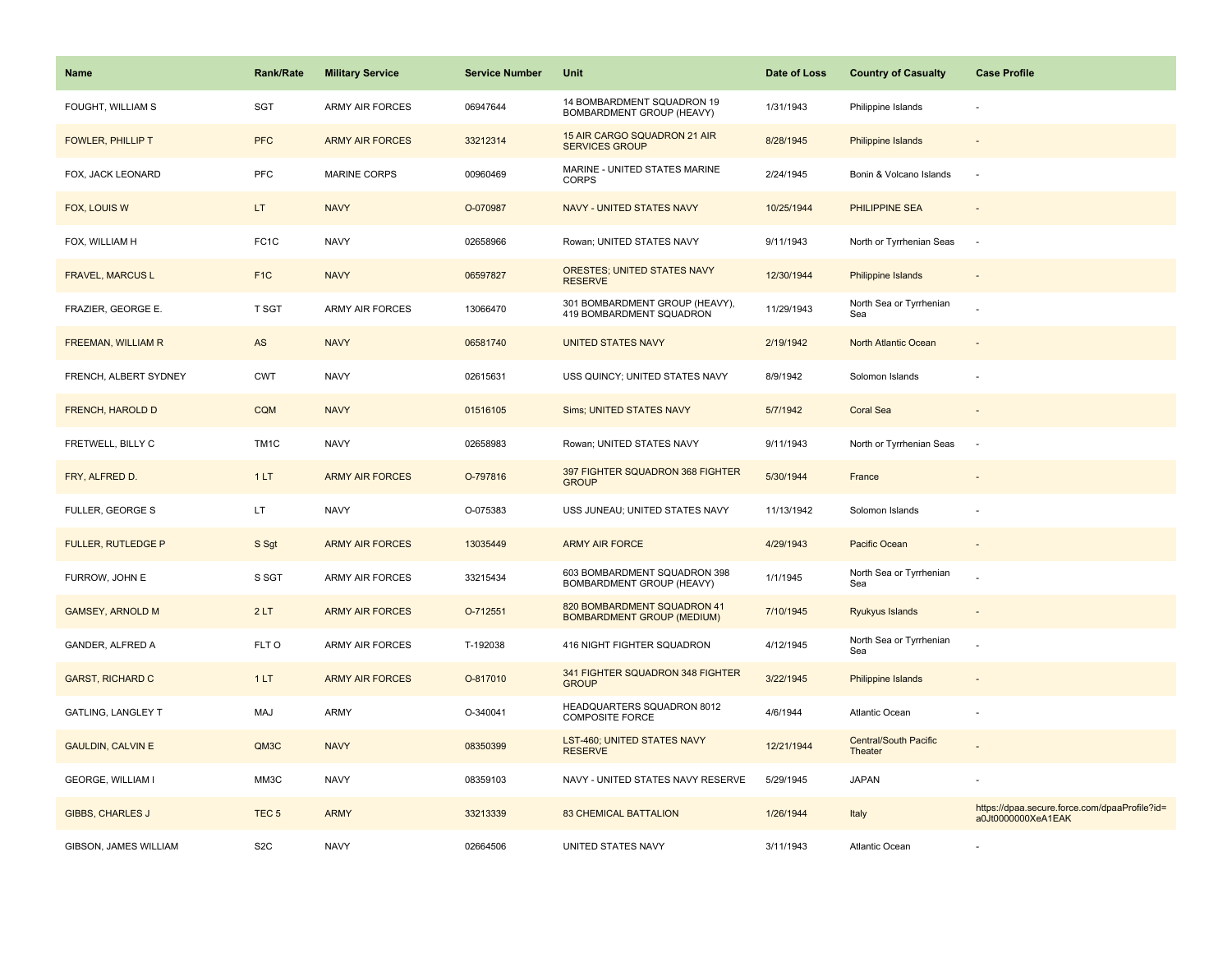| Name                      | <b>Rank/Rate</b>  | <b>Military Service</b> | <b>Service Number</b> | Unit                                                                  | Date of Loss | <b>Country of Casualty</b>                             | <b>Case Profile</b>                                                 |
|---------------------------|-------------------|-------------------------|-----------------------|-----------------------------------------------------------------------|--------------|--------------------------------------------------------|---------------------------------------------------------------------|
| GILBERT, HILARY --        | <b>SGT</b>        | <b>ARMY AIR FORCES</b>  | 33525525              | 371 BOMBARDMENT SQUADRON 307<br><b>BOMBARDMENT GROUP (HEAVY)</b>      | 8/10/1944    | Caroline Islands                                       |                                                                     |
| GILBERT, ROY L            | PVT               | ARMY                    | 13018836              | 831 BOMBARDMENT SQUADRON 485<br>BOMBARDMENT GROUP (HEAVY)             | 4/20/1944    | Mediterranean Sea                                      |                                                                     |
| <b>GILBERT, TWYMAN A</b>  | GM <sub>2</sub> C | <b>NAVY</b>             | 02658242              | <b>USS BLUE; UNITED STATES NAVY</b>                                   | 8/23/1943    | Solomon Islands                                        |                                                                     |
| GILL, CHARLES W           | <b>PVT</b>        | ARMY                    | 33212005              | USAT DORCHESTER; UNITED STATES<br>ARMY                                | 2/3/1943     | Greenland                                              |                                                                     |
| <b>GILLENWATER, C E</b>   | <b>SGT</b>        | <b>ARMY AIR FORCES</b>  | 33647037              | 877 BOMBARDMENT SQUADRON 499<br><b>BOMBARDMENT GROUP (VERY HEAVY)</b> | 12/22/1944   | Japan/Okinawa                                          |                                                                     |
| GILLEY, PAUL E.           | PFC               | ARMY                    | 13117368              | 543 ENGINEERS SHORE REGIMENT                                          | 3/12/1945    | Philippine Islands                                     | https://dpaa.secure.force.com/dpaaProfile?id=<br>a0Jt0000000XkhOEAS |
| <b>GILLIAM, LONNIE W</b>  | S <sub>1C</sub>   | <b>NAVY</b>             | 06588510              | UNITED STATES NAVY RESERVE                                            | 2/23/1943    | <b>Atlantic Ocean</b>                                  |                                                                     |
| GILLS, ROBERT B           | S SGT             | <b>ARMY AIR FORCES</b>  | 33122679              | 64 BOMBARDMENT SQUADRON 43<br>BOMBARDMENT GROUP (HEAVY)               | 5/21/1943    | New Britain Island                                     |                                                                     |
| <b>GIPSON, ROY B</b>      | S <sub>1C</sub>   | <b>NAVY</b>             | 08352226              | HULL; UNITED STATES NAVY RESERVE                                      | 12/18/1944   | <b>Philippine Sea</b>                                  | https://dpaa.secure.force.com/dpaaProfile?id=<br>a0Jt0000000XeAIEA0 |
| GOINS, CHARLES E          | PVT               | ARMY                    | 33887677              | SS Leopoldville; 264 INFANTRY 66<br><b>DIVISION</b>                   | 12/24/1944   | English Channel                                        |                                                                     |
| <b>GOLDEN, PHILIP E</b>   | LT.               | <b>NAVY</b>             | O-121894              | UNITED STATES NAVY RESERVE                                            | 9/13/1944    | Pacific Ocean                                          |                                                                     |
| GOLNIK, PAUL --           | S <sub>1</sub> C  | <b>NAVY</b>             | 09365745              | VPB-27; UNITED STATES NAVY<br><b>RESERVE</b>                          | 8/8/1945     | Japan                                                  |                                                                     |
| <b>GOODMAN, CLAUDE L</b>  | LT CDR            | <b>NAVY</b>             | O-082535              | <b>BARBEL; UNITED STATES NAVY</b>                                     | 2/18/1945    | China Seas                                             |                                                                     |
| GOODWIN, CHARLES W        | AS                | <b>NAVY</b>             | 06584183              | UNITED STATES NAVY RESERVE                                            | 6/14/1942    | Caribbean Sea                                          |                                                                     |
| <b>GOODWIN, WILLIAM A</b> | 2LT               | <b>ARMY AIR FORCES</b>  | O-796127              | 58 FIGHTER SQUADRON 33 FIGHTER<br><b>GROUP</b>                        | 8/9/1943     | Sicily                                                 |                                                                     |
| GOOLSBY, FLEMING C        | 1 LT              | ARMY AIR FORCES         | O-412797              | 414 BOMBARDMENT SQUADRON 97<br>BOMBARDMENT GROUP (HEAVY)              | 12/26/1942   | Tunisia                                                |                                                                     |
| <b>GORDON, LAWRENCE C</b> | F <sub>1C</sub>   | <b>NAVY</b>             | 02665906              | <b>UNITED STATES NAVY</b>                                             | 10/21/1943   | <b>Atlantic Ocean: North</b><br><b>American Waters</b> |                                                                     |
| GOULDER, PRESTON H        | GM2C              | <b>NAVY</b>             | 08349883              | NAVY - UNITED STATES NAVY RESERVE                                     | 6/6/1944     | <b>FRANCE</b>                                          |                                                                     |
| <b>GRAHAM, FRANK C</b>    | LT.               | <b>NAVY</b>             | O-077186              | USS JUNEAU; UNITED STATES NAVY                                        | 11/13/1942   | Solomon Islands                                        |                                                                     |
| <b>GRASTY, CHARLES F</b>  | <b>PFC</b>        | ARMY                    | 33646485              | 7 INFANTRY 3 DIVISION                                                 | 6/3/1944     | Italy                                                  |                                                                     |
| <b>GRAY, CARSON E</b>     | S <sub>1C</sub>   | <b>NAVY</b>             | 08346900              | UNITED STATES NAVY RESERVE                                            | 8/18/1943    | North Atlantic Ocean                                   | $\overline{\phantom{a}}$                                            |
| GRAY, JAMES P             | <b>PFC</b>        | ARMY                    | 33095349              | ARMY - 3206 QUARTERMASTER<br>SERVICES COMPANY                         | 4/28/1944    | <b>ENGLISH CHANNEL</b>                                 | ÷.                                                                  |
| <b>GRAY, WILLIAM R</b>    | 2LT               | <b>ARMY AIR FORCES</b>  | O-737075              | 30 FIGHTER SQUADRON 37 FIGHTER<br><b>GROUP</b>                        | 4/6/1943     | Caribbean Sea                                          |                                                                     |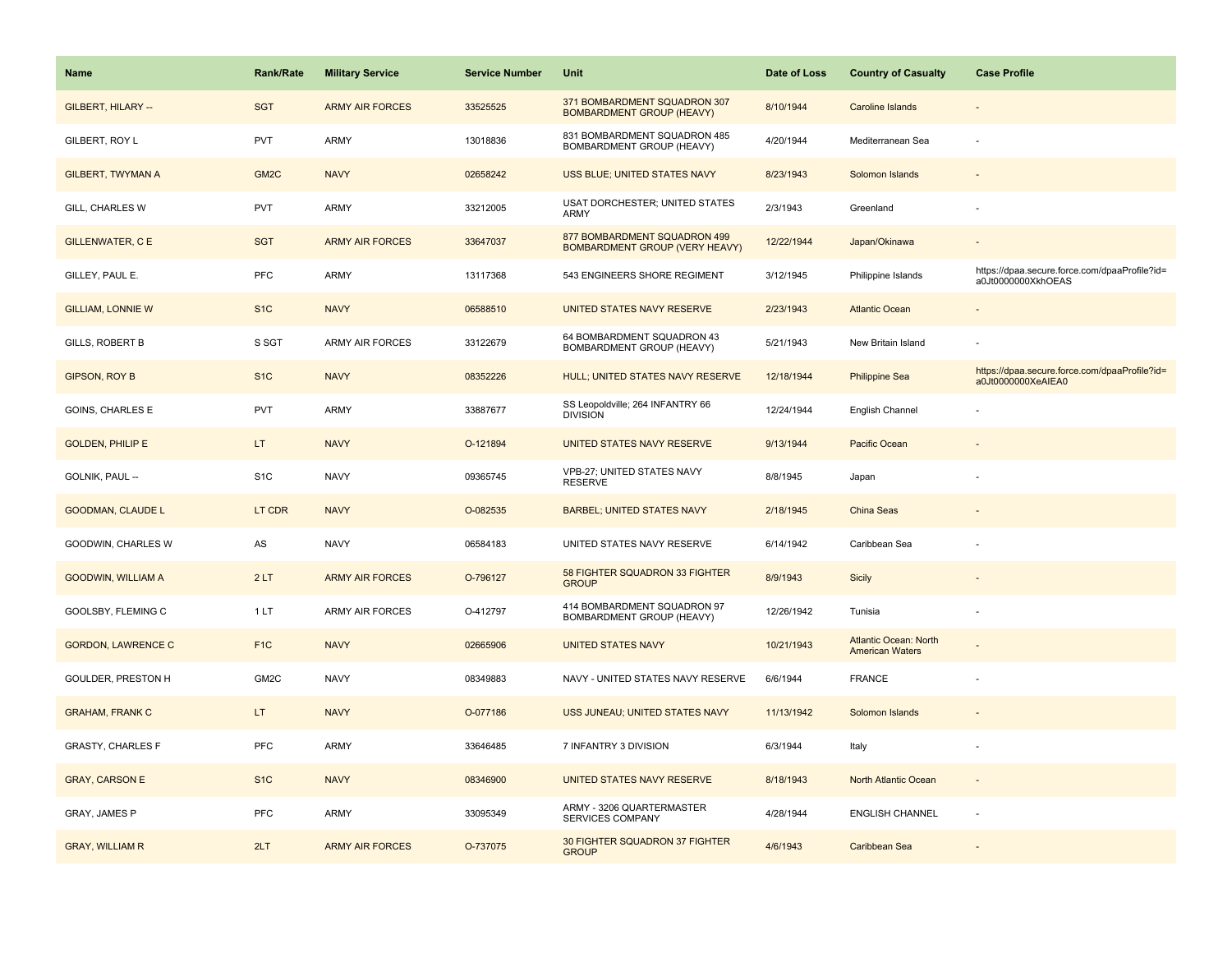| <b>Name</b>               | <b>Rank/Rate</b>  | <b>Military Service</b> | <b>Service Number</b> | Unit                                                                | Date of Loss | <b>Country of Casualty</b>     | <b>Case Profile</b>                                                 |
|---------------------------|-------------------|-------------------------|-----------------------|---------------------------------------------------------------------|--------------|--------------------------------|---------------------------------------------------------------------|
| <b>GREEN, CARROL</b>      | <b>PVT</b>        | ARMY                    | 33228275              | ARMY - 855 ENGINEERS BATTALION<br>(AVIATION)                        | 11/11/1943   | FIJI                           |                                                                     |
| <b>GRIFFITH, PAUL W</b>   | MM <sub>2</sub> C | <b>NAVY</b>             | 05526905              | Mount Hood; UNITED STATES NAVY<br><b>RESERVE</b>                    | 11/10/1944   | <b>Admiralty Islands</b>       | https://dpaa.secure.force.com/dpaaProfile?id=<br>a0Jt0000000XelkEAC |
| <b>GRINNAN, DANIEL T</b>  | 2LT               | <b>ARMY AIR FORCES</b>  | O-665787              | 95 FIGHTER SQUADRON 82 FIGHTER<br><b>GROUP</b>                      | 4/11/1943    | Mediterranean Sea              |                                                                     |
| <b>GRISSO, CLIFTON A.</b> | <b>MAJ</b>        | <b>ARMY AIR FORCES</b>  | O-419235              | <b>HEADQUARTERS SQUADRON 22</b><br><b>BOMBARDMENT GROUP (HEAVY)</b> | 10/14/1944   | <b>Borneo</b>                  |                                                                     |
| <b>GROOMS, BERT J</b>     | PHM1C             | <b>NAVY</b>             | 02721850              | TRITON; UNITED STATES NAVY                                          | 3/15/1943    | <b>Admiralty Islands</b>       |                                                                     |
| <b>GROSSMAN, JOHN H</b>   | <b>CPL</b>        | <b>ARMY</b>             | 33641809              | 2 PHOTO SQUADRON 311<br><b>RECONNAISSANCE WING</b>                  | 6/12/1945    | Philippine Islands             |                                                                     |
| GRUBB, JOHN L             | S SGT             | <b>ARMY AIR FORCES</b>  | 33091610              | 413 BOMBARDMENT SQUADRON 96<br>BOMBARDMENT GROUP (HEAVY)            | 7/28/1943    | North Sea or Tyrrhenian<br>Sea |                                                                     |
| <b>GUESS, RICHARD L</b>   | S SGT             | <b>ARMY AIR FORCES</b>  | 13024823              | 409 BOMBARDMENT SQUADRON 93<br><b>BOMBARDMENT GROUP (HEAVY)</b>     | 4/16/1943    | <b>English Channel</b>         |                                                                     |
| <b>GUNTER, GEORGE W</b>   | <b>PVT</b>        | ARMY                    | 13117822              | ARMY - SIGNAL CORPS                                                 | 2/7/1943     | <b>ATLANTIC OCEAN</b>          |                                                                     |
| <b>GUY, ROBERT L</b>      | 2LT               | <b>ARMY AIR FORCES</b>  | O-448995              | 500 BOMBARDMENT SQUADRON 345<br><b>BOMBARDMENT GROUP (MEDIUM)</b>   | 11/2/1943    | New Britain Island             |                                                                     |
| HAAB, GEORGE F            | S <sub>2</sub> C  | <b>NAVY</b>             | 06584992              | UNITED STATES NAVY RESERVE                                          | 2/7/1943     |                                |                                                                     |
| HACKWORTH, JOHN S.        | <b>CPL</b>        | <b>ARMY AIR FORCES</b>  | 13179488              | 823 BOMBARDMENT SQUADRON 38<br><b>BOMBARDMENT GROUP (MEDIUM)</b>    | 3/15/1945    | China                          |                                                                     |
| HAENEL, OTTO W            | LT /JG/           | <b>NAVY</b>             | O-146673              | UNITED STATES NAVY                                                  | 6/10/1943    | <b>Atlantic Ocean</b>          |                                                                     |
| HAGERMAN, SAMUEL N        | <b>CAPT</b>       | <b>ARMY</b>             | O-315274              | ARMY - AMPHIBIOUS TRAINING CENTER                                   | 2/11/1945    | PHILIPPINE SEA                 |                                                                     |
| HAISLIP, CLAUDE J         | S <sub>1</sub> C  | <b>NAVY</b>             | 09354803              | HULL; UNITED STATES NAVY RESERVE                                    | 12/18/1944   | Philippine Sea                 | https://dpaa.secure.force.com/dpaaProfile?id=<br>a0Jt0000000XeNkEAK |
| HALE, WILLIAM F           | S <sub>2</sub> C  | <b>NAVY</b>             | 09361953              | NAVY - UNITED STATES NAVY RESERVE                                   | 7/30/1945    | <b>PHILIPPINE SEA</b>          | https://dpaa.secure.force.com/dpaaProfile?id=<br>a0Jt0000000ccaFEAQ |
| HALEY, RICHARD L          | GM3C              | <b>NAVY</b>             | 02665926              | USS LISCOME BAY; UNITED STATES<br><b>NAVY</b>                       | 11/24/1943   | Gilbert Islands                |                                                                     |
| HALL, GARLAND L           | <b>PVT</b>        | <b>ARMY</b>             | 13016412              | <b>ARMY - 803 ENGINEERS BATTALION</b><br>(AVIATION)                 | 11/27/1942   | PHILIPPINE ISLANDS             |                                                                     |
| HALL, MARION C            | PHM3C             | <b>NAVY</b>             | 08359037              | NAVY - UNITED STATES NAVY RESERVE                                   | 12/3/1944    | PHILIPPINE ISLANDS             | $\sim$                                                              |
| <b>HALL, MORRIS L</b>     | S <sub>1</sub> C  | <b>NAVY</b>             | 08355364              | <b>NAVY - UNITED STATES NAVY</b>                                    | 11/10/1944   | <b>ADMIRALTY ISLANDS</b>       | $\sim$                                                              |
| HALL, RAYMOND ELNOR       | CSF               | <b>NAVY</b>             | 02720085              | <b>INGRAHAM; UNITED STATES NAVY</b>                                 | 8/22/1942    | Nova Scotia                    |                                                                     |
| HALL, STUART H            | <b>ENS</b>        | <b>NAVY</b>             | O-096180              | UNITED STATES NAVY RESERVE                                          | 1/22/1945    | Philippine Islands             | https://dpaa.secure.force.com/dpaaProfile?id=<br>a0Jt000001Bbs4rEAB |
| HALL, WILLIAM B           | S <sub>1</sub> C  | <b>NAVY</b>             | 02667712              | SS J H Senior; UNITED STATES NAVY                                   | 8/18/1943    | North Atlantic Ocean           |                                                                     |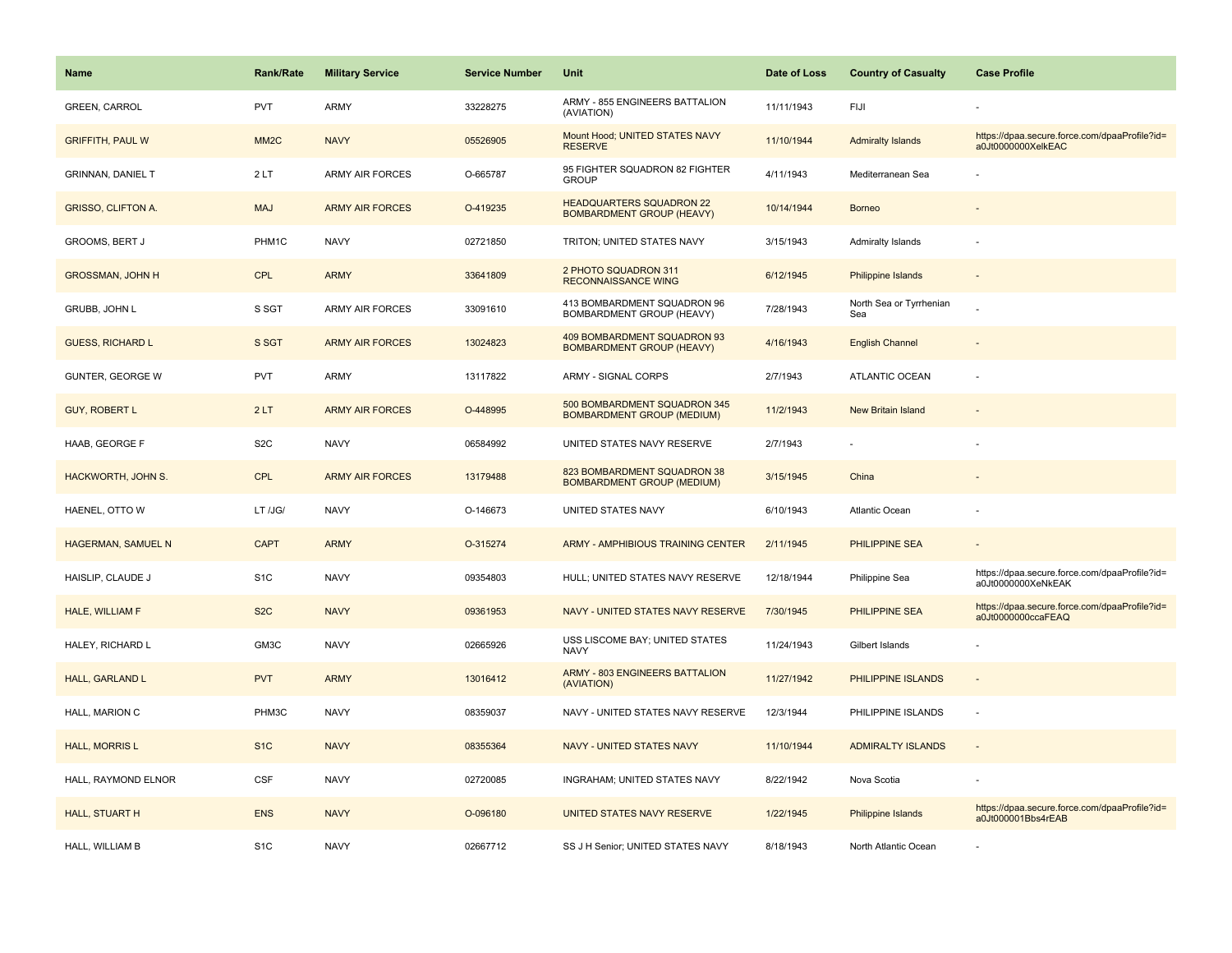| Name                      | <b>Rank/Rate</b>  | <b>Military Service</b> | <b>Service Number</b> | Unit                                                             | Date of Loss | <b>Country of Casualty</b>                     | <b>Case Profile</b>                                                 |
|---------------------------|-------------------|-------------------------|-----------------------|------------------------------------------------------------------|--------------|------------------------------------------------|---------------------------------------------------------------------|
| HAMBLIN, HERSCHEL O.      | S SGT             | <b>ARMY AIR FORCES</b>  | 13062783              | 448 BOMBARDMENT GROUP (HEAVY),<br>712 BOMBARDMENT SQUADRON       | 6/21/1944    | Germany                                        |                                                                     |
| HAMILTON, CURTIS J        | PVT               | ARMY                    | 33044995              | 774 TANK BATTALION                                               | 3/12/1945    | Germany                                        |                                                                     |
| <b>HAMPTON, JAMES R</b>   | <b>CPL</b>        | <b>ARMY</b>             | 33213378              | <b>83 CHEMICAL BATTALION</b>                                     | 1/26/1944    | Italy                                          |                                                                     |
| HAMPTON, RUPERT L         | MM <sub>2</sub> C | <b>NAVY</b>             | 02658144              | ARISAN MARU; UNITED STATES NAVY                                  | 10/24/1944   | Philippine Islands                             |                                                                     |
| <b>HANCOCK, ANDREW G</b>  | SC <sub>3</sub> C | <b>NAVY</b>             | 08349073              | NAVY - UNITED STATES NAVY RESERVE                                | 4/3/1945     | <b>CENTRAL/SOUTH</b><br><b>PACIFIC THEATER</b> |                                                                     |
| HANK, WILLIAM E           | CDR               | <b>NAVY</b>             | O-059695              | USS LAFFEY; UNITED STATES NAVY                                   | 11/13/1942   | Solomon Islands                                |                                                                     |
| <b>HANKLEY, THOMAS W</b>  | GM3C              | <b>NAVY</b>             | 06585460              | UNITED STATES NAVY RESERVE                                       | 6/1/1943     | <b>Atlantic Ocean</b>                          |                                                                     |
| HANNA, JOHN M             | S <sub>1</sub> C  | <b>NAVY</b>             | 02660862              | NAVY - UNITED STATES NAVY                                        | 10/25/1944   | PHILIPPINE SEA                                 |                                                                     |
| <b>HARDEN, IRA I</b>      | S SGT             | <b>ARMY</b>             | 07023421              | 893 TANK DESTROYER BATTALION                                     | 11/5/1944    | Germany                                        |                                                                     |
| HARLOW, BERNARD C         | 1LT               | ARMY AIR FORCES         | O-733561              | 26 BOMBARDMENT SQUADRON 11<br>BOMBARDMENT GROUP (HEAVY)          | 4/4/1944     | Caroline Islands                               |                                                                     |
| <b>HARLOWE, WILLARD B</b> | TM <sub>2</sub> C | <b>NAVY</b>             | 02658058              | USS MEREDITH; UNITED STATES NAVY                                 | 10/15/1942   | Solomon Islands                                |                                                                     |
| HARMS, FREDERIC M         | <b>ACMM</b>       | <b>NAVY</b>             | 02829425              | USS SANGAMON; UNITED STATES NAVY                                 | 1/25/1944    | Japan                                          |                                                                     |
| HARPER, OLLIE J           | ST <sub>3</sub> C | <b>NAVY</b>             | 08359229              | Underhill ; UNITED STATES NAVY<br><b>RESERVE</b>                 | 7/24/1945    | <b>Philippine Sea</b>                          |                                                                     |
| HARRELL, CLARENCE W       | <b>PFC</b>        | ARMY                    | 33522642              | HMT Rohna; 853 ENGINEERS BATTALION<br>(AVIATION)                 | 11/26/1943   | Mediterranean Sea                              | https://dpaa.secure.force.com/dpaaProfile?id=<br>a0Jt0000000XjoiEAC |
| HARRELL, LYNWOOD C        | S SGT             | <b>ARMY AIR FORCES</b>  | 13032979              | 764 BOMBARDMENT SQUADRON 461<br><b>BOMBARDMENT GROUP (HEAVY)</b> | 7/25/1944    | Austria                                        |                                                                     |
| HARRELL, ROSSIE           | STM1C             | <b>NAVY</b>             | 08362199              | NAVY - UNITED STATES NAVY RESERVE                                | 6/23/1946    | PHILIPPINE SEA                                 |                                                                     |
| <b>HARRELL, TURNER G</b>  | S SGT             | <b>ARMY AIR FORCES</b>  | 07023675              | 17 AIR BASE SQUADRON 118 SERVICES<br><b>GROUP</b>                | 2/24/1944    | <b>Gilbert Islands</b>                         |                                                                     |
| HARRIS, CARSON MOSS       | AS                | <b>NAVY</b>             | 02665186              | UNITED STATES NAVY                                               | 2/27/1942    | Atlantic Ocean                                 |                                                                     |
| <b>HARRIS, CHARLES L</b>  | 1LT               | <b>ARMY AIR FORCES</b>  | O-661754              | 16 BOMBARDMENT SQUADRON 27<br><b>BOMBARDMENT GROUP (LIGHT)</b>   | 8/19/1943    | Italy                                          |                                                                     |
| HARRIS, JAMES JOSEPH      | 1LT               | <b>ARMY AIR FORCES</b>  | O-790833              | 63 BOMBARDMENT SQUADRON 43<br>BOMBARDMENT GROUP (HEAVY)          | 12/16/1943   | New Britain Island                             |                                                                     |
| <b>HARRIS, ROBERT L</b>   | CK3C              | <b>NAVY</b>             | 02661136              | USS WASP; UNITED STATES NAVY                                     | 9/15/1942    | Solomon Islands                                |                                                                     |
| HARTGROVE, LORANZA E      | <b>PFC</b>        | ARMY                    | 33527305              | 83 CHEMICAL BATTALION                                            | 1/26/1944    | North Sea or Tyrrhenian<br>Sea                 | https://dpaa.secure.force.com/dpaaProfile?id=<br>a0Jt0000000XeOMEA0 |
| <b>HARTMAN, ALLISON L</b> | <b>CAPT</b>       | <b>ARMY</b>             | O-352416              | ARMY - 14 ENGINEERS REGIMENT (PS)                                | 1/9/1945     | <b>FORMOSA</b>                                 | https://dpaa.secure.force.com/dpaaProfile?id=<br>a0Jt000000Qsy4SEAR |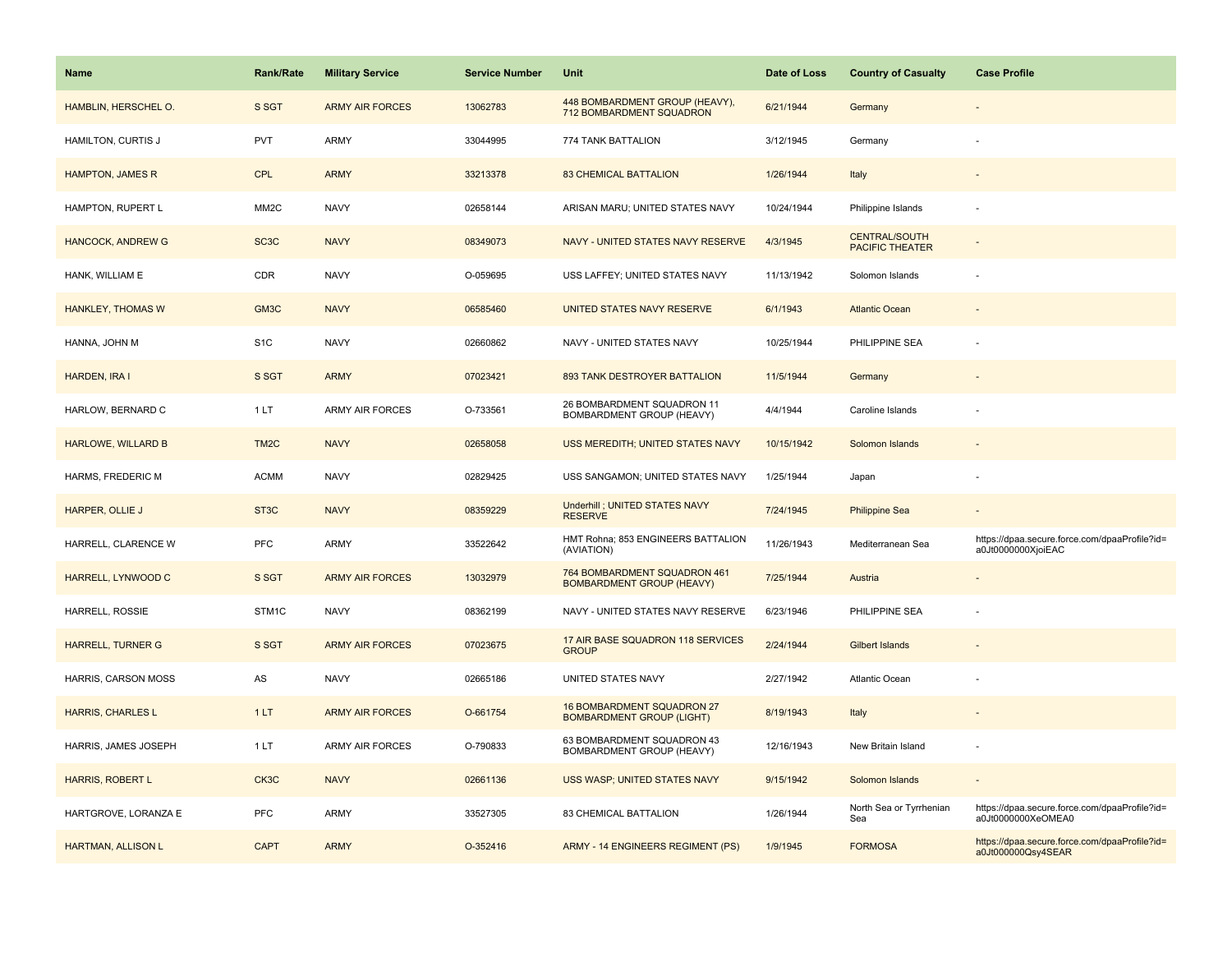| <b>Name</b>                 | <b>Rank/Rate</b>   | <b>Military Service</b> | <b>Service Number</b> | Unit                                                           | Date of Loss | <b>Country of Casualty</b> | <b>Case Profile</b>                                                 |
|-----------------------------|--------------------|-------------------------|-----------------------|----------------------------------------------------------------|--------------|----------------------------|---------------------------------------------------------------------|
| HARTMAN, DENNIS R           | MOMM2C             | <b>NAVY</b>             | 02659746              | SUBMARINE Argonaut; UNITED STATES<br>NAVY                      | 1/10/1943    | New Britain Island         |                                                                     |
| <b>HASKINS, CECIL W</b>     | S <sub>2</sub> C   | <b>NAVY</b>             | 02661987              | Edsall; UNITED STATES NAVY                                     | 3/1/1942     | <b>Indian Ocean</b>        |                                                                     |
| HAWKINS, CLAGGETT H         | LT /JG/            | <b>NAVY</b>             | O-305589              | USS KITKUN BAY; UNITED STATES NAVY<br><b>RESERVE</b>           | 12/6/1944    | Pacific Ocean              |                                                                     |
| HAWKINS, EDWARD W           | <b>PVT</b>         | <b>ARMY</b>             | 33225639              | <b>83 CHEMICAL BATTALION</b>                                   | 1/26/1944    | Italy                      |                                                                     |
| HAWKINS, JAMES I            | <b>ENS</b>         | <b>NAVY</b>             | O-305999              | USS BUNKER HILL; UNITED STATES<br>NAVY RESERVE                 | 11/13/1944   | Philippine Islands         |                                                                     |
| <b>HAYES, THOMAS HIRST</b>  | <b>CAPT</b>        | <b>NAVY</b>             | O-059043              | <b>4th Marines</b>                                             | 1/9/1945     | Formosa                    |                                                                     |
| HAYNES, ALBERT L.           | 1 LT               | <b>ARMY AIR FORCES</b>  | O-885478              | 26 FIGHTER SQUADRON 51 FIGHTER<br><b>GROUP</b>                 | 7/5/1944     | China                      |                                                                     |
| <b>HAYNES, TUCKER --</b>    | <b>CWT</b>         | <b>NAVY</b>             | 03106424              | USS QUINCY; UNITED STATES NAVY                                 | 8/9/1942     | Solomon Islands            |                                                                     |
| HAYWARD, JOHN P             | LT.                | <b>NAVY</b>             | O-272747              | NAVY - UNITED STATES NAVY RESERVE                              | 7/24/1945    | PHILIPPINE ISLANDS         | $\overline{\phantom{a}}$                                            |
| <b>HEAL, ROBERT B</b>       | <b>SGT</b>         | <b>ARMY AIR FORCES</b>  | 33539814              | 676 BOMBARDMENT SQUADRON 444<br>BOMBARDMENT GROUP (VERY HEAVY) | 3/25/1945    | India                      |                                                                     |
| HEARN, MAXWELL --           | 2 LT               | <b>ARMY AIR FORCES</b>  | O-390357              | 46 PURSUIT SQUADRON 15 PURSUIT<br><b>GROUP</b>                 | 7/22/1941    | Hawaiian Islands           |                                                                     |
| <b>HEATH, CLIFTON C</b>     | <b>CPL</b>         | <b>ARMY AIR FORCES</b>  | 06720975              | 72 BOMBARDMENT SQUADRON 5<br><b>BOMBARDMENT GROUP (HEAVY)</b>  | 6/5/1942     | Midway Island              |                                                                     |
| HEATH, HORACE W             | ENS                | <b>NAVY</b>             | O-378553              | NAVY - UNITED STATES NAVY RESERVE                              | 7/8/1945     | PACIFIC OCEAN              |                                                                     |
| <b>HEATON, CLAUDE LOUIS</b> | <b>CMOMM</b>       | <b>NAVY</b>             | 03856490              | Plymouth; UNITED STATES NAVY                                   | 8/5/1943     | <b>Atlantic Ocean</b>      | https://dpaa.secure.force.com/dpaaProfile?id=<br>a0Jt0000000XdtCEAS |
| HEATWOLE, FLOYD E           | <b>PVT</b>         | ARMY                    | 33225477              | ARMY - MEDICAL DEPARTMENT                                      | 2/7/1943     | <b>ATLANTIC OCEAN</b>      |                                                                     |
| <b>HEDGES, DANIEL H</b>     | S <sub>2</sub> C   | <b>NAVY</b>             | 09362045              | NAVY - UNITED STATES NAVY RESERVE                              | 10/30/1944   | PHILIPPINE SEA             |                                                                     |
| <b>HEDRICK, JAMES P</b>     | <b>ENS</b>         | <b>NAVY</b>             | O-363343              | USS INTREPID (CV-11); UNITED STATES<br>NAVY RESERVE            | 10/29/1944   | Philippine Islands         |                                                                     |
| <b>HELMS, WILLIAM T</b>     | M2C                | <b>NAVY</b>             | 08356456              | Kalk; UNITED STATES NAVY RESERVE                               | 6/12/1944    | <b>New Guinea</b>          |                                                                     |
| HENDERSON, RICHIE N         | LT CDR             | <b>NAVY</b>             | O-085127              | WAHOO; UNITED STATES NAVY                                      | 11/1/1943    | Sea of Japan               |                                                                     |
| <b>HENDERSON, WH</b>        | MATT <sub>1C</sub> | <b>NAVY</b>             | 06581523              | USS WASP; UNITED STATES NAVY<br><b>RESERVE</b>                 | 9/15/1942    | Solomon Islands            |                                                                     |
| HENLEY, EUGENE A            | <b>PFC</b>         | <b>ARMY</b>             | 33639982              | ARMY - 462 AMPHIBIOUS TRUCK<br><b>COMPANY</b>                  | 4/28/1944    | <b>ENGLISH CHANNEL</b>     | ×.                                                                  |
| <b>HERBERT, HARRY T</b>     | 2LT                | <b>ARMY</b>             | O-890395              | ARISAN MARU; 31 INFANTRY REGIMENT                              | 10/24/1944   | China Seas                 |                                                                     |
| HETHERINGTON, M W           | S SGT              | <b>ARMY AIR FORCES</b>  | 13034045              | 422 BOMBARDMENT SQUADRON 305<br>BOMBARDMENT GROUP (HEAVY)      | 9/27/1943    | Germany                    |                                                                     |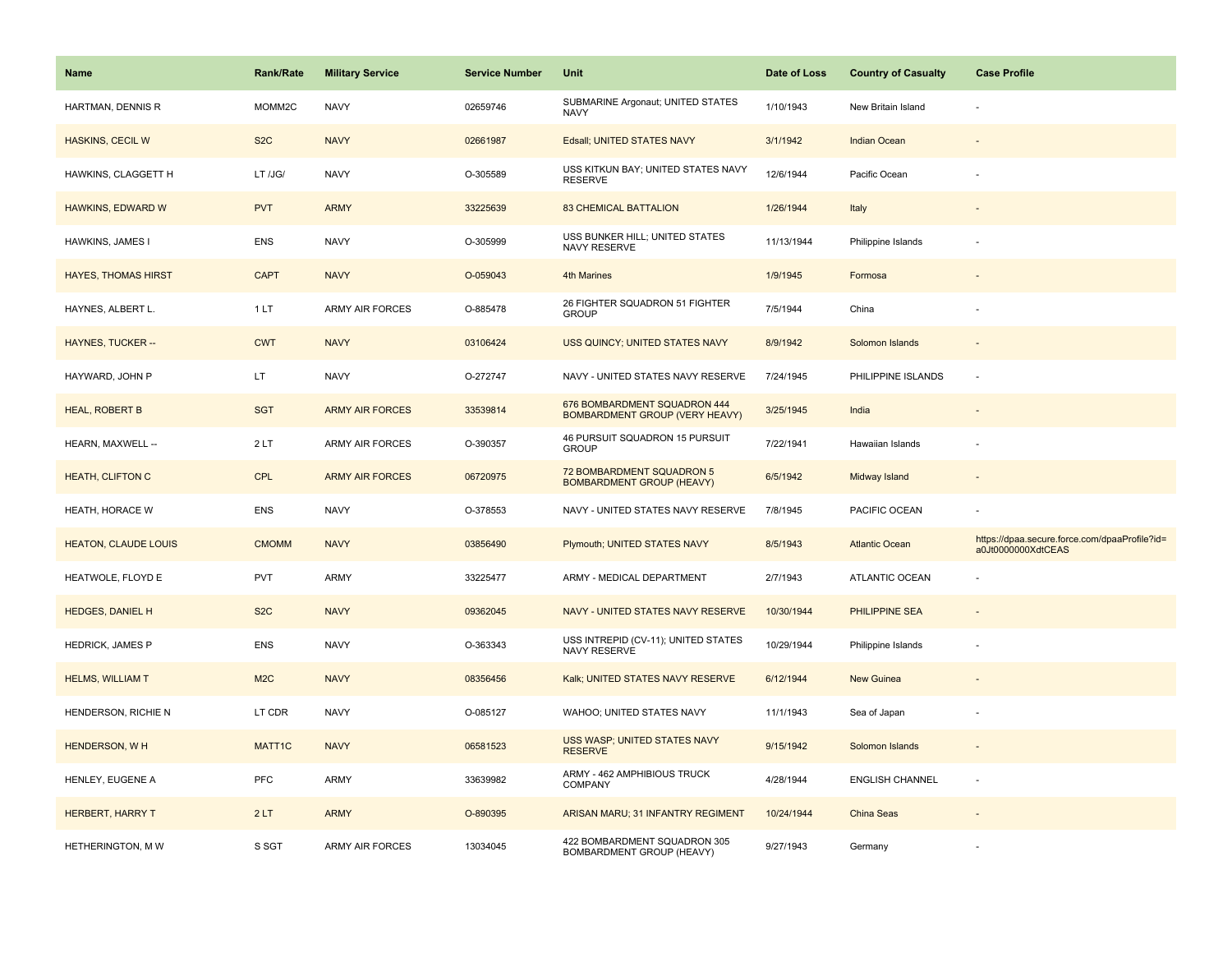| Name                    | <b>Rank/Rate</b>  | <b>Military Service</b> | <b>Service Number</b> | Unit                                                      | Date of Loss | <b>Country of Casualty</b>              | <b>Case Profile</b>      |
|-------------------------|-------------------|-------------------------|-----------------------|-----------------------------------------------------------|--------------|-----------------------------------------|--------------------------|
| <b>HEUSER, LOUIS G</b>  | S SGT             | <b>ARMY</b>             | 13016091              | 26 CAVALRY REGIMENT (PHILIPPINE<br>SCOUT)                 | 1/5/1944     | Philippine Islands                      |                          |
| HEWITT, FRANCIS A       | T SGT             | <b>ARMY AIR FORCES</b>  | 06814418              | 28 BOMBARDMENT SQUADRON 19<br>BOMBARDMENT GROUP (HEAVY)   | 9/12/1942    | New Guinea                              |                          |
| <b>HICKS, BRUCE O</b>   | S <sub>2</sub> C  | <b>NAVY</b>             | 06583855              | UNITED STATES NAVY RESERVE                                | 9/22/1942    | North Atlantic Ocean                    |                          |
| HICKS, FREDERICK M      | MM <sub>2</sub> C | <b>NAVY</b>             | 06588042              | PRINGLE; UNITED STATES NAVY<br><b>RESERVE</b>             | 4/16/1945    | Central/South Pacific<br>Theater        |                          |
| <b>HICKS, HENRY G</b>   | LT /JG/           | <b>NAVY</b>             | O-337722              | UNITED STATES NAVY RESERVE                                | 4/4/1945     | <b>Central/South Pacific</b><br>Theater |                          |
| HILL, GARNETT G         | S <sub>2</sub> C  | <b>NAVY</b>             | 08351037              | NAVY - UNITED STATES NAVY RESERVE                         | 12/12/1943   | <b>NEW HEBRIDES</b>                     |                          |
| <b>HILL, JAMES G</b>    | <b>PFC</b>        | <b>ARMY</b>             | 33215589              | <b>1 RANGER BATTALION</b>                                 | 1/30/1944    | Italy                                   |                          |
| HILL, JOE W             | STM1C             | <b>NAVY</b>             | 08360410              | Indianapolis; UNITED STATES NAVY<br><b>RESERVE</b>        | 7/30/1945    | Philippine Sea                          |                          |
| HINER, WARREN STANLEY   | S <sub>3</sub> C  | <b>NAVY</b>             | 06583062              | <b>Hugh L Scott; UNITED STATES NAVY</b><br><b>RESERVE</b> | 11/12/1942   | <b>French Morocco</b>                   |                          |
| HITE, JAMES M           | SGT               | ARMY                    | 06996765              | ARISAN MARU; 59 COAST ARTILLERY<br><b>REGIMENT</b>        | 10/24/1944   | China Seas                              |                          |
| HOBACK, RAYMOND S.      | S SGT             | <b>ARMY</b>             | 20363618              | 116 INFANTRY 29 DIVISION                                  | 6/6/1944     | France                                  |                          |
| HODGE, BURNELL BONNER   | SF3C              | <b>NAVY</b>             | 06581508              | USS JUNEAU; UNITED STATES NAVY<br><b>RESERVE</b>          | 11/13/1942   | Pacific Ocean                           |                          |
| <b>HODGES, SAMUEL M</b> | BM <sub>2</sub> C | <b>NAVY</b>             | 06581730              | UNITED STATES NAVY RESERVE                                | 12/11/1943   | <b>Atlantic Ocean</b>                   |                          |
| <b>HODGES, THOMAS A</b> | 1 LT              | <b>ARMY AIR FORCES</b>  | O-661628              | 413 BOMBARDMENT SQUADRON 96<br>BOMBARDMENT GROUP (HEAVY)  | 7/28/1943    | Germany                                 | $\overline{\phantom{a}}$ |
| HODNETT, WILLIAM P      | LT CDR            | <b>NAVY</b>             | O-085086              | NAVY - UNITED STATES NAVY                                 | 12/3/1944    | PHILIPPINE ISLANDS                      | $\sim$                   |
| HOLBROOK, CURTIS E      | <b>PFC</b>        | ARMY                    | 33526732              | 301 INFANTRY 94 DIVISION                                  | 1/20/1945    | Germany                                 |                          |
| HOLLAND, FRANK L        | LT COL            | <b>ARMY</b>             | O-163283              | <b>ARISAN MARU; INFANTRY</b>                              | 10/24/1944   | China Seas                              |                          |
| HOLLAND, OSCAR L        | BM2C              | <b>NAVY</b>             | 08346882              | LST-376; UNITED STATES NAVY<br><b>RESERVE</b>             | 6/10/1945    | English Channel                         |                          |
| HOLLAND, ROBERT E       | LT.               | <b>NAVY</b>             | O-104728              | USS CORE; UNITED STATES NAVY<br><b>RESERVE</b>            | 4/4/1944     | North Atlantic Ocean                    |                          |
| HOLLINGSWORTH, J L      | STM2C             | <b>NAVY</b>             | 08360095              | NAVY - UNITED STATES NAVY RESERVE                         | 7/30/1945    | PHILIPPINE SEA                          |                          |
| HOLLOWAY, THERMAN N     | ST <sub>3</sub> C | <b>NAVY</b>             | 08350085              | TICONDEROGA; UNITED STATES NAVY<br><b>RESERVE</b>         | 1/21/1945    | <b>Philippine Sea</b>                   |                          |
| HOLLOWELL, JOHN A       | CDR               | <b>NAVY</b>             | O-057602              | USS HOUSTON (CA-30); UNITED STATES<br><b>NAVY</b>         | 3/1/1942     | Java                                    |                          |
| HOOVER, JOHN W          | <b>PFC</b>        | <b>ARMY</b>             | 33654752              | 593 ENGINEERS SHORE REGIMENT                              | 7/7/1945     | <b>Borneo</b>                           |                          |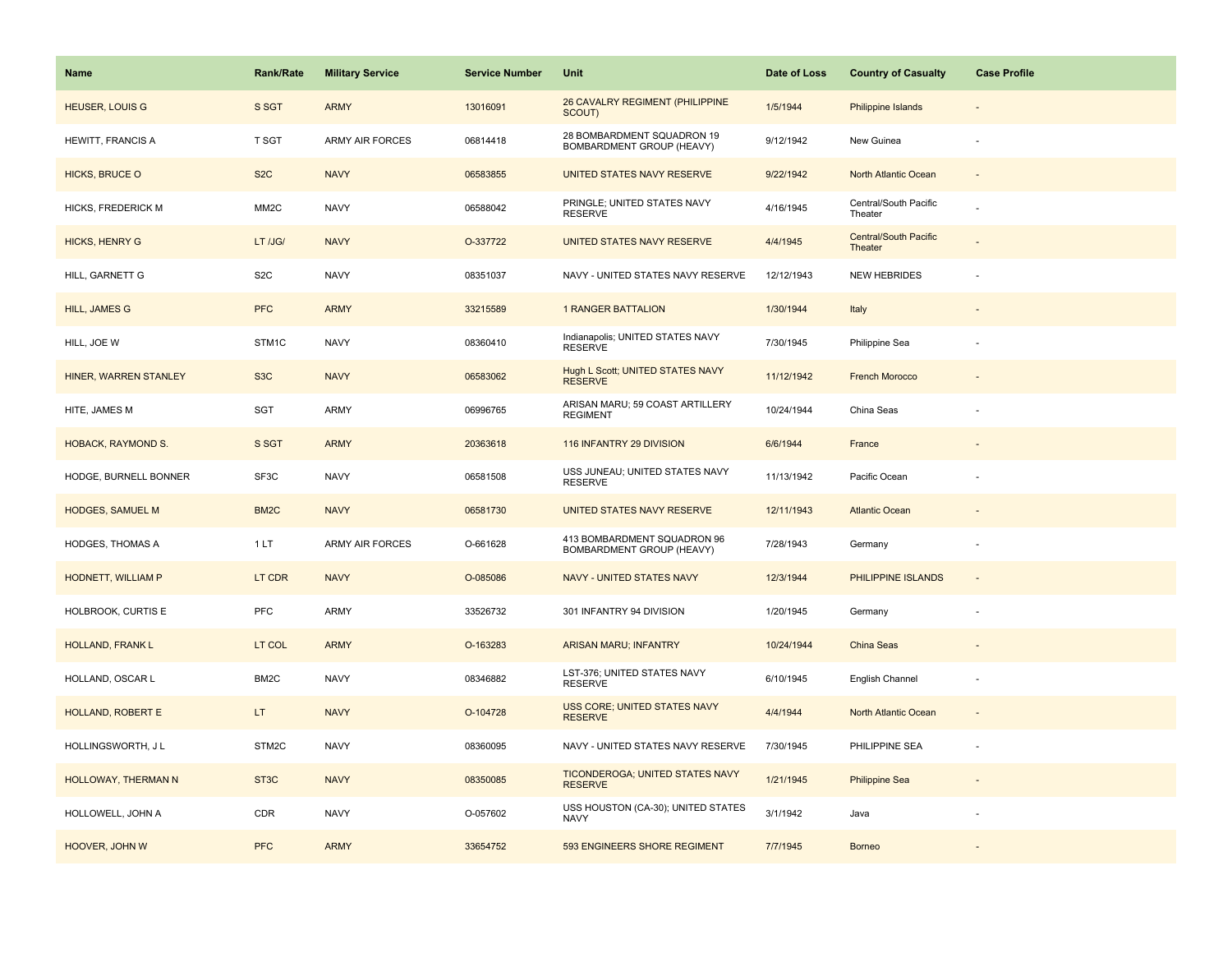| <b>Name</b>               | <b>Rank/Rate</b> | <b>Military Service</b> | <b>Service Number</b> | Unit                                                                               | Date of Loss | <b>Country of Casualty</b>     | <b>Case Profile</b>                                                 |
|---------------------------|------------------|-------------------------|-----------------------|------------------------------------------------------------------------------------|--------------|--------------------------------|---------------------------------------------------------------------|
| HOUSTON, JAMES P          | S <sub>1</sub> C | <b>NAVY</b>             | 06597794              | UNITED STATES NAVY RESERVE                                                         | 12/11/1943   | <b>Atlantic Ocean</b>          |                                                                     |
| <b>HOWINGTON, RUFUS C</b> | S <sub>2</sub> C | <b>NAVY</b>             | 09352751              | Morrison; UNITED STATES NAVY<br><b>RESERVE</b>                                     | 5/4/1945     | China Seas                     |                                                                     |
| HUBBARD, HAYWOOD --       | MATT2C           | <b>NAVY</b>             | 02661686              | USS Arizona; UNITED STATES NAVY                                                    | 12/7/1941    | Hawaiian Islands               | https://dpaa.secure.force.com/dpaaProfile?id=<br>a0Jt000000mpoGNEAY |
| HUDGINS, WENDELL R        | S <sub>2</sub> C | <b>NAVY</b>             | 09366701              | MONAGHAN; UNITED STATES NAVY<br><b>RESERVE</b>                                     | 12/18/1944   | <b>Philippine Sea</b>          |                                                                     |
| HUDSON, JACK L            | PFC              | ARMY                    | 33540449              | 2 INFANTRY 5 DIVISION                                                              | 7/30/1944    | France                         |                                                                     |
| <b>HUDSON, MAYBURN L</b>  | <b>SGT</b>       | <b>ARMY</b>             | 13015229              | 330 INFANTRY 83 DIVISION                                                           | 8/7/1944     | France                         |                                                                     |
| HUDSON, THOMAS V          | T SGT            | ARMY AIR FORCES         | 13063444              | 392 BOMBARDMENT SQUADRON 30<br>BOMBARDMENT GROUP (HEAVY)                           | 10/21/1944   | Bonin & Volcano Islands        |                                                                     |
| <b>HUFFER, EMMETT J</b>   | <b>PVT</b>       | <b>ARMY</b>             | 33442871              | <b>18 INFANTRY 1 DIVISION</b>                                                      | 6/6/1944     | France                         |                                                                     |
| HUFFMAN, JOHN A           | ARM2C            | <b>NAVY</b>             | 06585161              | UNITED STATES NAVY RESERVE                                                         | 2/27/1944    | <b>Atlantic Ocean</b>          |                                                                     |
| HULL, CARL T.             | <b>MAJ</b>       | <b>ARMY AIR FORCES</b>  | O-420599              | 770 BOMBARDMENT SQUADRON 462<br>BOMBARDMENT GROUP (VERY HEAVY)                     | 6/5/1945     | Japan/Okinawa                  |                                                                     |
| HUMMEL, ROBERT BAKER      | CAPT             | <b>ARMY AIR FORCES</b>  | O-372922              | 10TH ARMY AIR FORCES - 82<br>BOMBARDMENT SQUADRON 12<br>BOMBARDMENT GROUP (MEDIUM) | 10/30/1944   | Burma                          |                                                                     |
| HUNDLEY, MARVIN K         | S <sub>1C</sub>  | <b>NAVY</b>             | 02663383              | USS VINCENNES; UNITED STATES NAVY                                                  | 8/9/1942     | Solomon Islands                |                                                                     |
| HUNDLEY, OTHO C           | S SGT            | <b>ARMY AIR FORCES</b>  | 07020410              | 513 BOMBARDMENT SQUADRON 376<br>BOMBARDMENT GROUP (HEAVY)                          | 1/31/1943    | Mediterranean Sea              |                                                                     |
| HUNTER, REESE --          | S SGT            | <b>ARMY AIR FORCES</b>  | 33522234              | 425 BOMBARDMENT SQUADRON 308<br><b>BOMBARDMENT GROUP (HEAVY)</b>                   | 8/9/1944     | China                          |                                                                     |
| HUNTER, VICTOR I          | PFC              | <b>ARMY</b>             | 33517955              | 39 INFANTRY 9 DIVISION                                                             | 4/26/1945    | Germany                        |                                                                     |
| HURD, JAMES R             | <b>T SGT</b>     | <b>ARMY AIR FORCES</b>  | 13121851              | 372 BOMBARDMENT SQUADRON 307<br><b>BOMBARDMENT GROUP (HEAVY)</b>                   | 6/25/1944    | <b>Caroline Islands</b>        |                                                                     |
| HURD, RAYMOND --          | S SGT            | ARMY                    | 33155540              | 115 INFANTRY 29 DIVISION                                                           | 10/4/1944    | Germany                        |                                                                     |
| <b>HURDLE, JAMES A</b>    | <b>PFC</b>       | <b>ARMY</b>             | 33228766              | SS CAPE SAN JUAN; 855 ENGINEERS<br><b>BATTALION (AVIATION)</b>                     | 11/11/1943   | Fiji                           |                                                                     |
| HURRELL, LESLIE T         | AM2C             | <b>NAVY</b>             | 02658252              | USS HOUSTON (CA-30); UNITED STATES<br><b>NAVY</b>                                  | 3/1/1942     | Java                           |                                                                     |
| HURT, JAMES E             | S <sub>2</sub> C | <b>NAVY</b>             | 09361973              | NAVY - UNITED STATES NAVY RESERVE                                                  | 7/30/1945    | PHILIPPINE SEA                 | https://dpaa.secure.force.com/dpaaProfile?id=<br>a0Jt0000000ccSfEAI |
| HUTCHENS, CARL H          | S <sub>1C</sub>  | <b>NAVY</b>             | 08347278              | UNITED STATES NAVY RESERVE                                                         | 3/2/1944     | Atlantic Ocean                 |                                                                     |
| <b>INGLES, JOHN T</b>     | 1LT              | <b>ARMY AIR FORCES</b>  | O-794415              | 544 BOMBARDMENT SQUADRON 384<br><b>BOMBARDMENT GROUP (HEAVY)</b>                   | 10/9/1943    | North Sea or Tyrrhenian<br>Sea |                                                                     |
| INGRAM, GARNETT W         | <b>PVT</b>       | ARMY                    | 33841699              | 383 INFANTRY 96 DIVISION                                                           | 1/10/1945    | Philippine Islands             |                                                                     |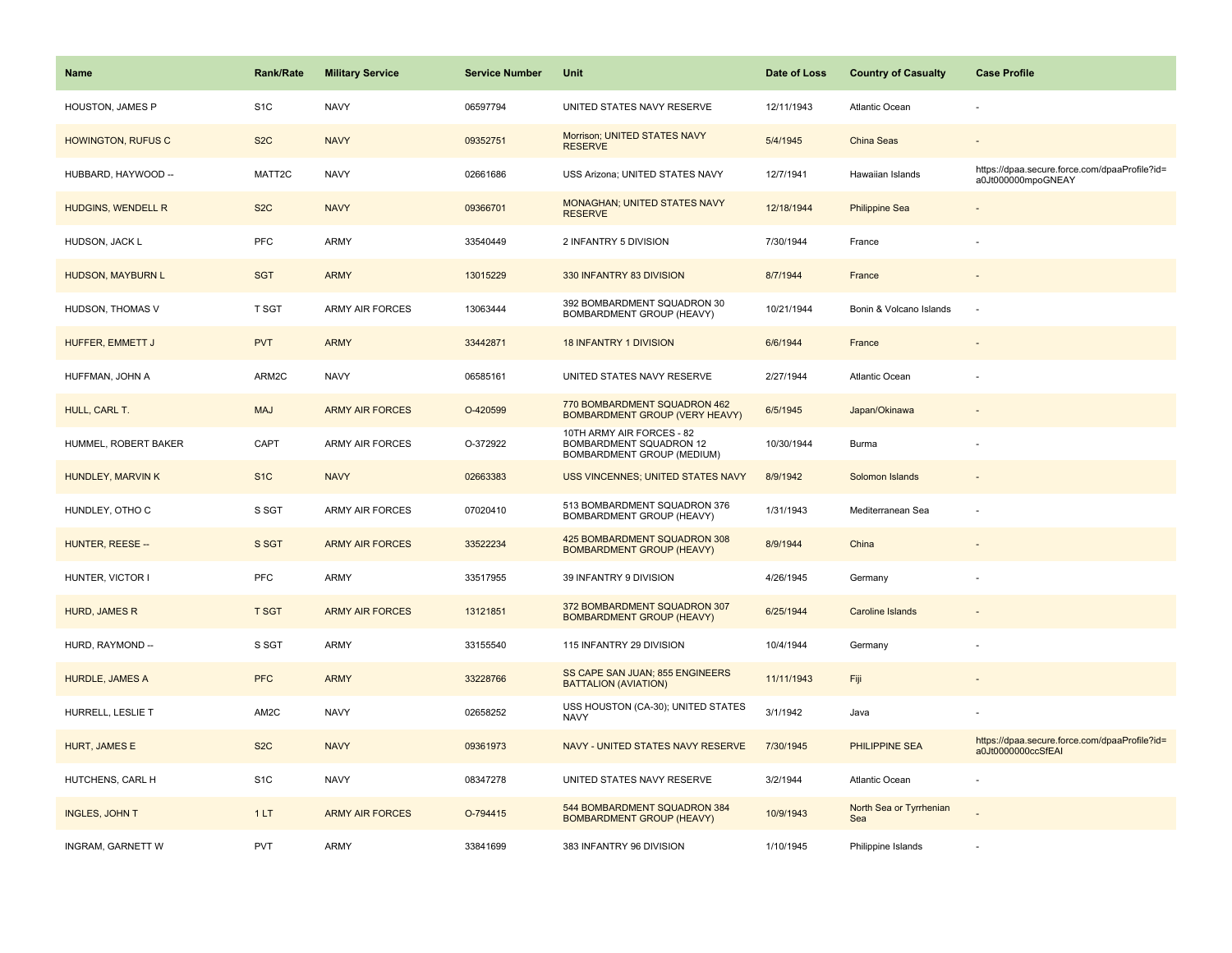| <b>Name</b>                | Rank/Rate        | <b>Military Service</b> | <b>Service Number</b> | Unit                                                             | Date of Loss | <b>Country of Casualty</b> | <b>Case Profile</b>                                                 |
|----------------------------|------------------|-------------------------|-----------------------|------------------------------------------------------------------|--------------|----------------------------|---------------------------------------------------------------------|
| <b>IRONMONGER, SW</b>      | 2LT              | <b>ARMY AIR FORCES</b>  | O-797836              | 78 FIGHTER SQUADRON 15 FIGHTER<br><b>GROUP</b>                   | 5/2/1943     | <b>Hawaiian Islands</b>    |                                                                     |
| <b>IRVIN, WARREN P</b>     | 2LT              | ARMY                    | O-1325498             | <b>INFANTRY</b>                                                  | 4/19/1945    | Atlantic Ocean             |                                                                     |
| JACKSON, ANDREW --         | Capt             | <b>MARINE CORPS</b>     | O-9924                | MARINE - UNITED STATES MARINE<br><b>CORPS</b>                    | 6/9/1943     | <b>New Hebrides</b>        |                                                                     |
| JACKSON, EDMOND P          | S <sub>1</sub> C | <b>NAVY</b>             | 02663790              | Buck; UNITED STATES NAVY                                         | 10/9/1943    | North or Tyrrhenian Seas   | $\sim$                                                              |
| JACKSON, EMANUEL M.        | TEC <sub>5</sub> | <b>ARMY</b>             | 43004921              | 3527 TROOP CARRIER TRUCK<br><b>COMPANY</b>                       | 11/16/1946   | Bonin & Volcano Islands    |                                                                     |
| JACKSON, JOHN C            | BM2C             | <b>NAVY</b>             | 02593116              | Edsall; UNITED STATES NAVY                                       | 3/1/1942     | Indian Ocean               |                                                                     |
| <b>JACKSON, JOHN M</b>     | STM1C            | <b>NAVY</b>             | 09351620              | <b>GAMBIER BAY; UNITED STATES NAVY</b><br><b>RESERVE</b>         | 10/25/1944   | <b>Philippine Sea</b>      |                                                                     |
| JACKSON, JOHN W            | STM2C            | <b>NAVY</b>             | 09370367              | NAVY - UNITED STATES NAVY RESERVE                                | 7/24/1945    | PHILIPPINE SEA             |                                                                     |
| <b>JACKSON, LAWRENCE S</b> | MATT2C           | <b>NAVY</b>             | 02664389              | USS QUINCY; UNITED STATES NAVY                                   | 8/9/1942     | Solomon Islands            |                                                                     |
| JACKSON, RICHARD W         | S <sub>1</sub> C | <b>NAVY</b>             | 06592837              | UNITED STATES NAVY RESERVE                                       | 3/11/1943    | North Atlantic Ocean       |                                                                     |
| JACOBS, ROY A              | <b>M SGT</b>     | <b>ARMY</b>             | 13065519              | HMT Rohna; 31 SIGNAL CONSTRUCTION<br><b>BATTALION</b>            | 11/26/1943   | Mediterranean Sea          |                                                                     |
| JAMES, GREEK R             | 2LT              | <b>ARMY AIR FORCES</b>  | O-702439              | 350 BOMBARDMENT SQUADRON 100<br>BOMBARDMENT GROUP (HEAVY)        | 5/19/1944    | <b>Baltic Sea</b>          |                                                                     |
| JENKINS, GROVER C          | <b>T SGT</b>     | <b>ARMY AIR FORCES</b>  | 33628693              | 775 BOMBARDMENT SQUADRON 463<br><b>BOMBARDMENT GROUP (HEAVY)</b> | 6/10/1944    | Caribbean Sea              |                                                                     |
| JENKINS, LEROY M           | S <sub>1</sub> C | <b>NAVY</b>             | 02663329              | USS WASP; UNITED STATES NAVY                                     | 9/15/1942    | Solomon Islands            |                                                                     |
| JENKINS, WILLIAM J         | <b>PVT</b>       | <b>ARMY</b>             | 33044965              | ARISAN MARU; 2 CHEMICAL COMPANY<br>(AVIATION)                    | 10/24/1944   | China Seas                 | $\sim$                                                              |
| JEWELL, FRED J             | QM2C             | <b>NAVY</b>             | 06587750              | BULLHEAD; UNITED STATES NAVY<br><b>RESERVE</b>                   | 8/6/1945     | Netherlands East Indies    |                                                                     |
| <b>JIGGETTS, JAMES W</b>   | STM1C            | <b>NAVY</b>             | 09360119              | NAVY - UNITED STATES NAVY RESERVE                                | 7/24/1945    | PHILIPPINE ISLANDS         | $\sim$                                                              |
| JOEL, MILTON --            | MAJ              | <b>ARMY AIR FORCES</b>  | O-416308              | 38 FIGHTER SQUADRON 55 FIGHTER<br><b>GROUP</b>                   | 11/29/1943   | Germany                    |                                                                     |
| JOHNSON, CHARLES C         | Y <sub>2</sub> C | <b>NAVY</b>             | 06583619              | Plymouth; UNITED STATES NAVY<br><b>RESERVE</b>                   | 8/5/1943     | <b>Atlantic Ocean</b>      | https://dpaa.secure.force.com/dpaaProfile?id=<br>a0Jt0000000Xen5EAC |
| JOHNSON, CHARLIE C         | <b>CEM</b>       | <b>NAVY</b>             | 02662102              | NAVY - UNITED STATES NAVY                                        | 12/3/1944    | PHILIPPINE ISLANDS         |                                                                     |
| JOHNSON, ERNEST L          | S <sub>2</sub> C | <b>NAVY</b>             | 09365300              | <b>HOEL; UNITED STATES NAVY RESERVE</b>                          | 10/25/1944   | <b>Philippine Sea</b>      |                                                                     |
| JOHNSON, FOLKE L.          | 1LT              | <b>ARMY AIR FORCES</b>  | O-799026              | 425 BOMBARDMENT SQUADRON 308<br>BOMBARDMENT GROUP (HEAVY)        | 12/19/1945   | China                      |                                                                     |
| JOHNSON, GILBERT L         | S <sub>1</sub> C | <b>NAVY</b>             | 09350789              | Morrison; UNITED STATES NAVY<br><b>RESERVE</b>                   | 5/4/1945     | Ryukyus Islands            |                                                                     |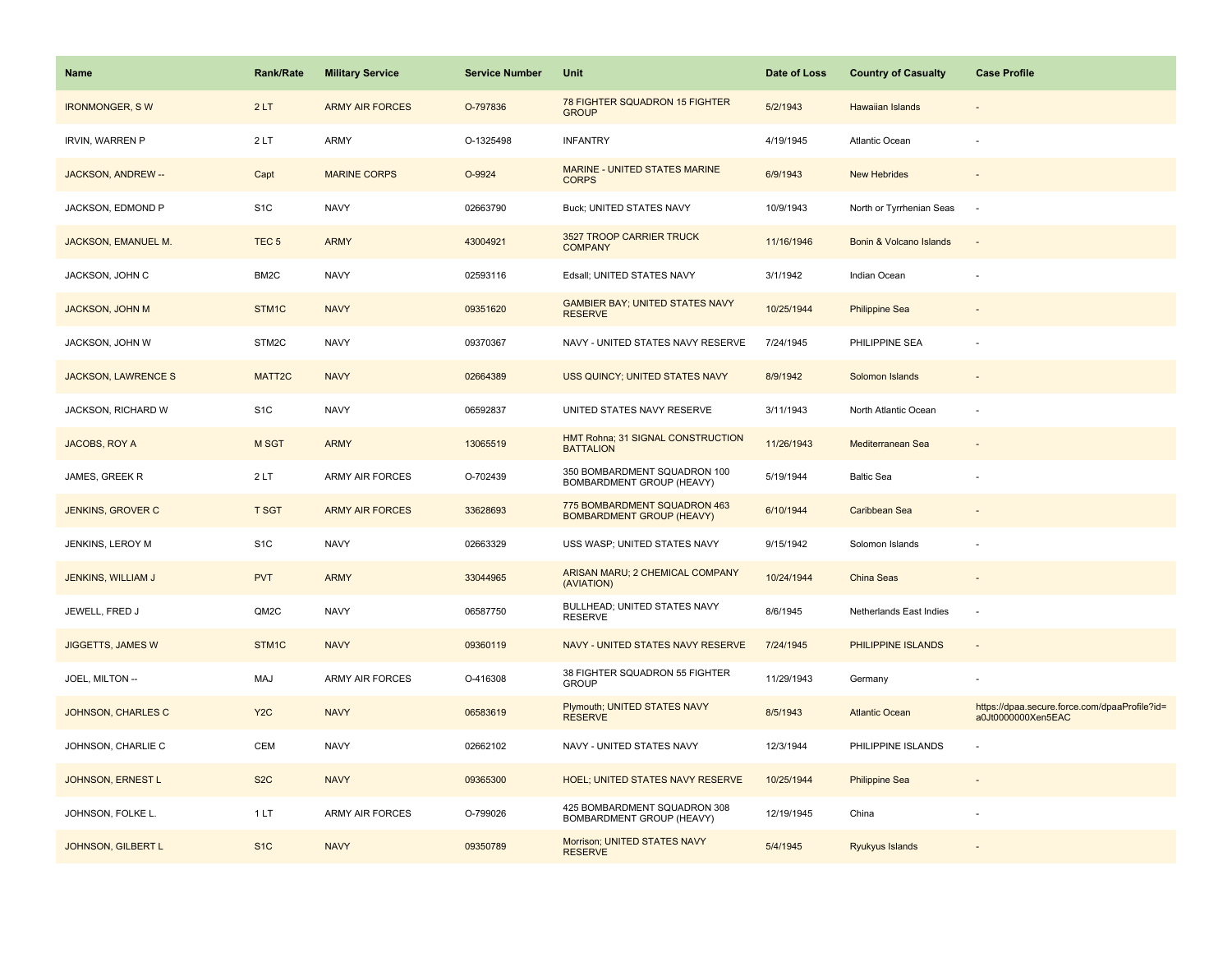| <b>Name</b>               | <b>Rank/Rate</b>  | <b>Military Service</b> | <b>Service Number</b> | Unit                                                                | Date of Loss | <b>Country of Casualty</b>     | <b>Case Profile</b>                                                 |
|---------------------------|-------------------|-------------------------|-----------------------|---------------------------------------------------------------------|--------------|--------------------------------|---------------------------------------------------------------------|
| JOHNSON, GLENN JUNIOR     | PHM2C             | <b>NAVY</b>             | 02743579              | USS VINCENNES; UNITED STATES NAVY                                   | 8/9/1942     | Pacific Ocean                  |                                                                     |
| JOHNSON, LAWRENCE H       | MM <sub>2</sub> C | <b>NAVY</b>             | 06584272              | COOPER; UNITED STATES NAVY<br><b>RESERVE</b>                        | 12/3/1944    | <b>Philippine Islands</b>      |                                                                     |
| JOHNSON, LEON --          | S <sub>2</sub> C  | <b>NAVY</b>             | 06586174              | UNITED STATES NAVY RESERVE                                          | 12/8/1943    | Solomon Islands                |                                                                     |
| JOHNSON, ROBERT F         | S <sub>1</sub> C  | <b>NAVY</b>             | 02565230              | Drexler; UNITED STATES NAVY                                         | 5/28/1945    | Japan                          |                                                                     |
| JOHNSON, THOMAS E         | LT                | <b>NAVY</b>             | O-080504              | UNITED STATES NAVY RESERVE                                          | 4/16/1942    | <b>ALASKA</b>                  |                                                                     |
| JOHNSON, WARREN F         | 1LT               | <b>ARMY AIR FORCES</b>  | O-797548              | 43 BOMBARDMENT SQUADRON 29<br><b>BOMBARDMENT GROUP (VERY HEAVY)</b> | 3/10/1945    | Japan/Okinawa                  | https://dpaa.secure.force.com/dpaaProfile?id=<br>a0Jt0000000XerREAS |
| JONES, ALFRED A           | <b>LTJG</b>       | <b>NAVY</b>             | O-102753              | UNITED STATES NAVY RESERVE                                          | 6/15/1944    | Bonin & Volcano Islands        |                                                                     |
| JONES, ANTHONY --         | ST <sub>3</sub> C | <b>NAVY</b>             | 02657138              | USS JARVIS; UNITED STATES NAVY                                      | 8/9/1942     | Solomon Islands                |                                                                     |
| JONES, GLEN W             | CQM               | <b>NAVY</b>             | 01549796              | Reuben James; UNITED STATES NAVY                                    | 10/31/1941   | Atlantic Ocean                 |                                                                     |
| JONES, MELVIN L           | S <sub>2</sub> C  | <b>NAVY</b>             | 02665267              | Jacob Jones; UNITED STATES NAVY                                     | 2/28/1942    | <b>Atlantic Ocean</b>          |                                                                     |
| JONES, OWEN G             | S SGT             | ARMY AIR FORCES         | 33211631              | 701 BOMBARDMENT SQUADRON 445<br>BOMBARDMENT GROUP (HEAVY)           | 1/30/1944    | North Sea or Tyrrhenian<br>Sea |                                                                     |
| <b>JONES, SHEAROD N</b>   | <b>PVT</b>        | <b>ARMY</b>             | 33124043              | 3272 QUARTERMASTER SERVICES<br><b>COMPANY</b>                       | 3/10/1944    | North Sea or Tyrrhenian<br>Sea |                                                                     |
| JONES, THADDEUS W.        | 1 LT              | <b>ARMY AIR FORCES</b>  | O-736235              | 8 PHOTO SQUADRON 6<br>RECONNAISSANCE GROUP                          | 7/2/1944     | New Guinea                     |                                                                     |
| JONES, WALTER THOMAS      | F <sub>3</sub> C  | <b>NAVY</b>             | 02664659              | USS JUNEAU; UNITED STATES NAVY                                      | 11/13/1942   | Solomon Islands                |                                                                     |
| JOYNES, CHARLES R         | WT2C              | <b>NAVY</b>             | 02657747              | USS VINCENNES; UNITED STATES NAVY                                   | 8/9/1942     | Solomon Islands                |                                                                     |
| JUDD, ORVILLE K           | <b>SGT</b>        | <b>ARMY</b>             | 13142417              | 77 BOMBARDMENT SQUADRON 28<br><b>BOMBARDMENT GROUP (HEAVY)</b>      | 7/17/1945    | Kurile Islands                 |                                                                     |
| JULIAN, HARRY --          | <b>MAJ</b>        | <b>ARMY</b>             | O-018999              | ARISAN MARU; 59 COAST ARTILLERY<br><b>REGIMENT</b>                  | 10/24/1944   | China Seas                     |                                                                     |
| <b>KAISER, BERNARD R</b>  | Y <sub>2</sub> C  | <b>NAVY</b>             | 06030237              | USS HOUSTON (CA-30); UNITED STATES<br><b>NAVY RESERVE</b>           | 3/1/1942     | Java                           |                                                                     |
| KANE, STEPHEN P           | SGT               | <b>ARMY AIR FORCES</b>  | 33854991              | 836 BOMBARDMENT SQUADRON 487<br>BOMBARDMENT GROUP (HEAVY)           | 12/31/1944   | North Sea or Tyrrhenian<br>Sea |                                                                     |
| KANE, VINCENT --          | TEC <sub>5</sub>  | <b>ARMY</b>             | 42176435              | 67 ORDNANCE AMMUNITION COMPANY                                      | 10/8/1945    | Marianas Islands               |                                                                     |
| KAPLAN, ALVIN S           | <b>ENS</b>        | <b>NAVY</b>             | O-282767              | UNITED STATES NAVY RESERVE                                          | 4/20/1944    | Mediterranean Sea              | $\overline{\phantom{a}}$                                            |
| <b>KEEN, EUGENE M</b>     | 2LT               | <b>ARMY AIR FORCES</b>  | O-690444              | 320 BOMBARDMENT SQUADRON 90<br><b>BOMBARDMENT GROUP (HEAVY)</b>     | 2/21/1946    | <b>New Guinea</b>              |                                                                     |
| <b>KEIM, ROBERT HENRY</b> | 1LT               | <b>MARINE CORPS</b>     | O-011943              | MARINE - UNITED STATES MARINE<br><b>CORPS</b>                       | 5/19/1943    | Solomon Islands                |                                                                     |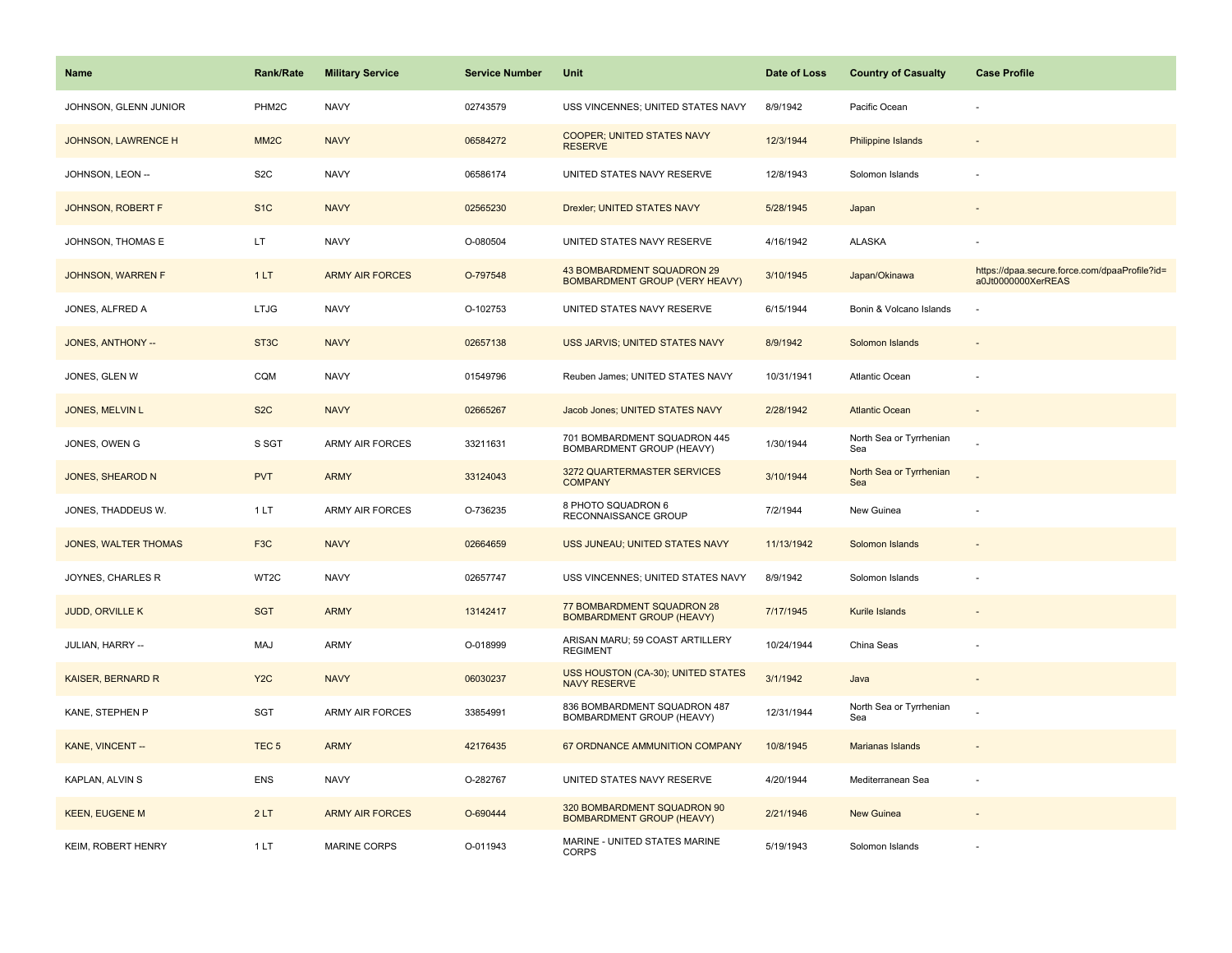| <b>Name</b>              | <b>Rank/Rate</b>  | <b>Military Service</b> | <b>Service Number</b> | Unit                                                             | Date of Loss | <b>Country of Casualty</b>       | <b>Case Profile</b>                                                 |
|--------------------------|-------------------|-------------------------|-----------------------|------------------------------------------------------------------|--------------|----------------------------------|---------------------------------------------------------------------|
| KEISTER, RANDOLPH C.     | AOM3C             | <b>NAVY</b>             | 08347435              | <b>UNITED STATES NAVY</b>                                        | 4/22/1945    | Aleutian Islands                 |                                                                     |
| KEITH, ROBERT L          | PFC               | ARMY                    | 33218169              | 371 FIELD ARTILLERY BATTALION 99<br><b>DIVISION</b>              | 3/3/1945     | Germany                          |                                                                     |
| <b>KELLEY, EDWARD C</b>  | <b>CBM</b>        | <b>NAVY</b>             | 02659745              | USS BRAINE; UNITED STATES NAVY                                   | 5/27/1945    | <b>China Seas</b>                |                                                                     |
| <b>KENNON, JOHN B</b>    | SC <sub>3</sub> C | <b>NAVY</b>             | 02662559              | USS SCULPIN; UNITED STATES NAVY                                  | 11/19/1943   | Central/South Pacific<br>Theater |                                                                     |
| <b>KIDD, KENNETH K</b>   | SM <sub>3</sub> C | <b>NAVY</b>             | 08352739              | UNITED STATES NAVY RESERVE                                       | 4/9/1945     | <b>Atlantic Ocean</b>            |                                                                     |
| KINCAID, JOHN F          | LT.               | <b>NAVY</b>             | O-140233              | UNITED STATES NAVY                                               | 4/12/1945    | Philippine Sea                   |                                                                     |
| KINDER, BILLY NYE        | LT/JG/            | <b>NAVY</b>             | O-299523              | USS ESSEX; UNITED STATES NAVY<br><b>RESERVE</b>                  | 11/25/1944   | Philippine Islands               | https://dpaa.secure.force.com/dpaaProfile?id=<br>a0Jt000001nzUcBEAU |
| KING, ISAAC CISSROY      | CPHM              | <b>NAVY</b>             | 01025996              | USS DUNCAN; UNITED STATES NAVY<br>RESERVE                        | 10/12/1942   | Solomon Islands                  |                                                                     |
| <b>KING, OLIN G</b>      | 1LT               | <b>ARMY</b>             | O-320859              | 23 FIELD ARTILLERY REGIMENT<br>(PHILIPPINE SCOUT)                | 1/23/1942    | Philippine Islands               |                                                                     |
| KING, WENDELL D          | S <sub>2</sub> C  | <b>NAVY</b>             | 06584570              | SS ARTHUR MIDDLETON; UNITED<br>STATES NAVY RESERVE               | 1/1/1943     | Algeria                          |                                                                     |
| <b>KING, WILLIAM B</b>   | ARM1C             | <b>NAVY</b>             | 04057846              | UNITED STATES NAVY RESERVE                                       | 3/9/1944     | <b>Caroline Islands</b>          |                                                                     |
| KINGSLEY, GEORGE T       | GM3C              | <b>NAVY</b>             | 06588447              | USAT NEVADA; UNITED STATES NAVY<br><b>RESERVE</b>                | 12/16/1943   | <b>British Isles</b>             |                                                                     |
| KINZER, SAMUEL L         | S SGT             | <b>ARMY AIR FORCES</b>  | 33533493              | 868 BOMBARDMENT SQUADRON<br>(HEAVY)                              | 11/24/1944   | <b>New Guinea</b>                |                                                                     |
| KIRBY, FORREST H         | SK <sub>1</sub> C | <b>NAVY</b>             | 06584357              | NAVY - UNITED STATES NAVY RESERVE                                | 10/29/1944   | PHILIPPINE SEA                   |                                                                     |
| <b>KIRBY, GRADY E</b>    | S <sub>2</sub> C  | <b>NAVY</b>             | 08360660              | LST-531; UNITED STATES NAVY<br><b>RESERVE</b>                    | 4/28/1944    | <b>English Channel</b>           |                                                                     |
| KNOPP, VIRGIL B          | 2d Lt             | <b>ARMY AIR FORCES</b>  | O-1686435             | 499 BOMBARDMENT SQUADRON 345<br>BOMBARDMENT GROUP (MEDIUM)       | 3/6/1945     | China Seas                       |                                                                     |
| KOLAKOSKI, ROMAN S.      | 2LT               | <b>ARMY AIR FORCES</b>  | O-815720              | <b>HEADQUARTERS 8 SERVICES GROUP</b>                             | 8/22/1944    |                                  |                                                                     |
| KOSTYAL, PHILIP L        | ENS               | <b>NAVY</b>             | O-325842              | USS FANSHAW BAY (CVE-70); UNITED<br>STATES NAVY RESERVE          | 10/25/1944   | Philippine Islands               |                                                                     |
| <b>KREGAR, LYNWOOD D</b> | SK <sub>1</sub>   | <b>NAVY</b>             | 06580637              | NAVY - UNITED STATES NAVY RESERVE                                | 11/10/1944   |                                  | https://dpaa.secure.force.com/dpaaProfile?id=<br>a0Jt0000000XfbwEAC |
| KYGER, LEWIS C           | F <sub>2</sub> C  | <b>NAVY</b>             | 09352136              | SAMUEL B. ROBERTS; UNITED STATES<br>NAVY RESERVE                 | 10/25/1944   | Philippine Islands               |                                                                     |
| <b>KYLE, WILLIAM R</b>   | S SGT             | <b>ARMY AIR FORCES</b>  | 13016247              | 823 BOMBARDMENT SQUADRON 38<br><b>BOMBARDMENT GROUP (MEDIUM)</b> | 10/30/1944   | Philippine Islands               | $\sim$                                                              |
| LACY, HUDSON M           | <b>PVT</b>        | ARMY                    | 33532743              | 83 CHEMICAL BATTALION                                            | 1/26/1944    | North Sea or Tyrrhenian<br>Sea   |                                                                     |
| <b>LAFON, HERBERT M</b>  | S SGT             | <b>ARMY AIR FORCES</b>  | 33661215              | 413 BOMBARDMENT SQUADRON 96<br><b>BOMBARDMENT GROUP (HEAVY)</b>  | 3/2/1945     | North Sea or Tyrrhenian<br>Sea   |                                                                     |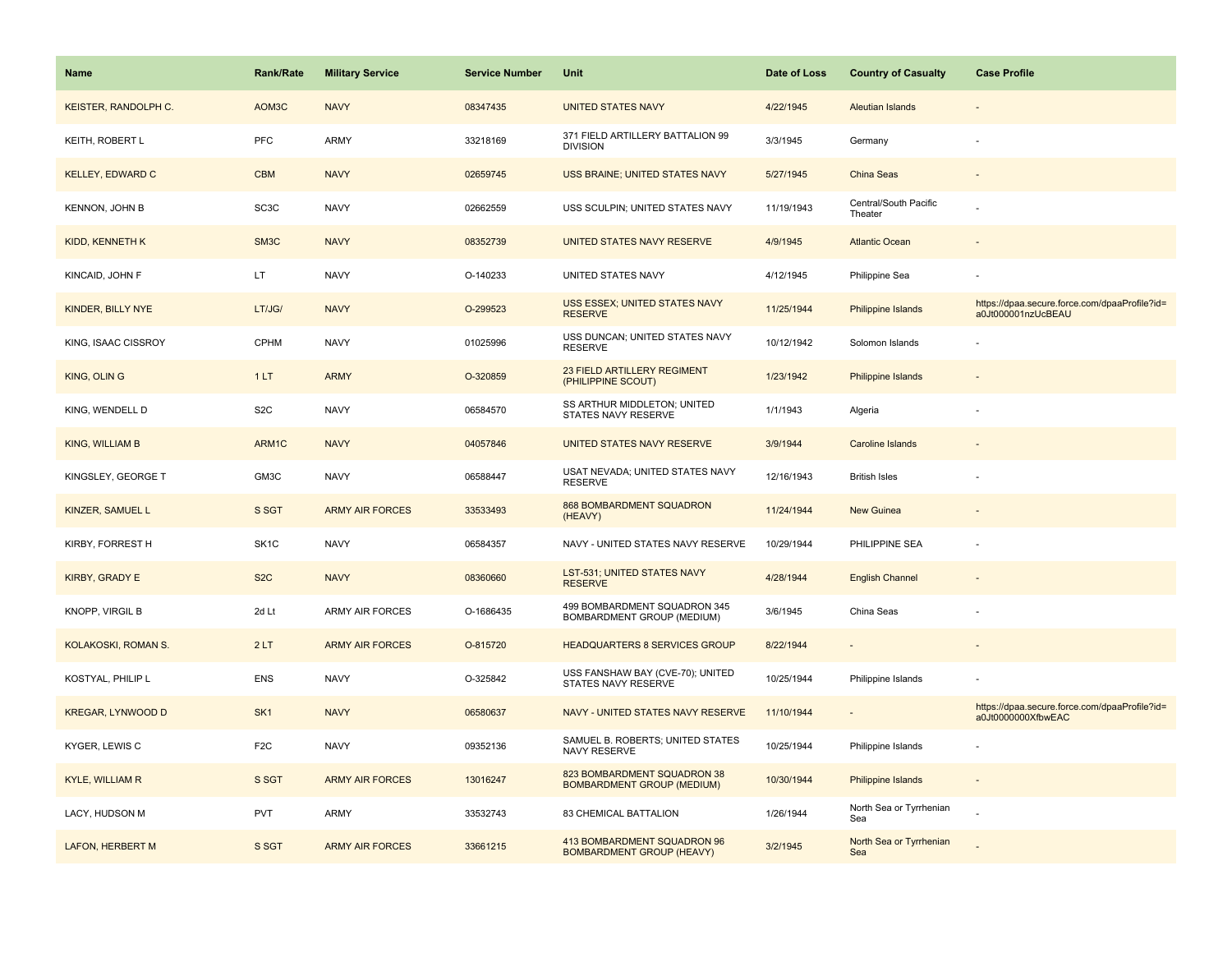| Name                     | <b>Rank/Rate</b>  | <b>Military Service</b> | <b>Service Number</b> | Unit                                                                  | Date of Loss | <b>Country of Casualty</b>     | <b>Case Profile</b>                                                 |
|--------------------------|-------------------|-------------------------|-----------------------|-----------------------------------------------------------------------|--------------|--------------------------------|---------------------------------------------------------------------|
| LAM, MILLARD H           | <b>PVT</b>        | <b>ARMY</b>             | 33538732              | HMT Rohna; 853 ENGINEERS BATTALION<br>(AVIATION)                      | 11/26/1943   | Mediterranean Sea              | https://dpaa.secure.force.com/dpaaProfile?id=<br>a0Jt0000000XjJGEA0 |
| <b>LAMBERT, WILLIE B</b> | WT2C              | <b>NAVY</b>             | 02658428              | <b>USS VINCENNES; UNITED STATES NAVY</b>                              | 8/9/1942     | Solomon Islands                |                                                                     |
| LANDMAN, FREDERICK J     | S <sub>1</sub> C  | <b>NAVY</b>             | 06592279              | UNITED STATES NAVY RESERVE                                            | 12/31/1942   | Spanish Morocco                |                                                                     |
| LANG, ELMORE C J         | SC <sub>1</sub> C | <b>NAVY</b>             | 02147724              | USS LITTLE; UNITED STATES NAVY                                        | 9/5/1942     | Solomon Islands                |                                                                     |
| LASSITER, ERNEST C       | <b>PVT</b>        | <b>ARMY</b>             | 33219333              | UNITED STATES ARMY                                                    | 2/3/1943     | Greenland                      |                                                                     |
| LAUGHON, SAMUEL W        | <b>ENS</b>        | <b>NAVY</b>             | O-120209              | USS QUINCY; UNITED STATES NAVY<br><b>RESERVE</b>                      | 8/9/1942     | Solomon Islands                |                                                                     |
| LAUMAN, PHILIP G         | MAJ               | <b>ARMY</b>             | O-020674              | ARMY - HEADQUARTERS LUZON FORCE                                       | 12/15/1944   | CHINA SEAS                     |                                                                     |
| <b>LAWLER, CHARLES H</b> | LT CDR            | <b>NAVY</b>             | O-115350              | NAVY - UNITED STATES NAVY RESERVE                                     | 5/14/1944    | <b>NEW CALEDONIA</b>           |                                                                     |
| LAWSON, JOHN H           | <b>PVT</b>        | <b>ARMY AIR FORCES</b>  | 13035022              | 93 BOMBARDMENT SQUADRON 19<br>BOMBARDMENT GROUP (HEAVY)               | 8/6/1942     | Philippine Islands             | https://dpaa.secure.force.com/dpaaProfile?id=<br>a0Jt0000000LlFgEAK |
| LAWSON, JOHN W           | 1LT               | <b>ARMY AIR FORCES</b>  | O-660274              | 871 BOMBARDMENT SQUADRON 497<br><b>BOMBARDMENT GROUP (VERY HEAVY)</b> | 1/3/1945     | Japan/Okinawa                  |                                                                     |
| LAWSON, LUCIOUS R        | <b>PFC</b>        | <b>ARMY</b>             | 33650748              | 120 INFANTRY 30 DIVISION                                              | 8/20/1944    | France                         |                                                                     |
| LAY, LAWRENCE PAUL       | AOM3C             | <b>NAVY</b>             | 02958636              | USS WASP; UNITED STATES NAVY                                          | 9/16/1943    | Solomon Islands                |                                                                     |
| LAYMAN, CHARLES W        | S <sub>1</sub> C  | <b>NAVY</b>             | 06599088              | NAVY - UNITED STATES NAVY RESERVE                                     | 2/11/1945    | PHILIPPINE SEA                 | ÷.                                                                  |
| <b>LAYTON, FRANK E</b>   | 2LT               | <b>ARMY</b>             | O-1317178             | 137 INFANTRY 35 DIVISION                                              | 12/13/1944   | Germany                        |                                                                     |
| LENT, MORRISON HAROLD    | S <sub>1</sub> C  | <b>NAVY</b>             | 06584068              | Plymouth; UNITED STATES NAVY<br><b>RESERVE</b>                        | 8/5/1943     | Atlantic Ocean                 | https://dpaa.secure.force.com/dpaaProfile?id=<br>a0Jt0000000Xf3CEAS |
| <b>LEONARD, BENNY C</b>  | <b>CPL</b>        | <b>ARMY AIR FORCES</b>  | 13180820              | 3 SQUADRON 311 RECONNAISSANCE<br><b>WING</b>                          | 6/10/1946    | <b>Marianas Islands</b>        |                                                                     |
| LEWIS, ALBERT S          | STM2C             | <b>NAVY</b>             | 08353235              | TROUT; UNITED STATES NAVY<br><b>RESERVE</b>                           | 2/29/1944    | Philippine Sea                 |                                                                     |
| LEWIS, ELEMA C           | <b>SGT</b>        | <b>ARMY</b>             | 33045560              | <b>13 REGIMENT 1 ARMORED DIVISION</b>                                 | 12/2/1942    | Tunisia                        | $\sim$                                                              |
| LEWIS, HERBERT J         | <b>PVT</b>        | <b>ARMY</b>             | 33643694              | 1276 ENGINEERS COMBAT BATTALION                                       | 12/9/1944    | Germany                        | ÷,                                                                  |
| LEWIS, JACK KALE         | S SGT             | <b>ARMY AIR FORCES</b>  | 13064963              | 339 BOMBARDMENT SQUADRON 96<br><b>BOMBARDMENT GROUP (HEAVY)</b>       | 7/28/1943    | North Sea or Tyrrhenian<br>Sea |                                                                     |
| LEWIS, JAMES D           | PHM3C             | <b>NAVY</b>             | 08355349              | LST-314; UNITED STATES NAVY<br><b>RESERVE</b>                         | 6/9/1944     | English Channel                |                                                                     |
| LIPTRAP, DANIEL P.       | Sgt               | <b>ARMY</b>             | 6994527               | 774 TANK BATTALION                                                    | 1/10/1945    | Belgium                        |                                                                     |
| LITTLE, JAMES N          | PTR <sub>1C</sub> | <b>NAVY</b>             | 02392910              | Atik; UNITED STATES NAVY RESERVE                                      | 3/27/1942    | Bermuda                        |                                                                     |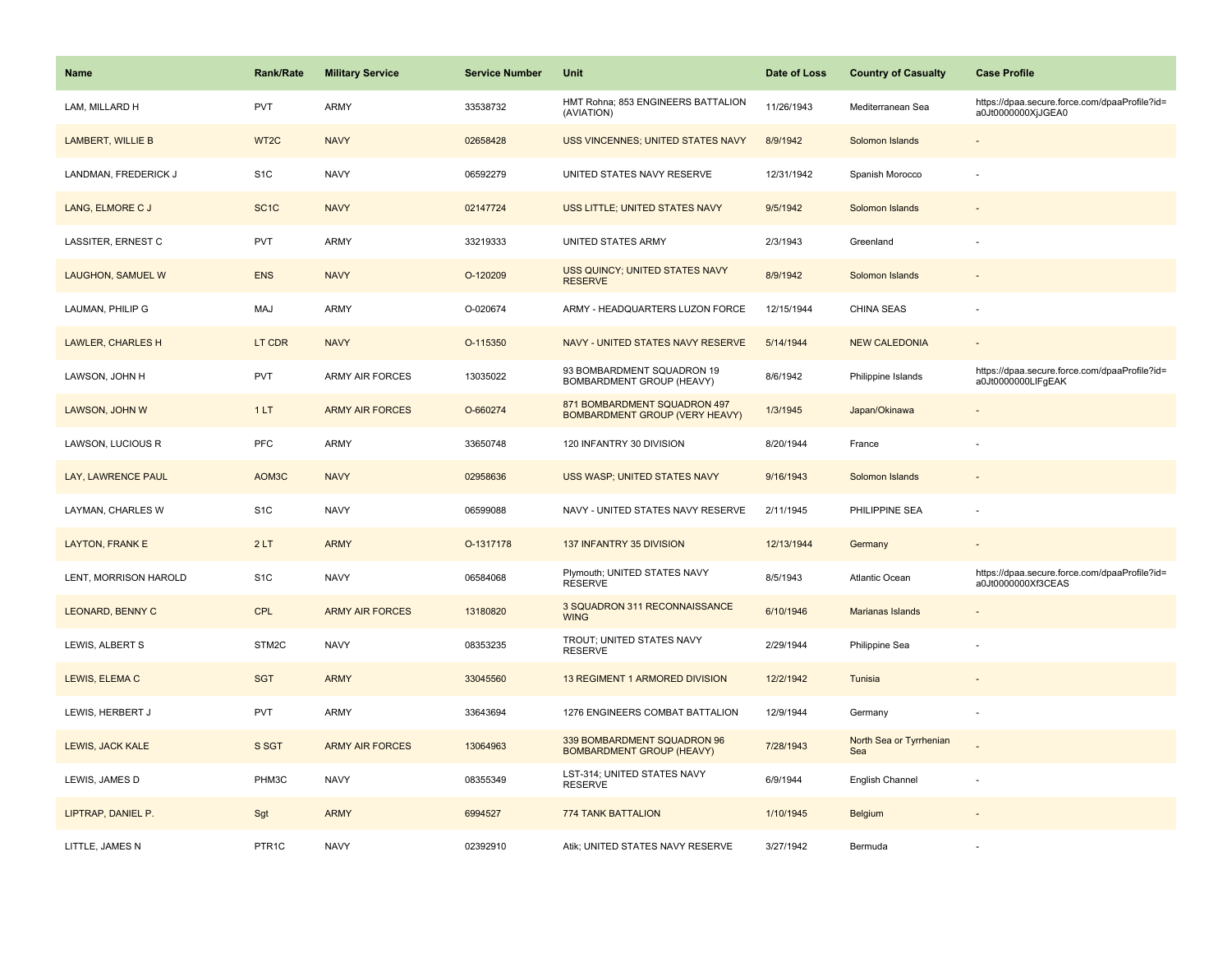| <b>Name</b>                | <b>Rank/Rate</b>  | <b>Military Service</b> | <b>Service Number</b> | Unit                                                                    | Date of Loss | <b>Country of Casualty</b>     | <b>Case Profile</b>                                                 |
|----------------------------|-------------------|-------------------------|-----------------------|-------------------------------------------------------------------------|--------------|--------------------------------|---------------------------------------------------------------------|
| LITTON, JOHN A             | Y <sub>2</sub> C  | <b>NAVY</b>             | 02875345              | MONAGHAN; UNITED STATES NAVY                                            | 12/18/1944   | <b>Philippine Sea</b>          |                                                                     |
| LIVESAY, CARL C            | 1LT               | ARMY AIR FORCES         | O-797339              | 43 BOMBARDMENT SQUADRON 29<br>BOMBARDMENT GROUP (VERY HEAVY)            | 6/15/1945    | Marianas Islands               |                                                                     |
| LIVESAY, EARNEST S         | AS                | <b>NAVY</b>             | 06202964              | UNITED STATES NAVY RESERVE                                              | 6/14/1942    | Caribbean Sea                  |                                                                     |
| LOCKHART, CARSON --        | T SGT             | ARMY AIR FORCES         | 06927244              | 98 BOMBARDMENT SQUADRON 11<br>BOMBARDMENT GROUP (HEAVY)                 | 8/7/1942     | New Caledonia                  |                                                                     |
| LONAS, JOHN P              | <b>CMOMM</b>      | <b>NAVY</b>             | 02790712              | <b>HARDER; UNITED STATES NAVY</b><br><b>RESERVE</b>                     | 8/24/1944    | Philippine Islands             |                                                                     |
| LONDEREE, SIDNEY H         | S <sub>1</sub> C  | <b>NAVY</b>             | 02665115              | USS WALKE; UNITED STATES NAVY                                           | 11/15/1942   | Solomon Islands                |                                                                     |
| LONG, FRANK M              | <b>ENS</b>        | <b>NAVY</b>             | O-102421              | USS ASTORIA; UNITED STATES NAVY<br><b>RESERVE</b>                       | 8/9/1942     | Solomon Islands                | $\overline{\phantom{a}}$                                            |
| LONG, ROBERT M             | S SGT             | ARMY AIR FORCES         | 13062953              | 731 BOMBARDMENT SQUADRON 452<br>BOMBARDMENT GROUP (HEAVY)               | 11/9/1944    | North Sea or Tyrrhenian<br>Sea |                                                                     |
| LONGANECKER, JAMES D       | 1LT               | <b>ARMY AIR FORCES</b>  | O-794433              | <b>ARMY AIR FORCE</b>                                                   | 4/19/1943    | China                          |                                                                     |
| LORRAINE, ALFRED L         | LT/JG/            | <b>NAVY</b>             | O-263667              | USS WASP; UNITED STATES NAVY<br><b>RESERVE</b>                          | 9/21/1944    | Philippine Islands             |                                                                     |
| LOWDER, JAMES E            | <b>ENS</b>        | <b>NAVY</b>             | O-368375              | UNITED STATES NAVY RESERVE                                              | 5/9/1945     | Bonin & Volcano Islands        |                                                                     |
| LOWE, SAMUEL M             | PFC               | <b>ARMY</b>             | 33214382              | ARMY - 124 INFANTRY 31 DIVISION                                         | 8/6/1944     | <b>NEW GUINEA</b>              |                                                                     |
| LOWRY, JAMES L             | S <sub>1C</sub>   | <b>NAVY</b>             | 07825219              | NAVY - UNITED STATES NAVY RESERVE                                       | 3/19/1945    | <b>JAPAN</b>                   |                                                                     |
| LUCAS, PERRY A             | <b>TSG</b>        | <b>ARMY</b>             | R-1992478             | ARMY - 698 ORDNANCE COMPANY<br>(AVIATION)                               | 8/13/1942    | PHILIPPINE ISLANDS             | https://dpaa.secure.force.com/dpaaProfile?id=<br>a0Jt0000000LIjCEAS |
| <b>LUMPKINS, HERBERT N</b> | <b>PFC</b>        | <b>ARMY</b>             | 33645409              | 582 ENGINEERS DUMILITARY POLICE<br><b>TRUCK COMPANY</b>                 | 6/15/1944    | France                         |                                                                     |
| LUNDIE, JACK LEROY         | COX               | <b>NAVY</b>             | 02659355              | USS SAN FRANCISCO; UNITED STATES<br><b>NAVY</b>                         | 11/13/1942   | Solomon Islands                |                                                                     |
| LUNSFORD, SAMUEL --        | EM <sub>2</sub> C | <b>NAVY</b>             | 02659898              | <b>GRUNION; UNITED STATES NAVY</b>                                      | 8/1/1942     | <b>Aleutian Islands</b>        |                                                                     |
| LYONS, BALLARD J           | PFC               | ARMY                    | 06559568              | 7th Infantry Regiment, 3d Infantry Division                             | 7/10/1943    | Sicily                         |                                                                     |
| <b>MACMATH, DONALD --</b>  | Pvt               | <b>ARMY AIR FORCES</b>  | 13032380              | ARISAN MARU; 91 BOMBARDMENT<br>SQUADRON 27 BOMBARDMENT GROUP<br>(LIGHT) | 10/24/1944   | <b>China Seas</b>              |                                                                     |
| MADDOX, WALTER L           | S <sub>1</sub> C  | <b>NAVY</b>             | 09354405              | Drexler; UNITED STATES NAVY RESERVE                                     | 5/28/1945    | Japan                          |                                                                     |
| <b>MAIRS, CLARENCE H</b>   | S <sub>2</sub> C  | <b>NAVY</b>             | 06589027              | CISCO; UNITED STATES NAVY RESERVE                                       | 9/28/1943    | China Seas                     |                                                                     |
| MAJOR, CHARLES N           | <b>ENS</b>        | <b>NAVY</b>             | O-096718              | UNITED STATES NAVY RESERVE                                              | 2/27/1942    | Atlantic Ocean                 |                                                                     |
| MALOYED, JOHN O            | <b>SGT</b>        | <b>ARMY AIR FORCES</b>  | 06945863              | 14 BOMBARDMENT SQUADRON 7<br><b>BOMBARDMENT GROUP (HEAVY)</b>           | 5/19/1942    | Philippine Islands             |                                                                     |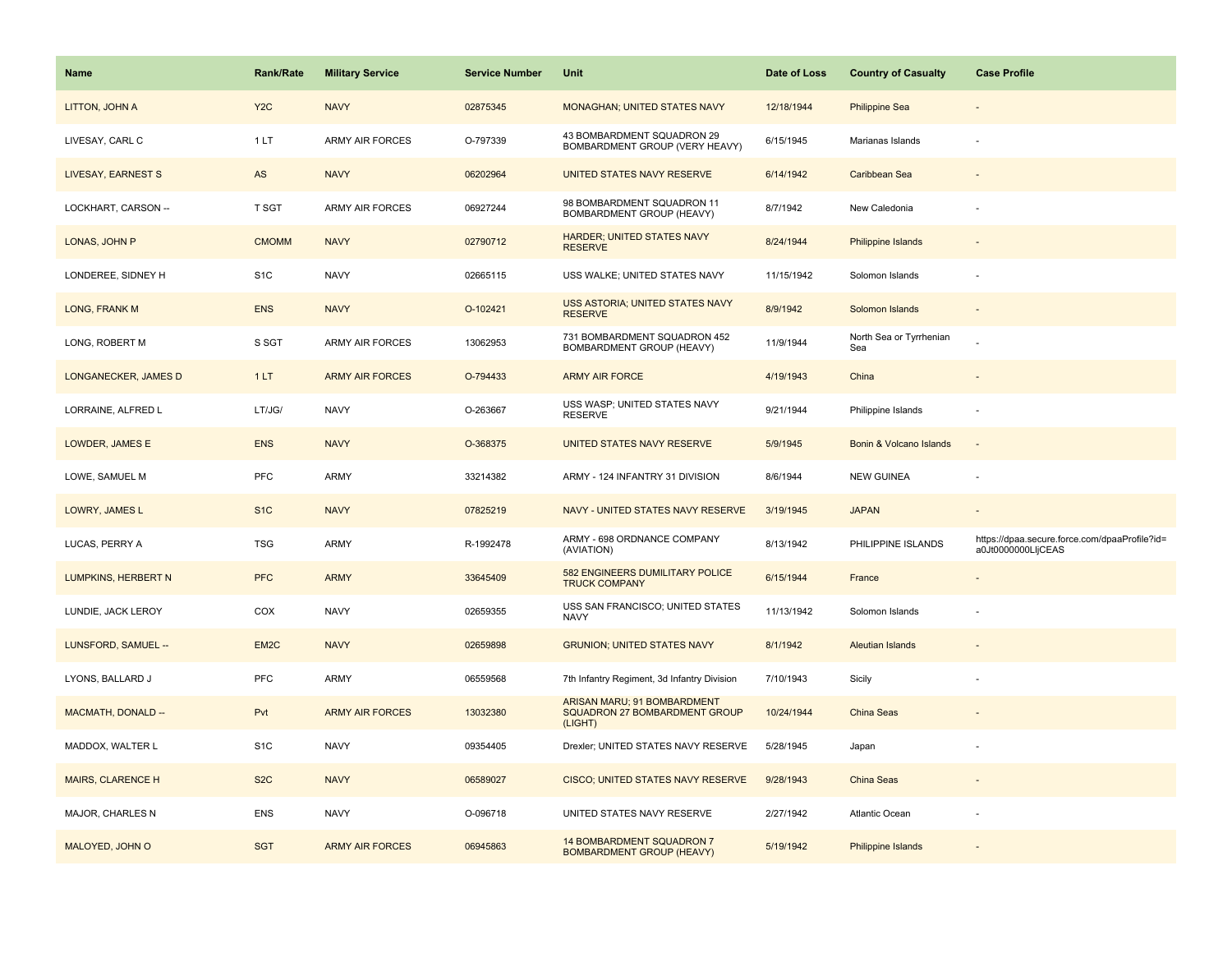| <b>Name</b>                 | Rank/Rate          | <b>Military Service</b> | <b>Service Number</b> | Unit                                                      | Date of Loss | <b>Country of Casualty</b>              | <b>Case Profile</b>                                                 |
|-----------------------------|--------------------|-------------------------|-----------------------|-----------------------------------------------------------|--------------|-----------------------------------------|---------------------------------------------------------------------|
| MANGANAAN, EDUARDO --       | CCK                | <b>NAVY</b>             | 04977060              | LST-348; UNITED STATES NAVY<br><b>RESERVE</b>             | 2/20/1944    | North or Tyrrhenian Seas                |                                                                     |
| <b>MANOWN, JAY ROSS</b>     | LT.                | <b>NAVY</b>             | O-85973               | USS Enterprise; UNITED STATES NAVY<br><b>RESERVE</b>      | 9/10/1944    | <b>Caroline Islands</b>                 | https://dpaa.secure.force.com/dpaaProfile?id=<br>a0Jt000001nzQSEEA2 |
| MANTEL, JULIUS A            | PTR <sub>1</sub> C | <b>NAVY</b>             | 03107320              | Atik; UNITED STATES NAVY                                  | 3/27/1942    | Bermuda                                 |                                                                     |
| MAPLES, ANDREW --           | <b>CAPT</b>        | <b>ARMY AIR FORCES</b>  | O-796264              | 301 FIGHTER SQUADRON 332 FIGHTER<br><b>GROUP</b>          | 6/26/1944    | <b>Adriatic Sea</b>                     | https://dpaa.secure.force.com/dpaaProfile?id=<br>a0Jt0000009CEuNEAW |
| MARSH, CHARLES R            | 2LT                | <b>ARMY AIR FORCES</b>  | O-718375              | 534 BOMBARDMENT SQUADRON 381<br>BOMBARDMENT GROUP (HEAVY) | 8/3/1944     | North Sea or Tyrrhenian<br>Sea          |                                                                     |
| MARSH, LLOYD R              | <b>MAJ</b>         | <b>ARMY AIR FORCES</b>  | O-433325              | 17 PHOTO SQUADRON 4<br><b>RECONNAISSANCE GROUP</b>        | 9/6/1945     | <b>New Guinea</b>                       |                                                                     |
| MARSHALL, RICHARD J         | PVT                | <b>ARMY</b>             | 13070829              | USAT DORCHESTER; AIR CORPS                                | 2/3/1943     | Greenland                               |                                                                     |
| MARSHALL, ROSCO O           | AMM <sub>2C</sub>  | <b>NAVY</b>             | 06582447              | UNITED STATES NAVY RESERVE                                | 6/10/1943    | <b>Atlantic Ocean</b>                   |                                                                     |
| MARTIN, CHARLES R           | PFC                | <b>ARMY</b>             | 33635714              | ARMY - 127 INFANTRY 32 DIVISION                           | 3/20/1945    | PHILIPPINE ISLANDS                      | ÷,                                                                  |
| <b>MARTIN, JAMES WILTON</b> | AMM <sub>2C</sub>  | <b>NAVY</b>             | 02658531              | <b>UNITED STATES NAVY</b>                                 | 1/22/1942    | <b>Central/South Pacific</b><br>Theater |                                                                     |
| MARTIN, JOHN W              | TEC <sub>4</sub>   | ARMY                    | 33121116              | ARMY - 113 FIELD ARTILLERY<br>BATTALION 30 DIVISION       | 6/15/1944    | <b>ENGLISH CHANNEL</b>                  |                                                                     |
| <b>MARTIN, RAYMOND J</b>    | EM <sub>3</sub>    | <b>NAVY</b>             | 06036022              | UNITED STATES NAVY RESERVE                                | 2/7/1943     | North Atlantic Ocean                    | $\blacksquare$                                                      |
| <b>MARTIN, RUSH S</b>       | CM <sub>1</sub> C  | <b>NAVY</b>             | 06585221              | Drexler; UNITED STATES NAVY RESERVE                       | 5/28/1945    | Japan                                   |                                                                     |
| <b>MARTIN, SHUBLE W</b>     | S <sub>1</sub> C   | <b>NAVY</b>             | 06580698              | USS WALKE; UNITED STATES NAVY<br><b>RESERVE</b>           | 11/15/1942   | Solomon Islands                         |                                                                     |
| MARTIN, WALTER C            | 1LT                | ARMY AIR FORCES         | O-821316              | 763 BOMBARDMENT SQUADRON 460<br>BOMBARDMENT GROUP (HEAVY) | 11/11/1944   | Adriatic Sea                            |                                                                     |
| <b>MARTIN, WALTER M</b>     | <b>PVT</b>         | <b>ARMY</b>             | 13034726              | <b>HMT Rohna; INFANTRY</b>                                | 11/26/1943   | Mediterranean Sea                       |                                                                     |
| MASON, CHARLIE L            | <b>PFC</b>         | <b>ARMY AIR FORCES</b>  | 33516903              | 15 SQUADRON 21 AIR SERVICES GROUP                         | 8/28/1945    | Philippine Sea                          |                                                                     |
| <b>MASON, WILLIAM B</b>     | LT CDR             | <b>NAVY</b>             | O-078731              | <b>CAPELIN; UNITED STATES NAVY</b>                        | 12/15/1943   | Celebes                                 |                                                                     |
| MASSENBURG, GEORGE A        | ENS                | <b>NAVY</b>             | O-301573              | UNITED STATES NAVY RESERVE                                | 1/19/1946    | Marianas Islands                        |                                                                     |
| MASSEY, COSTELLO P          | LT.                | <b>NAVY</b>             | O-075760              | USS QUINCY; UNITED STATES NAVY<br><b>RESERVE</b>          | 8/9/1942     | Solomon Islands                         |                                                                     |
| MATTHEWS, CLARENCE M        | F <sub>3</sub> C   | <b>NAVY</b>             | 02663783              | USS QUINCY; UNITED STATES NAVY                            | 8/9/1942     | Solomon Islands                         | ÷,                                                                  |
| <b>MAUCK, JAMES M</b>       | 1st Lt             | <b>ARMY</b>             | O-1309290             | 26 INFANTRY 1 DIVISION                                    | 11/17/1944   | Germany                                 |                                                                     |
| MAYBERRY, VERNON S          | MM1C               | <b>NAVY</b>             | 02658379              | Rowan; UNITED STATES NAVY                                 | 9/11/1943    | North or Tyrrhenian Seas                | ÷                                                                   |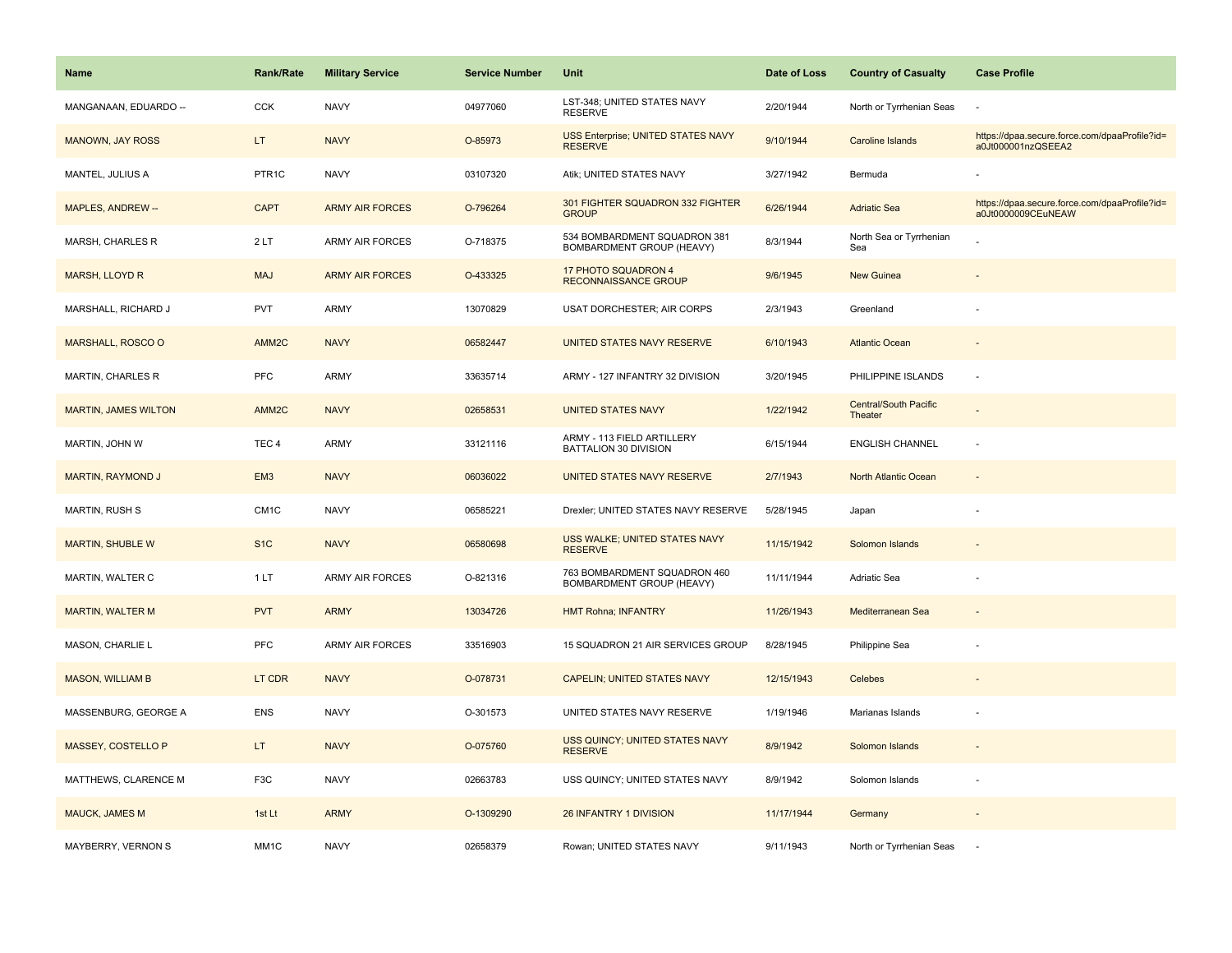| <b>Name</b>                  | <b>Rank/Rate</b> | <b>Military Service</b> | <b>Service Number</b> | Unit                                                            | Date of Loss | <b>Country of Casualty</b>       | <b>Case Profile</b>                                                 |
|------------------------------|------------------|-------------------------|-----------------------|-----------------------------------------------------------------|--------------|----------------------------------|---------------------------------------------------------------------|
| <b>MAYER, CHARLES --</b>     | <b>CRM</b>       | <b>NAVY</b>             | 02149136              | <b>UNITED STATES NAVY</b>                                       | 12/10/1941   | <b>Philippine Islands</b>        |                                                                     |
| MAYES, JOHN BURNS            | SM <sub>3</sub>  | <b>NAVY</b>             | 2664808               | HERRING; UNITED STATES NAVY                                     | 7/5/1944     | Kurile Islands                   |                                                                     |
| <b>MCALLISTER, CHARLES H</b> | Ens              | <b>NAVY</b>             | O-363364              | FRANKLIN; UNITED STATES NAVY<br><b>RESERVE</b>                  | 3/19/1945    | Japan                            |                                                                     |
| MCBRIDE, DAVID P             | RM <sub>2</sub>  | <b>NAVY</b>             | 06592052              | UNDERHILL; UNITED STATES NAVY<br><b>RESERVE</b>                 | 6/24/1945    | Philippine Sea                   |                                                                     |
| <b>MCCAFFREY, MORRISS F</b>  | RT <sub>3</sub>  | <b>NAVY</b>             | 08352977              | SWORDFISH; UNITED STATES NAVY<br><b>RESERVE</b>                 | 1/29/1945    | Ryukyus Islands                  |                                                                     |
| MCCANN, ARTHUR L             | MM <sub>2</sub>  | <b>NAVY</b>             | 02658571              | USS ASTORIA; UNITED STATES NAVY                                 | 8/9/1942     | Solomon Islands                  |                                                                     |
| <b>MCCAY, LOUIS WHITE</b>    | <b>MGySgt</b>    | <b>MARINE CORPS</b>     | 00259806              | <b>MARINE - UNITED STATES MARINE</b><br><b>CORPS</b>            | 12/27/1943   | New Caledonia                    | $\overline{\phantom{a}}$                                            |
| MCCONNELL, LINDSAY C         | SEA1             | <b>NAVY</b>             | 06583610              | UNITED STATES NAVY RESERVE                                      | 10/8/1942    | North Atlantic Ocean             |                                                                     |
| <b>MCCONNELL, WILLIE E</b>   | Pfc              | <b>ARMY</b>             | 33214067              | <b>43 TANK BATTALION 12 ARMORED</b><br><b>DIVISION</b>          | 1/16/1945    | France                           |                                                                     |
| MCCORD, LANGFORD S           | SEA1             | <b>NAVY</b>             | 02718761              | UNITED STATES NAVY                                              | 5/7/1942     | Coral Sea                        |                                                                     |
| <b>MCELYEA, TRUMAN E</b>     | Sgt              | <b>ARMY</b>             | 33531946              | 351 INFANTRY 88 DIVISION                                        | 11/16/1944   | Italy                            |                                                                     |
| MCFALL, JAMES W              | LT.              | <b>NAVY</b>             | O-142105              | UNITED STATES NAVY RESERVE                                      | 12/12/1943   | New Hebrides                     |                                                                     |
| <b>MCGOVERN, FRANCIS J</b>   | <b>CWTP</b>      | <b>NAVY</b>             | 02429959              | <b>USS VINCENNES; UNITED STATES NAVY</b>                        | 8/9/1942     | Solomon Islands                  |                                                                     |
| MCGOWAN, RICHARD --          | CDR              | <b>NAVY</b>             | O-074979              | USS LEXINGTON (CV-16); UNITED<br><b>STATES NAVY</b>             | 10/24/1944   | Central/South Pacific<br>Theater |                                                                     |
| <b>MCGUIRE, CHARLES T</b>    | Pfc              | <b>ARMY</b>             | 33158351              | 38 INFANTRY 7 ARMORED DIVISION                                  | 9/22/1944    | France                           | $\overline{\phantom{a}}$                                            |
| MCILWAINE, ROBERT D          | Ens              | <b>NAVY</b>             | O-299376              | UNITED STATES NAVY RESERVE                                      | 6/12/1944    | Marianas Islands                 | https://dpaa.secure.force.com/dpaaProfile?id=<br>a0Jt000001nzQB7EAM |
| MCINTYRE, WILLIAM A          | Sgt              | <b>ARMY</b>             | 33007149              | 29 CHEMICAL DECONTAMINATION<br><b>COMPANY</b>                   | 5/21/1944    | <b>Hawaiian Islands</b>          |                                                                     |
| MCKISSICK, CHARLES C         | SEA1             | <b>NAVY</b>             | 06593575              | UNITED STATES NAVY RESERVE                                      | 4/11/1943    | North Atlantic Ocean             |                                                                     |
| <b>MCMILLAN, FRANK W</b>     | <b>CWO</b>       | <b>ARMY</b>             | W-901932              | ARMY - HEADQUARTERS PHILIPPINES<br>ORDNANCE DEPOT               | 12/15/1944   | PHILIPPINE ISLANDS               |                                                                     |
| MCNAIR, ROBERT LEE           | F <sub>1c</sub>  | <b>NAVY</b>             | 02660342              | USS VIREO; UNITED STATES NAVY                                   | 10/15/1942   | Pacific Ocean                    |                                                                     |
| MCNEELEY, CICERO J           | S Sgt            | <b>ARMY AIR FORCES</b>  | 13117255              | 336 BOMBARDMENT SQUADRON 95<br><b>BOMBARDMENT GROUP (HEAVY)</b> | 6/13/1943    | <b>Baltic Sea</b>                |                                                                     |
| MCPHAIL, WILLIAM W           | S Sgt            | ARMY                    | 33132337              | 504 PARACHUTE INFANTRY 82<br>AIRBORNE DIVISION                  | 7/11/1943    | Mediterranean Sea                |                                                                     |
| MCQUINN, KENNETH W           | SC <sub>3</sub>  | <b>NAVY</b>             | 08353489              | UNITED STATES NAVY RESERVE                                      | 6/6/1944     | <b>English Channel</b>           |                                                                     |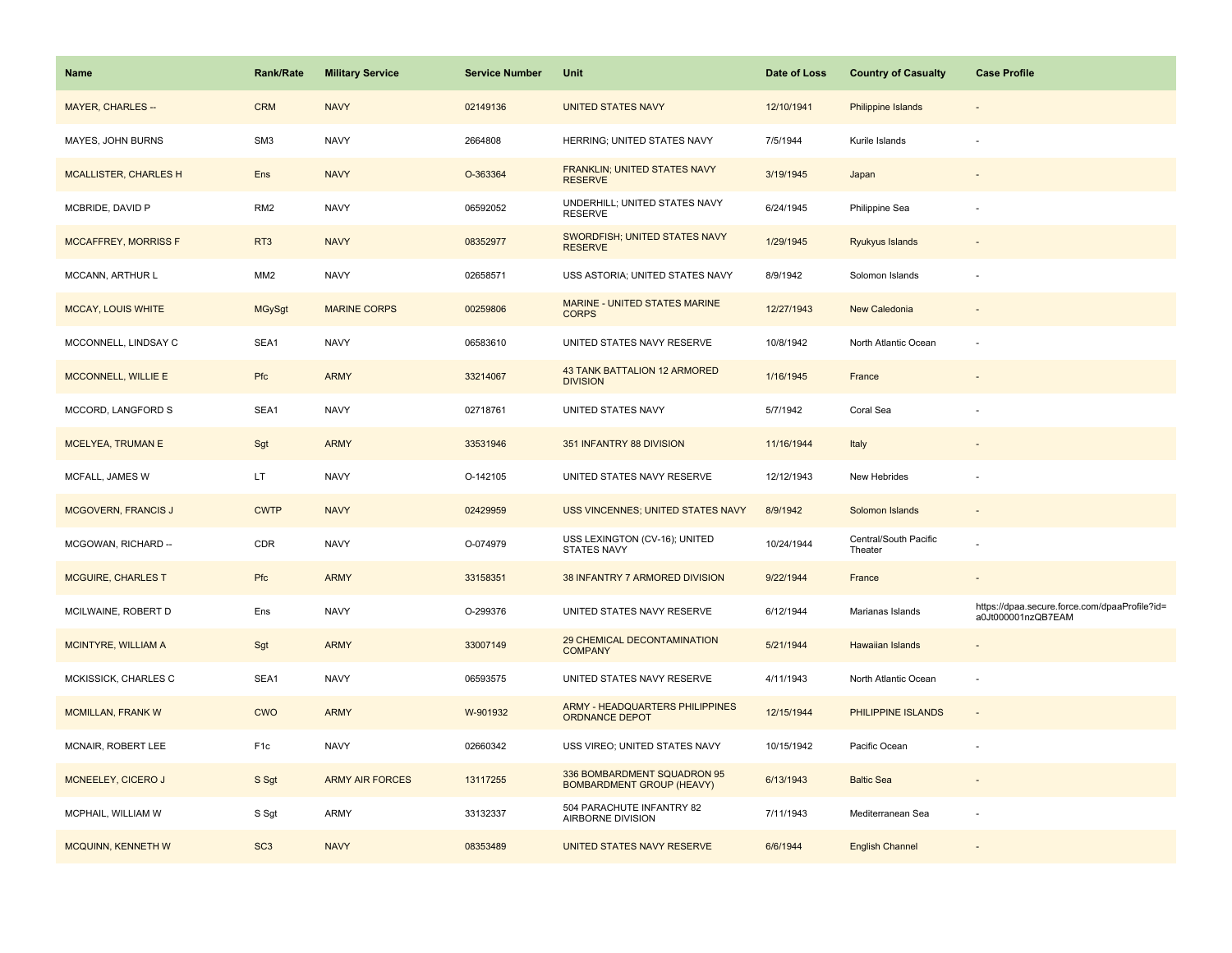| <b>Name</b>               | Rank/Rate         | <b>Military Service</b> | <b>Service Number</b> | Unit                                                                                            | Date of Loss | <b>Country of Casualty</b>               | <b>Case Profile</b>                                                 |
|---------------------------|-------------------|-------------------------|-----------------------|-------------------------------------------------------------------------------------------------|--------------|------------------------------------------|---------------------------------------------------------------------|
| MCSPADDEN, JOHN W         | GM <sub>2c</sub>  | <b>NAVY</b>             | 02658662              | USS JUNEAU; UNITED STATES NAVY<br><b>RESERVE</b>                                                | 11/13/1942   | Solomon Islands                          |                                                                     |
| MCVAY, EDGAR C            | Flt O             | <b>ARMY AIR FORCES</b>  | T-132717              | 63 BOMBARDMENT SQUADRON 43<br><b>BOMBARDMENT GROUP (HEAVY)</b>                                  | 6/12/1945    | China                                    |                                                                     |
| MEADE, RICHARD E          | 2d Lt             | <b>ARMY</b>             | O-1305957             | 149 INFANTRY 38 DIVISION                                                                        | 12/7/1944    | Philippine Islands                       |                                                                     |
| <b>MEADOWS, WILLIAM J</b> | GM <sub>2</sub> C | <b>NAVY</b>             | 02659231              | USS VINCENNES; UNITED STATES NAVY                                                               | 8/9/1942     | Solomon Islands                          |                                                                     |
| MELTON, DAVID C           | GM3C              | <b>NAVY</b>             | 06584101              | UNITED STATES NAVY RESERVE                                                                      | 6/1/1943     | Atlantic Ocean: North<br>American Waters |                                                                     |
| <b>MERCURI, ANTONIO J</b> | RM3C              | <b>NAVY</b>             | 02582285              | Asheville; UNITED STATES NAVY                                                                   | 3/3/1942     | Indian Ocean                             | $\overline{\phantom{a}}$                                            |
| MERGLER, CHARLES M        | RDM2C             | <b>NAVY</b>             | 06589445              | NAVY - UNITED STATES NAVY RESERVE                                                               | 7/30/1945    | PHILIPPINE SEA                           | https://dpaa.secure.force.com/dpaaProfile?id=<br>a0Jt0000000LkxwEAC |
| MERRELL, JAMES E          | S <sub>2</sub> C  | <b>NAVY</b>             | 08349863              | USS CABOT; UNITED STATES NAVY<br><b>RESERVE</b>                                                 | 11/25/1944   | <b>Philippine Sea</b>                    |                                                                     |
| MERRILL, WILLIAM J        | HA <sub>2</sub> C | <b>NAVY</b>             | 06598073              | LST-531; UNITED STATES NAVY<br><b>RESERVE</b>                                                   | 4/28/1944    | English Channel                          |                                                                     |
| <b>MERRITT, HAROLD J</b>  | <b>SGT</b>        | <b>ARMY AIR FORCES</b>  | 33539212              | 10th ARMY AIR FORCES - 436<br><b>BOMBARDMENT SQUADRON 7</b><br><b>BOMBARDMENT GROUP (HEAVY)</b> | 5/3/1945     | <b>Burma</b>                             |                                                                     |
| MESCO, EMMETT F           | RT <sub>2</sub> C | <b>NAVY</b>             | 06590555              | Emmons; UNITED STATES NAVY<br><b>RESERVE</b>                                                    | 4/6/1945     | Japan                                    |                                                                     |
| <b>MESSICK, ROY K</b>     | S <sub>1</sub> C  | <b>NAVY</b>             | 06036785              | UNITED STATES NAVY RESERVE                                                                      | 2/15/1943    | North Atlantic Ocean                     |                                                                     |
| MEYERS, GEORGE A          | EM <sub>1</sub> C | <b>NAVY</b>             | 06583791              | UNITED STATES NAVY RESERVE                                                                      | 2/14/1944    | <b>Atlantic Ocean</b>                    |                                                                     |
| MICHAEL, ALFRED F         | 1LT               | <b>ARMY AIR FORCES</b>  | O-804013              | 1504 ARMY AIR FORCE BASE UNIT                                                                   | 5/25/1946    | Caroline Islands                         |                                                                     |
| MILES, LION T             | LT.               | <b>NAVY</b>             | O-070294              | UNITED STATES NAVY                                                                              | 3/1/1942     | Indian Ocean                             |                                                                     |
| MILLAN, WILLIAM W.        | <b>SGT</b>        | <b>ARMY AIR FORCES</b>  | 33641830              | 860 BOMBARDMENT SQUADRON 493<br><b>BOMBARDMENT GROUP (HEAVY)</b>                                | 4/9/1945     | Germany                                  |                                                                     |
| MILLER, BROOKS --         | CPL               | <b>MARINE CORPS</b>     | 00270634              | MARINE - UNITED STATES MARINE<br><b>CORPS</b>                                                   | 9/5/1942     | Philippine Islands                       |                                                                     |
| MILLER, CLAUDE H          | WT1C              | <b>NAVY</b>             | 02656697              | USS CHICAGO; UNITED STATES NAVY                                                                 | 1/30/1943    | Solomon Islands                          |                                                                     |
| MILLER, MASON --          | AMM2C             | <b>NAVY</b>             | 02666124              | USS LISCOME BAY; UNITED STATES<br><b>NAVY</b>                                                   | 11/24/1943   | Gilbert Islands                          |                                                                     |
| <b>MILLER, MORTON M</b>   | LT /JG/           | <b>NAVY</b>             | O-091053              | USS MOUNT HOOD AE 11; UNITED<br><b>STATES NAVY RESERVE</b>                                      | 11/10/1944   | <b>Admiralty Islands</b>                 | https://dpaa.secure.force.com/dpaaProfile?id=<br>a0Jt0000000Xg7tEAC |
| MILLER, WILLIAM H         | S SGT             | <b>ARMY AIR FORCES</b>  | 33538108              | 548 BOMBARDMENT SQUADRON 385<br>BOMBARDMENT GROUP (HEAVY)                                       | 4/4/1945     | North Sea or Tyrrhenian<br>Sea           |                                                                     |
| <b>MILLIKEN, JAMES P</b>  | <b>SGT</b>        | <b>ARMY AIR FORCES</b>  | 06997003              | 14 BOMBARDMENT SQUADRON 7<br><b>BOMBARDMENT GROUP (HEAVY)</b>                                   | 6/3/1942     | Philippine Islands                       |                                                                     |
| MILLNER, CALVIN C         | STM1C             | <b>NAVY</b>             | 06597259              | TROUT; UNITED STATES NAVY<br><b>RESERVE</b>                                                     | 2/29/1944    | Pacific Ocean                            |                                                                     |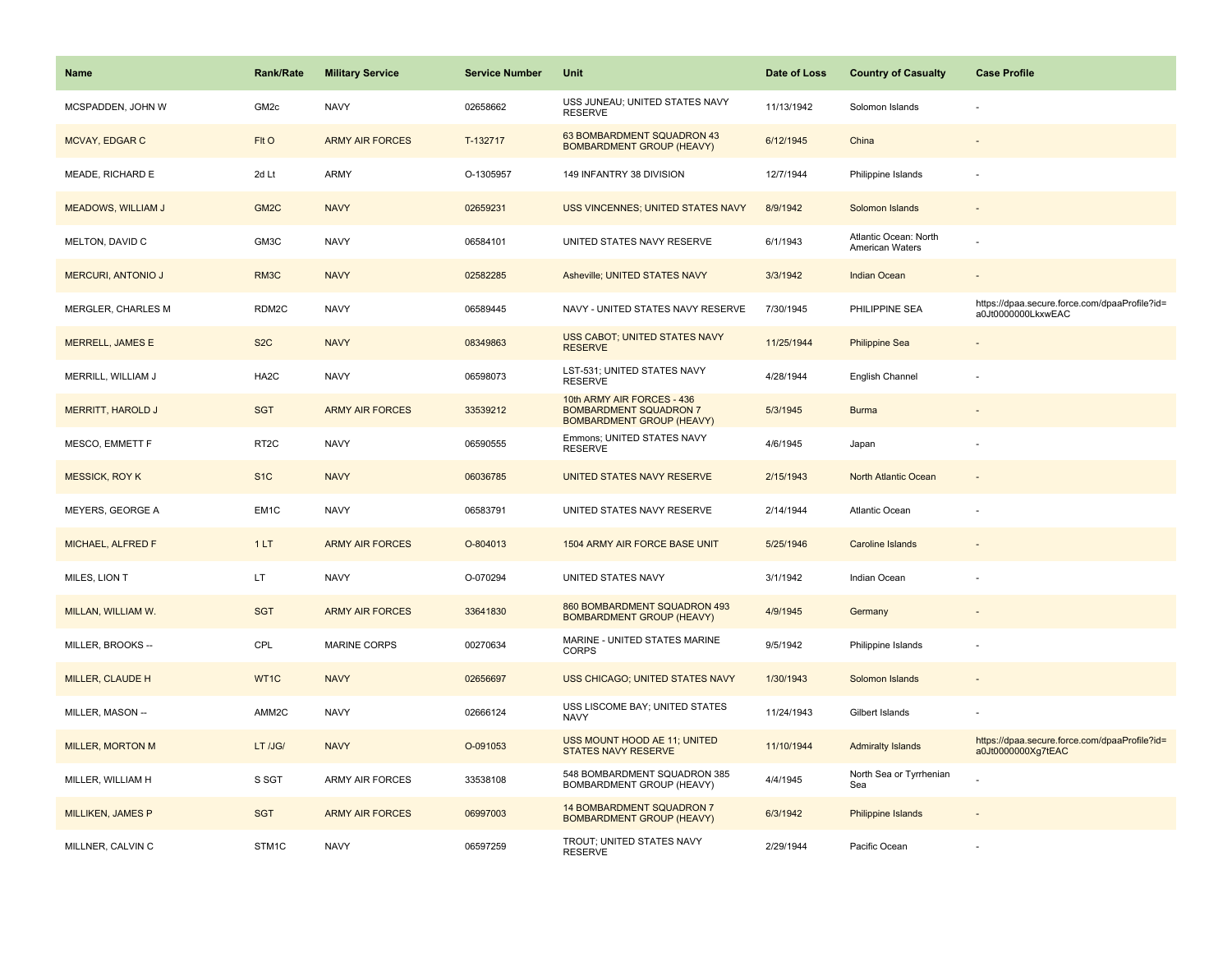| Name                        | <b>Rank/Rate</b>   | <b>Military Service</b> | <b>Service Number</b> | Unit                                                               | Date of Loss | <b>Country of Casualty</b> | <b>Case Profile</b>      |
|-----------------------------|--------------------|-------------------------|-----------------------|--------------------------------------------------------------------|--------------|----------------------------|--------------------------|
| MILLS, THEODORE H           | STM <sub>2</sub> C | <b>NAVY</b>             | 06580928              | USS VINCENNES; UNITED STATES NAVY<br><b>RESERVE</b>                | 8/9/1942     | Solomon Islands            |                          |
| MINES, WILBERT EARL         | ST <sub>2</sub> C  | <b>NAVY</b>             | 02656604              | USS JUNEAU; UNITED STATES NAVY                                     | 11/13/1942   | Solomon Islands            |                          |
| MINNIX, OWEN G.             | <b>PVT</b>         | <b>ARMY</b>             | 33661779              | 109 INFANTRY 28 DIVISION                                           | 9/16/1945    | Belgium                    |                          |
| MINTER, WILLIAM W           | GM3C               | <b>NAVY</b>             | 02666055              | UNITED STATES NAVY                                                 | 6/13/1944    | France                     |                          |
| MISHOE, PAUL L              | S <sub>2</sub> C   | <b>NAVY</b>             | 09359890              | <b>UNITED STATES NAVY</b>                                          | 4/6/1944     | <b>Puerto Rico</b>         |                          |
| MITCHELL, GEORGE W          | MOMM1C             | <b>NAVY</b>             | 02656709              | <b>GRAMPUS; UNITED STATES NAVY</b>                                 | 3/22/1943    | New Britain Island         |                          |
| MITCHELTREE, JAMES W        | CPL                | <b>ARMY</b>             | 33042016              | 110 FIELD ARTILLERY BATTALION 29<br><b>DIVISION, HMS Limbourne</b> | 10/23/1943   | <b>English Channel</b>     | $\overline{\phantom{a}}$ |
| MONTGOMERY, ALFRED E        | T SGT              | ARMY AIR FORCES         | 06997114              | 513 BOMBARDMENT SQUADRON 376<br>BOMBARDMENT GROUP (HEAVY)          | 1/31/1943    | Mediterranean Sea          |                          |
| <b>MOORE, ALFRED M</b>      | <b>CAPT</b>        | <b>ARMY AIR FORCES</b>  | O-908727              | 10 BOMBARDMENT SQUADRON<br>(MEDIUM)                                | 5/8/1944     | Nicaragua                  |                          |
| MOORE, CHARLES H            | S <sub>1</sub> C   | <b>NAVY</b>             | 06598835              | LST-921; UNITED STATES NAVY<br><b>RESERVE</b>                      | 8/14/1944    | English Channel            |                          |
| <b>MOORE, ERNEST K</b>      | <b>CMM</b>         | <b>NAVY</b>             | 06584543              | Beatty; UNITED STATES NAVY RESERVE                                 | 11/6/1943    | Mediterranean Sea          |                          |
| MOORE, JOSEPH R.            | T SGT              | ARMY                    | 20360603              | 121 INFANTRY 8 DIVISION                                            | 12/11/1944   | Germany                    |                          |
| <b>MOORE, JUNIUS D</b>      | <b>PVT</b>         | <b>ARMY</b>             | 33043023              | ARISAN MARU; 7 CHEMICAL COMPANY<br>(AVIATION)                      | 10/24/1944   | China Seas                 |                          |
| MOORE, ROBERT H             | TEC <sub>5</sub>   | ARMY                    | 33123004              | 601 TANK DESTROYER BATTALION                                       | 1/25/1945    | France                     |                          |
| <b>MORLEY, KEITH HAROLD</b> | S <sub>2</sub> C   | <b>NAVY</b>             | 02959277              | <b>USS ASTORIA: UNITED STATES NAVY</b>                             | 8/9/1942     | Solomon Islands            |                          |
| MORRIS, NATHANIEL           | PFC                | ARMY                    | 33123220              | <b>ARMY</b>                                                        | 8/17/1945    | <b>BURMA</b>               |                          |
| <b>MORRISON, JOSEPH H</b>   | 1LT                | <b>ARMY AIR FORCES</b>  | O-751403              | 457 FIGHTER SQUADRON 506 FIGHTER<br><b>GROUP</b>                   | 10/16/1945   | Marianas Islands           |                          |
| MORTON, WILLIAM W.          | 1LT                | ARMY AIR FORCES         | O-439666              | 8 PHOTO SQUADRON                                                   | 3/16/1943    | New Guinea                 |                          |
| MOSELEY, EUGENE E           | S SGT              | <b>ARMY AIR FORCES</b>  | 13020096              | 819 BOMBARDMENT SQUADRON 30<br><b>BOMBARDMENT GROUP (HEAVY)</b>    | 11/20/1943   | Pacific Ocean              |                          |
| MOSS, CLARENCE E            | GM1C               | <b>NAVY</b>             | 02656905              | S-44; UNITED STATES NAVY                                           | 10/7/1943    | Kurile Islands             |                          |
| <b>MOSS, THOMAS O</b>       | <b>T SGT</b>       | <b>ARMY</b>             | 33046620              | 112 INFANTRY 28 DIVISION                                           | 11/7/1944    | Germany                    |                          |
| MOTLEY, JAMES C             | CAPT               | <b>MARINE CORPS</b>     | O-009701              | MARINE - UNITED STATES MARINE<br><b>CORPS</b>                      | 8/1/1944     | Marianas Islands           |                          |
| <b>MOTT, CHARLES F</b>      | <b>PFC</b>         | <b>ARMY</b>             | 13032262              | ARISAN MARU; 31 INFANTRY REGIMENT                                  | 10/24/1944   | China Seas                 |                          |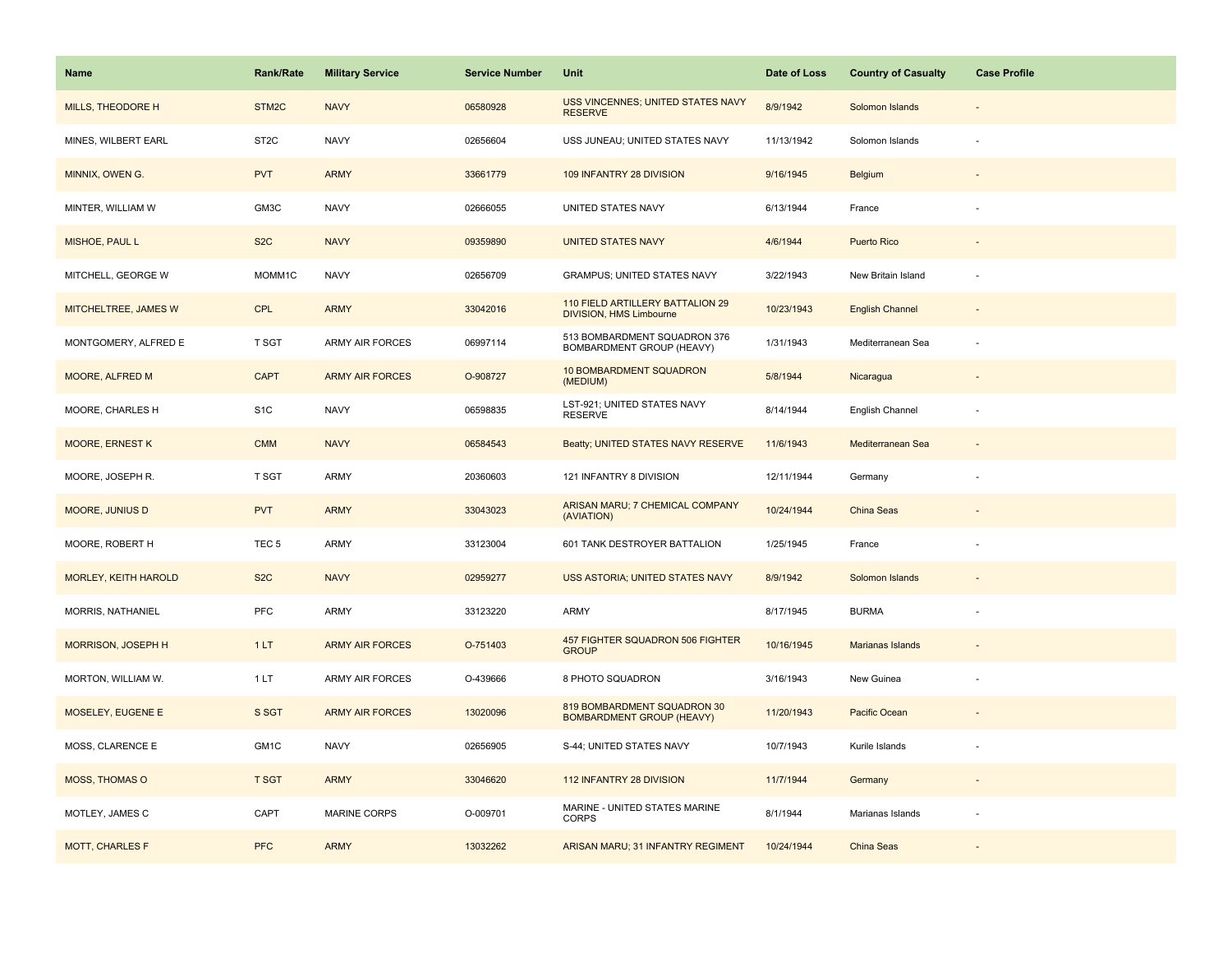| <b>Name</b>                | Rank/Rate          | <b>Military Service</b> | <b>Service Number</b> | Unit                                                         | Date of Loss | <b>Country of Casualty</b> | <b>Case Profile</b>                                                 |
|----------------------------|--------------------|-------------------------|-----------------------|--------------------------------------------------------------|--------------|----------------------------|---------------------------------------------------------------------|
| MOYER, MAYNARD I           | F <sub>1</sub> C   | <b>NAVY</b>             | 09352689              | Frederick C Davis; UNITED STATES NAVY                        | 4/24/1945    | North Atlantic Ocean       | ÷,                                                                  |
| <b>MOYERS, DOUGLAS R</b>   | <b>PVT</b>         | <b>ARMY</b>             | 33648187              | <b>HMT Rohna; INFANTRY</b>                                   | 11/26/1943   | Mediterranean Sea          |                                                                     |
| MUCH, HERBERT B            | F <sub>1C</sub>    | <b>NAVY</b>             | 06038609              | HERRING; UNITED STATES NAVY<br><b>RESERVE</b>                | 7/5/1944     | Kurile Islands             |                                                                     |
| <b>MULLINS, OSCAR M</b>    | <b>SGT</b>         | <b>ARMY</b>             | 33047090              | 629 TANK DESTROYER BATTALION                                 | 12/26/1944   | Belgium                    |                                                                     |
| MUNSEY, WILEY S            | SGT                | <b>ARMY AIR FORCES</b>  | 34830232              | 43 BOMBARDMENT SQUADRON 29<br>BOMBARDMENT GROUP (VERY HEAVY) | 4/15/1945    | Japan/Okinawa              |                                                                     |
| MURPHY, WILLIAM J          | GM3C               | <b>NAVY</b>             | 06362976              | Plymouth; UNITED STATES NAVY<br><b>RESERVE</b>               | 8/5/1943     | <b>Atlantic Ocean</b>      | https://dpaa.secure.force.com/dpaaProfile?id=<br>a0Jt0000000XeoHEAS |
| MUSICK, DAVIE B            | S <sub>1</sub> C   | <b>NAVY</b>             | 09354870              | Frederick C Davis; UNITED STATES NAVY<br><b>RESERVE</b>      | 4/24/1945    | North Atlantic Ocean       |                                                                     |
| <b>MYERS, BENJAMIN A</b>   | S SGT              | <b>ARMY AIR FORCES</b>  | 13036239              | <b>868 BOMBARDMENT SQUADRON</b><br>(HEAVY)                   | 2/16/1946    | <b>Caroline Islands</b>    |                                                                     |
| NANCE, ROBERT F            | SGT                | <b>ARMY AIR FORCES</b>  | 13034422              | 301 BOMBARDMENT GROUP (HEAVY),<br>353 BOMBARDMENT SQUADRON   | 4/13/1943    | Sicily                     |                                                                     |
| <b>NAVE, FRANK THOMAS</b>  | MOMM <sub>2C</sub> | <b>NAVY</b>             | 02658400              | <b>GRUNION; UNITED STATES NAVY</b>                           | 8/1/1942     | <b>Aleutian Islands</b>    |                                                                     |
| NEAVES, WILMER C           | 2LT                | <b>ARMY AIR FORCES</b>  | O-802879              | PACIFIC WING ARMY TRANSPORT<br>COMMAND                       | 3/20/1944    | New Zealand                |                                                                     |
| NEFF, NORMAN L.            | <b>PVT</b>         | <b>ARMY</b>             | 33823193              | 22 INFANTRY 4 DIVISION                                       | 1/14/1945    | Germany                    |                                                                     |
| NELSON, CHARLIE --         | STM2C              | <b>NAVY</b>             | 02665575              | USS JUNEAU; UNITED STATES NAVY                               | 11/13/1942   | Solomon Islands            |                                                                     |
| NELSON, DANIEL --          | F <sub>2C</sub>    | <b>NAVY</b>             | 02664628              | USS JUNEAU; UNITED STATES NAVY                               | 11/13/1942   | Solomon Islands            |                                                                     |
| NELSON, FOREST S           | S SGT              | ARMY AIR FORCES         | 13063992              | 75 BOMBARDMENT SQUADRON 42<br>BOMBARDMENT GROUP (MEDIUM)     | 1/6/1945     | Celebes                    |                                                                     |
| <b>NESPOLI, NICHOLAS V</b> | S <sub>1</sub> C   | <b>NAVY</b>             | 08348103              | UNITED STATES NAVY RESERVE                                   | 7/28/1944    | Italy                      |                                                                     |
| NESTER, SIDNEY A           | EM3C               | <b>NAVY</b>             | 06596126              | BONEFISH; UNITED STATES NAVY<br><b>RESERVE</b>               | 7/14/1945    | Sea of Japan               |                                                                     |
| NETTLES, WILLIAM M         | <b>ENS</b>         | <b>NAVY</b>             | O-315627              | <b>USS TICONDEROGA; UNITED STATES</b><br><b>NAVY RESERVE</b> | 11/5/1944    | <b>Philippine Islands</b>  | $\overline{\phantom{a}}$                                            |
| NEWMAN, GEORGE A           | CAPT               | <b>ARMY AIR FORCES</b>  | O-426417              | 347 FIGHTER SQUADRON 350 FIGHTER<br><b>GROUP</b>             | 6/7/1943     | Mediterranean Sea          | ÷,                                                                  |
| <b>NEWTON, IRBY L</b>      | <b>PVT</b>         | <b>ARMY</b>             | 34666734              | HMT Rohna; 853 ENGINEERS BATTALION<br>(AVIATION)             | 11/26/1943   | Mediterranean Sea          |                                                                     |
| NEWTON, RAYMOND B          | <b>CTM</b>         | <b>NAVY</b>             | 02658307              | ESCOLAR; UNITED STATES NAVY                                  | 11/13/1944   | China Seas                 |                                                                     |
| NEWTON, WILLIAM H          | Y <sub>3</sub> C   | <b>NAVY</b>             | 02658984              | Reuben James; UNITED STATES NAVY                             | 10/31/1941   | <b>Atlantic Ocean</b>      |                                                                     |
| NICHOLAS, CLAUDE G         | 1LT                | <b>ARMY AIR FORCES</b>  | O-422584              | 308 SQUADRON 20 FERRY GROUP                                  | 11/14/1943   | Iran                       |                                                                     |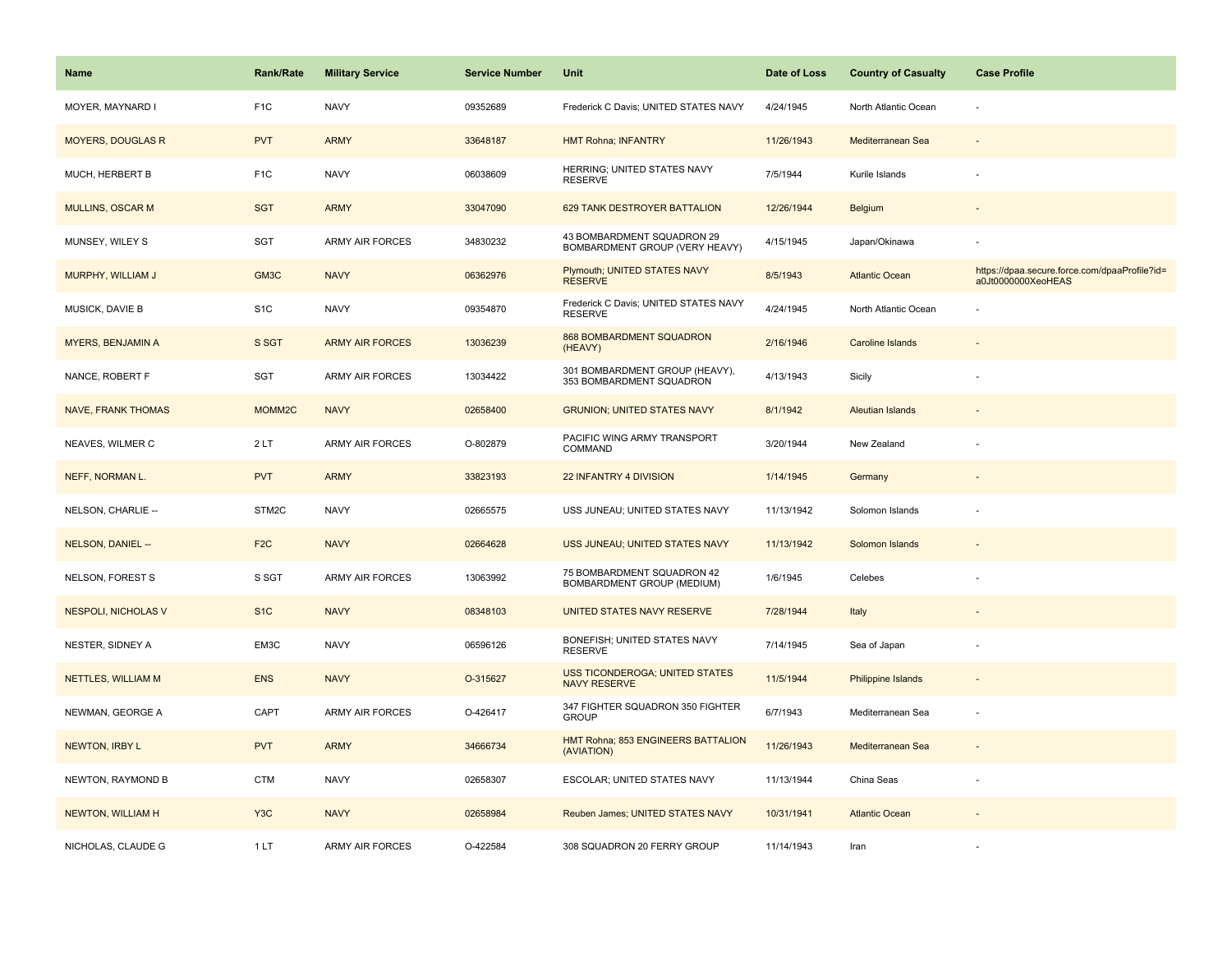| Name                        | Rank/Rate         | <b>Military Service</b> | <b>Service Number</b> | Unit                                                           | Date of Loss | <b>Country of Casualty</b> | <b>Case Profile</b>                                                 |
|-----------------------------|-------------------|-------------------------|-----------------------|----------------------------------------------------------------|--------------|----------------------------|---------------------------------------------------------------------|
| NICHOLAS, EUGENE ROSS       | F <sub>1</sub> C  | <b>NAVY</b>             | 02667607              | TULLIBEE; UNITED STATES NAVY                                   | 3/26/1944    | Pacific Ocean              |                                                                     |
| NICHOLS, JOHN T             | LT                | <b>NAVY</b>             | O-100235              | GRAYLING; UNITED STATES NAVY                                   | 9/24/1943    | Philippine Islands         | ÷,                                                                  |
| NOTTINGHAM, SEVERN M        | LT /JG/           | <b>NAVY</b>             | O-101026              | USS CUSHING; UNITED STATES NAVY<br><b>RESERVE</b>              | 11/13/1942   |                            |                                                                     |
| NOWELL, JOHN T              | <b>PVT</b>        | <b>ARMY AIR FORCES</b>  | 13032266              | 28 MATERIALS SQUADRON 20 AIR BASE<br><b>GROUP</b>              | 12/8/1941    | Philippine Islands         |                                                                     |
| <b>NUCKLES, HARVEY E</b>    | F <sub>2</sub> C  | <b>NAVY</b>             | 06595230              | Mount Hood; UNITED STATES NAVY<br><b>RESERVE</b>               | 11/10/1944   | <b>Admiralty Islands</b>   | https://dpaa.secure.force.com/dpaaProfile?id=<br>a0Jt0000000XgiIEAS |
| NUNN, MELVIN E              | SGT               | <b>ARMY</b>             | 13032439              | SS Leopoldville; 262 INFANTRY 66<br><b>DIVISION</b>            | 12/24/1944   | English Channel            |                                                                     |
| <b>OBENSHAIN, JAMES G</b>   | <b>MAJ</b>        | <b>MARINE CORPS</b>     | O-006845              | <b>MARINE - UNITED STATES MARINE</b><br><b>CORPS</b>           | 6/22/1943    | ** Documentation Errors    | ÷,                                                                  |
| OBENSHAIN, RAYMOND E        | <b>PFC</b>        | <b>ARMY</b>             | 33528259              | 83 CHEMICAL BATTALION                                          | 1/26/1944    | Italy                      |                                                                     |
| <b>ODELL, BURLEY R</b>      | Pvt               | <b>ARMY AIR FORCES</b>  | 13034994              | 93 BOMBARDMENT SQUADRON 19<br><b>BOMBARDMENT GROUP (HEAVY)</b> | 2/6/1942     | Philippine Islands         |                                                                     |
| OGDEN, UBRON M              | <b>PVT</b>        | ARMY                    | 33650498              | ARMY - 462 AMPHIBIOUS TRUCK<br>COMPANY                         | 4/28/1944    | <b>ENGLISH CHANNEL</b>     | ÷,                                                                  |
| <b>OGDEN, WILLIAM S</b>     | MM <sub>2</sub> C | <b>NAVY</b>             | 04057582              | Yorktown; UNITED STATES NAVY                                   | 6/4/1942     | Midway Island              |                                                                     |
| OLSON, OSCAR A              | B <sub>1</sub> C  | <b>NAVY</b>             | 03753911              | Edsall; UNITED STATES NAVY                                     | 3/1/1942     | Indian Ocean               |                                                                     |
| <b>ORDEL, ROBERT F</b>      | TM <sub>2</sub> C | <b>NAVY</b>             | 06582418              | NAVY - UNITED STATES NAVY RESERVE                              | 7/10/1943    | <b>MEDITERRANEAN SEA</b>   | $\overline{a}$                                                      |
| ORLECK, JOSEPH --           | LT                | <b>NAVY</b>             | O-082049              | UNITED STATES NAVY                                             | 9/9/1943     | North or Tyrrhenian Seas   | $\sim$                                                              |
| <b>ORNDORFF, PAXTON W</b>   | S <sub>2</sub> C  | <b>NAVY</b>             | 02567819              | UNITED STATES NAVY RESERVE                                     | 4/6/1945     | <b>Admiralty Islands</b>   | $\overline{\phantom{a}}$                                            |
| OSBORNE, JOHN K             | S <sub>1</sub> C  | <b>NAVY</b>             | 05526712              | UNITED STATES NAVY RESERVE                                     | 3/9/1943     | <b>Baltic Sea</b>          | ÷,                                                                  |
| <b>OVERSTREET, BUSSEY A</b> | WT <sub>2</sub> C | <b>NAVY</b>             | 02660600              | USS HORNET; UNITED STATES NAVY                                 | 10/26/1942   | <b>New Hebrides</b>        |                                                                     |
| OVERTON, ROBERT H           | <b>MACH</b>       | <b>NAVY</b>             | 00092195              | Nauset ; UNITED STATES NAVY<br><b>RESERVE</b>                  | 9/9/1943     | ** Documentation Errors    | ÷,                                                                  |
| <b>OVERTON, TURNER M</b>    | <b>SGT</b>        | <b>ARMY AIR FORCES</b>  | 06948645              | 28 MATERIALS SQUADRON 20 AIR BASE<br><b>GROUP</b>              | 2/1/1946     | <b>Philippine Islands</b>  |                                                                     |
| OWEN, DANIEL B.             | 1LT               | <b>ARMY AIR FORCES</b>  | O-732653              | 400 BOMBARDMENT SQUADRON 90<br>BOMBARDMENT GROUP (HEAVY)       | 8/29/1943    | New Guinea                 |                                                                     |
| <b>OWENS, RUEY S</b>        | <b>SGT</b>        | <b>ARMY AIR FORCES</b>  | 14157602              | 870 BOMBARDMENT SQUADRON 497<br>BOMBARDMENT GROUP (VERY HEAVY) | 12/22/1944   | <b>Philippine Sea</b>      |                                                                     |
| PACE, CHARLES A             | 2LT               | <b>ARMY</b>             | O-398810              | ARISAN MARU; 92 COAST ARTILLERY<br>REGIMENT (PHILIPPINE SCOUT) | 10/24/1944   | China Seas                 |                                                                     |
| PACK, CHARLES L             | <b>PVT</b>        | <b>ARMY</b>             | 13066040              | <b>USAT DORCHESTER; INFANTRY</b>                               | 2/3/1943     | Greenland                  |                                                                     |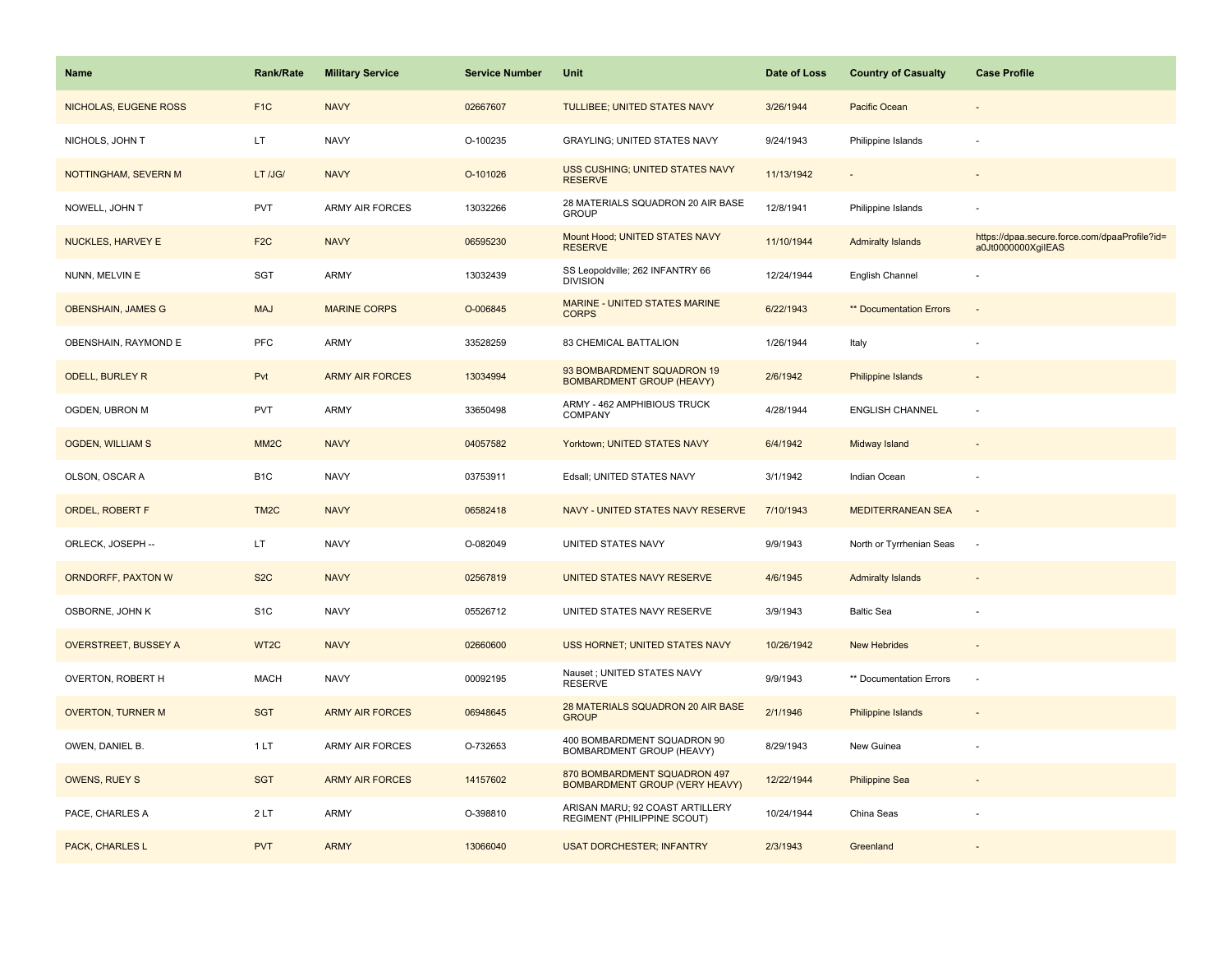| Name                  | <b>Rank/Rate</b>  | <b>Military Service</b> | <b>Service Number</b> | Unit                                                      | Date of Loss | <b>Country of Casualty</b>     | <b>Case Profile</b>      |
|-----------------------|-------------------|-------------------------|-----------------------|-----------------------------------------------------------|--------------|--------------------------------|--------------------------|
| PAINTER, EARLE W      | S SGT             | <b>ARMY AIR FORCES</b>  | 13119229              | 371 BOMBARDMENT SQUADRON 307<br>BOMBARDMENT GROUP (HEAVY) | 7/5/1944     | Caroline Islands               |                          |
| PALMER, JAMES D       | LT /JG/           | <b>NAVY</b>             | O-206167              | UNITED STATES NAVY RESERVE                                | 2/15/1943    | <b>Atlantic Ocean</b>          |                          |
| PALMER, THOMAS R      | <b>CWT</b>        | <b>NAVY</b>             | 03810838              | INGRAHAM; UNITED STATES NAVY                              | 8/22/1942    | Nova Scotia                    |                          |
| PALMER, WILLIAM R     | Y <sub>2</sub> C  | <b>NAVY</b>             | 02638848              | NAVY - UNITED STATES NAVY RESERVE                         | 9/17/1945    | <b>JAPAN</b>                   |                          |
| PAMPERIN, ROBERT W    | SF <sub>2</sub> C | <b>NAVY</b>             | 06580243              | Atik; UNITED STATES NAVY RESERVE                          | 3/27/1942    | Bermuda                        |                          |
| PARKER, ALVIN KIT     | S <sub>1</sub> C  | <b>NAVY</b>             | 06592241              | UNITED STATES NAVY RESERVE                                | 12/31/1942   | <b>French Morocco</b>          |                          |
| PARKER, EARL L.       | S SGT             | ARMY                    | 20363625              | 116 INFANTRY 29 DIVISION                                  | 6/7/1945     | France                         |                          |
| PARKER, RAYMOND C     | <b>PFC</b>        | <b>ARMY</b>             | 33751136              | <b>159 ENGINEERS COMBAT BATTALION</b>                     | 3/30/1945    | Germany                        |                          |
| PARKS, WILLIAM J      | GM1C              | <b>NAVY</b>             | 02582425              | <b>BULLHEAD: UNITED STATES NAVY</b>                       | 8/6/1945     | Netherlands East Indies        | ×.                       |
| PARNELL, BERNARD C    | ARM2C             | <b>NAVY</b>             | 06030553              | UNITED STATES NAVY RESERVE                                | 5/17/1942    | <b>Atlantic Ocean</b>          |                          |
| PARRISH, EDWARD B     | S <sub>1</sub> C  | <b>NAVY</b>             | 02565688              | NEWCOMB; UNITED STATES NAVY<br><b>RESERVE</b>             | 4/6/1945     | Ryukyus Islands                |                          |
| PARRISH, FORREST R    | <b>PVT</b>        | <b>ARMY</b>             | 33539778              | HMT Rohna; 853 ENGINEERS BATTALION<br>(AVIATION)          | 11/26/1943   | Mediterranean Sea              | $\sim$                   |
| PARRISH, RUSSELL C    | GM3C              | <b>NAVY</b>             | 06584537              | UNITED STATES NAVY RESERVE                                | 3/17/1943    | North Atlantic Ocean           | $\overline{\phantom{a}}$ |
| PARSONS, JAMES R.     | 1LT               | <b>ARMY AIR FORCES</b>  | O-679929              | 369 FIGHTER SQUADRON 359 FIGHTER<br><b>GROUP</b>          | 12/27/1944   | North Sea or Tyrrhenian<br>Sea |                          |
| PATSEL, ARLIE M       | S <sub>1</sub> C  | <b>NAVY</b>             | 02651199              | USS JUNEAU; UNITED STATES NAVY<br><b>RESERVE</b>          | 11/13/1942   | Solomon Islands                | $\overline{\phantom{a}}$ |
| PATTON, FRED J        | S <sub>2</sub> C  | <b>NAVY</b>             | 02665838              | <b>UNITED STATES NAVY</b>                                 | 1/1/1943     | Mediterranean Sea              |                          |
| PATTON, HERBERT W     | S <sub>1</sub> C  | <b>NAVY</b>             | 06582416              | NAVY - UNITED STATES NAVY RESERVE                         | 7/24/1945    | PHILIPPINE SEA                 |                          |
| PAULEY, ERNEST CALVIN | SC <sub>3</sub> C | <b>NAVY</b>             | 02664192              | <b>INGRAHAM; UNITED STATES NAVY</b>                       | 8/22/1942    | Nova Scotia                    |                          |
| PAYNE, RICHARD A      | 2LT               | ARMY AIR FORCES         | O-800928              | 404 BOMBARDMENT SQUADRON 28<br>BOMBARDMENT GROUP (HEAVY)  | 11/18/1943   | Aleutian Islands               |                          |
| PAYNE, WEST A         | LT.               | <b>NAVY</b>             | O-081023              | <b>UNITED STATES NAVY</b>                                 | 1/3/1944     | <b>Atlantic Ocean</b>          |                          |
| PEABODY, JOHN E       | ENS               | <b>NAVY</b>             | O-264245              | UNITED STATES NAVY RESERVE                                | 2/23/1944    | Pacific Ocean                  |                          |
| PEACE, ALONZO F       | BM <sub>2</sub> C | <b>NAVY</b>             | 02679309              | USS JUNEAU; UNITED STATES NAVY                            | 11/13/1942   | Solomon Islands                |                          |
| PEEBLES, GEORGE T     | CSK               | <b>NAVY</b>             | 06584212              | USS SUWANNEE CVE 27; UNITED<br>STATES NAVY RESERVE        | 10/26/1944   | Philippine Islands             |                          |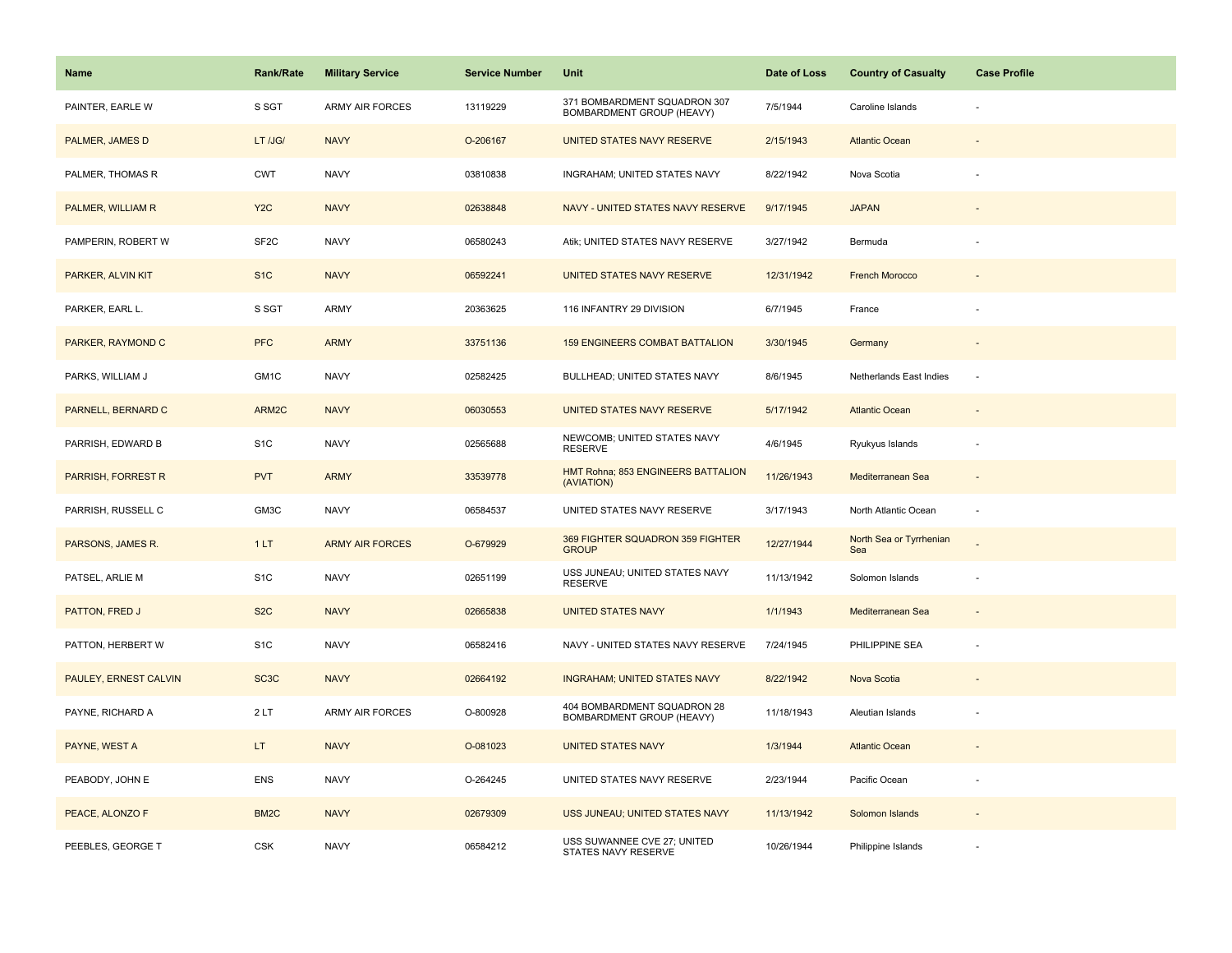| Name                  | <b>Rank/Rate</b>  | <b>Military Service</b> | <b>Service Number</b> | Unit                                                             | Date of Loss | <b>Country of Casualty</b>               | <b>Case Profile</b>                                                 |
|-----------------------|-------------------|-------------------------|-----------------------|------------------------------------------------------------------|--------------|------------------------------------------|---------------------------------------------------------------------|
| PEELE, WILLIAM D      | <b>PFC</b>        | <b>ARMY</b>             | 33519292              | 358 INFANTRY 90 DIVISION                                         | 12/6/1944    | Germany                                  |                                                                     |
| PENN, BILLY W         | PFC               | ARMY                    | 33644889              | 26 INFANTRY 1 DIVISION                                           | 2/24/1946    | Germany                                  |                                                                     |
| PERCIFUL, VICTOR F    | PHM1C             | <b>NAVY</b>             | 02562845              | ARISAN MARU; UNITED STATES NAVY                                  | 10/24/1944   | <b>China Seas</b>                        |                                                                     |
| PERKINS, R E          | RM1C              | <b>NAVY</b>             | 02563359              | SHARK (SS-314); UNITED STATES NAVY                               | 10/24/1944   | China Seas                               |                                                                     |
| PHELPS, ROBERT J      | <b>CFC</b>        | <b>NAVY</b>             | 02657444              | NAVY - UNITED STATES NAVY                                        | 12/12/1943   | <b>NEW HEBRIDES</b>                      |                                                                     |
| PHILLIPS, CC          | ST <sub>3</sub> C | <b>NAVY</b>             | 06594026              | UNITED STATES NAVY RESERVE                                       | 4/23/1945    | Atlantic Ocean: North<br>American Waters |                                                                     |
| PHILLIPS, JOHN L      | <b>CDR</b>        | <b>NAVY</b>             | O-072284              | <b>UNITED STATES NAVY</b>                                        | 2/16/1944    | Caroline Islands                         | $\sim$                                                              |
| PHILPOTTS, JAMES R    | <b>PVT</b>        | ARMY                    | 33535744              | HMT Rohna; 853 ENGINEERS BATTALION<br>(AVIATION)                 | 11/26/1943   | Mediterranean Sea                        |                                                                     |
| PHLEGAR, PHILIP E     | FC <sub>2</sub> C | <b>NAVY</b>             | 02659224              | USS JUNEAU; UNITED STATES NAVY<br><b>RESERVE</b>                 | 11/13/1942   | Solomon Islands                          |                                                                     |
| PICKREL, TURNER W     | T SGT             | <b>ARMY AIR FORCES</b>  | 33212621              | 96 BOMBARDMENT SQUADRON 2<br>BOMBARDMENT GROUP (HEAVY)           | 3/11/1944    | Adriatic Sea                             |                                                                     |
| PIERCE, LOUIS LEE     | FC <sub>1</sub> C | <b>NAVY</b>             | 02657325              | USS JUNEAU; UNITED STATES NAVY<br><b>RESERVE</b>                 | 11/13/1942   | Solomon Islands                          |                                                                     |
| PIERCE, MARSHALL R.   | 1 LT              | ARMY AIR FORCES         | O-888508              | 33 BOMBARDMENT SQUADRON 22<br>BOMBARDMENT GROUP (HEAVY)          | 2/28/1944    | Coral Sea                                |                                                                     |
| PINTO, KEITH W        | 2LT               | <b>ARMY AIR FORCES</b>  | O-716528              | 375 BOMBARDMENT SQUADRON 308<br><b>BOMBARDMENT GROUP (HEAVY)</b> | 11/16/1944   | <b>China Seas</b>                        | https://dpaa.secure.force.com/dpaaProfile?id=<br>a0Jt0000000XesVEAS |
| PIPPIN, MILLARD I     | PFC               | ARMY AIR FORCES         | 06882493              | ARISAN MARU; 28 MATERIALS<br>SQUADRON 20 AIR BASE GROUP          | 10/24/1944   | China Seas                               |                                                                     |
| PITTMAN, BRYAN W      | <b>CAPT</b>       | <b>ARMY</b>             | O-225294              | <b>ARMY - STATION HOSPITAL</b>                                   | 1/19/1945    | PHILIPPINE ISLANDS                       | https://dpaa.secure.force.com/dpaaProfile?id=<br>a0Jt000001CWRUKEA5 |
| PITTS, ELVIN E        | COX               | <b>NAVY</b>             | 06580960              | UNITED STATES NAVY RESERVE                                       | 4/12/1945    | Philippine Sea                           |                                                                     |
| PITZER, LEONARD --    | STM <sub>2C</sub> | <b>NAVY</b>             | 06581527              | <b>USS WASP; UNITED STATES NAVY</b><br><b>RESERVE</b>            | 9/15/1942    | Solomon Islands                          |                                                                     |
| PLAGEMAN, CHARLES D.  | S SGT             | ARMY AIR FORCES         | 33221034              | 823 BOMBARDMENT SQUADRON 38<br>BOMBARDMENT GROUP (MEDIUM)        | 1/28/1944    | Coral Sea                                | https://dpaa.secure.force.com/dpaaProfile?id=<br>a0Jt0000000XdkFEAS |
| PLYMALE, ROBERT W     | 2LT               | <b>ARMY</b>             | O-890246              | 31 INFANTRY 31 DIVISION                                          | 11/29/1942   | Japan/Okinawa                            |                                                                     |
| POLLARD, HERMAN J     | S <sub>2</sub> C  | <b>NAVY</b>             | 06599890              | NAVY - UNITED STATES NAVY RESERVE                                | 10/9/1945    | PHILIPPINE ISLANDS                       |                                                                     |
| POOLE, WALKER P       | WT1C              | <b>NAVY</b>             | 02663187              | <b>UNITED STATES NAVY</b>                                        | 12/18/1944   | Solomon Islands                          |                                                                     |
| POORE, ALBERT F       | S <sub>2</sub> C  | <b>NAVY</b>             | 09361863              | NAVY - UNITED STATES NAVY RESERVE                                | 7/30/1945    | PHILIPPINE SEA                           | https://dpaa.secure.force.com/dpaaProfile?id=<br>a0Jt0000000LkdmEAC |
| PORTER, CLAUDE WILSON | SF <sub>3</sub> C | <b>NAVY</b>             | 02659434              | USS VINCENNES; UNITED STATES NAVY                                | 8/9/1942     | Solomon Islands                          |                                                                     |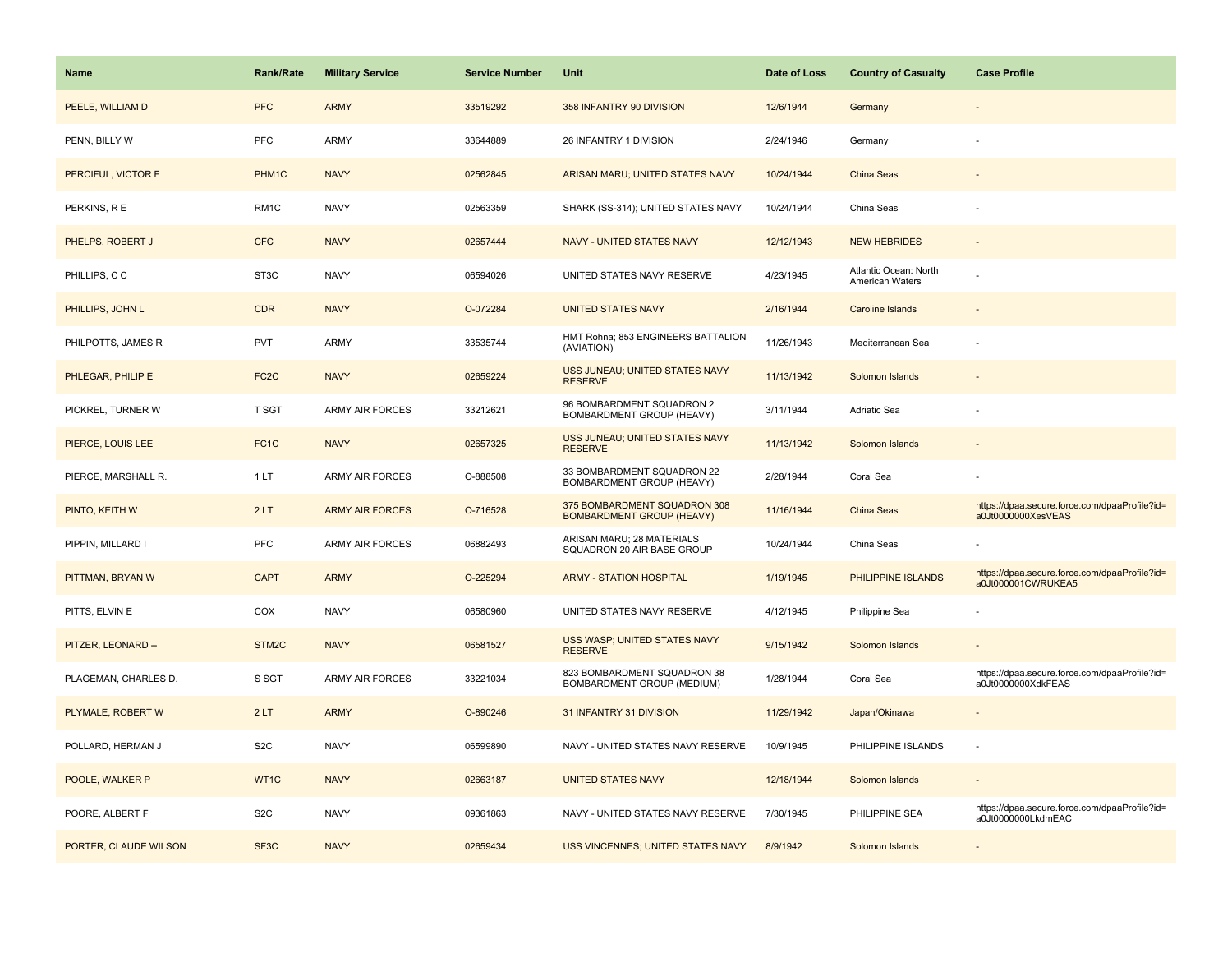| Name                          | <b>Rank/Rate</b>  | <b>Military Service</b> | <b>Service Number</b> | Unit                                                                | Date of Loss | <b>Country of Casualty</b>     | <b>Case Profile</b>                                                 |
|-------------------------------|-------------------|-------------------------|-----------------------|---------------------------------------------------------------------|--------------|--------------------------------|---------------------------------------------------------------------|
| PORTER, GARNET G              | S <sub>1</sub> C  | <b>NAVY</b>             | 08347416              | TICONDEROGA; UNITED STATES NAVY                                     | 1/21/1945    | Philippine Sea                 |                                                                     |
| POSTON, HOWARD E              | S <sub>2</sub> C  | <b>NAVY</b>             | 07825835              | NAVY - UNITED STATES NAVY RESERVE                                   | 9/17/1945    | <b>JAPAN</b>                   |                                                                     |
| POTTS, BENJAMIN T             | 1LT               | ARMY                    | O-1011981             | 81 TANK BATTALION 5 ARMORED<br><b>DIVISION</b>                      | 12/12/1944   | Germany                        |                                                                     |
| POWELL, BENJAMIN L.           | 1LT               | <b>ARMY AIR FORCES</b>  | O-675871              | 62 BOMBARDMENT SQUADRON 38<br><b>BOMBARDMENT GROUP (VERY HEAVY)</b> | 4/27/1945    | Japan/Okinawa                  |                                                                     |
| POWELL, RALPH S               | 2LT               | ARMY AIR FORCES         | O-796592              | <b>AIR CORPS</b>                                                    | 5/26/1943    | Hawaiian Islands               |                                                                     |
| POWELL, ROBERT E              | 2LT               | <b>ARMY AIR FORCES</b>  | O-683775              | 515 BOMBARDMENT SQUADRON 376<br><b>BOMBARDMENT GROUP (HEAVY)</b>    | 2/12/1944    | North Sea or Tyrrhenian<br>Sea |                                                                     |
| POWELL, WALTER H              | CAPT              | <b>ARMY AIR FORCES</b>  | O-797898              | 47 FIGHTER SQUADRON 15 FIGHTER<br><b>GROUP</b>                      | 7/30/1945    | Japan/Okinawa                  | ÷                                                                   |
| PRICE, ISAIAH --              | MATT2C            | <b>NAVY</b>             | 02665180              | USS VINCENNES; UNITED STATES NAVY                                   | 8/9/1942     | Solomon Islands                |                                                                     |
| PRILLAMAN, EDWARD R           | PVT               | ARMY                    | 33535758              | KYLE V JOHNSON; 1896 ENGINEERS<br>BATTALION (AVIATION)              | 1/12/1945    | China Seas                     |                                                                     |
| PRILLAMAN, LEONARD WASHINGTON | AMM <sub>2C</sub> | <b>NAVY</b>             | 02663079              | <b>UNITED STATES NAVY</b>                                           | 8/31/1943    |                                |                                                                     |
| PROCTOR, ROLAND O             | MM <sub>2</sub> C | <b>NAVY</b>             | 02663154              | Brownson; UNITED STATES NAVY                                        | 12/26/1943   | New Britain Island             |                                                                     |
| PROFFITT, SAMUEL S            | 1LT               | <b>ARMY AIR FORCES</b>  | O-695695              | 46 SQUADRON 317 TROOP CARRIER<br><b>GROUP</b>                       | 8/28/1945    | <b>Philippine Sea</b>          |                                                                     |
| PROFFITT, WOOLRIDGE M         | SK <sub>2</sub> C | <b>NAVY</b>             | 06594948              | UNITED STATES NAVY RESERVE                                          | 12/14/1944   | Pacific Ocean                  | ÷,                                                                  |
| PROPST, CHARLES E             | S SGT             | <b>ARMY AIR FORCES</b>  | 33127159              | 548 BOMBARDMENT SQUADRON 385<br><b>BOMBARDMENT GROUP (HEAVY)</b>    | 7/26/1943    | North Sea or Tyrrhenian<br>Sea |                                                                     |
| PRUDEN, JAMES N               | MATT2C            | <b>NAVY</b>             | 02660764              | USS HORNET; UNITED STATES NAVY                                      | 10/26/1942   | New Hebrides                   |                                                                     |
| PUCKETT, HENRY M              | S <sub>2</sub> C  | <b>NAVY</b>             | 08349027              | <b>USS CABOT; UNITED STATES NAVY</b><br><b>RESERVE</b>              | 11/25/1944   | <b>Philippine Sea</b>          |                                                                     |
| PUGH, ERNEST L                | SGT               | <b>ARMY AIR FORCES</b>  | 06947173              | 30 BOMBARDMENT SQUADRON 19<br>BOMBARDMENT GROUP (HEAVY)             | 9/15/1942    | New Guinea                     |                                                                     |
| QUESENBERRY, MERLIN J         | TM <sub>1C</sub>  | <b>NAVY</b>             | 02659876              | <b>GRAYLING; UNITED STATES NAVY</b>                                 | 9/24/1943    | Philippine Islands             |                                                                     |
| QUIGLEY, HAROLD E.            | 1st Lt            | ARMY                    | O-1542911             | 174 STATION HOSPITAL                                                | 12/7/1944    | New Guinea                     |                                                                     |
| RAGLAND, BERTRAM LEE          | MM <sub>2</sub> C | <b>NAVY</b>             | 02659413              | USS VIREO; UNITED STATES NAVY                                       | 10/15/1942   | <b>Hawaiian Islands</b>        | $\overline{\phantom{a}}$                                            |
| RAGLAND, ROBERT L             | <b>ENS</b>        | <b>NAVY</b>             | O-395407              | UNITED STATES NAVY RESERVE                                          | 11/9/1944    | Pacific Ocean                  |                                                                     |
| RAMSEY, COLEMAN D             | S SGT             | <b>ARMY AIR FORCES</b>  | 13014731              | 70 BOMBARDMENT SQUADRON 38<br><b>BOMBARDMENT GROUP (MEDIUM)</b>     | 10/12/1942   | Fiji                           | https://dpaa.secure.force.com/dpaaProfile?id=<br>a0Jt000001nzXRrEAM |
| RAMSEY, RALPH N.              | 1LT               | <b>ARMY AIR FORCES</b>  | O-805113              | 428 FIGHTER SQUADRON 474 FIGHTER<br><b>GROUP</b>                    | 3/2/1946     | Belgium                        |                                                                     |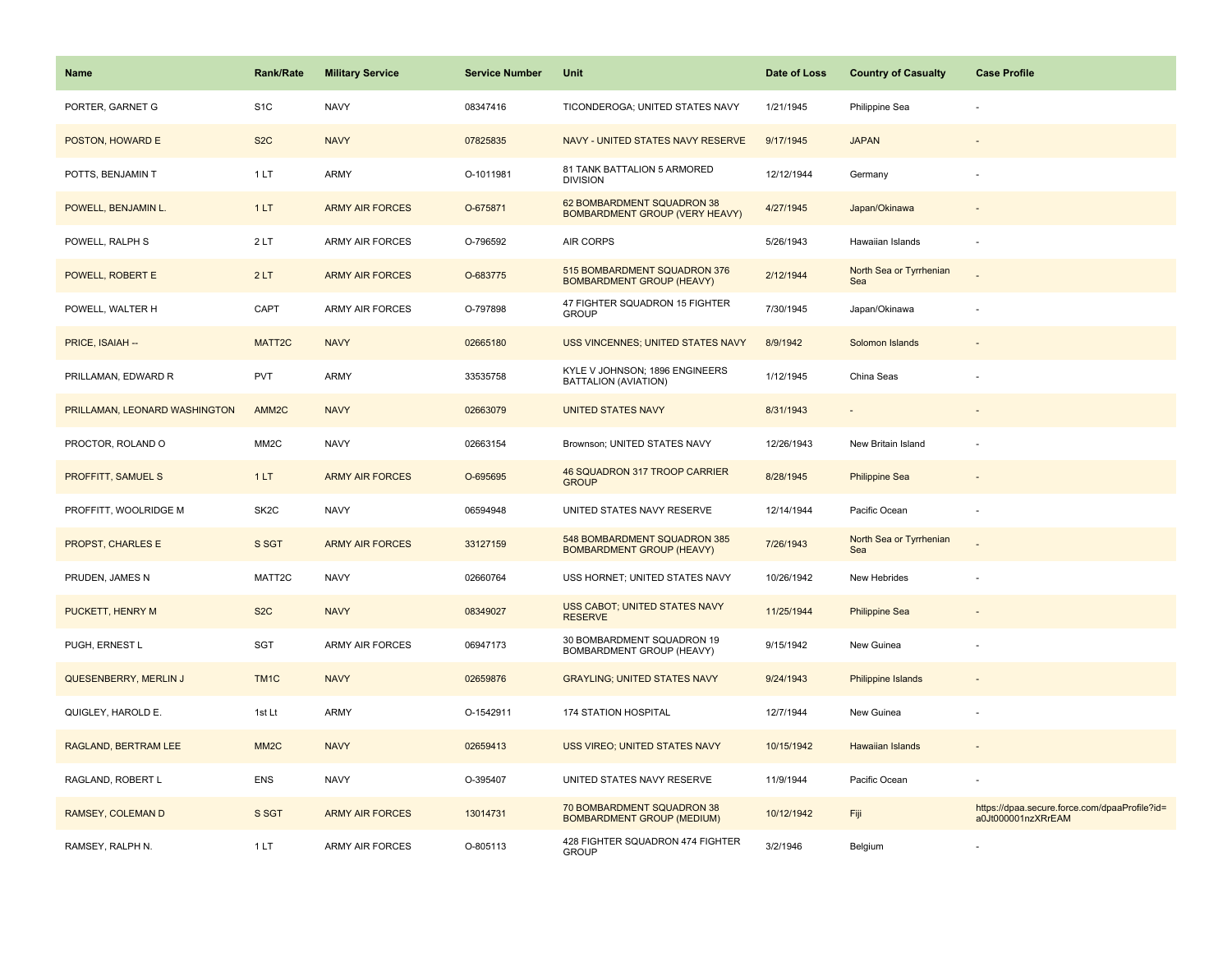| <b>Name</b>               | <b>Rank/Rate</b>  | <b>Military Service</b> | <b>Service Number</b> | Unit                                                                                         | Date of Loss | <b>Country of Casualty</b>               | <b>Case Profile</b> |
|---------------------------|-------------------|-------------------------|-----------------------|----------------------------------------------------------------------------------------------|--------------|------------------------------------------|---------------------|
| <b>RANG, FRANCIS B</b>    | <b>MAJ</b>        | <b>ARMY AIR FORCES</b>  | O-409905              | <b>HEADQUARTERS IX BOMBARDMENT</b><br><b>COMMAND</b>                                         | 7/14/1943    | <b>Sicily</b>                            |                     |
| RATLIFF, JOHN F           | S SGT             | ARMY AIR FORCES         | 13035569              | 320 BOMBARDMENT SQUADRON 90<br>BOMBARDMENT GROUP (HEAVY)                                     | 1/9/1943     | New Guinea                               |                     |
| RAWLINGS, HOWARD F        | S <sub>1</sub> C  | <b>NAVY</b>             | 03605017              | <b>REID; UNITED STATES NAVY</b>                                                              | 12/11/1944   | <b>Philippine Islands</b>                |                     |
| REASOR, CARL E            | <b>PVT</b>        | ARMY                    | 33536198              | ARMY - 722 ENGINEERS DEPOT<br>COMPANY                                                        | 10/25/1944   | PHILIPPINE ISLANDS                       | $\sim$              |
| <b>REASOR, CHARLES E</b>  | <b>CAPT</b>       | <b>ARMY AIR FORCES</b>  | O-814966              | <b>3 RESCUE SQUADRON</b>                                                                     | 7/18/1946    | Japan/Okinawa                            |                     |
| REAVIS, EDWARD B          | ARM3C             | <b>NAVY</b>             | 06582370              | NAVY - UNITED STATES NAVY RESERVE                                                            | 9/29/1944    | PACIFIC OCEAN:<br>NORTH AMERICAN<br>AREA |                     |
| <b>REED, THOMAS E</b>     | MM <sub>2</sub> C | <b>NAVY</b>             | 08347454              | JOHNSTON; UNITED STATES NAVY                                                                 | 10/25/1944   | <b>Philippine Sea</b>                    |                     |
| REESE, JAMES M.           | 1LT               | <b>ARMY AIR FORCES</b>  | O-792634              | 436 BOMBARDMENT SQUADRON 7<br>BOMBARDMENT GROUP (HEAVY)                                      | 10/28/1943   | Burma                                    |                     |
| <b>REESE, MILTON --</b>   | STM1C             | <b>NAVY</b>             | 02660391              | USS JARVIS; UNITED STATES NAVY                                                               | 8/9/1942     | Solomon Islands                          |                     |
| RENICK, DEWEY C           | 2LT               | <b>ARMY AIR FORCES</b>  | O-467823              | 7 FIGHTER SQUADRON 49 FIGHTER<br><b>GROUP</b>                                                | 3/27/1945    | Philippine Islands                       |                     |
| REUTER, GEORGE J.         | 1LT               | <b>ARMY AIR FORCES</b>  | O-659913              | 328 BOMBARDMENT SQUADRON 93<br><b>BOMBARDMENT GROUP (HEAVY)</b>                              | 8/1/1943     | Rumania                                  |                     |
| REYNOLDS, EUGENE B        | 1 LT              | <b>ARMY AIR FORCES</b>  | O-408426              | 883 BOMBARDMENT SQUADRON 500<br>BOMBARDMENT GROUP (VERY HEAVY)                               | 11/29/1944   | Marianas Islands                         |                     |
| <b>REYNOLDS, GEORGE W</b> | <b>CMM</b>        | <b>COAST GUARD</b>      | 00108764              | <b>USCGC ALEXANDER HAMILTON; COAST</b><br><b>GUARD - UNITED STATES COAST</b><br><b>GUARD</b> | 1/29/1942    | Iceland                                  |                     |
| REYNOLDS, ROBERT J        | 2LT               | ARMY AIR FORCES         | O-694184              | 29 FIGHTER SQUADRON 5 FIGHTER<br><b>GROUP</b>                                                | 1/23/1946    | China                                    |                     |
| <b>REYNOLDS, WE</b>       | S SGT             | <b>ARMY</b>             | 33040355              | 67 REGIMENT 2 ARMORED DIVISION                                                               | 12/6/1942    | Tunisia                                  |                     |
| RHEA, JOHN E              | PFC               | ARMY AIR FORCES         | 33634716              | AIR CORPS                                                                                    | 9/9/1944     | Alaska                                   |                     |
| <b>RICHARDS, JOHN A</b>   | S <sub>1C</sub>   | <b>NAVY</b>             | 02018756              | USS JUNEAU; UNITED STATES NAVY                                                               | 11/13/1942   | Solomon Islands                          |                     |
| RICHMOND, ROBERT ROLLO    | S SGT             | <b>ARMY AIR FORCES</b>  | 33546267              | 825 BOMBARDMENT SQUADRON 484<br>BOMBARDMENT GROUP (HEAVY)                                    | 2/21/1945    | Austria                                  |                     |
| <b>RICKS, MELVIN C</b>    | M <sub>1</sub> C  | <b>NAVY</b>             | 02658353              | <b>JOHNSTON; UNITED STATES NAVY</b>                                                          | 10/25/1944   | <b>Philippine Sea</b>                    |                     |
| RIDGWAY, JOHN F.          | <b>PVT</b>        | ARMY                    | 33091348              | 101 QUARTERMASTER REGIMENT                                                                   | 11/28/1942   | Solomon Islands                          |                     |
| RIVERS, EMMETT J.         | <b>PVT</b>        | <b>ARMY</b>             | 33228715              | ARMY - CORPS OF ENGINEERS                                                                    | 6/17/1945    | <b>Burma</b>                             |                     |
| ROADARMER, RICHARD S      | <b>PFC</b>        | ARMY                    | 33648037              | KYLE V JOHNSON; 1896 ENGINEERS<br>BATTALION (AVIATION)                                       | 1/12/1945    | China Seas                               |                     |
| ROBERSON, WILLIAM G       | <b>PFC</b>        | <b>ARMY</b>             | 33885277              | SS Leopoldville; 262 INFANTRY 66<br><b>DIVISION</b>                                          | 12/24/1944   | <b>English Channel</b>                   |                     |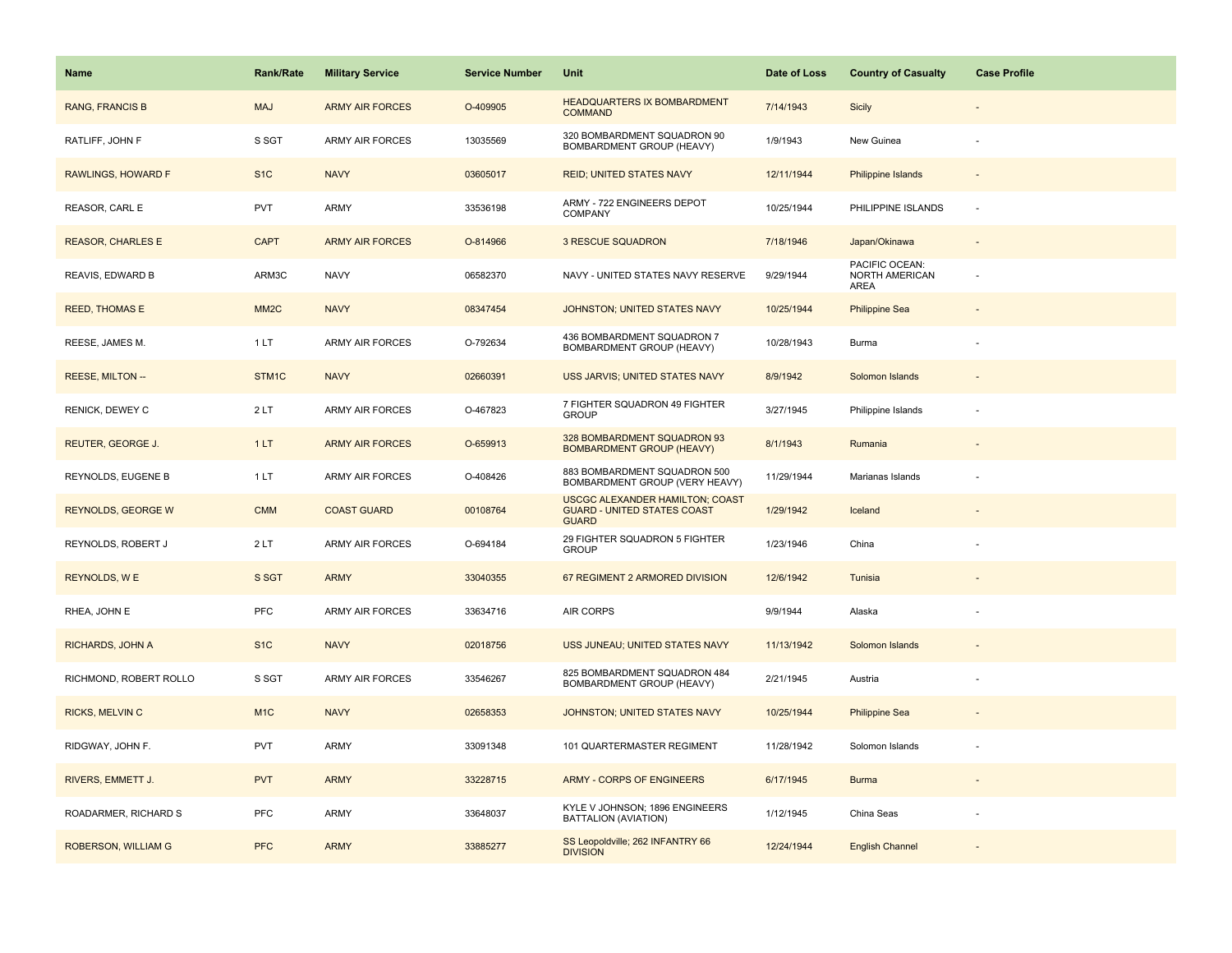| <b>Name</b>               | <b>Rank/Rate</b>  | <b>Military Service</b> | <b>Service Number</b> | Unit                                                           | Date of Loss | <b>Country of Casualty</b>     | <b>Case Profile</b>                                                 |
|---------------------------|-------------------|-------------------------|-----------------------|----------------------------------------------------------------|--------------|--------------------------------|---------------------------------------------------------------------|
| ROBERTS, EDMUND H         | 2LT               | <b>ARMY AIR FORCES</b>  | O-748243              | 27 BOMBARDMENT SQUADRON 30<br>BOMBARDMENT GROUP (HEAVY)        | 12/27/1943   | Marshall Islands               |                                                                     |
| <b>ROBERTS, MAXWELL H</b> | Y <sub>1</sub> C  | <b>NAVY</b>             | 02658351              | <b>CORVINA: UNITED STATES NAVY</b>                             | 11/16/1943   | <b>Marshall Islands</b>        |                                                                     |
| ROBERTSON, CECIL C        | MOMM1             | <b>NAVY</b>             | 02664329              | TRIGGER; UNITED STATES NAVY                                    | 3/28/1945    | Ryukyus Islands                |                                                                     |
| ROBERTSON, EDGAR --       | MATT3C            | <b>NAVY</b>             | 02661258              | <b>USS Arizona; UNITED STATES NAVY</b>                         | 12/7/1941    | Hawaiian Islands               | https://dpaa.secure.force.com/dpaaProfile?id=<br>a0Jt0000000BRohEAG |
| ROBERTSON, EDWARD D       | CDR               | <b>NAVY</b>             | O-075107              | CAPELIN; UNITED STATES NAVY                                    | 12/15/1943   | Celebes                        |                                                                     |
| ROBERTSON, WILLIAM D.     | <b>CPL</b>        | <b>ARMY AIR FORCES</b>  | 33209750              | 1333 ARMY AIR FORCE BASE UNIT                                  | 4/5/1945     | India                          |                                                                     |
| ROBINSON, JAMES W         | S SGT             | <b>ARMY AIR FORCES</b>  | 33158520              | 576 BOMBARDMENT SQUADRON 392<br>BOMBARDMENT GROUP (HEAVY)      | 2/21/1944    | North Sea or Tyrrhenian<br>Sea |                                                                     |
| ROGERS, HAROLD L          | S <sub>1C</sub>   | <b>NAVY</b>             | 06027204              | SS MERIWETHER LEWIS; UNITED<br><b>STATES NAVY RESERVE</b>      | 3/2/1943     | Greenland                      |                                                                     |
| ROMM, EDWARD D            | LT                | <b>NAVY</b>             | O-248314              | NAVY - UNITED STATES NAVY RESERVE                              | 12/3/1944    | PHILIPPINE ISLANDS             | ÷.                                                                  |
| ROOSEVELT, ROBERT B       | <b>ENS</b>        | <b>NAVY</b>             | O-269233              | <b>HARDER: UNITED STATES NAVY</b><br><b>RESERVE</b>            | 8/24/1944    | <b>Philippine Islands</b>      |                                                                     |
| ROSE, JOSEPH D            | S SGT             | <b>ARMY AIR FORCES</b>  | 6948286               | HEADQUARTERS SQUADRON 19<br>BOMBARDMENT GROUP (HEAVY)          | 6/10/1942    | Philippine Islands             | https://dpaa.secure.force.com/dpaaProfile?id=<br>a0Jt000000MvCOQEA3 |
| ROSSON, MELVIN V          | <b>PFC</b>        | <b>ARMY</b>             | 33229573              | <b>18 INFANTRY 1 DIVISION</b>                                  | 10/9/1944    | Germany                        |                                                                     |
| ROUNTREE, ALONZA T        | 2LT               | ARMY AIR FORCES         | O-693592              | 33 BOMBARDMENT SQUADRON 22<br>BOMBARDMENT GROUP (HEAVY)        | 9/1/1944     | Philippine Islands             | https://dpaa.secure.force.com/dpaaProfile?id=<br>a0Jt000001nzP8iEAE |
| ROWE, VERNON A            | <b>PFC</b>        | <b>ARMY AIR FORCES</b>  | 33648046              | 32 PHOTO RECONNAISSANCE<br><b>SQUADRON</b>                     | 4/20/1944    | Mediterranean Sea              |                                                                     |
| ROYALS, WILLIAM NICHOLAS  | F <sub>1</sub> C  | <b>NAVY</b>             | 02659320              | USS Arizona; UNITED STATES NAVY                                | 12/7/1941    | Hawaiian Islands               | https://dpaa.secure.force.com/dpaaProfile?id=<br>a0Jt000000mzTZiEAM |
| RUBLE, EDMOND L           | S <sub>1</sub> C  | <b>NAVY</b>             | 06588545              | UNITED STATES NAVY RESERVE                                     | 1/7/1944     | <b>Atlantic Ocean</b>          |                                                                     |
| RUEGG, EDWIN D            | <b>ENS</b>        | <b>NAVY</b>             | O-325813              | USS TICONDEROGA; UNITED STATES<br>NAVY RESERVE                 | 1/16/1945    | China Seas                     |                                                                     |
| <b>RUFFIN, REGINALD F</b> | CK <sub>2</sub> C | <b>NAVY</b>             | 02662945              | <b>GAMBIER BAY; UNITED STATES NAVY</b>                         | 10/25/1944   | <b>Philippine Sea</b>          |                                                                     |
| RUGGIERI, ROBERT C        | SGT               | <b>ARMY AIR FORCES</b>  | 13180895              | 482 BOMBARDMENT SQUADRON 505<br>BOMBARDMENT GROUP (VERY HEAVY) | 8/8/1945     | Marianas Islands               |                                                                     |
| <b>RUMBURG, RAY M</b>     | <b>PVT</b>        | <b>ARMY</b>             | 13064810              | 504 PARACHUTE INFANTRY 82<br><b>AIRBORNE DIVISION</b>          | 4/17/1945    | Germany                        |                                                                     |
| RUTHERFORD, HAROLD --     | MOMM3C            | <b>NAVY</b>             | 08348841              | UNITED STATES NAVY RESERVE                                     | 6/19/1944    | English Channel                |                                                                     |
| <b>SALTIS, EDWARD P</b>   | B <sub>1C</sub>   | <b>NAVY</b>             | 02996521              | Reuben James; UNITED STATES NAVY                               | 10/31/1941   | <b>Atlantic Ocean</b>          |                                                                     |
| SARGENT, JOHN F           | LT /JG/           | <b>NAVY</b>             | O-305875              | USS NATOMA BAY; UNITED STATES<br>NAVY RESERVE                  | 1/6/1945     | Pacific Ocean                  |                                                                     |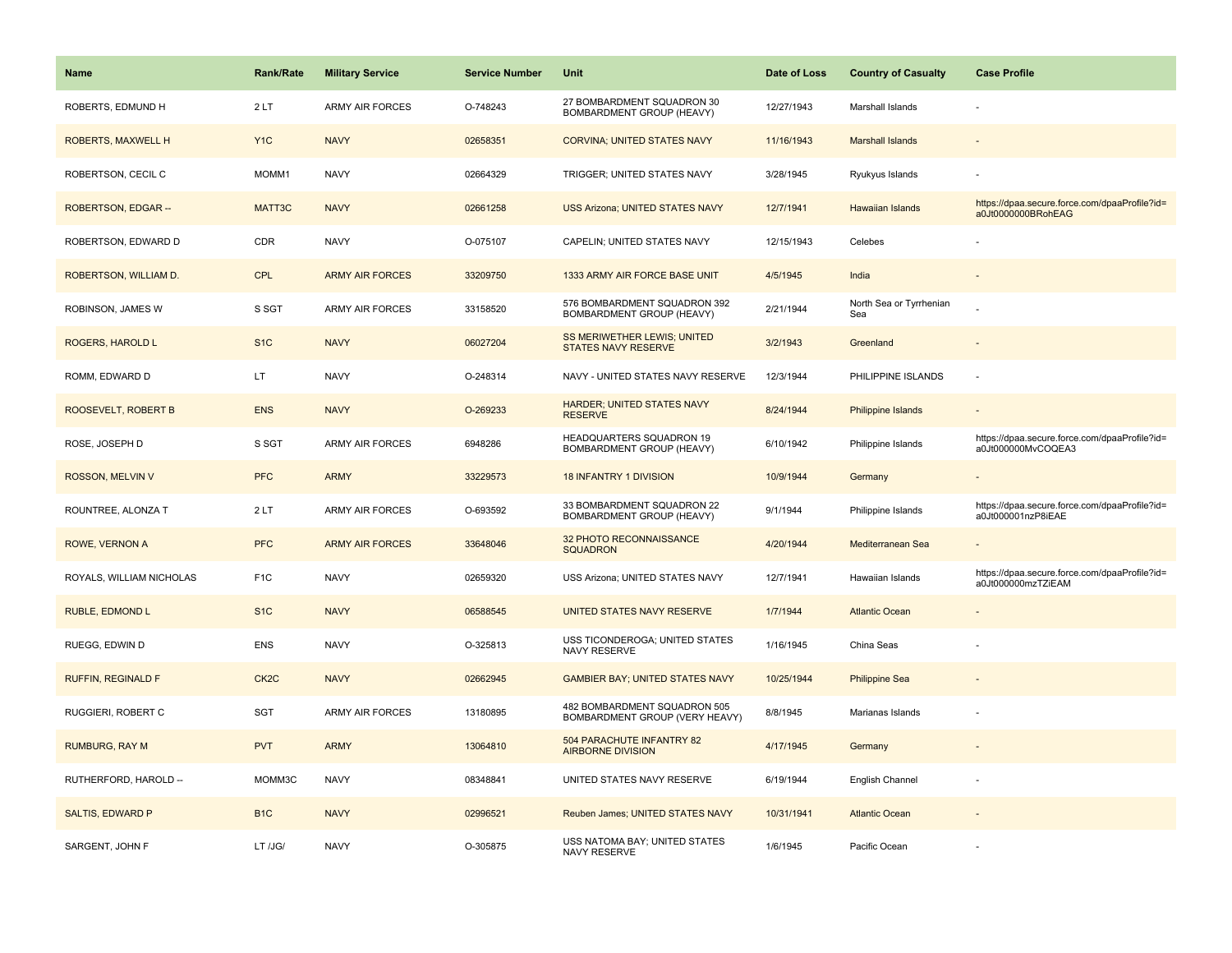| Name                        | <b>Rank/Rate</b> | <b>Military Service</b> | <b>Service Number</b> | Unit                                                            | Date of Loss | <b>Country of Casualty</b>     | <b>Case Profile</b>                                                 |
|-----------------------------|------------------|-------------------------|-----------------------|-----------------------------------------------------------------|--------------|--------------------------------|---------------------------------------------------------------------|
| <b>SARGENT, KERMIT E</b>    | <b>PVT</b>       | <b>ARMY</b>             | 33527043              | 26 INFANTRY 1 DIVISION                                          | 11/29/1944   | Germany                        |                                                                     |
| SAUNDERS, EARLE B           | 2LT              | <b>ARMY</b>             | O-292063              | ARMY - SIGNAL CORPS                                             | 2/7/1943     | ATLANTIC OCEAN                 |                                                                     |
| <b>SAVEDGE, CHARLES D</b>   | <b>SGT</b>       | <b>ARMY AIR FORCES</b>  | 13016224              | 23 BOMBARDMENT SQUADRON 5<br><b>BOMBARDMENT GROUP (HEAVY)</b>   | 7/19/1943    | Solomon Islands                |                                                                     |
| SAWYER, FOSTER L            | <b>GUN</b>       | <b>NAVY</b>             | 00202405              | USS WASP; UNITED STATES NAVY                                    | 9/15/1942    | Solomon Islands                |                                                                     |
| <b>SCHIERMAN, REUBEN --</b> | S <sub>2</sub> C | <b>NAVY</b>             | 06030737              | UNITED STATES NAVY RESERVE                                      | 7/27/1942    | Aruba                          |                                                                     |
| SCHNEIDER, BENJAMIN M       | MM1C             | <b>NAVY</b>             | 06585757              | SPENCE; UNITED STATES NAVY<br><b>RESERVE</b>                    | 12/18/1944   | Philippine Sea                 |                                                                     |
| <b>SCHULER, CARL F</b>      | S <sub>2</sub> C | <b>NAVY</b>             | 09366711              | MONAGHAN; UNITED STATES NAVY<br><b>RESERVE</b>                  | 12/18/1944   | <b>Philippine Sea</b>          |                                                                     |
| SCOTT, FRANKLIN A           | STM1C            | <b>NAVY</b>             | 02660077              | USS DEHAVEN; UNITED STATES NAVY                                 | 2/1/1943     | Solomon Islands                |                                                                     |
| <b>SCOTT, WILLIAM E</b>     | <b>PFC</b>       | <b>ARMY</b>             | 33887848              | SS Leopoldville; 264 INFANTRY 66<br><b>DIVISION</b>             | 12/24/1944   | <b>English Channel</b>         |                                                                     |
| SEARS, CARL N               | C M              | <b>NAVY</b>             | 00310116              | UNITED STATES NAVY                                              | 11/2/1943    | Pacific Ocean                  |                                                                     |
| <b>SELF, GEORGE LUTHER</b>  | S <sub>2</sub> C | <b>NAVY</b>             | 06580852              | UNITED STATES NAVY RESERVE                                      | 6/6/1942     | Midway Island                  |                                                                     |
| SHANKLIN, ROY E             | 1st Lt           | ARMY AIR FORCES         | O-696672              | AIR CORPS                                                       | 6/6/1945     | Marshall Islands               |                                                                     |
| <b>SHANKS, NELSON S</b>     | 2d Lt            | <b>ARMY AIR FORCES</b>  | O-786989              | 408 BOMBARDMENT SQUADRON 22<br><b>BOMBARDMENT GROUP (HEAVY)</b> | 6/25/1945    | <b>Philippine Islands</b>      |                                                                     |
| SHANNON, JOHN R             | F <sub>1</sub> C | <b>NAVY</b>             | 06593796              | RENO; UNITED STATES NAVY RESERVE                                | 11/3/1944    | Philippine Sea                 |                                                                     |
| SHARP, JAMES H              | S <sub>1</sub> C | <b>NAVY</b>             | 02957446              | Langley; UNITED STATES NAVY                                     | 3/1/1942     | <b>Indian Ocean</b>            |                                                                     |
| SHEETZ, RICHARD G           | PVT              | <b>ARMY AIR FORCES</b>  | 13000321              | AIR CORPS                                                       | 3/3/1942     | Australia                      | $\overline{a}$                                                      |
| SHEFFIELD, CHARLES E        | FLT O            | <b>ARMY AIR FORCES</b>  | T-062737              | 77 FIGHTER SQUADRON 20 FIGHTER<br><b>GROUP</b>                  | 1/3/1945     | North Sea or Tyrrhenian<br>Sea |                                                                     |
| SHELL, JOSEPH W             | AOM1C            | <b>NAVY</b>             | 06588404              | USS BATAAN (CVL-29); UNITED STATES<br>NAVY RESERVE              | 4/14/1944    | Pacific Ocean                  |                                                                     |
| <b>SHENK, CHARLES W</b>     | S SGT            | <b>ARMY</b>             | 33154539              | 38 INFANTRY 7 ARMORED DIVISION                                  | 9/21/1944    | France                         | https://dpaa.secure.force.com/dpaaProfile?id=<br>a0Jt0000000XdvzEAC |
| SHEPARD, ISHLER V           | F <sub>1</sub> C | <b>NAVY</b>             | 02796675              | USS GREGORY; UNITED STATES NAVY                                 | 9/5/1942     | Solomon Islands                |                                                                     |
| SHEPHERD, JOHN E            | Lt Cdr           | <b>NAVY</b>             | O-082592              | <b>TRIGGER; UNITED STATES NAVY</b>                              | 3/28/1945    | Ryukyus Islands                |                                                                     |
| SHEPPARD, WILLIAM B         | S SGT            | <b>ARMY AIR FORCES</b>  | 13036765              | 578 BOMBARDMENT SQUADRON 392<br>BOMBARDMENT GROUP (HEAVY)       | 3/3/1944     |                                |                                                                     |
| SHERBONDY, HARRY J          | <b>PVT</b>       | <b>ARMY</b>             | 13075283              | <b>USAT DORCHESTER; FINANCE</b><br><b>DEPARTMENT</b>            | 2/3/1943     | Greenland                      |                                                                     |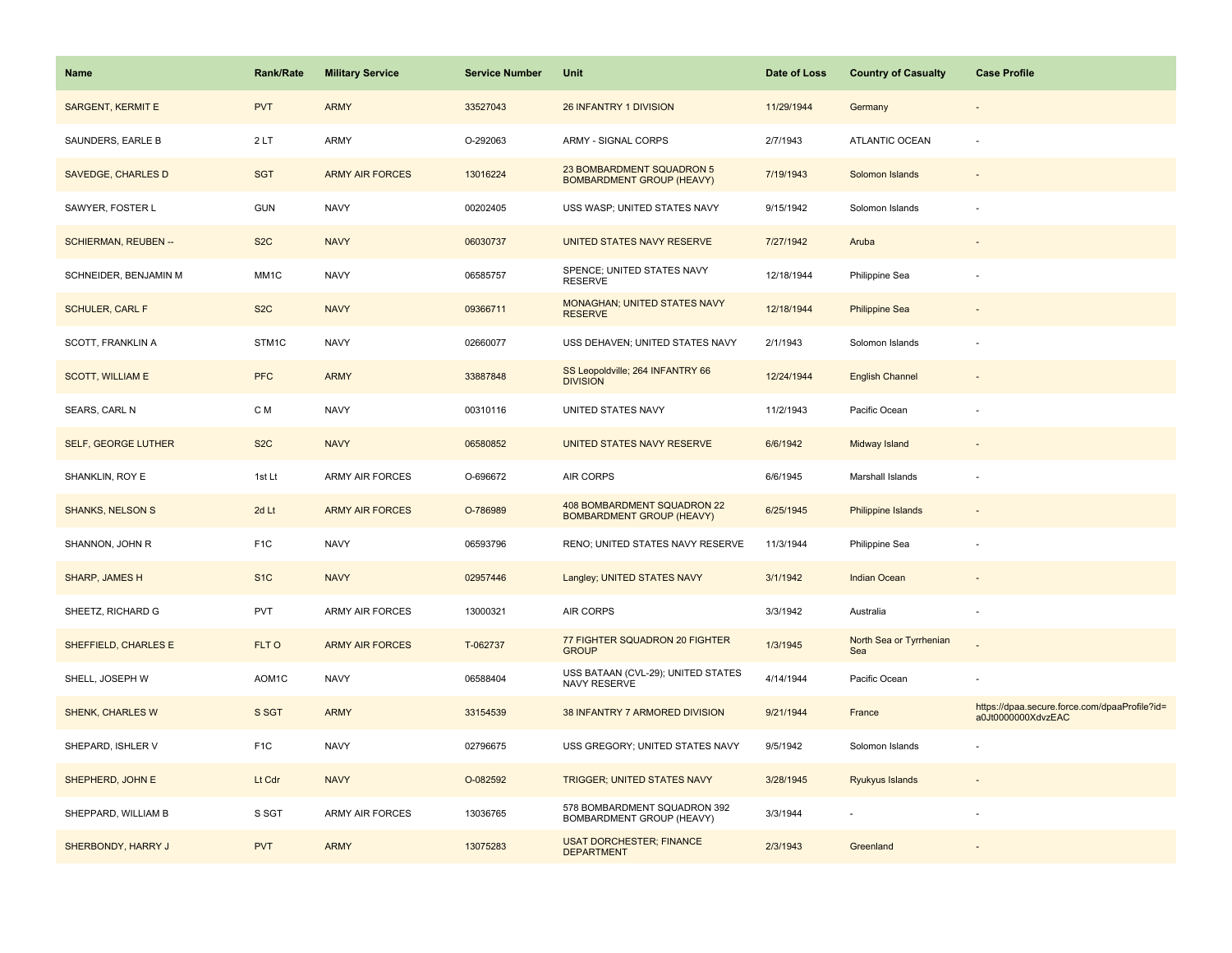| <b>Name</b>                 | <b>Rank/Rate</b> | <b>Military Service</b> | <b>Service Number</b> | Unit                                                                                         | Date of Loss | <b>Country of Casualty</b>              | <b>Case Profile</b>                                                 |
|-----------------------------|------------------|-------------------------|-----------------------|----------------------------------------------------------------------------------------------|--------------|-----------------------------------------|---------------------------------------------------------------------|
| SHERRILL, HOMER --          | <b>CTM</b>       | <b>NAVY</b>             | 02953770              | PRINGLE; UNITED STATES NAVY                                                                  | 4/16/1945    | Philippine Sea                          |                                                                     |
| SHEWBRIDGE, MELVIN E        | MOMM2C           | <b>COAST GUARD</b>      | 00520310              | <b>COAST GUARD - UNITED STATES</b><br><b>COAST GUARD</b>                                     | 12/17/1942   | <b>Belle Isle Straits</b>               |                                                                     |
| SHIELDS, RUDOLPH E          | S SGT            | ARMY AIR FORCES         | 33120022              | 96 BOMBARDMENT SQUADRON 2<br>BOMBARDMENT GROUP (HEAVY)                                       | 8/4/1943     | Adriatic Sea                            |                                                                     |
| SHULER, MELVIN C            | <b>SGT</b>       | <b>ARMY AIR FORCES</b>  | 06941952              | 573 BOMBARDMENT SQUADRON 391<br><b>BOMBARDMENT GROUP (MEDIUM)</b>                            | 8/25/1944    | <b>English Channel</b>                  |                                                                     |
| SHY, JAMES R                | CPL              | ARMY                    | 07023384              | ARISAN MARU; QUARTERMASTER<br><b>CORPS</b>                                                   | 10/24/1944   | China Seas                              |                                                                     |
| SIEGRIST, FREDRICK W.       | S SGT            | <b>ARMY AIR FORCES</b>  | 33522958              | 759 BOMBARDMENT SQUADRON 459<br><b>BOMBARDMENT GROUP (HEAVY)</b>                             | 3/3/1944     | North Sea or Tyrrhenian<br>Sea          |                                                                     |
| SIMPKINS, ARTHUR R          | CPL              | <b>ARMY AIR FORCES</b>  | 13014384              | <b>AIR CORPS</b>                                                                             | 2/7/1942     | Mediterranean Sea                       |                                                                     |
| SIMPKINS, COZZIE N          | RM3C             | <b>NAVY</b>             | 09355334              | LCS(L)(3)-7; UNITED STATES NAVY<br><b>RESERVE</b>                                            | 2/16/1945    | <b>Central/South Pacific</b><br>Theater |                                                                     |
| SIMPSON, THOMAS H           | <b>PFC</b>       | <b>ARMY AIR FORCES</b>  | 33634220              | 2 BOMBARDMENT SQUADRON 22<br>BOMBARDMENT GROUP (VERY HEAVY)                                  | 9/6/1946     | Japan/Okinawa                           |                                                                     |
| SIPES, JAMES S              | Ens              | <b>NAVY</b>             | O-351103              | UNITED STATES NAVY RESERVE                                                                   | 2/5/1945     | Pacific Ocean                           |                                                                     |
| SKIPPER, JAMES G            | CPL              | ARMY                    | 33094822              | 29 CHEMICAL DECONTAMINATION<br>COMPANY                                                       | 5/21/1944    | Hawaiian Islands                        |                                                                     |
| SLACHTER, WALTER SCOTT      | AOM2C            | <b>NAVY</b>             | 2662992               | VPB 101/VB-51 (Some came as<br>replacements from VPB-102/B-52), UNITED<br><b>STATES NAVY</b> | 3/5/1943     | Solomon Islands                         |                                                                     |
| SLATE, RALPH W              | SGT              | ARMY AIR FORCES         | 13118159              | 303 BOMBARDMENT GROUP (HEAVY),<br>358 BOMBARDMENT SQUADRON                                   | 2/3/1944     | North Sea or Tyrrhenian<br>Sea          |                                                                     |
| <b>SLIGH, THOMAS EDWARD</b> | S <sub>2</sub> C | <b>NAVY</b>             | 02665350              | <b>Sims; UNITED STATES NAVY</b>                                                              | 5/7/1942     | <b>Coral Sea</b>                        | $\sim$                                                              |
| SMITH, ALBERT JOSEPH        | CRE              | <b>NAVY</b>             | 00058441              | USS Arizona; UNITED STATES NAVY                                                              | 12/7/1941    | Hawaiian Islands                        | https://dpaa.secure.force.com/dpaaProfile?id=<br>a0Jt000000n07o6EAA |
| <b>SMITH, CHARLES N</b>     | <b>CMM</b>       | <b>NAVY</b>             | 04058095              | NAVY - UNITED STATES NAVY RESERVE                                                            | 10/25/1944   | PHILIPPINE ISLANDS                      |                                                                     |
| SMITH, DAVID W              | S <sub>1</sub> C | <b>NAVY</b>             | 06588128              | UNITED STATES NAVY RESERVE                                                                   | 2/16/1944    | Marshall Islands                        | https://dpaa.secure.force.com/dpaaProfile?id=<br>a0Jt0000009VhhOEAS |
| SMITH, EVERRETTE W          | S SGT            | <b>ARMY AIR FORCES</b>  | 13064133              | 22 BOMBARDMENT SQUADRON 341<br><b>BOMBARDMENT GROUP (MEDIUM)</b>                             | 2/6/1944     | China                                   |                                                                     |
| SMITH, GEORGE B             | GM1C             | <b>NAVY</b>             | 02792450              | Atik; UNITED STATES NAVY                                                                     | 3/27/1942    | Bermuda                                 |                                                                     |
| <b>SMITH, JAMES A</b>       | LT.              | <b>NAVY</b>             | O-085919              | UNITED STATES NAVY RESERVE                                                                   | 11/5/1943    | Pacific Ocean                           | https://dpaa.secure.force.com/dpaaProfile?id=<br>a0Jt000001ChqZcEAJ |
| SMITH, JESSE R              | MM1C             | <b>NAVY</b>             | 02657968              | USS VINCENNES; UNITED STATES NAVY                                                            | 8/9/1942     | Solomon Islands                         |                                                                     |
| SMITH, RALPH E              | Ens              | <b>NAVY</b>             | O-156657              | USS MONTEREY; UNITED STATES NAVY<br><b>RESERVE</b>                                           | 12/25/1943   | Solomon Islands                         |                                                                     |
| SMITH, RICHARD CARL         | S <sub>1</sub> C | <b>NAVY</b>             | 06585179              | UNITED STATES NAVY RESERVE                                                                   | 12/31/1942   | French Morocco                          |                                                                     |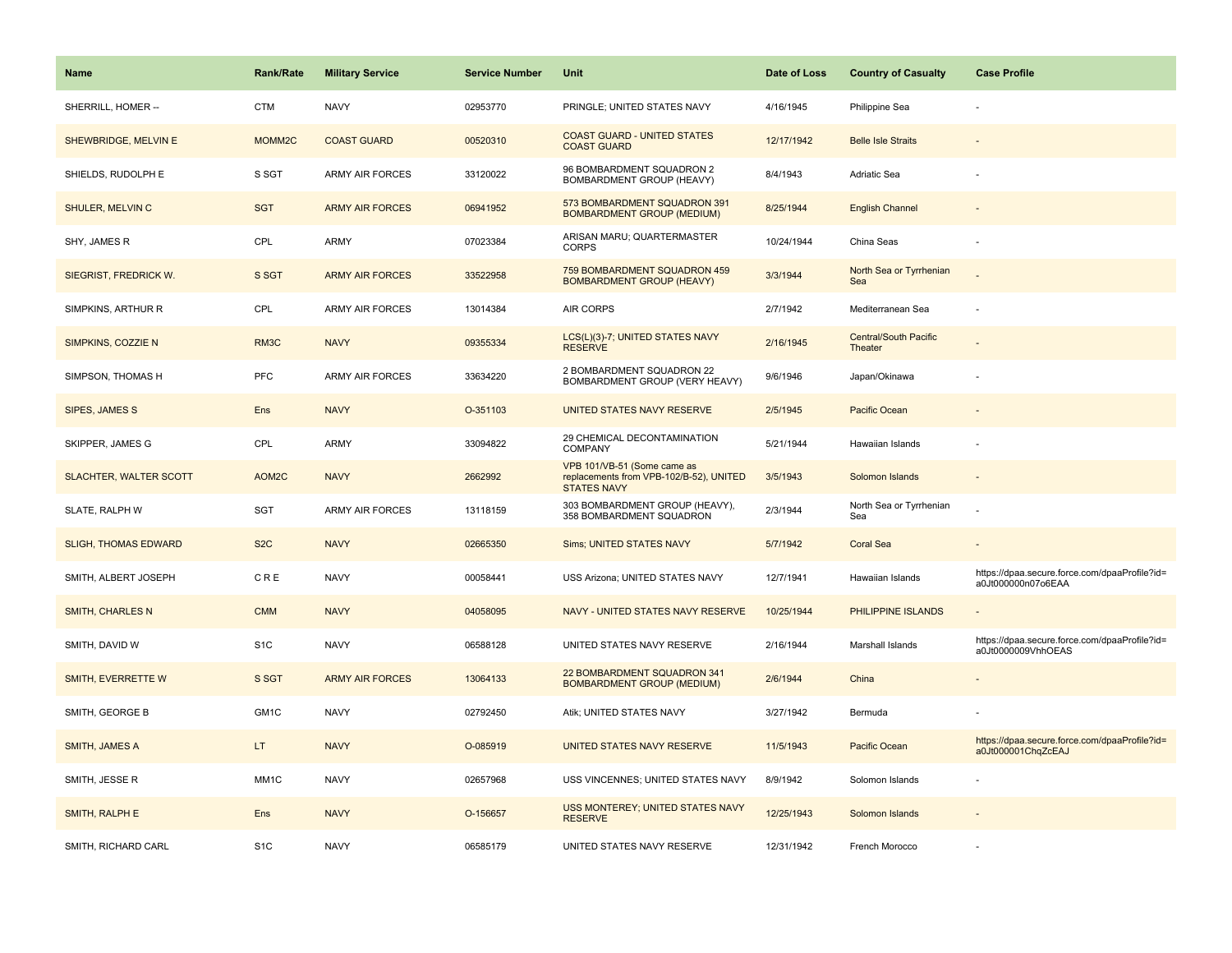| <b>Name</b>                  | <b>Rank/Rate</b>  | <b>Military Service</b> | <b>Service Number</b> | <b>Unit</b>                                                         | Date of Loss | <b>Country of Casualty</b>     | <b>Case Profile</b>                                                 |
|------------------------------|-------------------|-------------------------|-----------------------|---------------------------------------------------------------------|--------------|--------------------------------|---------------------------------------------------------------------|
| SMITH, ROBBIE W              | <b>PVT</b>        | <b>ARMY AIR FORCES</b>  | 33443105              | <b>AIR CORPS</b>                                                    | 6/14/1944    | India                          |                                                                     |
| SMITH, ROYAL E               | STM1C             | <b>NAVY</b>             | 08359155              | Morrison; UNITED STATES NAVY<br><b>RESERVE</b>                      | 5/4/1945     | Ryukyus Islands                |                                                                     |
| <b>SMITH, VERNON L</b>       | BM <sub>2</sub> C | <b>NAVY</b>             | 06595925              | UNITED STATES NAVY RESERVE                                          | 6/16/1943    | Australia                      |                                                                     |
| SMITH, WILLIAM E             | <b>PFC</b>        | <b>ARMY</b>             | 33089629              | 848 ENGINEERS BATTALION (AVIATION)                                  | 9/9/1945     | India                          |                                                                     |
| <b>SMITH, WILLIAM G</b>      | <b>PVT</b>        | <b>ARMY</b>             | 33525476              | HMT Rohna; 31 SIGNAL CONSTRUCTION<br><b>BATTALION</b>               | 11/26/1943   | Mediterranean Sea              |                                                                     |
| SMITH, WILLIAM S             | S <sub>1</sub> C  | <b>NAVY</b>             | 02660142              | USS HOUSTON (CA-30); UNITED STATES<br><b>NAVY</b>                   | 3/1/1942     | Java                           |                                                                     |
| SNEAD, ELLSWORTH F           | TEC <sub>5</sub>  | <b>ARMY</b>             | 33519864              | <b>ARMY - 855 ENGINEERS BATTALION</b><br>(AVIATION)                 | 11/11/1943   | <b>FIJI</b>                    |                                                                     |
| SNOW, WILLIAM KELLY          | <b>CWT</b>        | <b>NAVY</b>             | 02631467              | UNITED STATES NAVY                                                  | 1/7/1943     | Philippine Islands             | https://dpaa.secure.force.com/dpaaProfile?id=<br>a0Jt000000MvCRZEA3 |
| SNYDER, JOHN JOSEPH          | <b>SGT</b>        | <b>MARINE CORPS</b>     | 00254475              | <b>4 MARINE REGIMENT</b>                                            | 11/30/1942   | Philippine Islands             |                                                                     |
| SORRELLS, FRANK W            | TEC <sub>3</sub>  | ARMY                    | 33217636              | 816 MEDICAL EVACUATION SQUADRON                                     | 7/26/1944    | Atlantic Ocean                 |                                                                     |
| SOUTHWORTH, JESSE W          | <b>T SGT</b>      | <b>ARMY AIR FORCES</b>  | 33121996              | 450 BOMBARDMENT SQUADRON 322<br><b>BOMBARDMENT GROUP (MEDIUM)</b>   | 5/17/1943    | North Sea or Tyrrhenian<br>Sea |                                                                     |
| SOWDER, JOHN G               | MM1C              | <b>NAVY</b>             | 02656840              | Rowan; UNITED STATES NAVY                                           | 9/11/1943    | North or Tyrrhenian Seas       | $\sim$                                                              |
| SOWERS, ELBERT J             | 1LT               | <b>ARMY AIR FORCES</b>  | O-2058029             | 2517 ARMY AIR FORCE BASE UNIT                                       | 8/17/1945    | Mediterranean Sea              |                                                                     |
| SOWERS, WALLACE L            | S <sub>2</sub> C  | <b>NAVY</b>             | 02663146              | Reuben James; UNITED STATES NAVY                                    | 10/31/1941   | Atlantic Ocean                 |                                                                     |
| SPANGLER, PETER W.           | <b>CPL</b>        | <b>ARMY AIR FORCES</b>  | 13118844              | 3 SQUADRON 1 COMBAT CARGO<br><b>GROUP</b>                           | 11/8/1944    | <b>Burma</b>                   | https://dpaa.secure.force.com/dpaaProfile?id=<br>a0Jt0000000ceWaEAI |
| SPANGLER, ROBERT E           | S <sub>1</sub> C  | <b>NAVY</b>             | 02663650              | USS QUINCY; UNITED STATES NAVY                                      | 8/9/1942     | Solomon Islands                |                                                                     |
| SPEAS, RAY R                 | <b>SGT</b>        | <b>ARMY AIR FORCES</b>  | 33645548              | 43 BOMBARDMENT SQUADRON 29<br><b>BOMBARDMENT GROUP (VERY HEAVY)</b> | 4/15/1945    | Japan/Okinawa                  | https://dpaa.secure.force.com/dpaaProfile?id=<br>a0Jt000001CnHRKEA3 |
| SPIEGEL, EARL --             | MM <sub>2</sub> C | <b>NAVY</b>             | 02661535              | USS Abner Read; UNITED STATES NAVY                                  | 8/18/1943    | Aleutian Islands               |                                                                     |
| SPROUSE, JESSE M             | S <sub>1C</sub>   | <b>NAVY</b>             | 08352884              | <b>SCAMP; UNITED STATES NAVY</b><br><b>RESERVE</b>                  | 12/5/1944    | Bonin & Volcano Islands        |                                                                     |
| SPURLOCK, GEORGE E           | AS                | <b>NAVY</b>             | 06583861              | SS GEORGE CALVERT; UNITED STATES<br><b>NAVY RESERVE</b>             | 5/20/1942    | Cuba                           |                                                                     |
| STALEY, DARRELL SHAWAN       | 1 SGT             | <b>MARINE CORPS</b>     | 00222385              | MARINE - UNITED STATES MARINE<br><b>CORPS</b>                       | 1/9/1945     | Formosa                        | https://dpaa.secure.force.com/dpaaProfile?id=<br>a0Jt000000Out9AEAR |
| STAPLETON, JAMES N           | S <sub>2</sub> C  | <b>NAVY</b>             | 09356178              | MONAGHAN; UNITED STATES NAVY<br><b>RESERVE</b>                      | 12/18/1944   | Philippine Sea                 |                                                                     |
| <b>STARR, ROSCOE MERRILL</b> | PHM2C             | <b>NAVY</b>             | 02660020              | <b>USS VINCENNES; UNITED STATES NAVY</b>                            | 8/9/1942     | Solomon Islands                |                                                                     |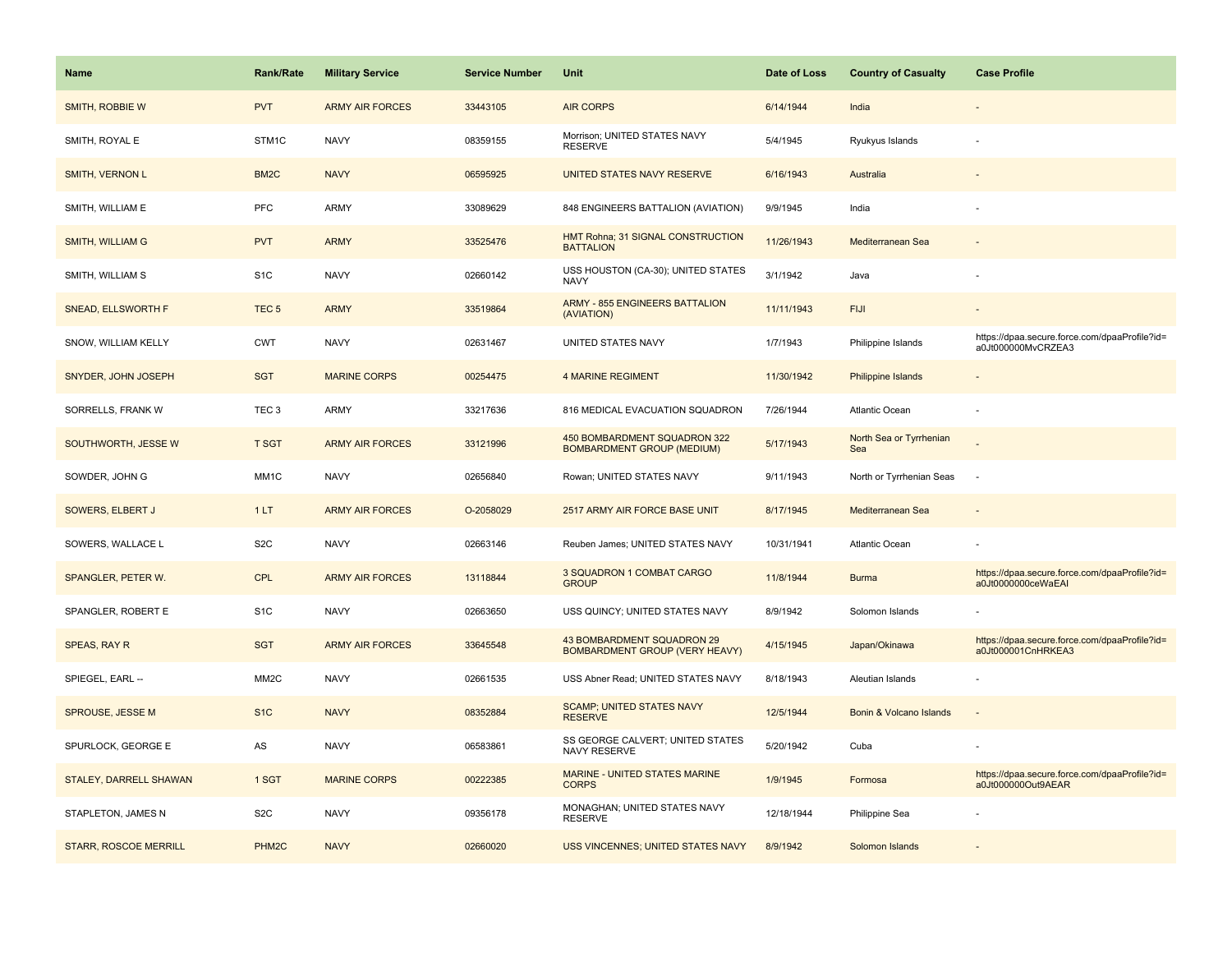| Name                      | <b>Rank/Rate</b>  | <b>Military Service</b> | <b>Service Number</b> | Unit                                                           | Date of Loss | <b>Country of Casualty</b>     | <b>Case Profile</b> |
|---------------------------|-------------------|-------------------------|-----------------------|----------------------------------------------------------------|--------------|--------------------------------|---------------------|
| STCLAIR, GEORGE C         | SM <sub>3</sub>   | <b>NAVY</b>             | 06595457              | UNITED STATES NAVY RESERVE                                     | 3/25/1945    | Philippine Sea                 |                     |
| <b>STCLAIR, GEORGE J</b>  | EM <sub>1c</sub>  | <b>NAVY</b>             | 01937135              | USS WASP; UNITED STATES NAVY<br><b>RESERVE</b>                 | 9/15/1942    | Solomon Islands                |                     |
| STEED, HARRELL S          | T SGT             | <b>MARINE CORPS</b>     | 00263582              | MARINE - UNITED STATES MARINE<br><b>CORPS</b>                  | 3/17/1943    | Solomon Islands                |                     |
| STEELE, JAMES C           | <b>CE</b>         | <b>NAVY</b>             | 00204166              | PRINCETON; UNITED STATES NAVY                                  | 10/24/1944   | <b>Philippine Sea</b>          |                     |
| STEEN, ELLWOOD H          | CMM               | <b>NAVY</b>             | 02592364              | Edsall; UNITED STATES NAVY                                     | 3/1/1942     | Indian Ocean                   |                     |
| <b>STELL, VIRGINIUS R</b> | 2d Lt             | <b>ARMY AIR FORCES</b>  | O-817859              | <b>AIR CORPS</b>                                               | 5/27/1944    | $\overline{\phantom{a}}$       |                     |
| STEPHENS, WHITAKER B      | SGT               | ARMY AIR FORCES         | 33632937              | 728 BOMBARDMENT SQUADRON 452<br>BOMBARDMENT GROUP (HEAVY)      | 3/18/1945    | North Sea or Tyrrhenian<br>Sea |                     |
| STEPHENSON, GEORGE W      | <b>LTJG</b>       | <b>NAVY</b>             | O-191073              | UNITED STATES NAVY RESERVE                                     | 7/2/1943     | Solomon Islands                |                     |
| STEVENS, ELLIS H          | MOMM2C            | <b>NAVY</b>             | 02661942              | BARBEL; UNITED STATES NAVY                                     | 2/18/1945    | China Seas                     |                     |
| <b>STEWART, JAMES C</b>   | AMM <sub>2C</sub> | <b>NAVY</b>             | 06585020              | UNITED STATES NAVY RESERVE                                     | 8/8/1945     | China Seas                     |                     |
| STEWART, LESLIE A         | SGT               | <b>ARMY AIR FORCES</b>  | 06996623              | 64 BOMBARDMENT SQUADRON 43<br>BOMBARDMENT GROUP (HEAVY)        | 1/5/1943     | New Britain Island             |                     |
| <b>STICKLEY, PAUL E</b>   | <b>PVT</b>        | <b>ARMY</b>             | 33522901              | 382 INFANTRY 96 DIVISION                                       | 8/30/1944    |                                |                     |
| STILTNER, ELSTER L        | SGT               | ARMY AIR FORCES         | 33647004              | 875 BOMBARDMENT SQUADRON 498<br>BOMBARDMENT GROUP (VERY HEAVY) | 2/10/1945    | Marianas Islands               |                     |
| STONE, JOHN W             | 1st Lt            | <b>ARMY</b>             | O-1175330             | 226 FIELD ARTILLERY BATTALION                                  | 3/11/1945    | Philippine Islands             |                     |
| STONE, ROBERT C           | 1st Lt            | ARMY AIR FORCES         | O-888789              | 408 BOMBARDMENT SQUADRON 22<br>BOMBARDMENT GROUP (HEAVY)       | 10/10/1944   | $\sim$                         |                     |
| STONEBURNER, LEWIS T.     | <b>CAPT</b>       | <b>ARMY</b>             | O-402641              | <b>45 GENERAL HOSPITAL</b>                                     | 10/10/1943   | Algeria                        |                     |
| STRANGE, ARTHUR --        | PFC               | ARMY                    | 06945913              | 30 INFANTRY 3 DIVISION                                         | 1/8/1945     | France                         |                     |
| STROCK, ZW                | <b>PFC</b>        | <b>ARMY</b>             | 33526999              | <b>83 CHEMICAL BATTALION</b>                                   | 1/26/1944    | North Sea or Tyrrhenian<br>Sea |                     |
| STROLE, TRENTON A         | S SGT             | ARMY                    | 33089531              | HMT Rohna; INFANTRY                                            | 11/26/1943   | Mediterranean Sea              |                     |
| STRONG, CARL E            | CPL               | <b>ARMY</b>             | 06852907              | SHINYO MARU; 31 INFANTRY REGIMENT                              | 9/7/1944     | Philippine Islands             |                     |
| STRUDER, JAMES A          | AS                | <b>COAST GUARD</b>      | 00598685              | COAST GUARD - UNITED STATES<br><b>COAST GUARD</b>              | 2/3/1943     | Greenland                      |                     |
| STUMP, JAMES A            | TEC <sub>5</sub>  | <b>ARMY</b>             | 33217342              | 11 TANK BATTALION 10 ARMORED<br><b>DIVISION</b>                | 3/30/1945    | Germany                        |                     |
| SUTHERLIN, HARRY M        | TM3C              | <b>NAVY</b>             | 06585768              | Brownson; UNITED STATES NAVY<br><b>RESERVE</b>                 | 12/26/1943   | New Britain Island             |                     |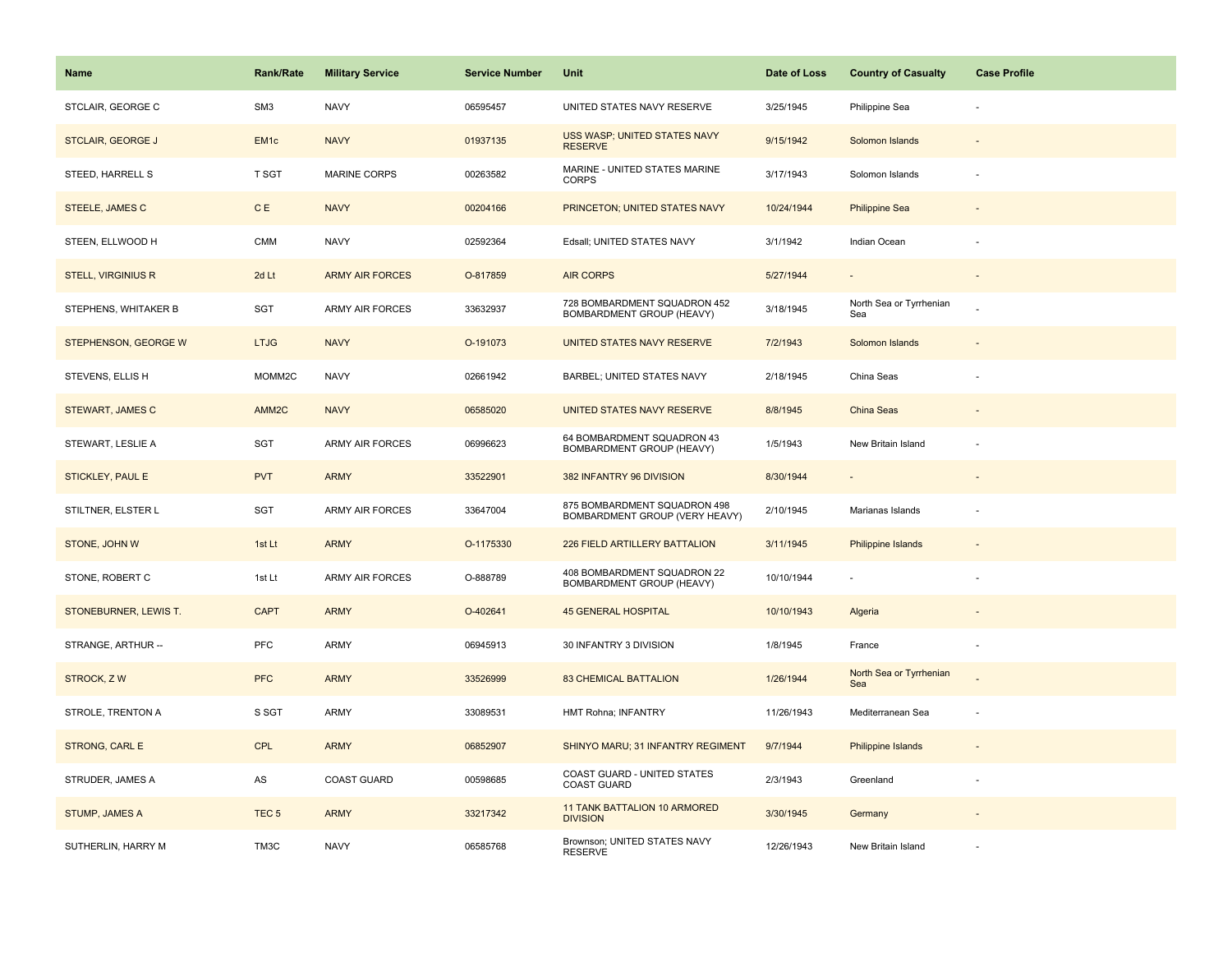| Name                     | Rank/Rate        | <b>Military Service</b> | <b>Service Number</b> | Unit                                                                  | Date of Loss | <b>Country of Casualty</b>               | <b>Case Profile</b>                                                 |
|--------------------------|------------------|-------------------------|-----------------------|-----------------------------------------------------------------------|--------------|------------------------------------------|---------------------------------------------------------------------|
| SWAIN, ROGER WHITFIELD   | 1st Lt           | <b>ARMY</b>             | O-347705              | BRAZIL MARU; 91 COAST ARTILLERY<br><b>REGIMENT (PHILIPPINE SCOUT)</b> | 1/23/1945    | China Seas                               | https://dpaa.secure.force.com/dpaaProfile?id=<br>a0Jt000001CR1BXEA1 |
| SWANNER, JOSHUA B        | T SGT            | <b>ARMY AIR FORCES</b>  | 20367259              | 72 BOMBARDMENT SQUADRON 5<br>BOMBARDMENT GROUP (HEAVY)                | 5/5/1944     | New Guinea                               |                                                                     |
| <b>SWEET, CHARLES L</b>  | <b>SGT</b>       | <b>ARMY AIR FORCES</b>  | 13118080              | 72 BOMBARDMENT SQUADRON 5<br><b>BOMBARDMENT GROUP (HEAVY)</b>         | 3/30/1944    | Caroline Islands                         |                                                                     |
| SZEBELEDY, LOUIS --      | <b>CPHM</b>      | <b>NAVY</b>             | 02147143              | USS DEHAVEN; UNITED STATES NAVY                                       | 2/1/1943     | Solomon Islands                          |                                                                     |
| TABOR, ALFRED J          | <b>PVT</b>       | <b>ARMY</b>             | 33529666              | HMT Rohna; 853 ENGINEERS BATTALION<br>(AVIATION)                      | 11/27/1943   | Mediterranean Sea                        |                                                                     |
| TADLOCK, WILLIAM T       | GM2C             | <b>NAVY</b>             | 02662561              | UNITED STATES NAVY                                                    | 10/4/1945    | Japan                                    |                                                                     |
| TALBOTT, ALVIN T         | S <sub>2</sub> C | <b>NAVY</b>             | 06580483              | Sims; UNITED STATES NAVY RESERVE                                      | 5/7/1942     | <b>Coral Sea</b>                         |                                                                     |
| TALLMAN, DEWEY O         | ARM3C            | <b>NAVY</b>             | 05529771              | USS BUNKER HILL; UNITED STATES<br>NAVY RESERVE                        | 7/19/1943    | Atlantic Ocean                           |                                                                     |
| TATE, JOHN A             | F <sub>1</sub> C | <b>NAVY</b>             | 02658895              | Edsall; UNITED STATES NAVY                                            | 3/1/1942     | <b>Indian Ocean</b>                      |                                                                     |
| TATE, LESTER G           | AMM3C            | <b>NAVY</b>             | 06585521              | UNITED STATES NAVY RESERVE                                            | 2/14/1944    | Pacific Ocean                            |                                                                     |
| <b>TAYLOR, DONALD C</b>  | CM <sub>1C</sub> | <b>NAVY</b>             | 02654893              | Atik; UNITED STATES NAVY                                              | 3/27/1942    | Bermuda                                  |                                                                     |
| TAYLOR, JAMES EMBERRY    | PHM3C            | <b>NAVY</b>             | 02659526              | USS QUINCY; UNITED STATES NAVY                                        | 8/9/1942     | Solomon Islands                          |                                                                     |
| <b>TAYLOR, JAMES R</b>   | TEC <sub>4</sub> | <b>ARMY</b>             | 33132506              | <b>707 TANK BATTALION</b>                                             | 2/21/1946    | Germany                                  |                                                                     |
| TAYLOR, JAMES U          | COX              | <b>NAVY</b>             | 02657787              | Pillsbury; UNITED STATES NAVY                                         | 3/1/1942     | Indian Ocean                             |                                                                     |
| <b>TAYLOR, JOSEPH H</b>  | <b>Ens</b>       | <b>NAVY</b>             | O-390593              | UNITED STATES NAVY RESERVE                                            | 6/22/1945    | <b>Central/South Pacific</b><br>Theater  |                                                                     |
| TAYLOR, KERMIT C         | S <sub>1</sub> C | <b>NAVY</b>             | 06342532              | Maddox; UNITED STATES NAVY<br><b>RESERVE</b>                          | 7/10/1943    | Mediterranean Sea                        | ÷,                                                                  |
| TERRY, SAMUEL C          | <b>CPL</b>       | <b>ARMY</b>             | R-1560343             | <b>ARMY - 31 INFANTRY REGIMENT</b>                                    | 12/15/1944   | PHILIPPINE ISLANDS                       | $\overline{\phantom{a}}$                                            |
| THAMES, SANFORD L.       | CPL              | ARMY AIR FORCES         | 13118168              | 7 SQUADRON 2 COMBAT CARGO<br><b>GROUP</b>                             | 11/24/1944   | New Guinea                               | $\overline{\phantom{a}}$                                            |
| THOMAS, BILLY S          | <b>SGT</b>       | <b>ARMY AIR FORCES</b>  | 13120830              | <b>AIR CORPS</b>                                                      | 2/5/1944     | <b>English Channel</b>                   |                                                                     |
| THOMAS, CHARLES R        | CK3C             | <b>NAVY</b>             | 02659637              | Cythera; UNITED STATES NAVY                                           | 5/2/1942     | Atlantic Ocean: North<br>American Waters |                                                                     |
| THOMAS, HARRY E          | <b>PFC</b>       | <b>ARMY</b>             | 33539879              | 351 INFANTRY 88 DIVISION                                              | 6/4/1944     | Italy                                    |                                                                     |
| THOMAS, KRAMER --        | Capt             | <b>ARMY AIR FORCES</b>  | O-803905              | 673 BOMBARDMENT SQUADRON 417<br><b>BOMBARDMENT GROUP (LIGHT)</b>      | 7/23/1944    | New Guinea                               |                                                                     |
| <b>THOMPSON, HARRY F</b> | <b>PVT</b>       | <b>ARMY</b>             | 33004402              | 6 INFANTRY 1 ARMORED DIVISION                                         | 11/8/1942    | Mediterranean Sea                        |                                                                     |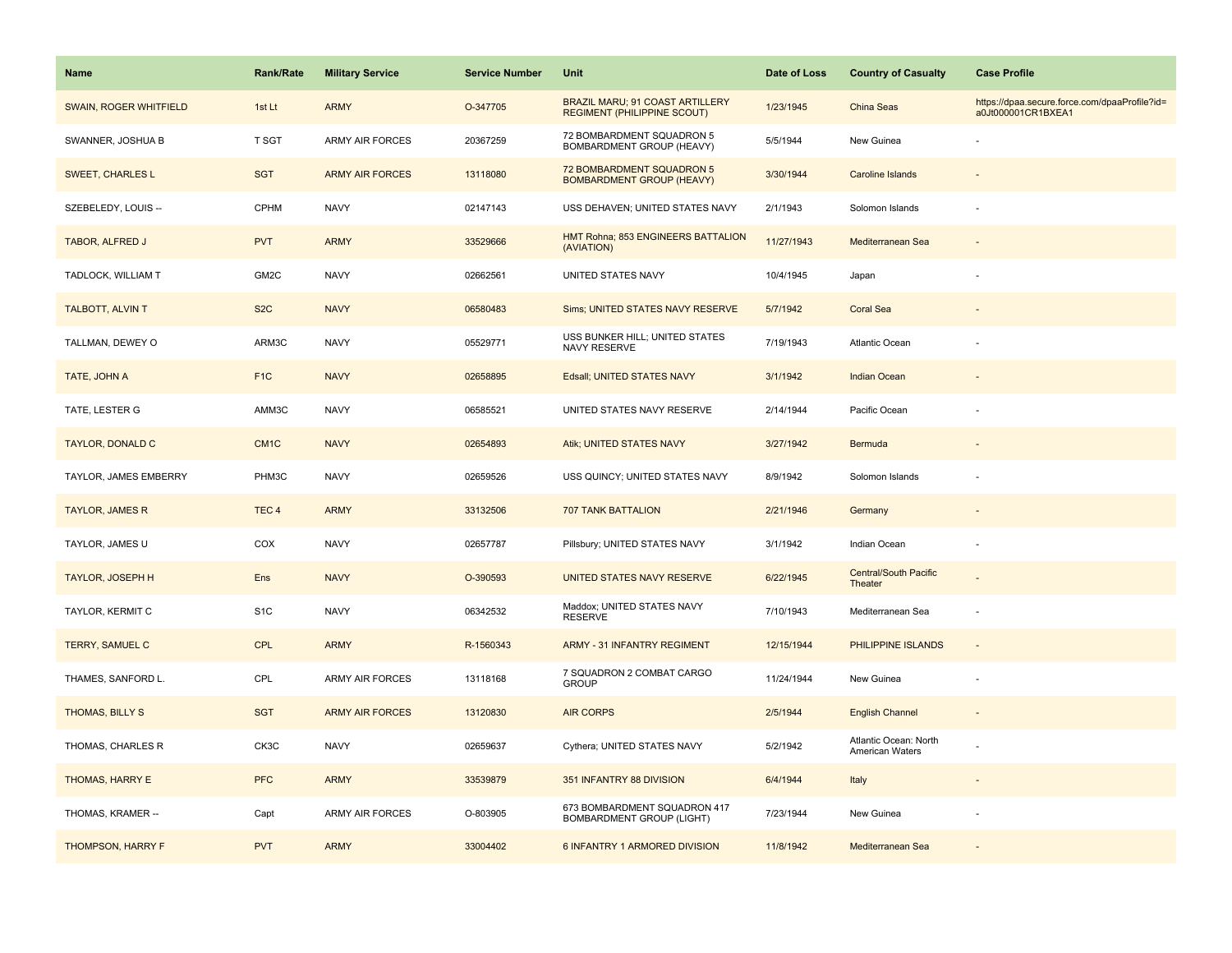| Name                        | <b>Rank/Rate</b>  | <b>Military Service</b> | <b>Service Number</b> | Unit                                                             | Date of Loss | <b>Country of Casualty</b> | <b>Case Profile</b>                                                 |
|-----------------------------|-------------------|-------------------------|-----------------------|------------------------------------------------------------------|--------------|----------------------------|---------------------------------------------------------------------|
| THOMPSON, ROBERT E          | S <sub>2</sub> C  | <b>COAST GUARD</b>      | 00599549              | USS MENGES (DE 320); COAST GUARD -<br>UNITED STATES COAST GUARD  | 5/3/1944     | ** Documentation Errors    |                                                                     |
| THORNTON, EDWARD D          | STM3C             | <b>NAVY</b>             | 06580906              | Neosho; UNITED STATES NAVY<br><b>RESERVE</b>                     | 5/7/1942     | <b>Coral Sea</b>           |                                                                     |
| THORNTON, IVOR D.           | SGT               | ARMY                    | 33047375              | 116 INFANTRY 29 DIVISION                                         | 6/7/1945     | France                     |                                                                     |
| THORNTON, JAMES R           | BM <sub>2</sub> C | <b>NAVY</b>             | 02663795              | NAVY - UNITED STATES NAVY                                        | 9/17/1945    | <b>JAPAN</b>               |                                                                     |
| THURSTON, GOLDEN L.         | TEC <sub>5</sub>  | <b>ARMY</b>             | 33040532              | 29 CHEMICAL DECONTAMINATION<br><b>COMPANY</b>                    | 5/21/1944    | Hawaiian Islands           |                                                                     |
| <b>TILLER, FORREST S</b>    | EM <sub>1C</sub>  | <b>NAVY</b>             | 02662691              | <b>SHARK 2; UNITED STATES NAVY</b>                               | 10/24/1944   | China Seas                 |                                                                     |
| TINKER, CLARENCE L          | MAJ               | <b>ARMY AIR FORCES</b>  | O-373878              | HEADQUARTERS 14 FIGHTER GROUP                                    | 5/19/1944    | Italy                      |                                                                     |
| TOMPKINS, EDMOND P          | <b>T SGT</b>      | <b>ARMY AIR FORCES</b>  | 13035089              | 344 BOMBARDMENT SQUADRON 98<br><b>BOMBARDMENT GROUP (HEAVY)</b>  | 11/11/1944   | <b>Adriatic Sea</b>        |                                                                     |
| TOPHAM, WILLIAM F           | AOM2C             | <b>NAVY</b>             | 04058508              | USS LISCOME BAY CVE 56; UNITED<br><b>STATES NAVY RESERVE</b>     | 11/24/1943   | Gilbert Islands            |                                                                     |
| TOWNSEND, WALTER S          | LT.               | <b>NAVY</b>             | O-103610              | NAVY - UNITED STATES NAVY RESERVE                                | 9/17/1945    | <b>JAPAN</b>               |                                                                     |
| TRAYLOR, CHARLES C          | S <sub>2</sub> C  | <b>NAVY</b>             | 07825168              | NAVY - UNITED STATES NAVY RESERVE                                | 9/17/1945    | <b>JAPAN</b>               |                                                                     |
| TRENT, CHESTER E            | SC <sub>2</sub> C | <b>NAVY</b>             | 08348810              | NAVY - UNITED STATES NAVY RESERVE                                | 12/18/1945   | <b>JAPAN</b>               | $\sim$                                                              |
| TRICE, MELVILLE D           | S <sub>2</sub> C  | <b>NAVY</b>             | 09362394              | NAVY - UNITED STATES NAVY RESERVE                                | 11/10/1944   | ADMIRALTY ISLANDS          | https://dpaa.secure.force.com/dpaaProfile?id=<br>a0Jt0000000XhPIEAK |
| <b>TROBAUGH, GEORGE D</b>   | <b>PVT</b>        | <b>ARMY</b>             | 33212059              | <b>USAT DORCHESTER; UNITED STATES</b><br><b>ARMY</b>             | 2/3/1943     | Greenland                  |                                                                     |
| TRONTI, JACK J              | S <sub>1</sub> C  | <b>NAVY</b>             | 07825896              | UNITED STATES NAVY RESERVE                                       | 2/15/1946    | Atlantic Ocean             |                                                                     |
| TRUMP, PAUL W               | <b>T SGT</b>      | <b>ARMY AIR FORCES</b>  | 13119931              | 614 BOMBARDMENT SQUADRON 401<br><b>BOMBARDMENT GROUP (HEAVY)</b> | 4/11/1944    | Germany                    |                                                                     |
| TUCK, GEORGE THOMAS         | GM2C              | <b>NAVY</b>             | 02658650              | USS JUNEAU; UNITED STATES NAVY                                   | 11/13/1942   | Solomon Islands            |                                                                     |
| <b>TUCK, HAROLD RUDOLPH</b> | 1stLt             | <b>MARINE CORPS</b>     | O-023078              | MARINE - UNITED STATES MARINE<br><b>CORPS</b>                    | 8/25/1944    | New Britain Island         |                                                                     |
| TUCKER, ALFRED B            | LTCDR             | <b>NAVY</b>             | O-070101              | NAVY - UNITED STATES NAVY                                        | 8/19/1942    | PACIFIC OCEAN              |                                                                     |
| <b>TUCKER, EARL M</b>       | STM1C             | <b>NAVY</b>             | 06583648              | Warrington; UNITED STATES NAVY<br><b>RESERVE</b>                 | 9/13/1944    | <b>Atlantic Ocean</b>      |                                                                     |
| TUCKER, JOHN S              | S <sub>1</sub> C  | <b>NAVY</b>             | 04146411              | NAVY - UNITED STATES NAVY RESERVE                                | 4/12/1945    | <b>CHINA SEAS</b>          |                                                                     |
| <b>TUKE, FRANCIS L</b>      | COX               | <b>NAVY</b>             | 08346866              | <b>USS CABOT; UNITED STATES NAVY</b><br><b>RESERVE</b>           | 11/25/1944   | <b>Philippine Islands</b>  |                                                                     |
| TURNER, HEZEKIAH --         | ST <sub>1</sub> C | <b>NAVY</b>             | 01047754              | Leary; UNITED STATES NAVY                                        | 12/24/1943   | North Atlantic Ocean       |                                                                     |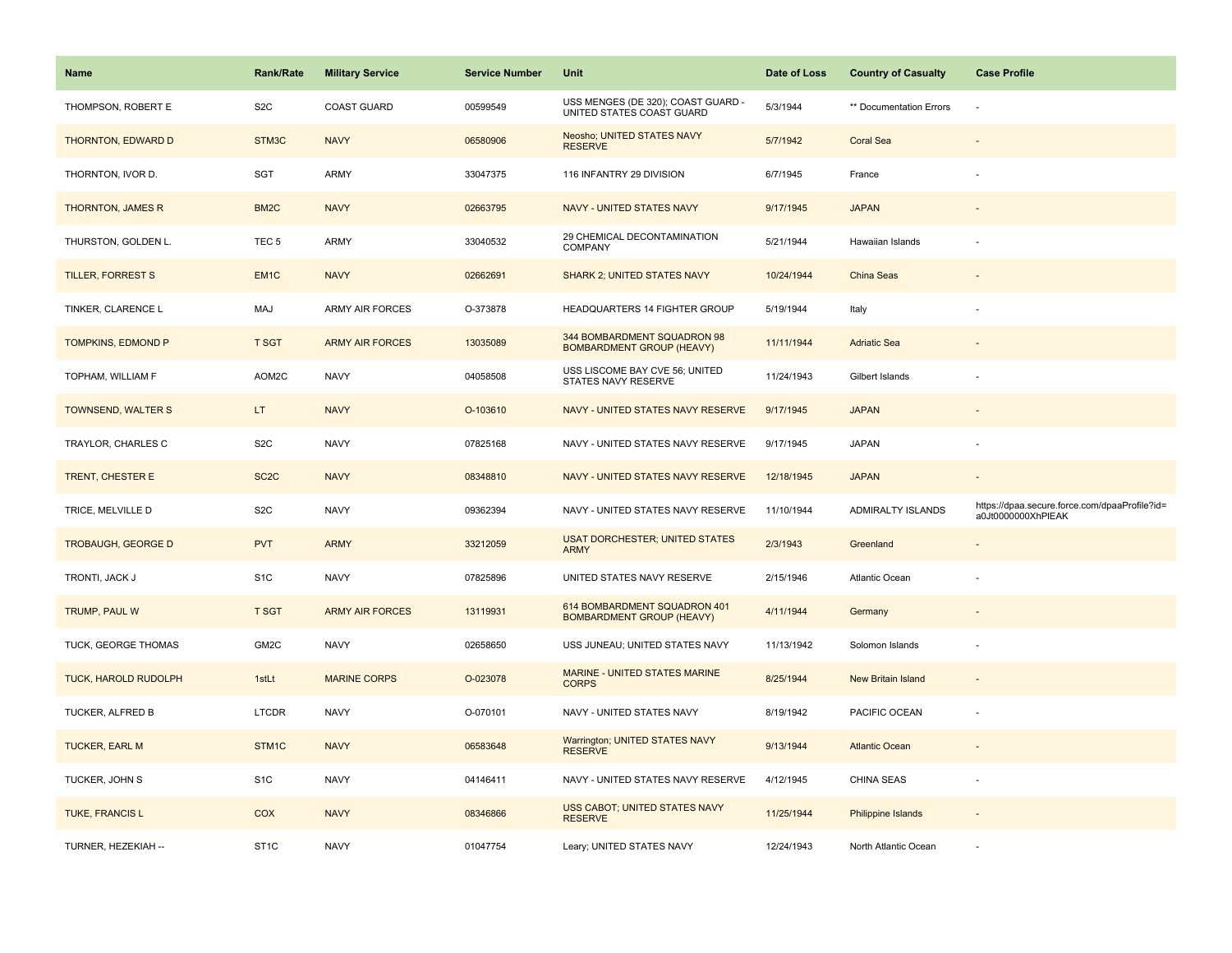| Name                        | Rank/Rate         | <b>Military Service</b> | <b>Service Number</b> | Unit                                                        | Date of Loss | <b>Country of Casualty</b>                             | <b>Case Profile</b>                                                 |
|-----------------------------|-------------------|-------------------------|-----------------------|-------------------------------------------------------------|--------------|--------------------------------------------------------|---------------------------------------------------------------------|
| TURNER, WILLIAM D           | <b>PFC</b>        | <b>ARMY</b>             | 33629112              | 54 INFANTRY BATTALION 10 ARMORED<br><b>DIVISION</b>         | 3/1/1945     | Germany                                                |                                                                     |
| TUTTLE, ARTHUR H            | Capt              | <b>ARMY AIR FORCES</b>  | O-411741              | 363 BOMBARDMENT SQUADRON 306<br>BOMBARDMENT GROUP (HEAVY)   | 11/24/1942   | Newfoundland                                           | ÷,                                                                  |
| <b>TWILLIE, CLARENCE A</b>  | FC <sub>3</sub> C | <b>NAVY</b>             | 02660704              | Jacob Jones; UNITED STATES NAVY                             | 2/28/1942    | <b>Atlantic Ocean: North</b><br><b>American Waters</b> |                                                                     |
| TWITTY, JOHN W.             | T SGT             | <b>ARMY AIR FORCES</b>  | 33128079              | 319 BOMBARDMENT SQUADRON 90<br>BOMBARDMENT GROUP (HEAVY)    | 2/28/1944    | New Guinea                                             |                                                                     |
| <b>TYLER, JOHN L</b>        | GM <sub>2</sub> C | <b>NAVY</b>             | 02659885              | USS DEHAVEN; UNITED STATES NAVY                             | 2/1/1943     | Solomon Islands                                        |                                                                     |
| TYREE, LAWRENCE F           | PHM2C             | <b>NAVY</b>             | 02656832              | NAVY - UNITED STATES NAVY                                   | 10/24/1944   | CHINA SEAS                                             |                                                                     |
| VANCE, MOSE E               | <b>PFC</b>        | <b>ARMY</b>             | 35775933              | 180 INFANTRY 45 DIVISION                                    | 1/11/1945    | France                                                 |                                                                     |
| VANHUISEN, RICHARD H        | 1LT               | <b>ARMY AIR FORCES</b>  | O-2056493             | 723 BOMBARDMENT SQUADRON 450<br>BOMBARDMENT GROUP (HEAVY)   | 3/12/1945    |                                                        |                                                                     |
| VANTURE, GEORGE D           | <b>LTC</b>        | <b>ARMY</b>             | O-012668              | ARMY - HEADQUARTERS 91 DIVISION<br>(FILIPINO ARMY)          | 1/9/1945     | <b>FORMOSA</b>                                         | https://dpaa.secure.force.com/dpaaProfile?id=<br>a0Jt000000QkCMBEA3 |
| VAUGHAN, EPPA L             | <b>LTJG</b>       | <b>NAVY</b>             | O-320746              | NAVY - UNITED STATES NAVY RESERVE                           | 7/25/1946    | <b>JAPAN</b>                                           |                                                                     |
| <b>VESLEY, ERNEST L</b>     | <b>PFC</b>        | <b>ARMY</b>             | 33098047              | 366 INFANTRY REGIMENT                                       | 2/9/1945     | Italy                                                  |                                                                     |
| VICK, ALTON B               | S <sub>1</sub> C  | <b>NAVY</b>             | 06597478              | UNITED STATES NAVY RESERVE                                  | 1/25/1944    | Atlantic Ocean                                         |                                                                     |
| <b>VIERS, THOMAS --</b>     | TEC <sub>5</sub>  | <b>ARMY</b>             | 33213083              | <b>748 TANK BATTALION</b>                                   | 6/5/1945     | Austria                                                |                                                                     |
| VINING, GORDON G            | 1st Lt            | ARMY AIR FORCES         | O-676181              | 6 BOMBARDMENT SQUADRON 29<br>BOMBARDMENT GROUP (VERY HEAVY) | 4/16/1945    | Japan/Okinawa                                          |                                                                     |
| <b>VOLK, RUSSELL J</b>      | S <sub>1</sub> C  | <b>NAVY</b>             | 02658519              | Langley; UNITED STATES NAVY                                 | 3/1/1942     | <b>Indian Ocean</b>                                    |                                                                     |
| VOTSIS, SAM A               | PFC               | ARMY                    | 06894923              | 75 ORDNANCE COMPANY                                         | 2/1/1946     | Philippine Islands                                     | ÷,                                                                  |
| WAINWRIGHT, HARRY E         | CPL               | <b>ARMY AIR FORCES</b>  | 33853025              | 1503 ARMY AIR FORCE BASE UNIT                               | 11/3/1945    | <b>Hawaiian Islands</b>                                |                                                                     |
| WAITE, LUTHER --            | S <sub>1</sub> C  | <b>NAVY</b>             | 06590308              | UNITED STATES NAVY RESERVE                                  | 3/10/1944    | Atlantic Ocean                                         |                                                                     |
| <b>WALDRON, FREDERICK J</b> | ARM2C             | <b>NAVY</b>             | 06580731              | <b>VB-105</b>                                               | 2/26/1944    | <b>British Isles</b>                                   |                                                                     |
| WALKER, CYRUS H.            | Ens               | <b>NAVY</b>             | O-378601              | USS TICONDEROGA; UNITED STATES<br>NAVY RESERVE              | 7/28/1945    | Japan                                                  |                                                                     |
| WALKER, DAVID --            | STM3C             | <b>NAVY</b>             | 02661563              | USS California; UNITED STATES NAVY                          | 12/7/1941    | Hawaiian Islands                                       | https://dpaa.secure.force.com/dpaaProfile?id=<br>a0Jt000000rhE01EAE |
| WALLACE, DAVID A            | 1st Lt            | <b>ARMY</b>             | O-214930              | <b>AIR CORPS</b>                                            | 3/10/1943    | Cuba                                                   |                                                                     |
| <b>WALSH, DAVID S</b>       | M <sub>1C</sub>   | <b>NAVY</b>             | 06588242              | PRINCETON; UNITED STATES NAVY<br><b>RESERVE</b>             | 10/24/1944   | <b>Philippine Sea</b>                                  |                                                                     |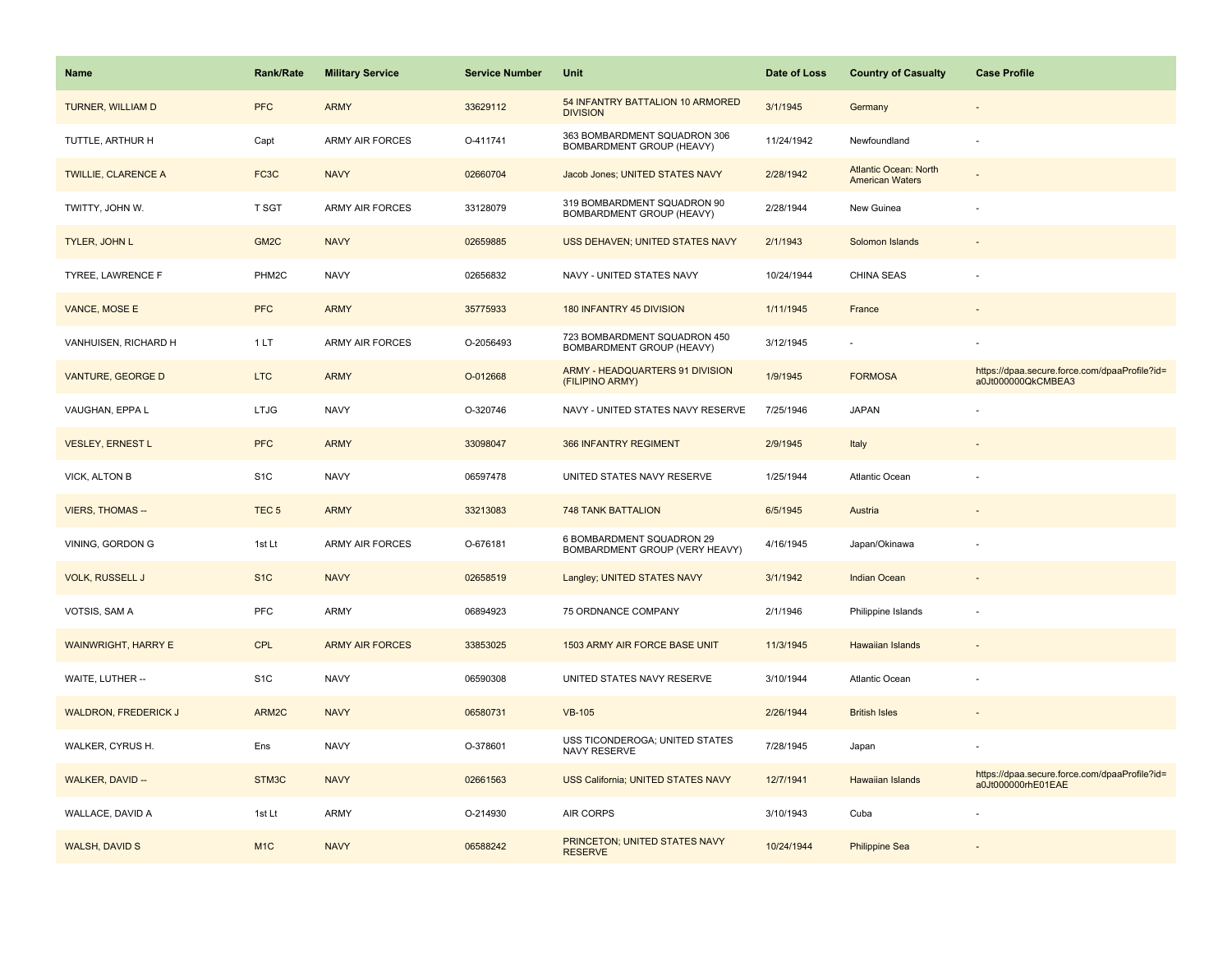| Name                        | <b>Rank/Rate</b>  | <b>Military Service</b> | <b>Service Number</b> | Unit                                                             | Date of Loss | <b>Country of Casualty</b>                             | <b>Case Profile</b> |
|-----------------------------|-------------------|-------------------------|-----------------------|------------------------------------------------------------------|--------------|--------------------------------------------------------|---------------------|
| WALSTROM, HAROLD ALVIN      | Ens               | <b>NAVY</b>             | O-105301              | UNITED STATES NAVY                                               | 11/25/1945   | Indian Ocean                                           |                     |
| <b>WALTERS, EDISON H</b>    | TEC <sub>4</sub>  | <b>ARMY</b>             | 33097867              | 366 INFANTRY REGIMENT                                            | 2/8/1945     | Italy                                                  |                     |
| WALTON, WILLIE J            | STM1C             | <b>NAVY</b>             | 02663837              | USS WASP; UNITED STATES NAVY                                     | 9/15/1942    | Solomon Islands                                        |                     |
| WARD, WILFRED F             | <b>PFC</b>        | <b>ARMY</b>             | 33523664              | SS CAPE SAN JUAN; 855 ENGINEERS<br><b>BATTALION (AVIATION)</b>   | 11/11/1943   | Fiji                                                   |                     |
| WARNER, JOE C               | PFC               | <b>ARMY</b>             | 33089730              | 157 INFANTRY 45 DIVISION                                         | 6/3/1944     | Italy                                                  |                     |
| <b>WARREN, DAVID L</b>      | S <sub>2</sub> C  | <b>NAVY</b>             | 09365297              | HOEL; UNITED STATES NAVY RESERVE                                 | 10/25/1944   | <b>Philippine Sea</b>                                  |                     |
| WATKINS, ROBERT A           | SGT               | ARMY                    | 33002373              | <b>CORPS OF ENGINEERS</b>                                        | 6/15/1942    | Atlantic Ocean: North<br>American Waters               |                     |
| <b>WATSON, GILBERT O</b>    | <b>SSGT</b>       | <b>ARMY AIR FORCES</b>  | 13035554              | 370 BOMBARDMENT SQUADRON 307<br><b>BOMBARDMENT GROUP (HEAVY)</b> | 10/27/1942   | <b>Atlantic Ocean: North</b><br><b>American Waters</b> |                     |
| WATSON, HENRY H             | LTJG              | <b>NAVY</b>             | O-176576              | UNITED STATES NAVY RESERVE                                       | 4/21/1944    | Pacific Ocean                                          |                     |
| <b>WAUGH, GOREE E</b>       | <b>LTJG</b>       | <b>NAVY</b>             | O-104802              |                                                                  | 7/23/1943    | <b>Atlantic Ocean</b>                                  |                     |
| <b>WEADON, THOMAS J</b>     | PFC               | <b>ARMY</b>             | 33091409              | 3422 ORDNANCE AUTO MAINTENANCE<br>COMPANY                        | 6/9/1944     | English Channel                                        |                     |
| <b>WEATHERMAN, HARLEY B</b> | WT3C              | <b>NAVY</b>             | 08351261              | Rich; UNITED STATES NAVY RESERVE                                 | 6/8/1944     | <b>English Channel</b>                                 | $\sim$              |
| WEAVER, WILLIAM B           | PFC               | <b>ARMY AIR FORCES</b>  | 33090795              | 32 PHOTO SQUADRON 5<br>RECONNAISSANCE GROUP                      | 4/20/1944    | Mediterranean Sea                                      |                     |
| <b>WEAVER, WILLIAM S</b>    | S SGT             | <b>ARMY AIR FORCES</b>  | 33535937              | <b>ARMY AIR FORCE</b>                                            | 12/5/1944    | China                                                  |                     |
| WEBB, EUGENE U              | MM3C              | <b>NAVY</b>             | 02661245              | USS DEHAVEN; UNITED STATES NAVY                                  | 2/1/1943     | Solomon Islands                                        |                     |
| WEBB, ROY --                | <b>CWT</b>        | <b>NAVY</b>             | 01632349              | USS LITTLE; UNITED STATES NAVY                                   | 9/5/1942     | Solomon Islands                                        |                     |
| WEBSTER, HAROLD C           | PFC               | <b>ARMY</b>             | 33529632              | HMT Rohna; 853 ENGINEERS BATTALION<br>(AVIATION)                 | 11/26/1943   | Mediterranean Sea                                      |                     |
| <b>WEEKS, ULYSSES B</b>     | <b>PVT</b>        | <b>ARMY</b>             | 33089397              | SS Leopoldville; 262 INFANTRY 66<br><b>DIVISION</b>              | 12/24/1944   | <b>English Channel</b>                                 |                     |
| WELLS, JAMES E.             | SGT               | ARMY AIR FORCES         | 13116962              | 722 BOMBARDMENT SQUADRON 450<br>BOMBARDMENT GROUP (HEAVY)        | 5/12/1944    | North Sea or Tyrrhenian<br>Sea                         |                     |
| <b>WELLS, ROLAND G</b>      | S <sub>2</sub> C  | <b>NAVY</b>             | 09352709              | Fechteler; UNITED STATES NAVY<br><b>RESERVE</b>                  | 5/5/1944     | Gibraltar                                              |                     |
| WELLS, WILLIAM S            | PVT               | <b>ARMY</b>             | 13065988              | <b>USAT DORCHESTER; INFANTRY</b>                                 | 2/3/1943     | Greenland                                              |                     |
| <b>WHEELER, CREIGHTON L</b> | LT.               | <b>NAVY</b>             | O-073767              | USS JUNEAU; UNITED STATES NAVY<br><b>RESERVE</b>                 | 11/13/1942   | Solomon Islands                                        |                     |
| WHITE, ALBERT L             | SM <sub>2</sub> C | <b>NAVY</b>             | 04057845              | SS E. G. SEUBERT; UNITED STATES<br><b>NAVY</b>                   | 2/23/1944    | Arabia                                                 |                     |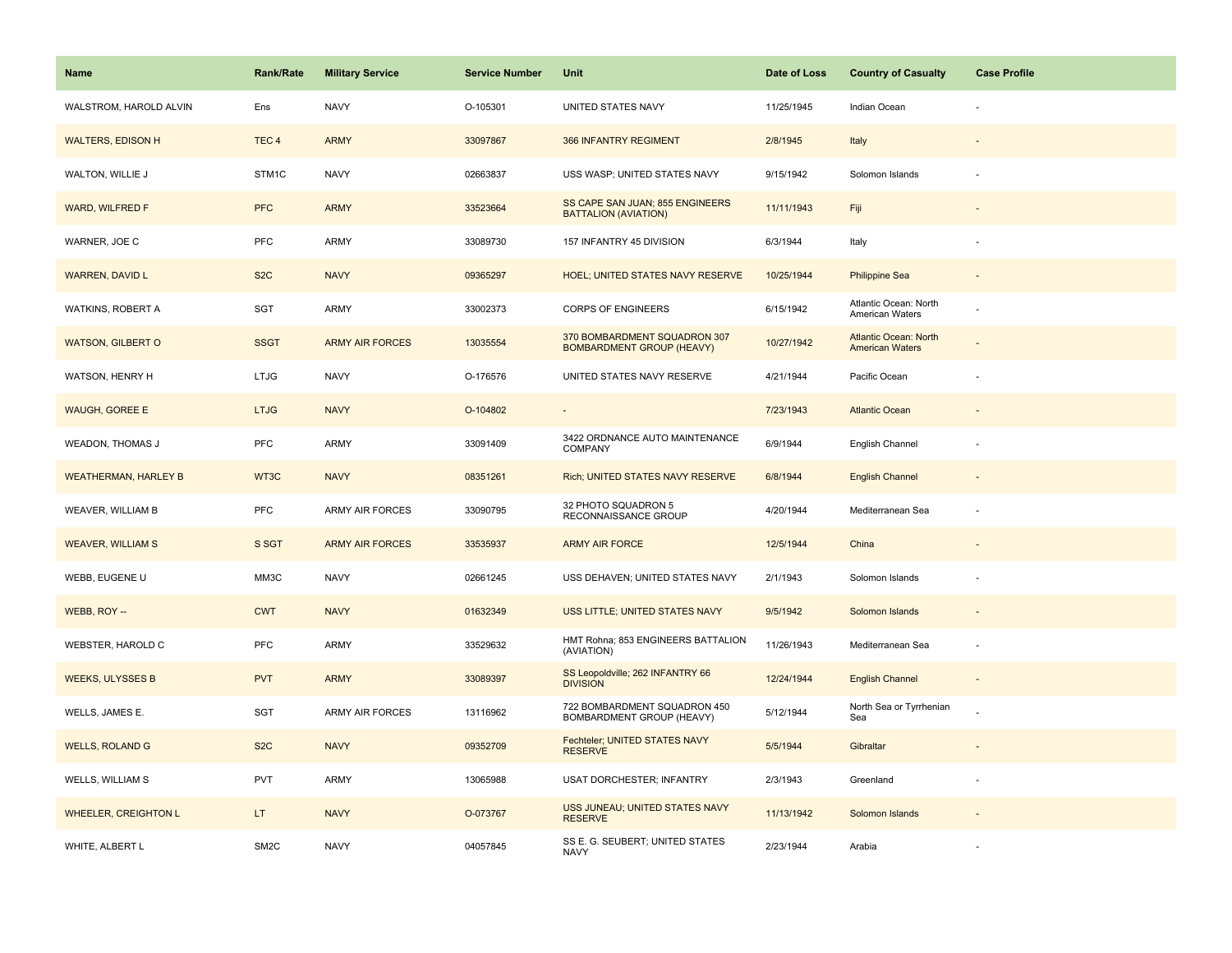| Name                               | <b>Rank/Rate</b>  | <b>Military Service</b> | <b>Service Number</b> | Unit                                                                  | Date of Loss | <b>Country of Casualty</b>     | <b>Case Profile</b>                                                 |
|------------------------------------|-------------------|-------------------------|-----------------------|-----------------------------------------------------------------------|--------------|--------------------------------|---------------------------------------------------------------------|
| <b>WHITE, RALPH A</b>              | <b>CSF</b>        | <b>NAVY</b>             | 03364012              | <b>NAVY - UNITED STATES NAVY</b>                                      | 10/24/1944   | <b>PHILIPPINE SEA</b>          |                                                                     |
| WHITE, REUBEN EARL                 | PHM1C             | <b>NAVY</b>             | 02659419              | USS QUINCY; UNITED STATES NAVY                                        | 8/9/1942     | Solomon Islands                |                                                                     |
| WHITED, CLEO P                     | S <sub>1</sub> C  | <b>NAVY</b>             | 08346778              | UNITED STATES NAVY RESERVE                                            | 12/18/1944   | <b>Philippine Sea</b>          |                                                                     |
| WHITLOCK, ASHBY A                  | MM <sub>2</sub> C | <b>NAVY</b>             | 02658971              | Rowan; UNITED STATES NAVY                                             | 9/11/1943    | North or Tyrrhenian Seas       |                                                                     |
| <b>WILBERN, PAUL H</b>             | <b>SGT</b>        | <b>ARMY AIR FORCES</b>  | 13180458              | 421 BOMBARDMENT SQUADRON 504<br><b>BOMBARDMENT GROUP (VERY HEAVY)</b> | 6/26/1945    | Japan/Okinawa                  |                                                                     |
| WILKINS, JOHN L                    | WT1C              | <b>NAVY</b>             | 02656769              | USS HELENA; UNITED STATES NAVY                                        | 7/6/1943     | Solomon Islands                |                                                                     |
| <b>WILKINS, RAYMOND H</b>          | Maj               | <b>ARMY AIR FORCES</b>  | O-429531              | 8 BOMBARDMENT SQUADRON 3<br><b>BOMBARDMENT GROUP (LIGHT)</b>          | 11/2/1943    | <b>New Britain Island</b>      |                                                                     |
| WILLIAMS, GEORGE --                | Capt              | ARMY AIR FORCES         | O-024988              | 491 BOMBARDMENT SQUADRON 341<br>BOMBARDMENT GROUP (MEDIUM)            | 3/5/1944     | China                          |                                                                     |
| <b>WILLIAMS, GEORGE WASHINGTON</b> | S <sub>1C</sub>   | <b>NAVY</b>             | 02582764              | <b>USS Arizona; UNITED STATES NAVY</b>                                | 12/7/1941    | <b>Hawaiian Islands</b>        | https://dpaa.secure.force.com/dpaaProfile?id=<br>a0Jt00000004qvLEAQ |
| WILLIAMS, JAMES B                  | S <sub>1</sub> C  | <b>NAVY</b>             | 08349288              | SPENCE; UNITED STATES NAVY<br><b>RESERVE</b>                          | 12/18/1944   | Philippine Sea                 |                                                                     |
| <b>WILLIAMS, JAMES P</b>           | 2LT               | <b>ARMY AIR FORCES</b>  | O-824595              | 87 FIGHTER SQUADRON 79 FIGHTER<br><b>GROUP</b>                        | 8/15/1944    | Mediterranean Sea              |                                                                     |
| WILLIAMS, ROBERT --                | <b>PFC</b>        | <b>ARMY</b>             | 33096770              | 366 INFANTRY REGIMENT                                                 | 2/8/1945     | Italy                          |                                                                     |
| <b>WILLIAMS, WALTON W</b>          | <b>PFC</b>        | <b>ARMY</b>             | 33635305              | 168 INFANTRY 34 DIVISION                                              | 5/27/1944    | Italy                          |                                                                     |
| WILLIAMS, WILLIAM R                | 1st Lt            | <b>ARMY</b>             | O-219028              | ENOURA MARU; 31 INFANTRY<br><b>REGIMENT</b>                           | 1/9/1945     | Formosa                        | https://dpaa.secure.force.com/dpaaProfile?id=<br>a0Jt000000QkCJbEAN |
| <b>WILMOTH, JOHNNIE R</b>          | FC <sub>2</sub> C | <b>NAVY</b>             | 02659495              | Pillsbury; UNITED STATES NAVY                                         | 3/1/1942     | <b>Indian Ocean</b>            |                                                                     |
| WILSON, CHARLES M                  | <b>PVT</b>        | ARMY                    | 06852931              | ARMY - 31 INFANTRY REGIMENT                                           | 7/14/1942    | PHILIPPINE ISLANDS             | https://dpaa.secure.force.com/dpaaProfile?id=<br>a0Jt0000000XmiOEAS |
| <b>WILSON, DAVID SPENCER</b>       | Lt Cdr            | <b>NAVY</b>             | O-085188              | TULLIBEE; UNITED STATES NAVY                                          | 3/26/1944    | Caroline Islands               |                                                                     |
| WILSON, FRANK R                    | PFC               | ARMY                    | 33214347              | 83 CHEMICAL BATTALION                                                 | 1/26/1944    | North Sea or Tyrrhenian<br>Sea |                                                                     |
| <b>WILSON, HOWARD L</b>            | S SGT             | <b>ARMY AIR FORCES</b>  | 33215816              | 448 BOMBARDMENT GROUP (HEAVY),<br>714 BOMBARDMENT SQUADRON            | 1/5/1944     | North Sea or Tyrrhenian<br>Sea |                                                                     |
| WILSON, LAYTON H                   | S <sub>1</sub> C  | <b>NAVY</b>             | 08362805              | LST-376; UNITED STATES NAVY<br><b>RESERVE</b>                         | 6/9/1945     | English Channel                |                                                                     |
| <b>WIMBISH, CLARENCE C</b>         | S <sub>2</sub> C  | <b>NAVY</b>             | 07825749              | Drexler; UNITED STATES NAVY RESERVE                                   | 5/28/1945    | Japan                          |                                                                     |
| WINFIELD, DAVID M                  | <b>PFC</b>        | <b>ARMY</b>             | 33228899              | SS CAPE SAN JUAN; 855 ENGINEERS<br>BATTALION (AVIATION)               | 11/11/1943   | Fiji                           |                                                                     |
| WINGFIELD, HENRY W                 | Ens               | <b>NAVY</b>             | O-354427              | UNITED STATES NAVY RESERVE                                            | 7/16/1944    | <b>Hawaiian Islands</b>        |                                                                     |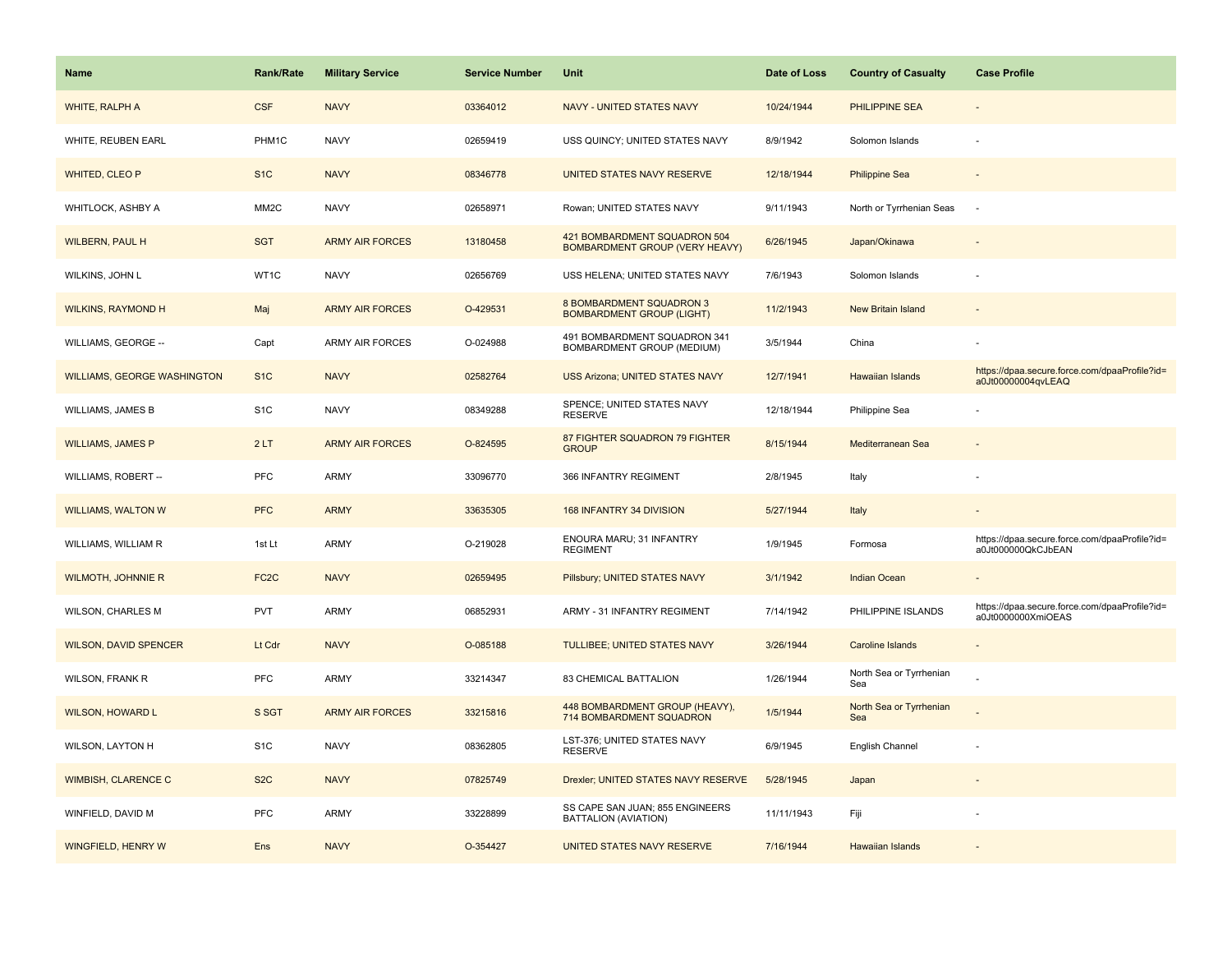| <b>Name</b>               | Rank/Rate         | <b>Military Service</b> | <b>Service Number</b> | Unit                                                             | Date of Loss | <b>Country of Casualty</b> | <b>Case Profile</b>                                                 |
|---------------------------|-------------------|-------------------------|-----------------------|------------------------------------------------------------------|--------------|----------------------------|---------------------------------------------------------------------|
| WINGFIELD, JOHN D         | Ens               | <b>NAVY</b>             | O-099785              | USS LEXINGTON; UNITED STATES NAVY<br><b>RESERVE</b>              | 5/8/1942     | Coral Sea                  |                                                                     |
| <b>WINGO, PERONNEAU B</b> | <b>ENS</b>        | <b>NAVY</b>             | O-096200              | NAVY - UNITED STATES NAVY RESERVE                                | 12/15/1944   | <b>FORMOSA</b>             | https://dpaa.secure.force.com/dpaaProfile?id=<br>a0Jt000000PgMDgEAN |
| WINN, JAMES H             | S <sub>1</sub> C  | <b>NAVY</b>             | 06587792              | Borie; UNITED STATES NAVY RESERVE                                | 11/2/1944    | Portugal                   |                                                                     |
| WOLFE, BILLY P.           | <b>PVT</b>        | <b>ARMY</b>             | 33663763              | <b>712 TANK BATTALION</b>                                        | 3/16/1945    | Germany                    |                                                                     |
| WOLFE, DONALD PAUL        | F <sub>1</sub> C  | <b>NAVY</b>             | 02662057              | USS JUNEAU; UNITED STATES NAVY                                   | 11/13/1942   | Solomon Islands            |                                                                     |
| WOOD, FRED D              | S SGT             | <b>ARMY AIR FORCES</b>  | 13119193              | 66 BOMBARDMENT SQUADRON 44<br><b>BOMBARDMENT GROUP (HEAVY)</b>   | 3/27/1944    | France                     |                                                                     |
| WOOD, JOHN D              | Capt              | <b>ARMY</b>             | O-021387              | ARISAN MARU; 60 COAST ARTILLERY<br><b>REGIMENT</b>               | 10/24/1944   | China Seas                 |                                                                     |
| WOOD, ROOSEVELT --        | STM3C             | <b>NAVY</b>             | 02666228              | USS JUNEAU; UNITED STATES NAVY                                   | 11/13/1942   | Solomon Islands            |                                                                     |
| WOOD, THOMAS C            | <b>T SGT</b>      | ARMY AIR FORCES         | 33638031              | 320 BOMBARDMENT SQUADRON 90<br>BOMBARDMENT GROUP (HEAVY)         | 5/12/1945    | Philippine Islands         |                                                                     |
| <b>WOOD, WILLIAM A</b>    | S <sub>1</sub> C  | <b>NAVY</b>             | 02665421              | USS WALKE; UNITED STATES NAVY                                    | 11/15/1942   | Solomon Islands            |                                                                     |
| WOODS, LEWIS F            | <b>PVT</b>        | ARMY                    | 33522192              | 454 AMPHIBIOUS TRUCK COMPANY                                     | 9/15/1944    | Caroline Islands           |                                                                     |
| WOODWARD, ARDENNE ALLEN   | MM <sub>2</sub> C | <b>NAVY</b>             | 02659671              | <b>USS Arizona; UNITED STATES NAVY</b>                           | 12/7/1941    | Hawaiian Islands           | https://dpaa.secure.force.com/dpaaProfile?id=<br>a0Jt000000n9U4OEAU |
| WOODWARD, CHARLIE D       | <b>CPL</b>        | <b>ARMY AIR FORCES</b>  | 33650788              | 100 BOMBARDMENT SQUADRON 42<br>BOMBARDMENT GROUP (MEDIUM)        | 3/10/1945    | Philippine Islands         |                                                                     |
| <b>WOODY, ROBERT E</b>    | CK3C              | <b>NAVY</b>             | 08356133              | LST-577; UNITED STATES NAVY<br><b>RESERVE</b>                    | 2/11/1945    | <b>Philippine Sea</b>      |                                                                     |
| WOOTTON, RICHARD W        | S <sub>1</sub> C  | <b>NAVY</b>             | 02663903              | UNITED STATES NAVY                                               | 9/16/1942    | Atlantic Ocean             |                                                                     |
| <b>WRAY, GEORGE H</b>     | <b>T SGT</b>      | <b>ARMY AIR FORCES</b>  | 13120544              | 775 BOMBARDMENT SQUADRON 463<br><b>BOMBARDMENT GROUP (HEAVY)</b> | 6/10/1944    | <b>Adriatic Sea</b>        |                                                                     |
| WRIGHT, GROVER R          | GM2C              | <b>NAVY</b>             | 02660019              | USS JUNEAU; UNITED STATES NAVY                                   | 11/13/1942   |                            |                                                                     |
| <b>WRIGHT, WAYNE R</b>    | TEC <sub>4</sub>  | <b>ARMY</b>             | 33089380              | ARMY - 563 ENGINEERS BOAT<br><b>MAINTENANCE BATTALION</b>        | 3/8/1945     | PHILIPPINE ISLANDS         |                                                                     |
| WYATT, CLIFTON F          | Ens               | <b>NAVY</b>             | O-096735              | UNITED STATES NAVY RESERVE                                       | 5/7/1942     | Coral Sea                  | ÷,                                                                  |
| YEARY, HUBERT --          | S SGT             | <b>ARMY AIR FORCES</b>  | 33521159              | 732 BOMBARDMENT SQUADRON 453<br><b>BOMBARDMENT GROUP (HEAVY)</b> | 4/8/1944     | Germany                    |                                                                     |
| YEATES, ARTHUR B          | LCDE              | <b>NAVY</b>             | O-081226              | UNITED STATES NAVY                                               | 8/10/1945    | Solomon Islands            | ÷,                                                                  |
| YEATTS, KELLY JUNIOR      | SK3C              | <b>NAVY</b>             | 02659283              | USS BOISE; UNITED STATES NAVY                                    | 10/12/1942   | Solomon Islands            |                                                                     |
| YOUNG, HARRY T            | MM <sub>2</sub> C | <b>NAVY</b>             | 03466124              | UNITED STATES NAVY                                               | 10/17/1941   | <b>Atlantic Ocean</b>      |                                                                     |